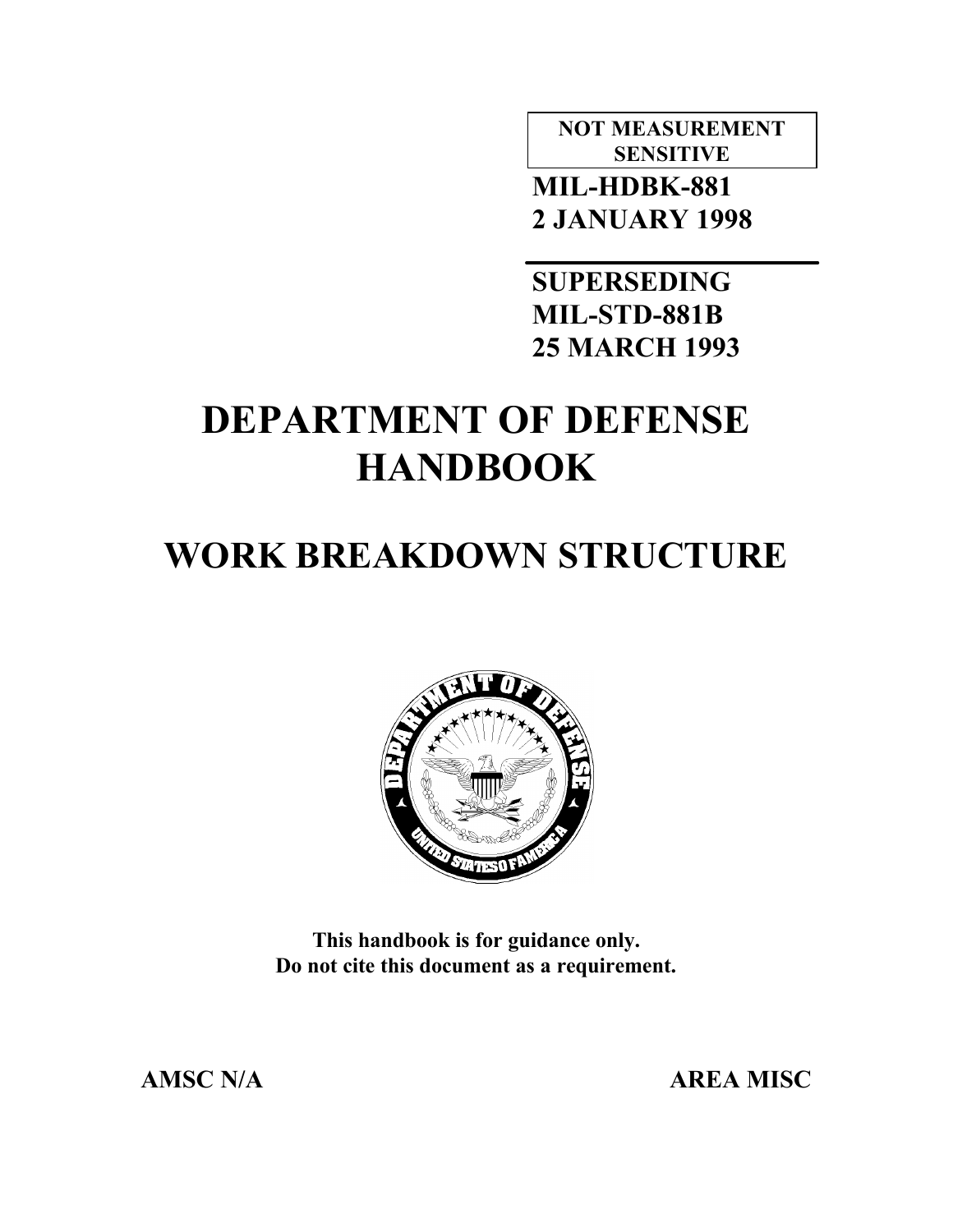# **Foreword**

1. This handbook is approved for use by all Departments and Agencies of the Department of Defense.

2. This handbook is for guidance only. This handbook cannot be cited as a requirement. If it is, the contractor does not have to comply.

3. A work breakdown structure (WBS) provides a consistent and visible framework for defense materiel items and contracts within a program. This handbook offers uniformity in definition and consistency of approach for developing the top three levels of the work breakdown structure. The benefit of uniformity in the generation of work breakdown structures and their application to management practices will be realized in improved communication throughout the acquisition process.

4. This handbook addresses mandatory procedures for those programs subject to DOD Regulation 5000.2-R. It also provides guidance to industry in extending contract work breakdown structures.

5. This handbook is a conversion of MIL-STD-881B, Work Breakdown Structures for Defense Materiel Items, with no substantive changes in work breakdown structure definition. MIL-STD-881B was based on the cooperative efforts of the military services, with assistance from industrial associations.

6. Beneficial comments (recommendations, additions, deletions) and any pertinent data which may be of use in improving this document should be addressed to: OUSD(A&T)API/PM, 3020 DEFENSE PENTAGON, ROOM 3E1025, WASHINGTON, DC 20301-3020 by using the self-addressed Standardization Document Improvement Proposal (DOD Form 1426) appearing at the end of this document or by letter.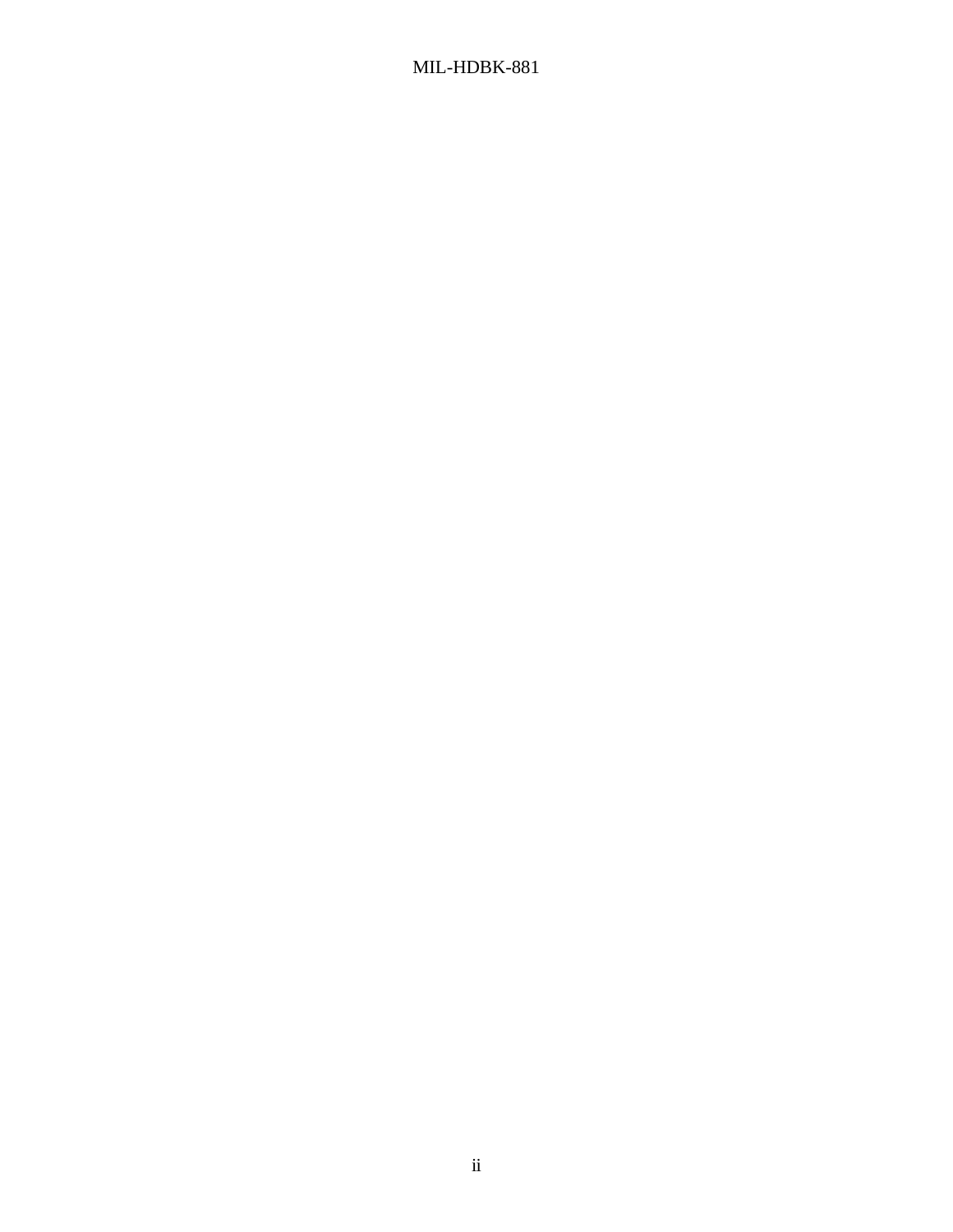# **CONTENTS**

| 2.6 Integrated Cost, Schedule, and Technical Performance Management 20 |
|------------------------------------------------------------------------|
|                                                                        |
|                                                                        |
|                                                                        |
|                                                                        |
|                                                                        |
|                                                                        |
|                                                                        |
|                                                                        |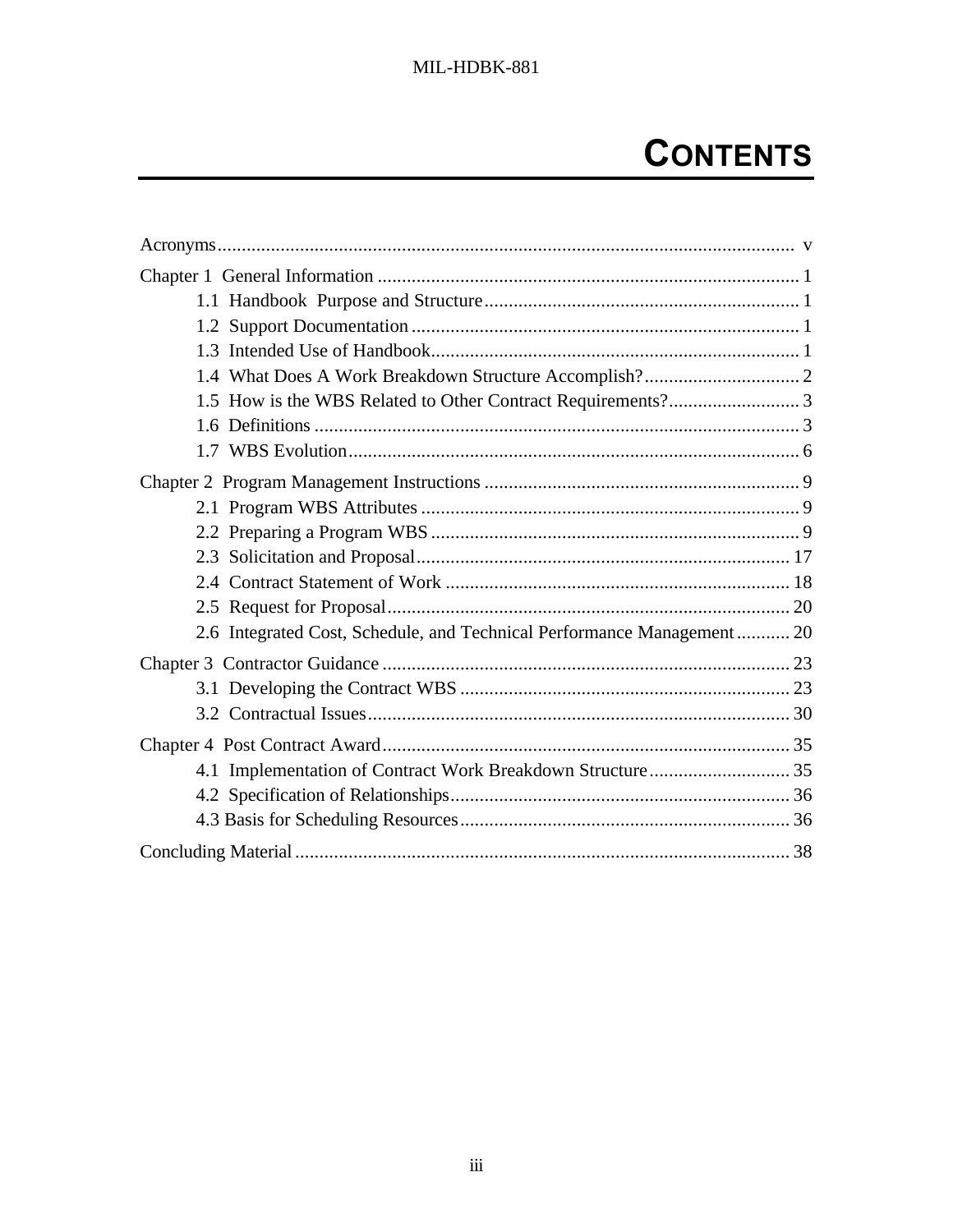# **FIGURES**

| Figure 3-5: Linkage Between Contractor WBS and Contractor Management Systems  29 |  |
|----------------------------------------------------------------------------------|--|
|                                                                                  |  |
| Figure 3-7: Integrated Management Plan and Integrated Management Schedule 33     |  |
|                                                                                  |  |

## **APPENDICES**

| Appendix B: Electronic/Automated Software Systems Work Breakdown Structure and    |  |
|-----------------------------------------------------------------------------------|--|
|                                                                                   |  |
|                                                                                   |  |
|                                                                                   |  |
|                                                                                   |  |
| Appendix G: Surface Vehicle Systems Work Breakdown Structure and Definitions  105 |  |
| Appendix H: Common Elements Work Breakdown Structure and Definitions 115          |  |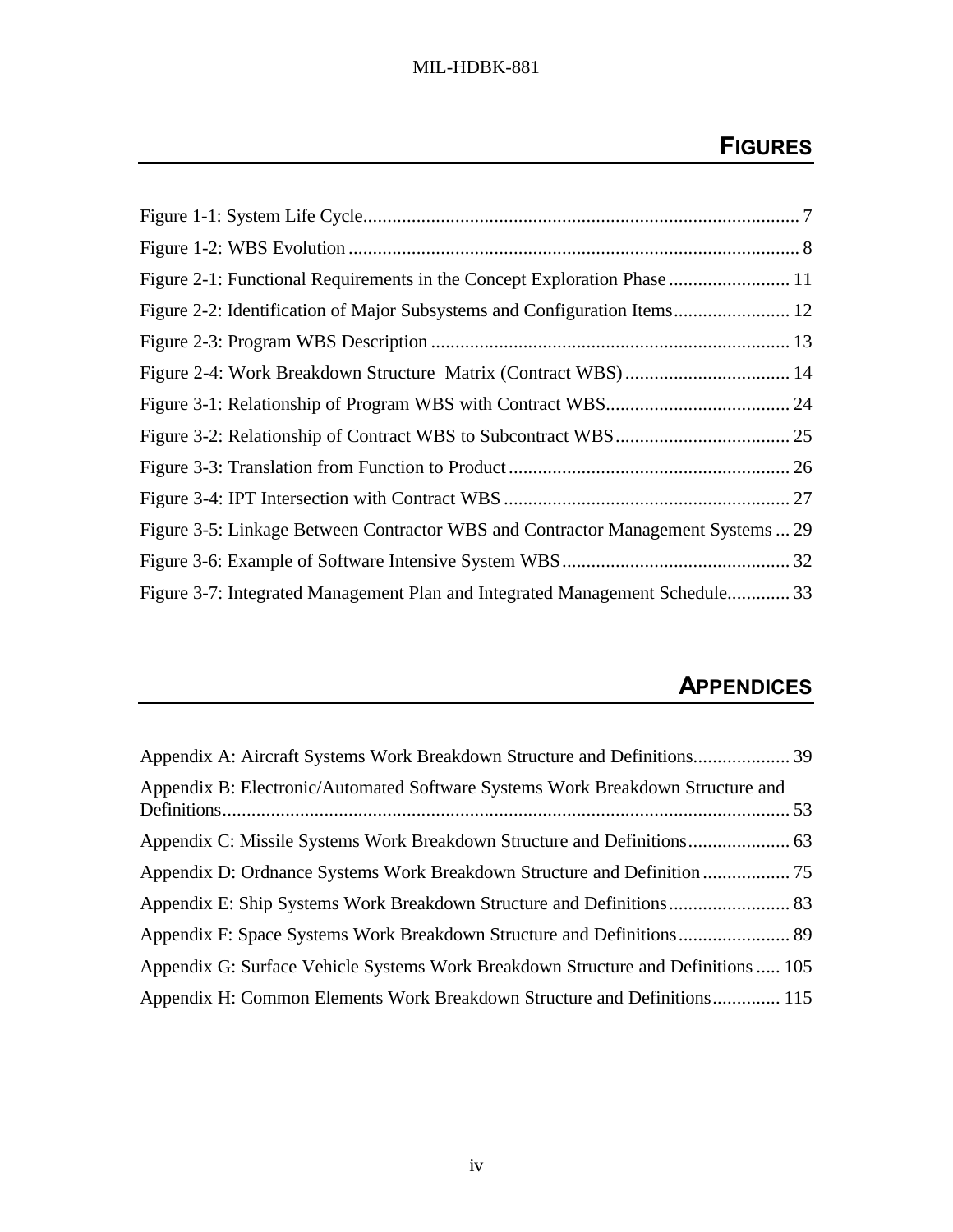# **ACRONYMS**

| <b>ACAT</b>    | <b>Acquisition Category</b>                   |
|----------------|-----------------------------------------------|
| <b>CARD</b>    | <b>Cost Analysis Requirements Description</b> |
| <b>CCDR</b>    | <b>Contractor Cost Data Reporting</b>         |
| <b>CDRL</b>    | <b>Contract Data Requirements List</b>        |
| <b>CPR</b>     | <b>Cost Performance Reports</b>               |
| <b>CFSR</b>    | <b>Contract Funds Status Reports</b>          |
| <b>CLIN</b>    | Contract Line Item Number                     |
| <b>CSCI</b>    | Computer Software Configuration Item          |
| C/SSR          | Cost/Schedule Status Reports                  |
| <b>ESWBS</b>   | Extended Ship Work Breakdown Structure        |
| <b>EVMS</b>    | <b>Earned Value Management System</b>         |
| <b>MIL-STD</b> | Military Standard                             |
| R&D            | <b>Research and Development</b>               |
| <b>RFP</b>     | <b>Request for Proposal</b>                   |
| SOW            | <b>Statement of Work</b>                      |
| WBS            | Work Breakdown Structure                      |
|                |                                               |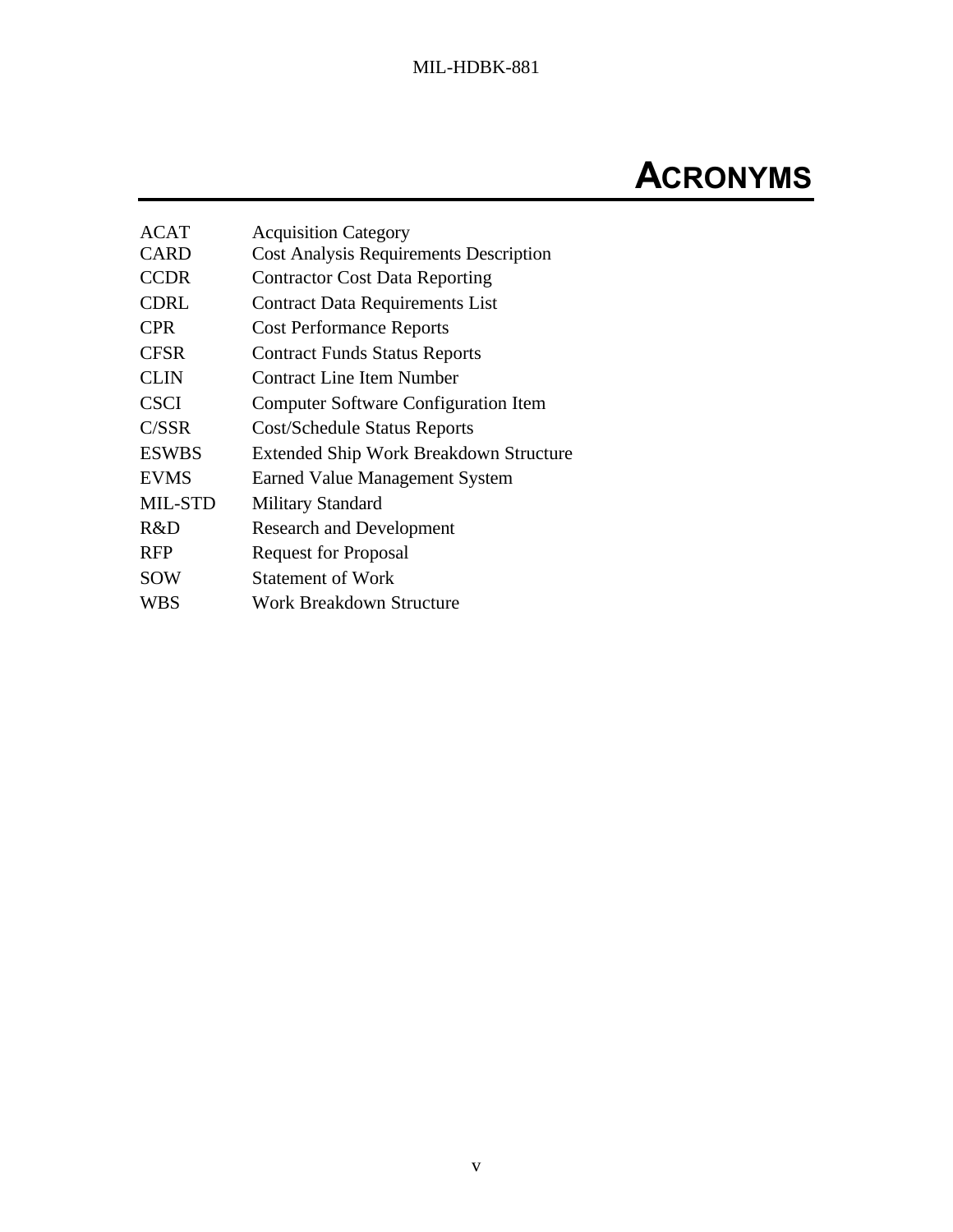(THIS PAGE LEFT INTENTIONALLY BLANK)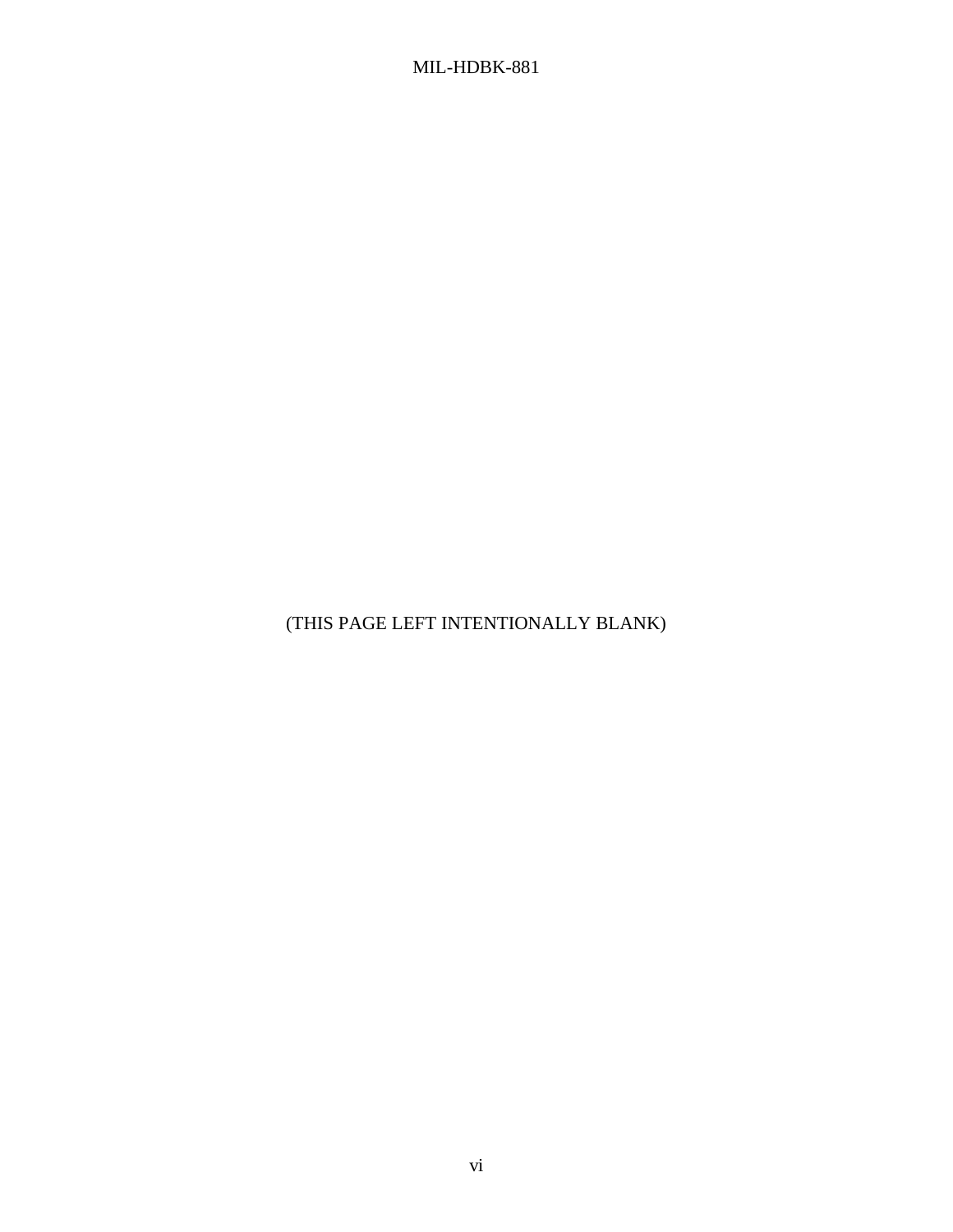# **CHAPTER 1:**

# **GENERAL INFORMATION**

## **1.1 HANDBOOK PURPOSE AND STRUCTURE**

This handbook presents guidelines for preparing, understanding, and presenting a work breakdown structure (WBS). After the general purpose of work breakdown structures is discussed in Chapter 1, the handbook provides instructions on how to develop a program work breakdown structure (Program WBS) in Chapter 2. Chapter 3 offers guidance for developing and implementing a contract work breakdown structure (Contract WBS). Chapter 4 examines the role of the work breakdown structure in contract negotiation and award and in post-contract performance. The appendices present definitions of work breakdown structures for specific applications. The handbook's primary objective is to achieve a consistent application of the work breakdown structure. The information it contains is intended to provide guidance to contractors and direction to government project managers.

# **1.2 SUPPORT DOCUMENTATION**

The foundation for work breakdown structures is contained in DoD Directive 5000.1 and DoD Regulation 5000.2-R. These documents identify responsibilities in the acquisition process from the Office of the Secretary of Defense to the Department of Defense (DoD) component field activities. Preparing a work breakdown structure is generally discussed in the context of planning and monitoring a defense materiel system program.

# **1.3 INTENDED USE OF HANDBOOK**

This handbook is directed primarily at the preparation of a work breakdown structure for a defense materiel item. This includes all materiel items or major modifications established as an integral program element of the Future Years Defense Program or otherwise designated by the DoD component or the Under Secretary of Defense (Acquisition and Technology).

The guidance is appropriate for use with any work breakdown structure developed at any phase—Concept Exploration, Program Definition and Risk Reduction, Engineering and Manufacturing Development, or Production—during the acquisition process.

The handbook clearly delineates the overlapping responsibilities of DoD program managers and contractors relative to work breakdown structures*.*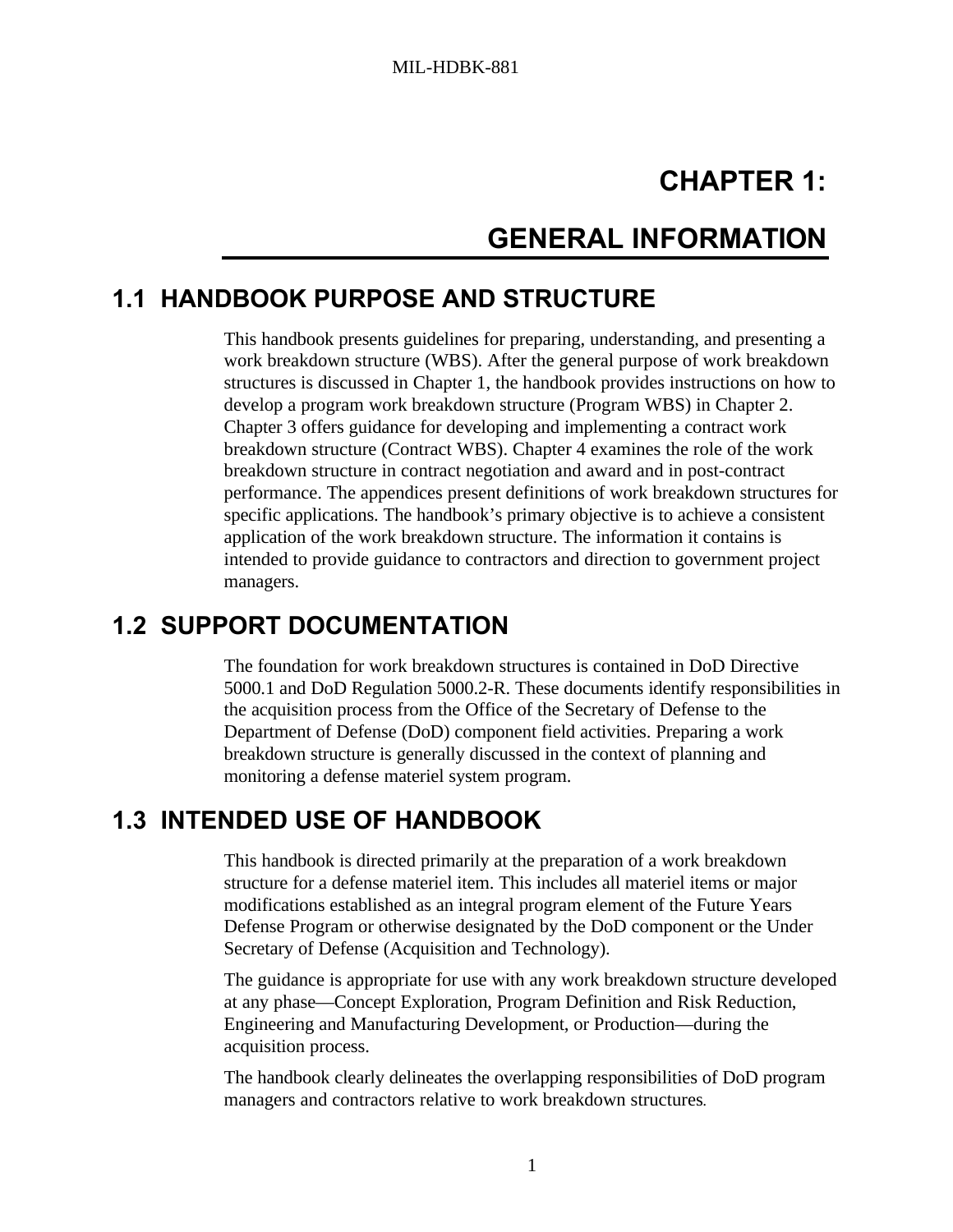# **1.4 WHAT DOES A WORK BREAKDOWN STRUCTURE ACCOMPLISH?**

#### **1.4.1 Applications**

This handbook addresses two fundamental and interrelated types of work breakdown structures—the Program WBS and the Contract WBS. The Program WBS provides a framework for specifying the objectives of the program. It defines the program in terms of hierarchically related product-oriented elements. Each element provides logical summary points for assessing technical accomplishments and for measuring cost and schedule performance.

The Contract WBS is the government-approved work breakdown structure for reporting purposes and its discretionary extension to lower levels by the contractor, in accordance with government direction and the contract work statement. It includes all the elements for the products (hardware, software, data, or services) which are the responsibility of the contractor.

Further, the work breakdown structure serves as a coordinating medium. Through the Program WBS and the Contract WBS, work is documented as resources are allocated and expended. Technical, schedule, and cost data are routinely generated for reporting purposes. The work breakdown structures summarize data for successive levels of management and provide the appropriate information on the projected, actual, and current status of the elements for which they are responsible. The WBS keeps the program's status constantly visible so that the program manager, in cooperation with the contractor, can identify and implement changes necessary to assure desired performance.

#### **1.4.2 Benefits**

The work breakdown structure assists in several ways during the life of a program. A WBS:

- Separates a defense materiel item into its component parts, making the relationships of the parts clear and the relationship of the tasks to be completed—to each other and to the end product—clear.
- Significantly affects planning and the assignment of management and technical responsibilities.
- Assists in tracking the status of engineering efforts, resource allocations, cost estimates, expenditures, and cost and technical performance.
- Helps ensure that contractors are not unnecessarily constrained in meeting item requirements.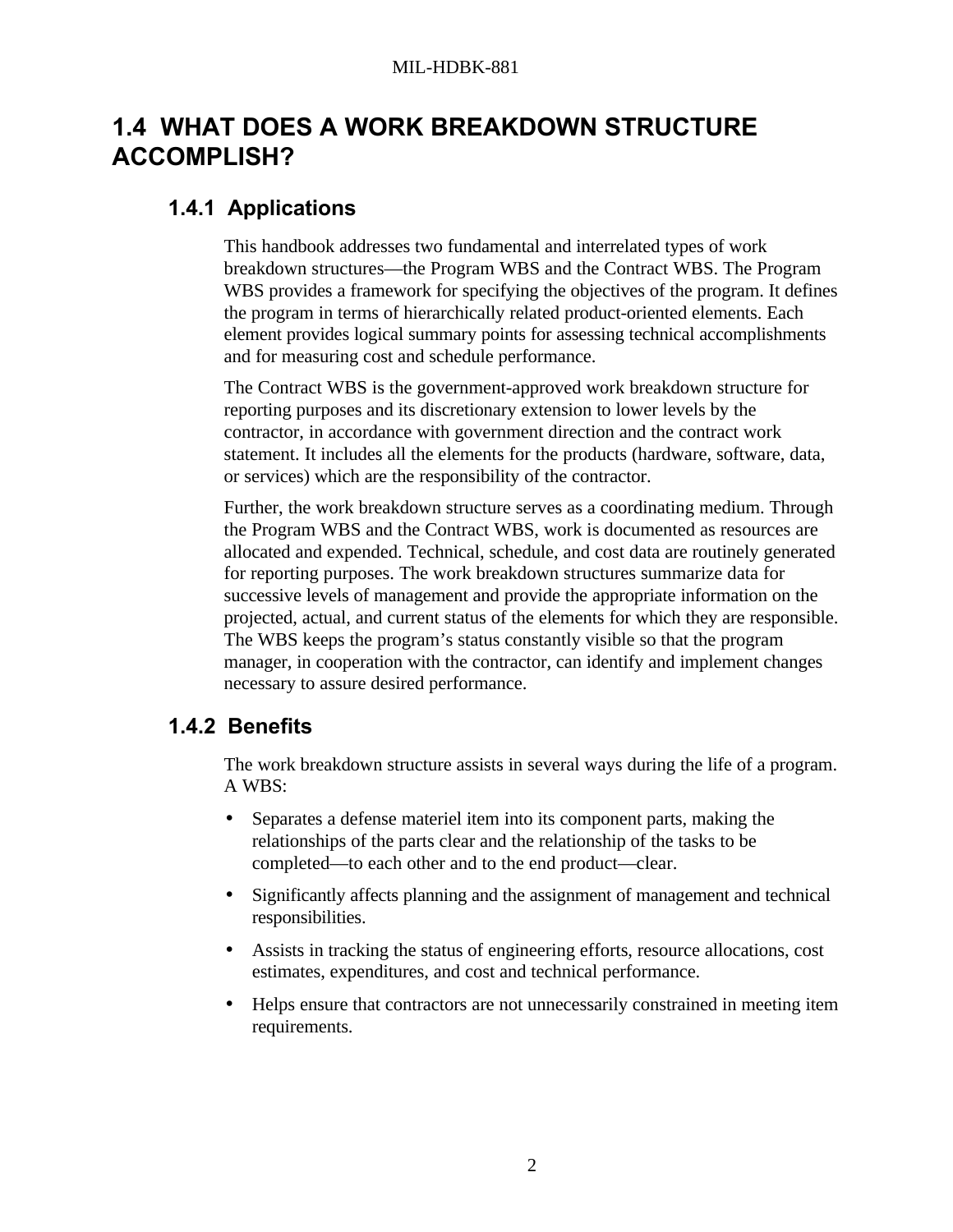#### **1.4.3 Challenges**

The primary challenge is to develop a work breakdown structure which defines the logical relationship between all the elements of the program and its natural extension with the contract. Defining the Contract WBS to the third level of indenture does not constrain the contractor's ability to define or manage the program and resources. However, if the government considers elements of the program to be high cost or high risk, the system may be defined to a lower level of the WBS. This is reasonable as long as the product-oriented logical extension is maintained. In any event the contractor should extend all other elements to the level and form that the contractor desires based on the way the system is developed, produced, or managed.

A second challenge is to balance the program definition aspects of the WBS with its data-generating aspects. Using available data to build historic files to aid in the future development of similar defense materiel items is a very valuable resource. Remember, however, that the primary purpose of the work breakdown structure is to define the program's structure, and the need for data should not distort or hinder the program definition.

## **1.5 HOW IS THE WBS RELATED TO OTHER CONTRACT REQUIREMENTS?**

The work breakdown structure provides the basis for communication throughout the acquisition process. It is the common link which unifies the planning, scheduling, cost estimating, budgeting, contracting, configuration management, and performance reporting disciplines. Through consistent communications it permits the government and industry managers to evaluate progress in terms of contract performance.

The work breakdown structure forms the basis for reporting structures used for contracts requiring compliance with the Earned Value Management System (EVMS) Criteria and reports placed on contract such as Contractor Cost Data Reporting (CCDR), Cost Performance Reports (CPR), Contract Funds Status Reports (CFSR), and Cost/Schedule Status Reports (C/SSR).

# **1.6 DEFINITIONS**

The definitions provided in the following paragraphs are intended to improve continuity throughout the acquisition process and support a common understanding of program expectations.

#### **1.6.1 Program Element**

This term—the basic building block of the Future Years Defense Program describes the mission to be undertaken and lists the organizational entities identified to perform the mission assignment. A program element may consist of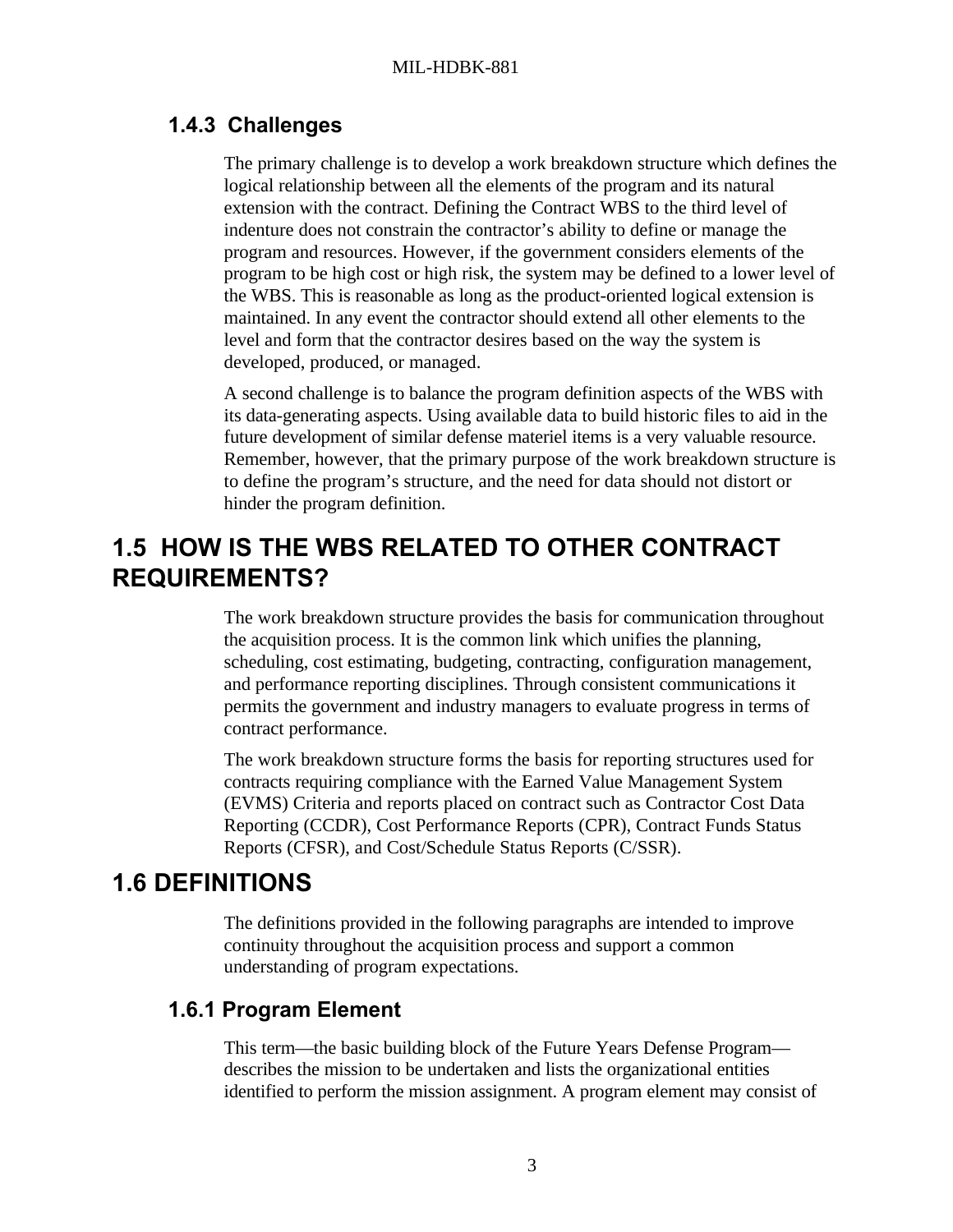forces, manpower, materiel (both real and personal property), services, and associated costs, as applicable.

#### **1.6.2 Defense Materiel item**

This term identifies a system or item usually established as an integral program element or identified as a project within an aggregated program element.

#### **1.6.3 Work Breakdown Structure**

This term is defined as:

- A **product-oriented family tree** composed of hardware, software, services, data, and facilities. The family tree results from systems engineering efforts during the acquisition of a defense materiel item.
- A WBS displays and defines the product, or products, to be developed and/or produced. It **relates the elements** of work to be accomplished to each other and to the end product.
- A WBS can be expressed down to any level of interest. However the top **three levels** are as far as any program or contract need go unless the items identified are high cost or high risk. Then, and only then, is it important to take the work breakdown structure to a lower level of definition.

Work breakdown structures apply to seven specific categories of defense materiel items. Summaries of those categories are provided below; complete definitions are included as Appendices A-H. Just as the system is defined and developed throughout its life cycle, so is the work breakdown structure. The WBS will be developed and maintained based on the systems engineering efforts throughout the system's life cycle.

#### **1.6.4 Common Elements**

This term identifies the elements that are applicable to all seven major systems. Common elements are:

- integration, assembly, test, and checkout efforts
- systems engineering and program management
- training
- data
- system test and evaluation
- peculiar support equipment
- common support equipment
- operational and site activation
- industrial facilities
- initial spares and repair parts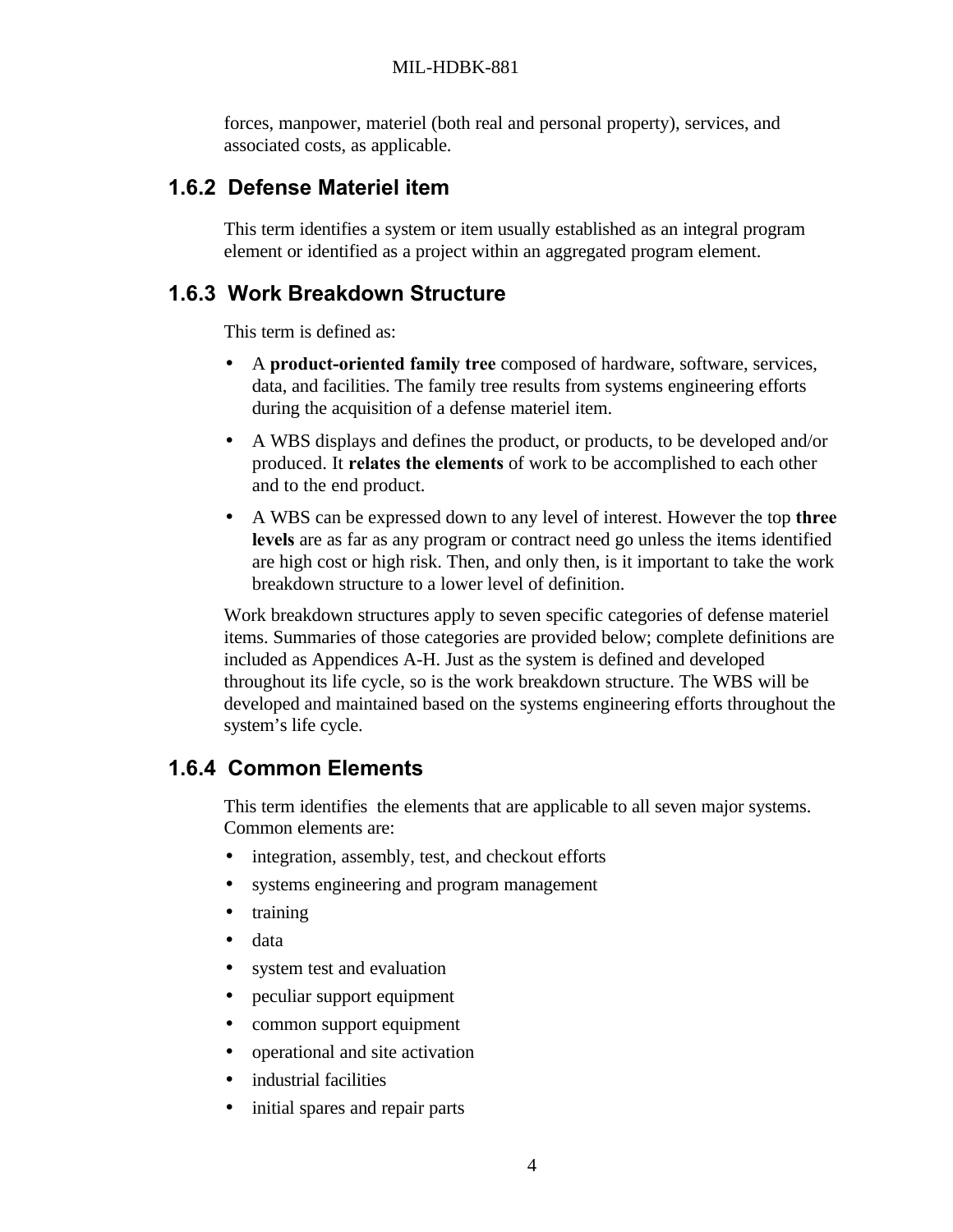In addition to these common elements, each defense system has a unique complex of equipment (hardware and software) which defines the capability or end product of that system.

- **aircraft system**—applies to fixed or movable wing, rotary wing, or compound wing manned/unmanned air vehicles designed for powered or unpowered (glider) guided flight
- **electronic/automated software system**—applies to electronic, automated, or software system capability
- **missile system**—applies to a weapon in an operational environment which produces a destructive effect on selected targets
- **ordnance system**—applies to all munitions (nuclear, biological, chemical, psychological, and pyrotechnic) and the means of launching or firing them
- **ship system**—applies to naval weapons, or performing other naval tasks at sea
- **space system**—applies to developing, delivering, and maintaining mission payloads in specific orbit placement, operation, and recovery of manned and unmanned space systems
- **surface vehicle system**—applies to navigation over the surface

#### **1.6.5 Level Identification**

The top three levels are specified in a work breakdown structure.

- Level 1 is the **entire defense materiel item**; for example, an electronic system. An "electronic system" might be a command and control system, a radar system, a communications system, an information system, a sensor system, a navigation or guidance system, or an electronic warfare system. Level 1 is usually directly identified as a program or a sub-element of a program.
- Level 2 elements are the **major elements** of the defense materiel item; for example, a fire control system or an automatic flight control system. These prime mission products include all hardware and software elements, aggregations of system level services (like system test and evaluation, or systems engineering and program management), and data.
- Level 3 elements are **elements subordinate** to level 2 major elements. For example, a radar data processor, a signal processor, an antenna, a type of service (like development test and evaluation, contractor technical support, or training services), or a type of data (like technical publications) would be typical level 3 elements for an electronic system. Lower levels follow the same process.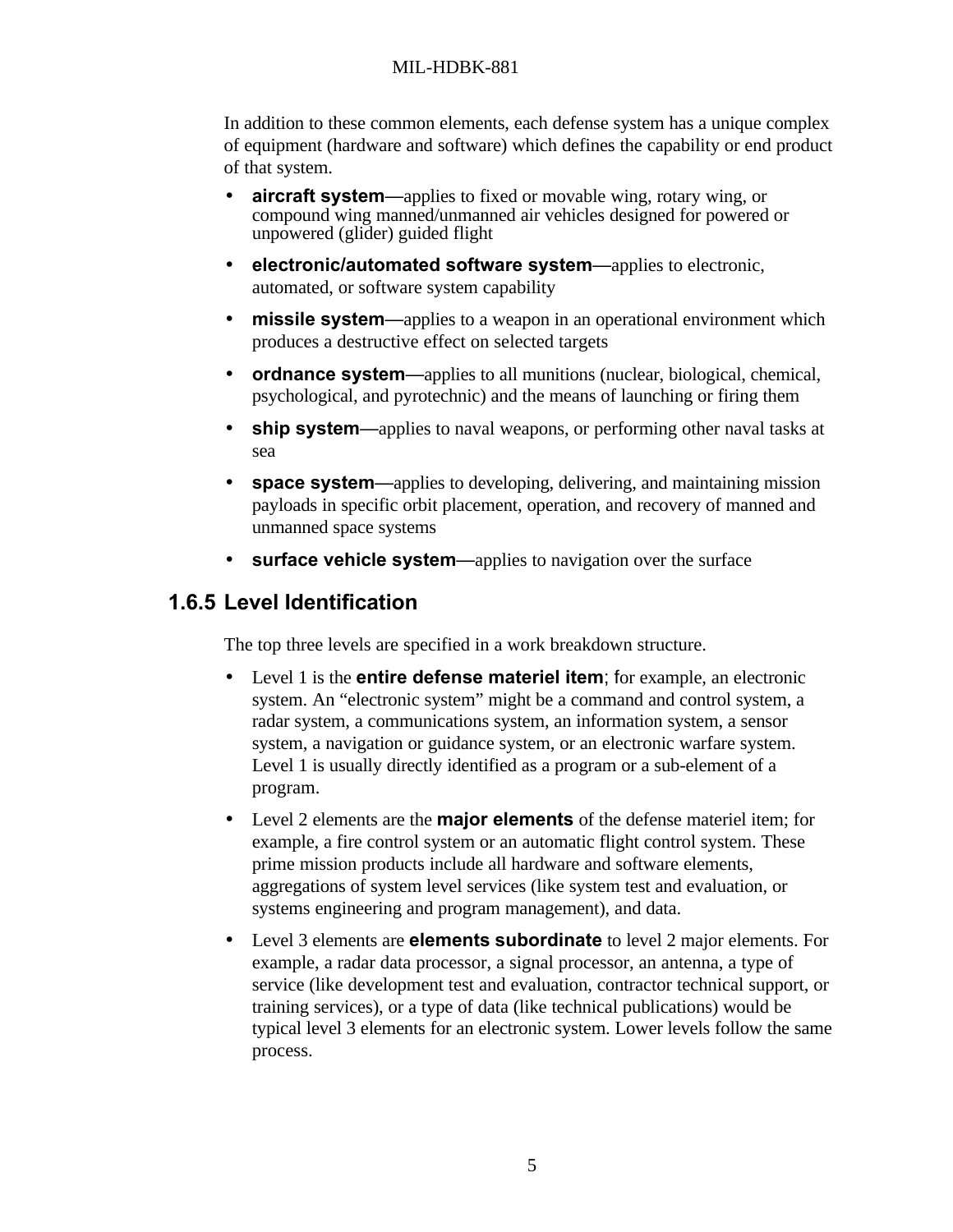#### **1.6.6 Program WBS**

The Program WBS is the structure that encompasses an entire program. It consists of at least three levels of the program with associated definitions and is used by the government program manager and contractor to develop and extend a Contract WBS. The Program WBS has uniform terminology, definitions, and placement in the product-oriented family tree structure.

#### **1.6.7 Contract WBS**

The Contract WBS is the complete work breakdown structure for a contract. It includes the DoD-approved Program WBS extended to the agreed contract reporting level and any discretionary extensions to lower levels for reporting or other purposes. It includes all the elements for the products (hardware, software, data, or services) which are the responsibility of the contractor. This comprehensive work breakdown structure forms the framework for the contractor's management control system.

## **1.7 WBS EVOLUTION**

Throughout the life cycle of any system, the systems engineering function takes the lead in system development. This includes the development of system specifications, functional specifications, or a set of configuration items. The systems engineering process impacts requirements analysis, functional analysis and allocation, synthesis and systems analysis, and controls. Satisfying total systems cost, schedule, and performance requirements at an acceptable level of risk is the important factor. The purpose of these efforts is to define and design system product and process solutions in terms of design requirements that satisfy the functional architecture, and then to define and integrate the system as a physical architecture. The DoD program manager plays a key role in this process, and as the system is defined and developed throughout the life cycle, the program manager can better understand the work breakdown structure. Figure 1-1 provides an illustration of the system life cycle. The work breakdown structure follows the same path.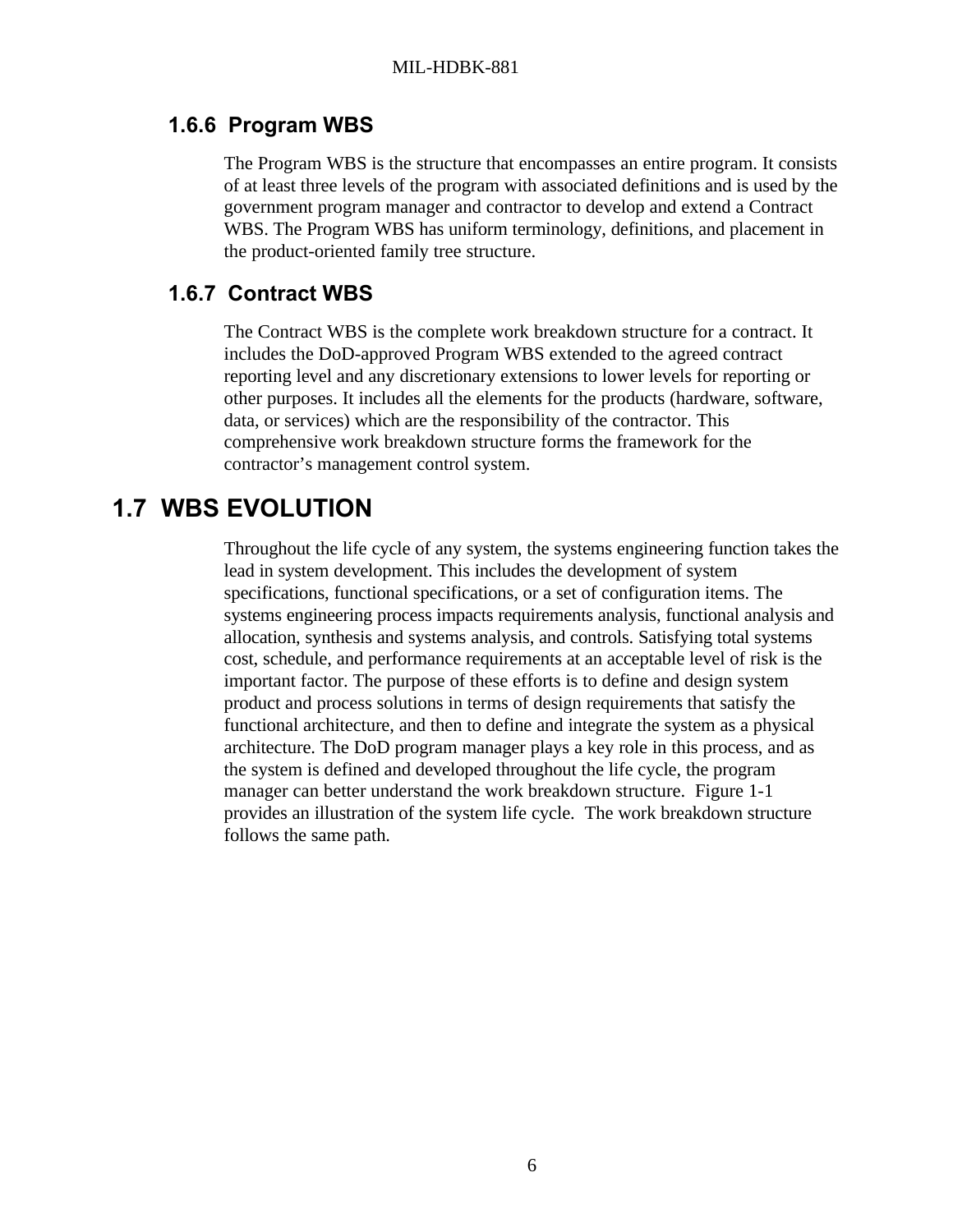

Figure 1-1: System Life Cycle

Through the conceptual phase, program work breakdown structures are usually in an early stage of development. Since the system is mainly a concept, it is not until the Program Definition and Risk Reduction phase that the system is described in terms of its specifications, and—if the program is large enough—contract work breakdown structures could be defined. In this phase, configuration items that describe the program work breakdown structure are first identified and contracts approved to develop these items. By the end of development, the work breakdown structure is fully defined to its lowest levels, and contract work breakdown structures are extended to those levels that best define the system. Figure 1-2 displays the evolution of this process.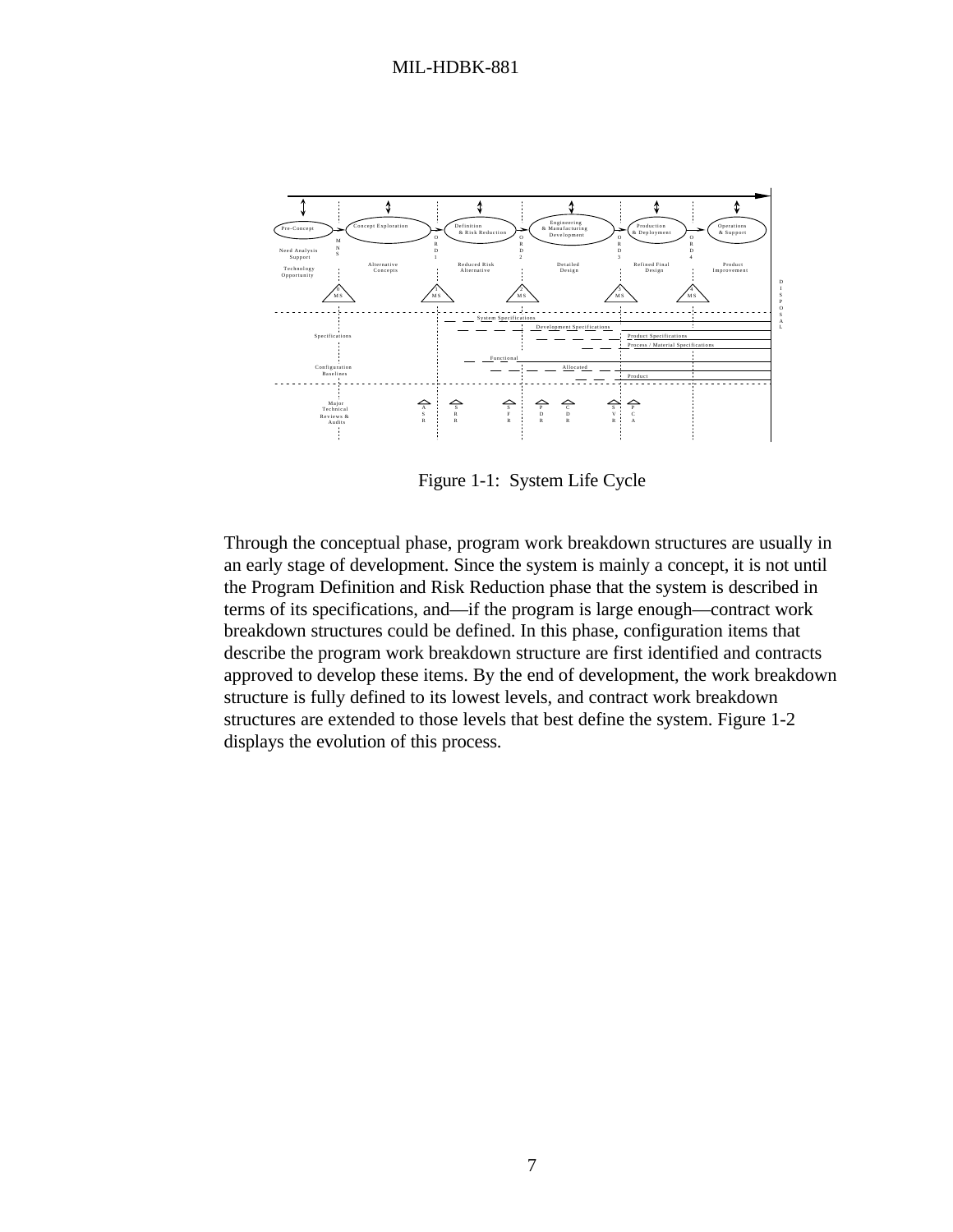

Figure 1-2: WBS Evolution

After the Program WBS has been approved, contract work breakdown structures may then be extended to lower levels by the contractor to define the complete contract scope. When it is integrated with the Program WBS, the extended Contract WBS forms a complete work breakdown structure which will be used throughout the acquisition cycle. Figure 1-2 displays this process in the Definition and Risk Reduction, Development, and Production blocks.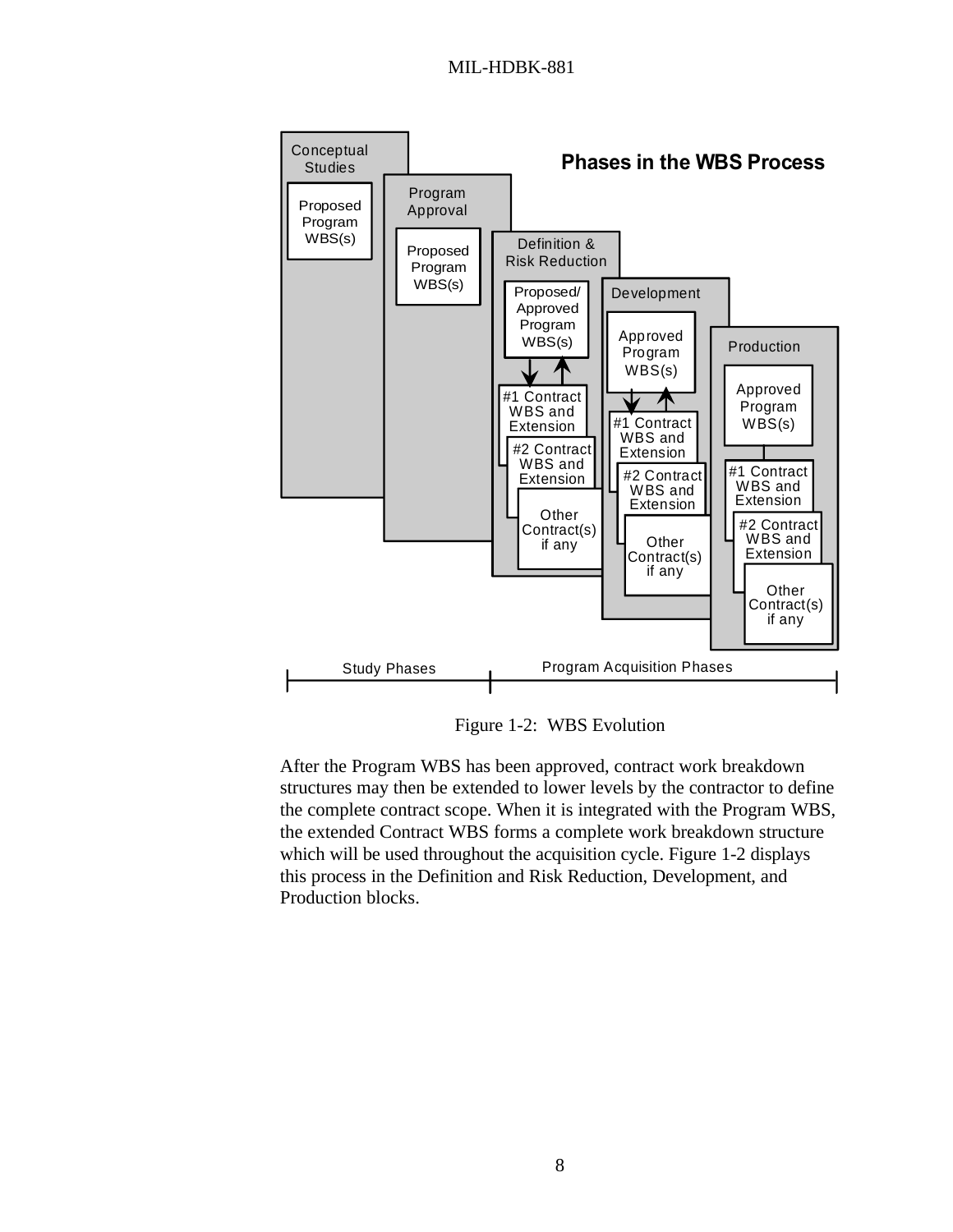# **CHAPTER 2:**

# **PROGRAM MANAGEMENT INSTRUCTIONS**

## **2.1 PROGRAM WBS ATTRIBUTES**

The Program WBS is intended to achieve a clear understanding and statement of the technical objectives and the end item(s) or end product(s) of the work to be performed.

In order to use the work breakdown structure as a framework for the technical objectives of a program (in addition to its use as a management tool for cost and schedule control), the work breakdown structure must be product oriented. Its elements should represent identifiable work products whether they be equipment, data, or related service products. Because any work breakdown structure is a product structure, not an organization structure, complete definition of the effort encompasses the work to be performed by all participants.

### **2.2 PREPARING A PROGRAM WBS**

The program manager is responsible for maintaining the Program WBS as it develops through systems engineering and management planning processes. The work breakdown structure may span one or more of the categories or elements defined in Appendices A through G. While these elements normally provide a basis for the Program or Contract WBS, deviations may occur when a unique requirement exists which these appendices have not addressed. In addition, although each appendix relates to a specific category of defense items, any item from any appendix which is applicable to the program may be used, as long as the integrity of the level of placement is maintained.

#### **2.2.1 Developing a Program WBS**

The Program WBS should be developed early in the conceptual stages of the program. It evolves through iterative analysis of the program objective, functional design criteria, program scope, technical performance requirements, proposed methods of performance (including acquisition strategy, drawings, process flow charts), and other technical documentation. It is important that documentation describe the DoD plan to build, integrate, field, and support the system throughout its life cycle until it is removed from the inventory.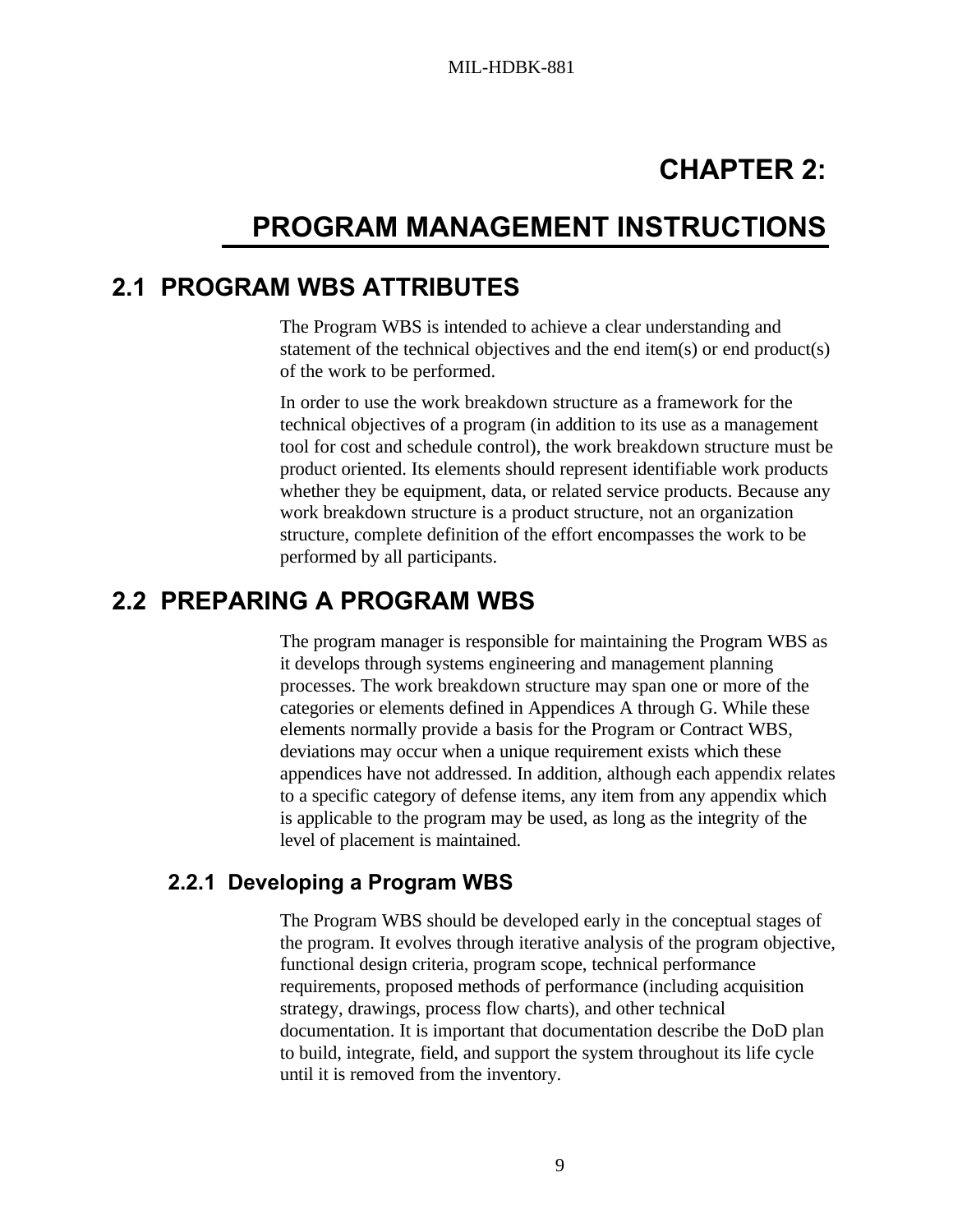The Cost Analysis Requirements Document (CARD) will be the recording document for this program plan. Ultimately, the Program WBS is approved through the Contractor Cost Data Reporting (CCDR) plan process. In this process, the levels of reporting and elements for appropriate RFP selection are determined.

#### **2.2.2 Selecting Program WBS Elements**

The work breakdown structure provides a framework for specifying the technical objectives of the program by first defining the program in terms of hierarchically related, product-oriented elements and the work processes required for their completion. Each element of the work breakdown structure provides logical summary points for assessing technical accomplishments and for measuring the cost and schedule performance accomplished in attaining the specified technical objectives.

#### **2.2.3 Determining Levels of Program WBS**

For each work breakdown structure element, the detailed technical objectives are defined and specified work tasks are assigned to each contractor's organization elements, and assigned for the resources, materials, and processes required to attain the objectives. The linkage between the specification requirements, the work breakdown structure, the statement of work, and the master and detailed schedules provides specific insights into the relationship between cost, schedule, and performance. This relationship allows all items to be tracked to the same work breakdown structure element. Therefore, the levels of the Program WBS should be related to these requirements and conform to its product-oriented family tree.

When developing a Program WBS, the efforts of the systems engineers throughout the life cycle will aid in defining the description of the system and its related levels. Early in the Concept Exploration phase the systems engineering efforts are aimed at trying to establish the user's need. For example, suppose that need has been established as "Kill Tank." The objective is clear and can be met through numerous scenarios. The engineers perform tradeoffs for each scenario, and the preliminary system level functions are defined. In this case, the system that will "Kill Tank" must be able to maneuver to get into position, detect the tank by some means, and shoot. (See Figure 2-1.) The work breakdown structure is not formed around these functional requirements, but is developed out of the products which are considered to meet these requirements. Therefore, during the Concept Exploration phase, no formal work breakdown structure is defined.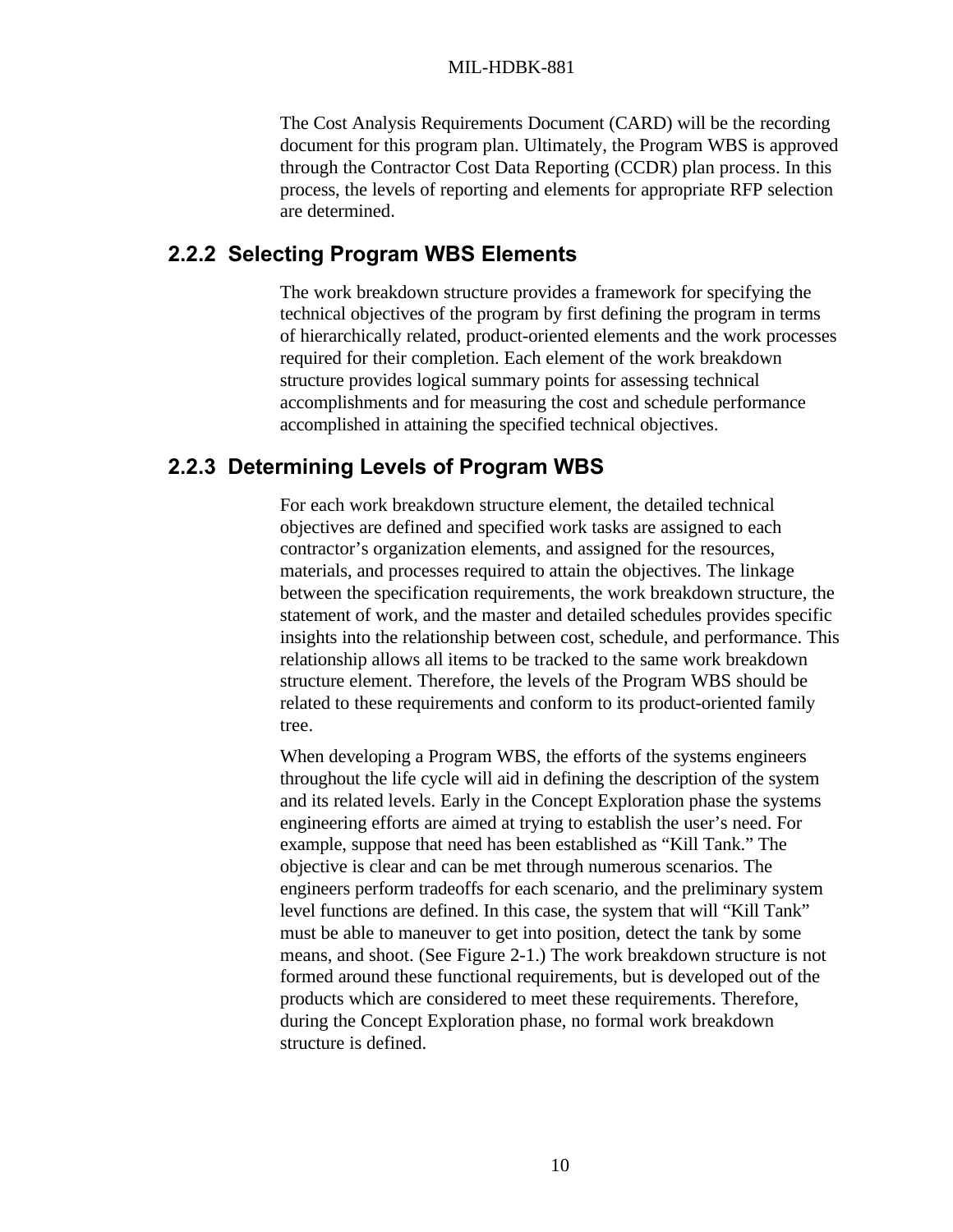



Figure 2-1: Functional Requirements in the Concept Exploration Phase

When the Program Definition and Risk Reduction phase is initiated, an Operational Requirements Document is published. This is one of the first documents which shows that the program is approved. With that approval the systems engineering efforts will focus on system level performance requirements, specifically proving critical technologies and processes, and developing top level specifications. Configuration items are assigned under a functional architecture all meeting the mission need of "Kill Tank." If government laboratories or in-house engineering support is accomplishing this work, a contractual statement of work may be prepared for formal request for proposal release in the Engineering and Manufacturing Development phase. Otherwise, this may have already been accomplished at the end of Concept Exploration to obtain contractual support for the Program Definition and Risk Reduction phase.

The work breakdown structure is better defined at this point. Before release of a formal request for proposal, the government identifies the work breakdown structure for the program and contract efforts and must approve a Contractor Cost Data Reporting plan. It is at this time that the preliminary Program WBS will be defined to level 3.

The Program Definition and Risk Reduction phase should describe the system in terms of its specifications and the configuration items that make up the system. Once the system concept is determined, then major subsystems and configuration items can be identified and lower level functions defined, so that lower level system elements can be defined.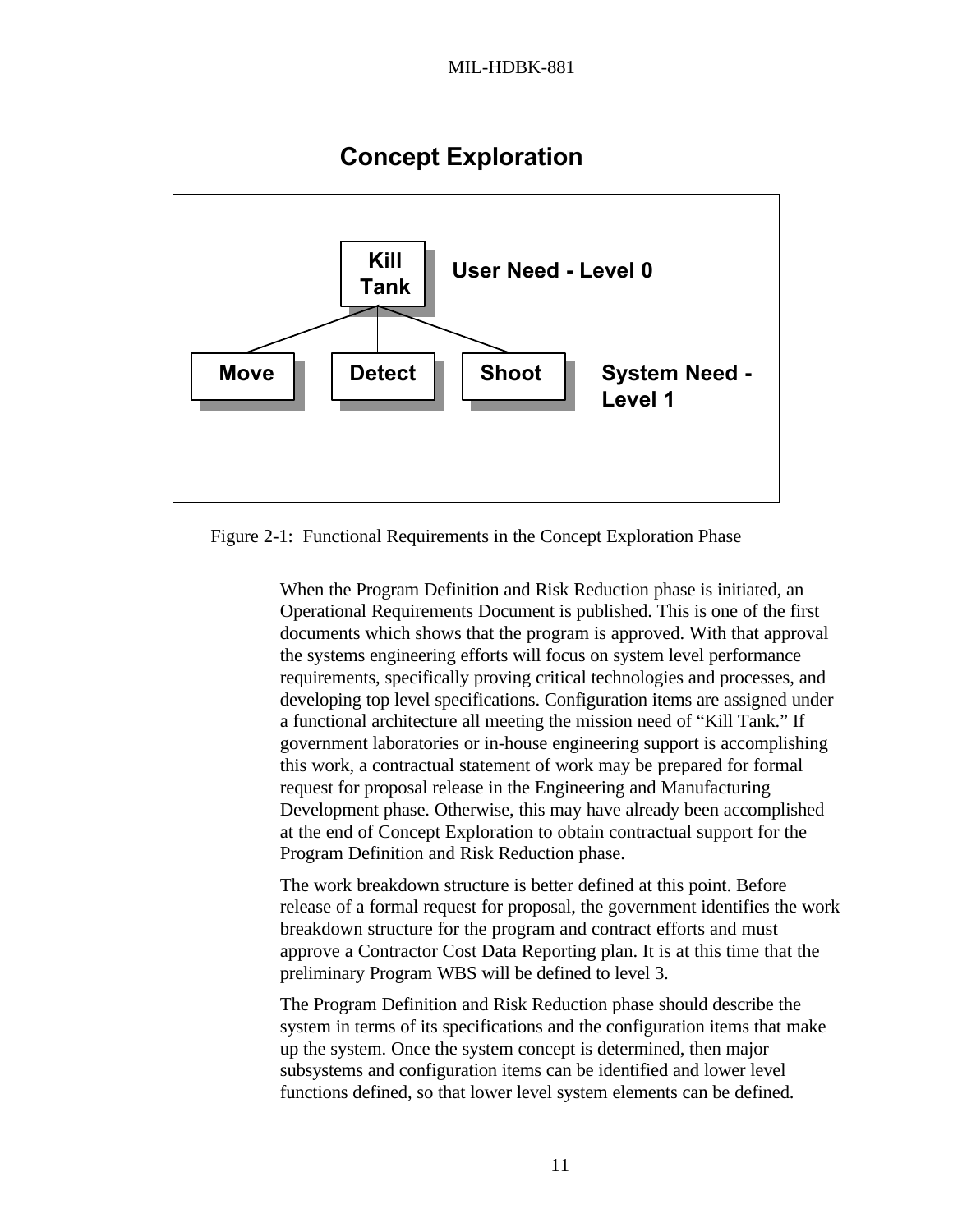Again these are not work breakdown structure elements since they do not reflect a product. In this example, using a cost effectiveness tradeoff process determined that the fire control system of an aircraft can meet the mission need. The fire control system is functionally able to detect, aim, track, and fire. (See Figure 2-2.)



#### Figure 2-2: Identification of Major Subsystems and Configuration Items

The relationship of the functions shown in the previous example can now be translated into products that will meet the mission need requirement. The result is a program work breakdown structure defined to level 3. Generically, the work breakdown structure is defining the solution to the problem in terms of a product (See Figure 2-3). This figure shows the hierarchical relationship of the Aircraft System to the Fire Control Subsystem and other elements. When Program Definition and Risk Reduction units are being developed and produced, the Program WBS should be approved by submitting a Contractor Cost Data Reporting plan, as is currently required by DoD Regulation 5000.2-R. The plan describes the Program WBS being used and defines the approach the government activity plans to use for collecting cost data.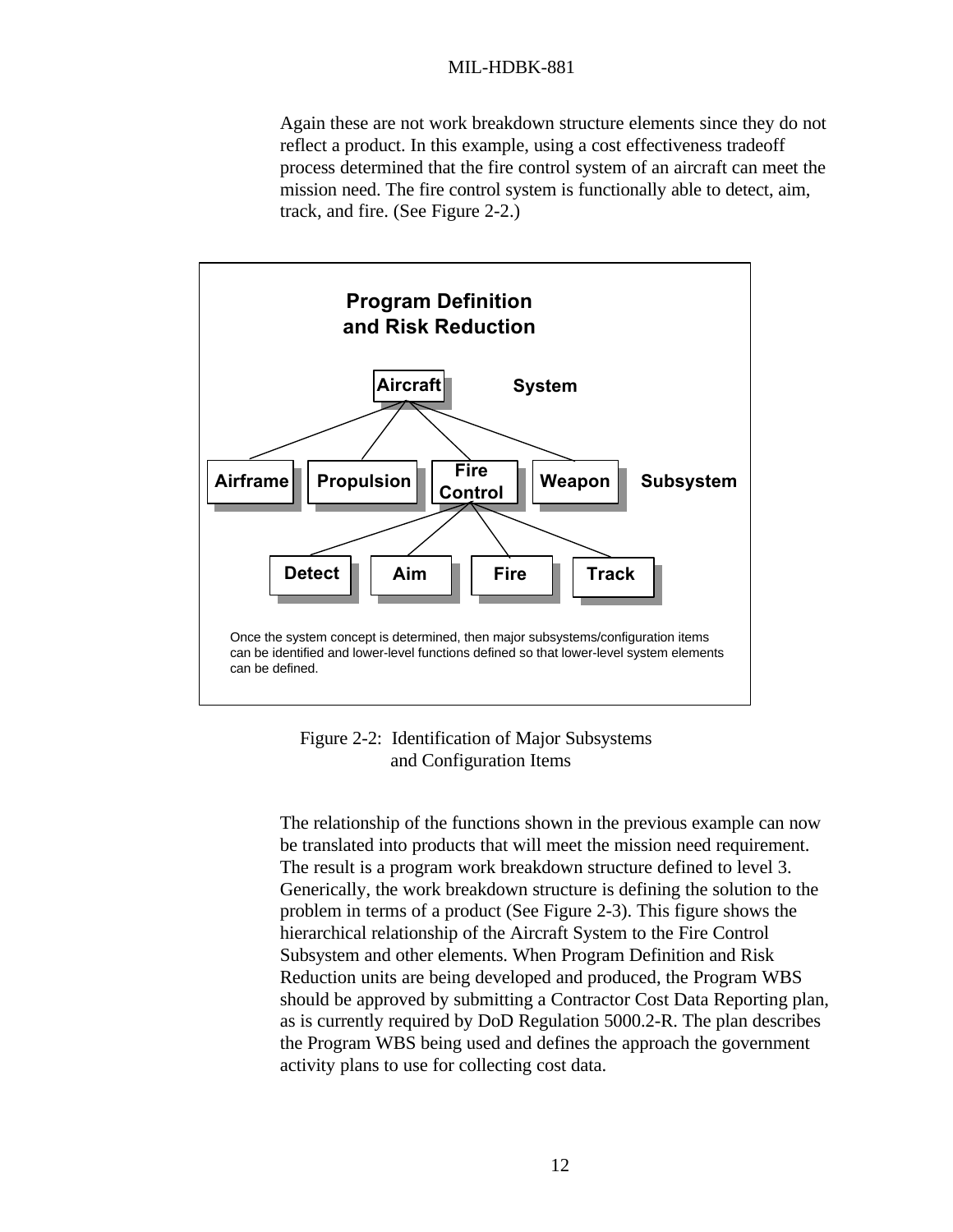

Figure 2-3: Program WBS Description

During the Engineering and Manufacturing Development phase of the program, systems engineering efforts include updating the Operational Requirements Document and defining the system configuration to its lowest level. Detailed design activities are ongoing, and by the end of this phase the total system definition is complete. The government has approved the Program WBS and each Contract WBS. As the system becomes better defined, the contractor extends the Contract WBS to the level and form reflecting the way business is planned and managed. The levels of the work breakdown structure are directly linked with the detailed configuration of the system.

Now that the system has been defined, the relationship of the Program WBS to the Contract WBS can be shown. The example assumes that the government activity is responsible for the FX Aircraft System. As a result, a contract must be awarded for the fire control system. Figure 2-4 depicts this relationship. If the FX Aircraft were awarded as a contract to a prime contractor, one could also assume that this is a Prime/Subcontract relationship. Replacing the words "Program" and "Contract" with "Prime" and "Subcontractor" respectively, the flowdown to the work breakdown structure requirement can be shown. In this case the Program WBS could be both the Program and the Contract WBS. The relationships are still the same; the difference is in how they relate to the government activity.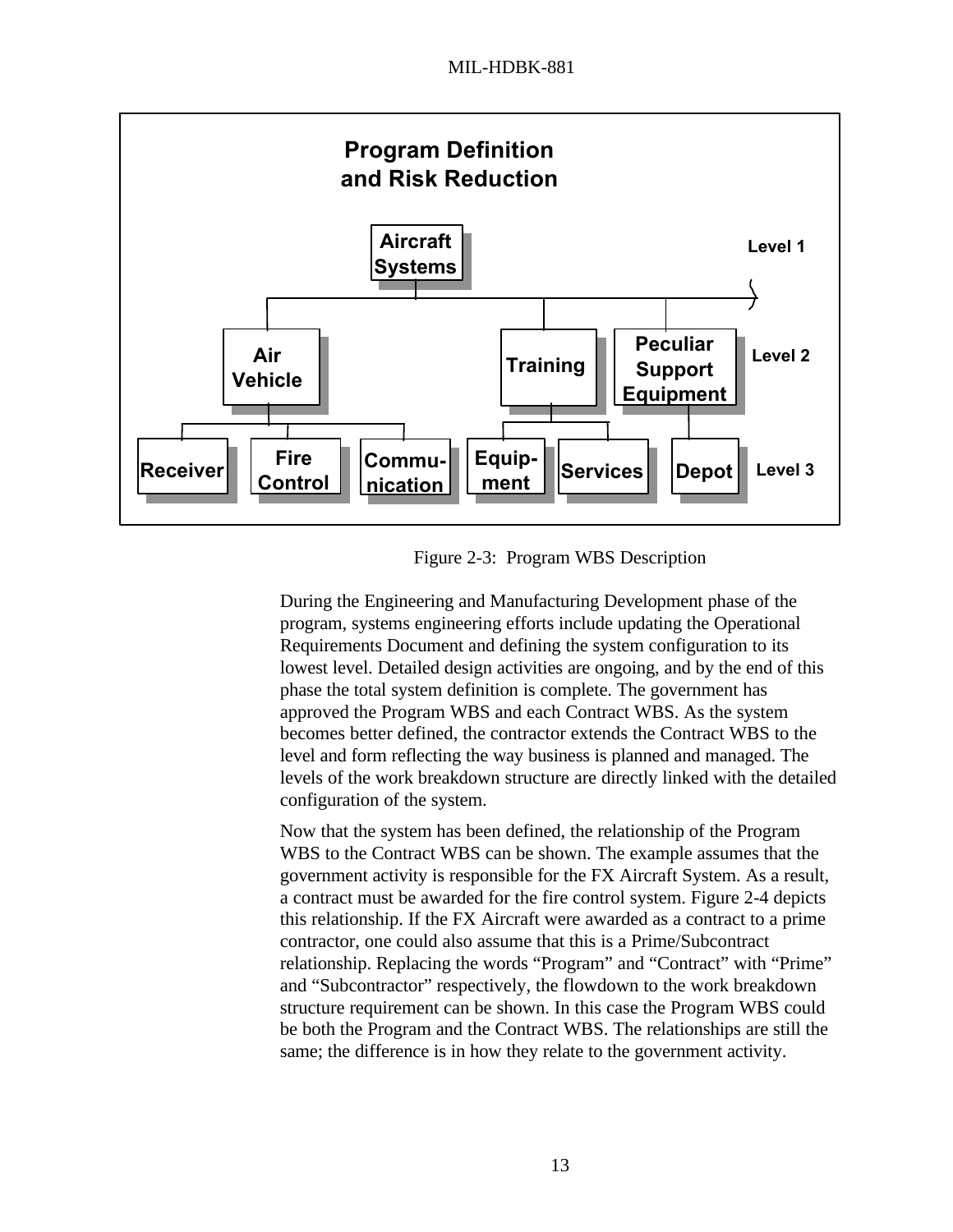|                                                                                                                                                |                  |                                                                                        | PRIME MISSION SYSTEM |                 |             |                                 |                                                                    |  |                                                                                                        |                                    |                                 |                            |                                                          |  |  |
|------------------------------------------------------------------------------------------------------------------------------------------------|------------------|----------------------------------------------------------------------------------------|----------------------|-----------------|-------------|---------------------------------|--------------------------------------------------------------------|--|--------------------------------------------------------------------------------------------------------|------------------------------------|---------------------------------|----------------------------|----------------------------------------------------------|--|--|
|                                                                                                                                                |                  |                                                                                        |                      | $\overline{2}$  | lз          | 14                              |                                                                    |  |                                                                                                        |                                    |                                 |                            |                                                          |  |  |
|                                                                                                                                                |                  |                                                                                        |                      | AIRCRAFT SYSTEM |             |                                 |                                                                    |  |                                                                                                        |                                    |                                 |                            |                                                          |  |  |
|                                                                                                                                                |                  |                                                                                        |                      |                 | AIR VEHICLE |                                 |                                                                    |  |                                                                                                        |                                    |                                 |                            |                                                          |  |  |
|                                                                                                                                                |                  |                                                                                        |                      |                 |             | AIRFRAME                        |                                                                    |  |                                                                                                        |                                    |                                 |                            |                                                          |  |  |
|                                                                                                                                                |                  |                                                                                        |                      |                 |             | <b>PROPULSION</b>               |                                                                    |  |                                                                                                        |                                    |                                 |                            |                                                          |  |  |
|                                                                                                                                                |                  |                                                                                        |                      |                 |             |                                 | AIR VEHICLE APPLICATIONS S/W                                       |  |                                                                                                        |                                    |                                 |                            |                                                          |  |  |
|                                                                                                                                                |                  |                                                                                        |                      |                 |             | AIR VEHICLE SYSTEM S/W          |                                                                    |  |                                                                                                        |                                    |                                 |                            | FIRE CONTROL SUBSYSTEM                                   |  |  |
|                                                                                                                                                |                  |                                                                                        |                      |                 |             |                                 | COMMUNICATIONS/IDENTIFICATION                                      |  |                                                                                                        | $1(3)$ $2(4)$ $3(5)$ $4(6)$ $5(7)$ |                                 |                            |                                                          |  |  |
|                                                                                                                                                |                  |                                                                                        |                      |                 |             | NAVIGATION/GUIDANCE             |                                                                    |  | FIRE CONTROL                                                                                           |                                    |                                 |                            |                                                          |  |  |
|                                                                                                                                                |                  |                                                                                        |                      |                 |             | CENTRAL COMPUTER                |                                                                    |  | RADAR                                                                                                  |                                    |                                 |                            |                                                          |  |  |
|                                                                                                                                                |                  |                                                                                        |                      |                 |             | <b>FIRE CONTROL</b>             |                                                                    |  |                                                                                                        |                                    |                                 |                            | ELECTRONIC SUBSYSTEM 1n (SPECIFY NAMES)                  |  |  |
|                                                                                                                                                |                  |                                                                                        |                      |                 |             |                                 |                                                                    |  |                                                                                                        |                                    |                                 | RADAR APPLICATIONS S/W     |                                                          |  |  |
|                                                                                                                                                |                  |                                                                                        |                      |                 |             |                                 |                                                                    |  |                                                                                                        |                                    | <b>BUILD</b> 1                  |                            |                                                          |  |  |
|                                                                                                                                                |                  |                                                                                        |                      |                 | ETC.        |                                 |                                                                    |  |                                                                                                        |                                    |                                 | CSCI 1n                    |                                                          |  |  |
|                                                                                                                                                |                  |                                                                                        |                      |                 |             |                                 | SYSTEMS ENGINEERING/PROGRAM MANAGEMENT                             |  |                                                                                                        |                                    |                                 |                            | CSCI TO CSCI INTEG. AND CHKOUT                           |  |  |
|                                                                                                                                                |                  |                                                                                        |                      |                 |             | SYSTEMS ENGINEERING             |                                                                    |  |                                                                                                        |                                    |                                 | BULD 2n                    |                                                          |  |  |
|                                                                                                                                                |                  | AIRCREW TRAINING DEVICE                                                                |                      |                 |             | PROGRAM MANAGEMENT              |                                                                    |  |                                                                                                        |                                    |                                 | CSCI 1n                    |                                                          |  |  |
|                                                                                                                                                | $1(4)$ 2(5) 3(6) |                                                                                        |                      |                 |             | SYSTEM TEST AND EVALUATION      |                                                                    |  |                                                                                                        |                                    |                                 |                            | CSCI TO CSCI INTEG. AND CHKOUT                           |  |  |
|                                                                                                                                                |                  | AIRCREW TRAINING DEVICE (ATD)<br>◀                                                     |                      |                 |             |                                 | DEVELOPMENT TEST AND EVALUATION                                    |  |                                                                                                        |                                    |                                 |                            | RADAR APPLICATIONS S/W INTEG., ASSEMBLY, TEST AND CHKOUT |  |  |
|                                                                                                                                                |                  | ATD EQUIPMENT                                                                          |                      |                 |             |                                 | OPERATIONAL TEST AND EVALUATION                                    |  |                                                                                                        |                                    |                                 | RADAR SYSTEM S/W           |                                                          |  |  |
|                                                                                                                                                |                  | STUDENT STATION                                                                        |                      |                 |             |                                 |                                                                    |  |                                                                                                        |                                    | BUILD 1                         |                            |                                                          |  |  |
|                                                                                                                                                |                  | <b>INSTRUCTOR OPERATOR STATION</b>                                                     |                      |                 |             |                                 |                                                                    |  |                                                                                                        |                                    |                                 | CSCI 1n                    |                                                          |  |  |
|                                                                                                                                                |                  | <b>COMPUTER SYSTEM</b>                                                                 |                      |                 | ETC.        |                                 |                                                                    |  |                                                                                                        |                                    |                                 |                            | CSCI TO CSCI INTEG. AND CHKOUT                           |  |  |
|                                                                                                                                                |                  | <b>VISUAL SYSTEM</b>                                                                   |                      | <b>TRAINING</b> |             |                                 |                                                                    |  |                                                                                                        |                                    |                                 | BULD 2n                    |                                                          |  |  |
|                                                                                                                                                |                  | <b>MOTION SYSTEM</b>                                                                   |                      |                 |             | <b>EQUIPMENT</b>                |                                                                    |  |                                                                                                        |                                    |                                 | CSCI 1n                    |                                                          |  |  |
|                                                                                                                                                |                  | <b>DRLMS SYSTEM</b>                                                                    |                      |                 |             |                                 | <b>CLASSROOM EQUIPMENT</b>                                         |  |                                                                                                        |                                    |                                 |                            | CSCI TO CSCI INTEG. AND CHKOUT                           |  |  |
|                                                                                                                                                |                  |                                                                                        |                      |                 |             |                                 |                                                                    |  |                                                                                                        |                                    |                                 |                            |                                                          |  |  |
|                                                                                                                                                |                  |                                                                                        |                      |                 |             |                                 | COMPUTER BASED INSTRUCTION SYSTEM<br>AIRCREW TRAINING DEVICE (ATD) |  | RADAR SYSTEM S/W INTEGRATION ASSEMBLY, TEST AND CHKOUT<br>RADAR INTEGRATION, ASSEMBLY, TEST AND CHKOUT |                                    |                                 |                            |                                                          |  |  |
|                                                                                                                                                |                  | ETC.                                                                                   |                      |                 |             |                                 |                                                                    |  |                                                                                                        |                                    |                                 | PLATFORM INTEGRATION       |                                                          |  |  |
|                                                                                                                                                |                  | SYSTEMS ENGINEERING/PROGRAM MANAGEMENT                                                 |                      |                 |             |                                 |                                                                    |  |                                                                                                        |                                    |                                 |                            | SYSTEMS ENGINEERING/PROGRAM MANAGEMENT                   |  |  |
|                                                                                                                                                |                  | SYSTEM TEST AND EVALUATION                                                             |                      |                 |             | ETC.                            |                                                                    |  |                                                                                                        |                                    |                                 | SYSTEM TEST AND EVALUATION |                                                          |  |  |
|                                                                                                                                                | <b>TRAINING</b>  |                                                                                        |                      |                 |             | <b>SERVICES</b>                 |                                                                    |  | <b>TRAINING</b>                                                                                        |                                    |                                 |                            |                                                          |  |  |
|                                                                                                                                                | DATA             |                                                                                        |                      |                 |             | <b>FACILITIES</b>               |                                                                    |  | DATA                                                                                                   |                                    |                                 |                            |                                                          |  |  |
|                                                                                                                                                |                  | PECULIAR SUPPORT EQUIPMENT                                                             |                      |                 |             | PECULIAR SUPPORT EQUIPMENT      |                                                                    |  |                                                                                                        |                                    |                                 | PECULIAR SUPPORT EQUIPMENT |                                                          |  |  |
|                                                                                                                                                |                  | COMMON SUPPORT EQUIPMENT                                                               |                      |                 |             |                                 | TEST AND MEASUREMENT EQUIPMENT                                     |  |                                                                                                        |                                    |                                 | COMMON SUPPORT EQUIPMENT   |                                                          |  |  |
|                                                                                                                                                |                  | OPERATIONAL/SITE ACTIVATION                                                            |                      |                 |             | SUPPORT AND HANDLING EQUIPMENT  |                                                                    |  |                                                                                                        |                                    | INITIAL SPARES AND REPAIR PARTS |                            |                                                          |  |  |
|                                                                                                                                                |                  | INITIAL SPARES AND REPAIR PARTS                                                        |                      |                 |             | COMMON SUPPORT EQUIPMENT        |                                                                    |  |                                                                                                        |                                    |                                 |                            |                                                          |  |  |
|                                                                                                                                                |                  |                                                                                        |                      |                 |             | OPERATIONAL/SITE ACTIVATION     |                                                                    |  |                                                                                                        |                                    |                                 |                            |                                                          |  |  |
|                                                                                                                                                |                  |                                                                                        |                      |                 |             | INITIAL SPARES AND REPAIR PARTS |                                                                    |  |                                                                                                        |                                    |                                 |                            |                                                          |  |  |
|                                                                                                                                                |                  | NOTES: 1. WBS LEVELS IN PARENTHESES INDICATE RELATIVITY TO PRIME MISSION SYSTEM (PMS). |                      |                 |             |                                 |                                                                    |  |                                                                                                        |                                    |                                 |                            |                                                          |  |  |
|                                                                                                                                                |                  | 2. LEVEL 2 ELEM ENTS (SYSTEM ENGINEERING/PROGRAM MANAGEMENT, SYSTEM TEST AND           |                      |                 |             |                                 |                                                                    |  |                                                                                                        |                                    |                                 |                            |                                                          |  |  |
| EVALUATION, ETC.) FOR SUBSYSTEMS OF THE PM S ARE CONTAINED IN (I.E., ARE<br>SUBELEMENTS OF) THE SUBSYSTEM ELEMENT-NOT THE PMS LEVEL 2 ELEMENT. |                  |                                                                                        |                      |                 |             |                                 |                                                                    |  |                                                                                                        |                                    |                                 |                            |                                                          |  |  |
|                                                                                                                                                |                  | 3. PLACEMENT OF THE SUBSYSTEM IN THE PROGRAM WORK BREAKDOWN STRUCTURE IS               |                      |                 |             |                                 |                                                                    |  |                                                                                                        |                                    |                                 |                            |                                                          |  |  |
| RELATIVE TO ITS WBS BREAKOUT FOR CONTRACT APPLICATION.                                                                                         |                  |                                                                                        |                      |                 |             |                                 |                                                                    |  |                                                                                                        |                                    |                                 |                            |                                                          |  |  |
|                                                                                                                                                |                  |                                                                                        |                      |                 |             |                                 |                                                                    |  |                                                                                                        |                                    |                                 |                            |                                                          |  |  |
|                                                                                                                                                |                  |                                                                                        |                      |                 |             |                                 | Figure 2-4: Work Breakdown Structure Matrix (Contract WBS)         |  |                                                                                                        |                                    |                                 |                            |                                                          |  |  |
|                                                                                                                                                |                  |                                                                                        |                      |                 |             |                                 |                                                                    |  |                                                                                                        |                                    |                                 |                            |                                                          |  |  |
|                                                                                                                                                |                  |                                                                                        |                      |                 |             |                                 |                                                                    |  |                                                                                                        |                                    |                                 |                            |                                                          |  |  |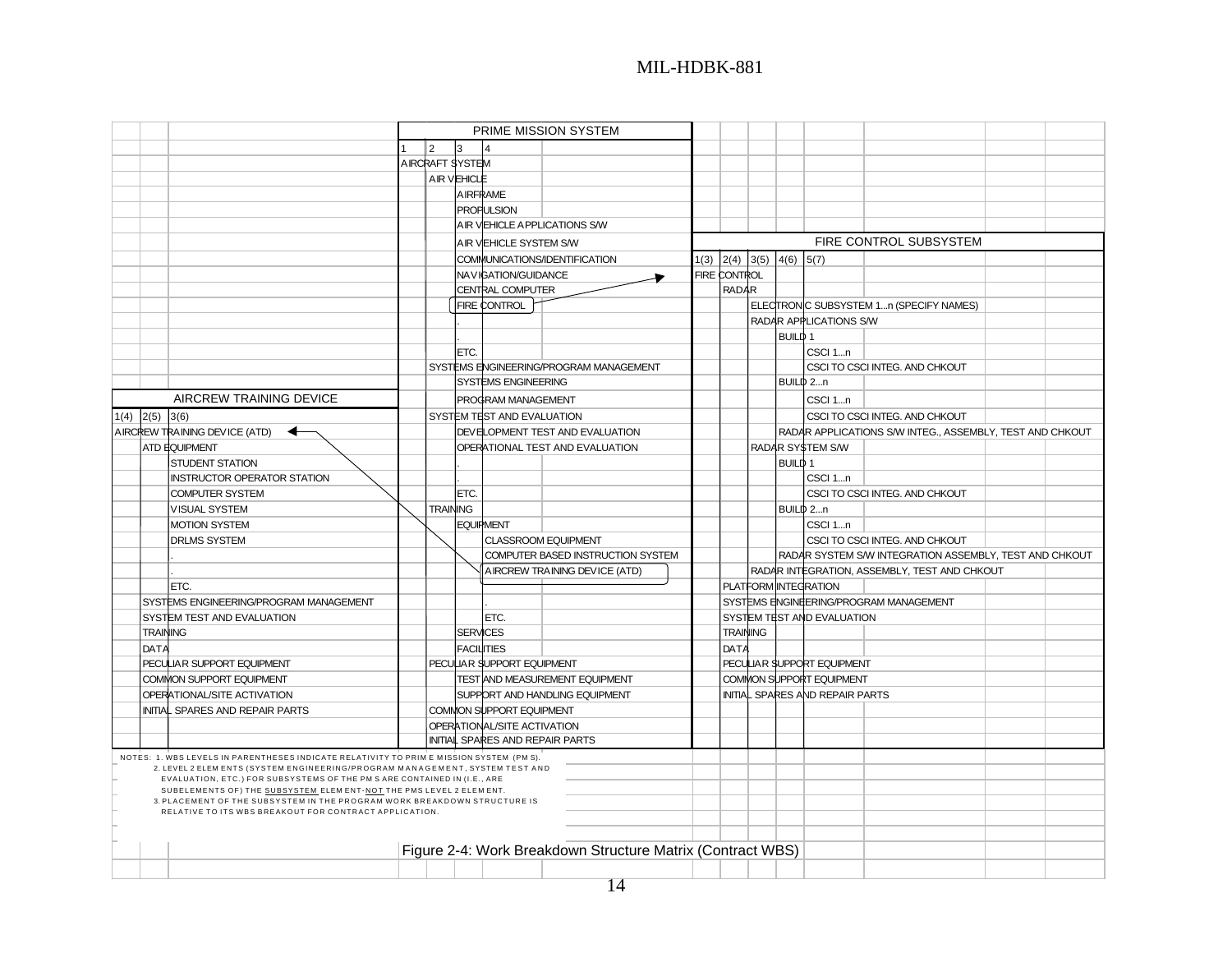During the production phase of the program, the system is produced as defined throughout the previous phases. Production usually includes the actual fabrication, modification, purchase, or some combination thereof, of hardware/software/firmware. The systems engineering efforts are actively involved in maintaining the configuration of the system being produced. The work breakdown structure is defined to the level appropriate for contract management and maintenance. When major modifications occur, the same WBS can be used; or, if the changes are substantial, a new work breakdown structure can be developed according to the same rules identified.

#### **2.2.4 Creating The WBS Dictionary**

As part of developing a Program WBS, the program manager will also develop a WBS Dictionary. The dictionary lists and defines the work breakdown structure elements. Although initially prepared by the Government Program Manager, the dictionary is expanded by the contractor as the Contract WBS is developed. The initial WBS Dictionary should be based on the generic definitions in this handbook, made program specific to define the products being acquired.

The dictionary shows the hierarchical relationship of the elements and describes each work breakdown structure element and the resources and processes required to produce it. It also provides a link to the detailed technical definition documents. The work breakdown structure dictionary should be routinely revised to incorporate changes and should reflect the current status of the program throughout the program's life.

#### **2.2.5 Avoiding Pitfalls in Constructing a Work Breakdown Structure**

A sound work breakdown structure clearly describes what the program manager wants to acquire. It has a logical structure and is tailored to a particular defense materiel item. It can tie the statement of work, CLIN structure, and the system description documents together. Remember: the work breakdown structure is product oriented. It addresses the products required, NOT the functions or costs associated with those products.

#### **Elements not to include**

The following paragraphs expand the explanation of what elements are to be excluded from the WBS elements:

**Do not include elements which are not products**. A signal processor, for example, is clearly a product, as are mock-ups and Computer Software Configuration Items (CSCIs). On the other hand, things like design engineering, requirements analysis, test engineering, aluminum stock, and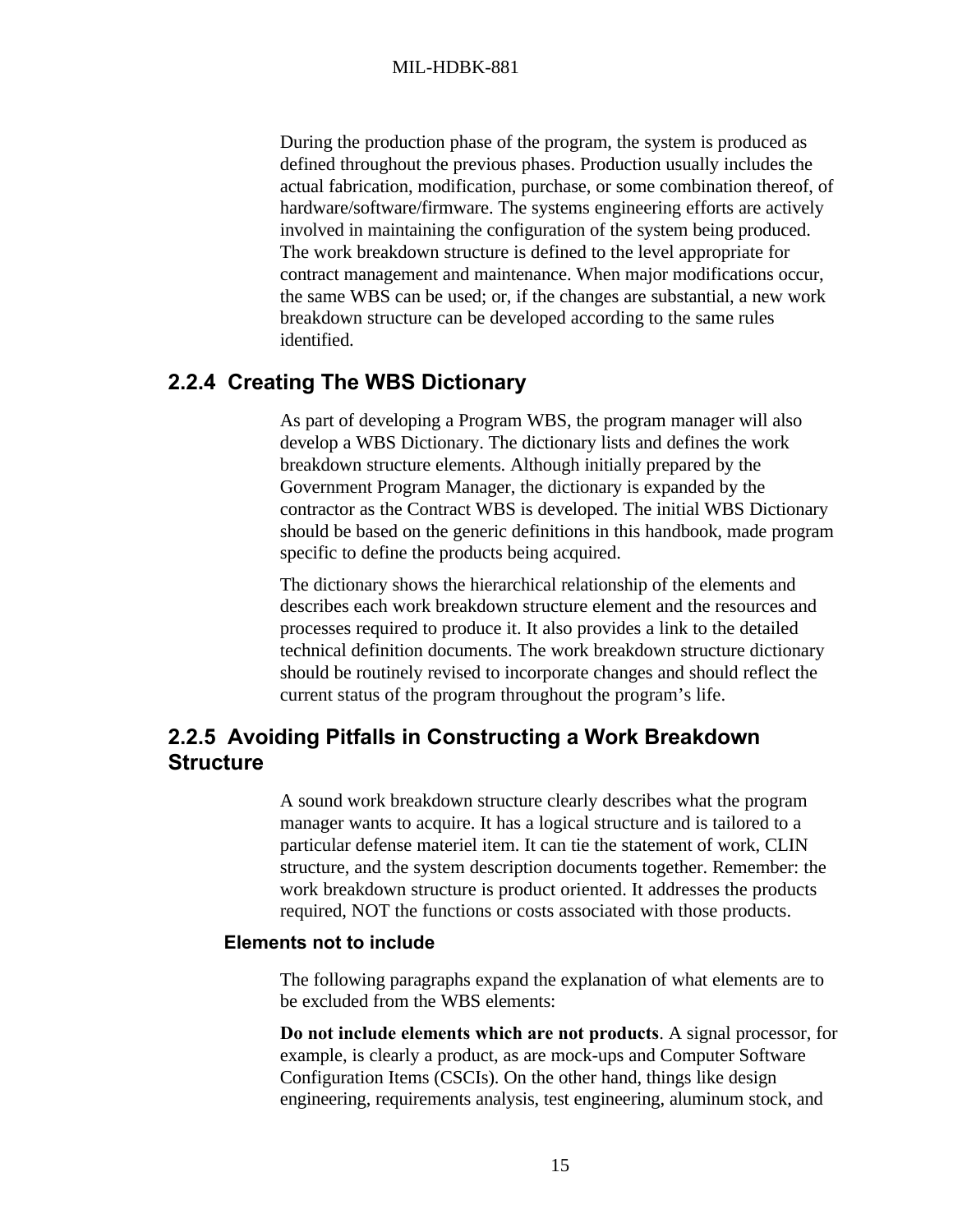direct costs, are not products. Design engineering, test engineering, and requirements analysis are all engineering functional efforts; aluminum is a material resource; and direct cost is an accounting classification. Thus none of these elements are appropriate work breakdown structure elements.

**Program phases** (e. g., design, development, production, and types of funds, or research, development, test and evaluation) **are inappropriate as elements in a work breakdown structure.**

**Rework, retesting and refurbishing are not separate elements in a work breakdown structure.** They should be treated as part of the appropriate work breakdown structure element affected.

**Non-recurring and recurring classifications are not work breakdown structure elements**. The reporting requirements of the CCDR will segregate each element into its recurring and non-recurring parts.

**Cost saving efforts such as total quality management initiatives, could cost, and warranty are not part of the work breakdown structure**. These efforts should be included in the cost of the item they affect, not captured separately.

**Do not use the structure of the program office or the contractor's organization as the basis of a work breakdown structure**.

**Do not treat costs for meetings, travel, computer support, etc. as separate work breakdown structure elements.** They are to be included with the work breakdown structure elements with which they are associated.

**Use actual system names and nomenclature. Generic terms are inappropriate in a work breakdown structure.** The work breakdown structure elements should clearly indicate the character of the product to avoid semantic confusion. For example, if the Level 1 system is Fire Control, then the Level 2 item (prime mission product) is Fire Control Radar.

**Treat tooling as a functional cost, not a work breakdown structure element.** Tooling (e.g., special test equipment, and factory support equipment like assembly tools, dies, jigs, fixtures, master forms, and handling equipment) should be included in the cost of the equipment being produced. If the tooling cannot be assigned to an identified subsystem or component, it should be included in the cost of integration, assembly, test, and checkout.

**Include software costs in the cost of the equipment.** For example, when a software development facility is created to support the development of software, the effort associated with this element is considered part of the CSCI it supports or, if more than one CSCI is involved, the software effort should be included under integration, assembly, test, and checkout.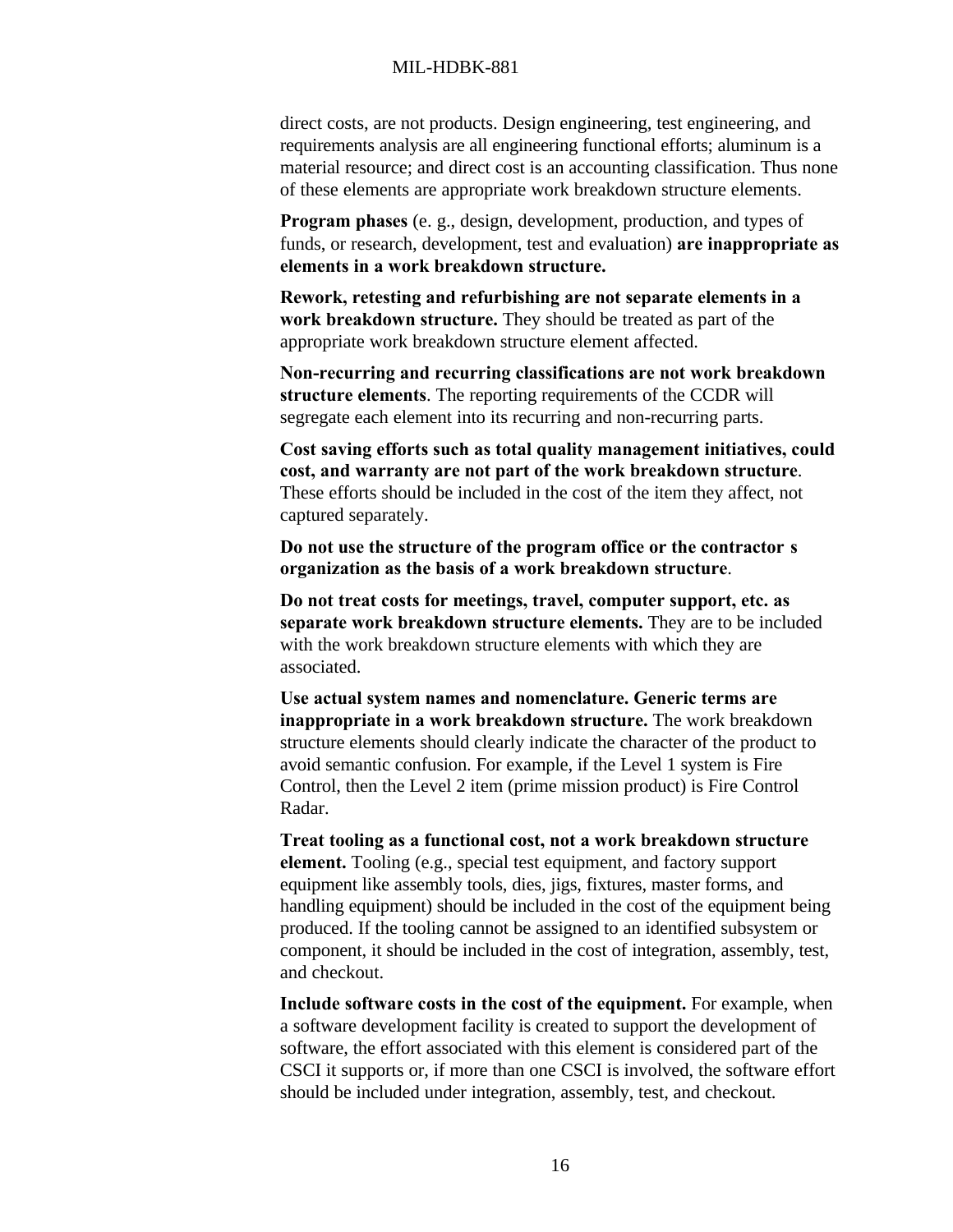Software developed to reside on specific equipment must be identified as a subset of that equipment.

#### **Additional Considerations**

Integration, assembly, test, and checkout includes production acceptance testing (including first article test) of R&D and production units but excludes all systems engineering/program management and system test and evaluation that are associated with the overall system. The appendices identify integration, assembly, test, and checkout separately, except for the aircraft system appendix (Appendix A). For aircraft systems, to be consistent with the historical data sets that are maintained on airframe, integration, assembly, test, and checkout is a sub-element of, and included in, the airframe work breakdown structure element.

This handbook does not identify level 3 elements for the systems engineering/program management work breakdown structure element. This allows the program manager and contractor flexibility to identify efforts that are important to the specific program. The definition given provides typical systems engineering or program management efforts.

System test and evaluation always separately identifies those tests performed in the development of a system, i.e., development test and evaluation, and those tests performed by the operational user, i.e., operational test and evaluation.

# **2.3 SOLICITATION AND PROPOSAL**

The work breakdown structure used for a solicitation is structured by selecting appropriate elements from the approved Program WBS. The contract line items, configuration items, contract statement of work tasks, contract specifications, and contractor responses will be expressed in terms of the work breakdown structure to enhance its effectiveness in satisfying the objectives of the particular acquisition. While the relationship of the Contract WBS elements to the statement of work tasks and the contract line items should be clearly traceable, there may not be a one-to-one relationship, nor is it required.

#### **2.3.1 Specifications and Drawings**

The family of specifications and drawings resulting from the progressive steps of systems engineering will provide the basis for the Program WBS, the Contract WBS, and its extensions.

#### **2.3.2 Contractor Management Control System**

The Contract WBS should serve as the framework for the contractor's management control system which will provide auditable and traceable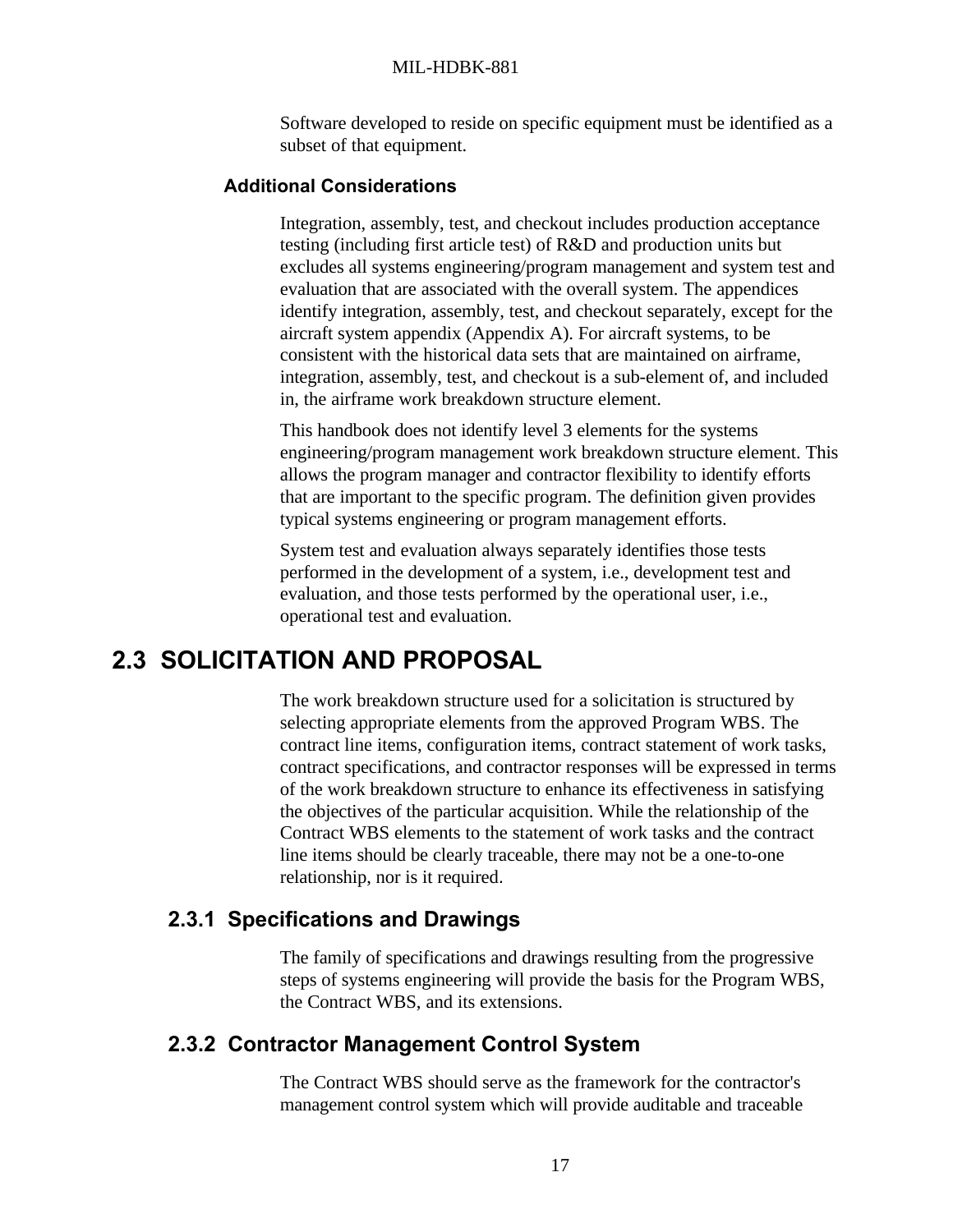summaries of internal data generated by its performance measurement procedures.

#### **2.3.3 Acquisition Logistics**

The acquisition logistics element should be accommodated as indicated in the upper levels of the work breakdown structure. Areas for consideration include management and reporting; peculiar support equipment; and initial spares, support data, and training.

#### **2.3.4 Planning, Programming and Budgeting System**

The Program WBS should be used whenever it is necessary to subdivide the program element data for the planning, programming and budgeting system.

#### **2.3.5 Life-Cycle Cost**

Life-cycle cost is the total cost for the research and development, investment, operation and support, and disposition of a weapon or support system. It commences at the start of the conceptual stage and ends with the retirement or demilitarization of the system. The work breakdown structure requirements established are associated solely with those elements of research and development and investment that are applicable to all contracted efforts.

#### **2.3.6 Procurement**

The following areas should be relatable to elements of the Program WBS: structure of work statements, contract work breakdown structures, contract line items, configuration items, technical and management reports, and government-furnished equipment.

#### **2.3.7 Reporting**

All reporting requirements for the program should be consistent with the Program WBS.

### **2.4 CONTRACT STATEMENT OF WORK**

The work breakdown structure provides a framework for defining the technical objectives of the program. Together with the contract statement of work, the work breakdown structure aids in establishing an indentured data listing (specification tree), defining configuration items, and planning support tasks. The statement of work (SOW) is the document which describes in clear understandable terms what products are to be delivered or what services are to be performed by the contractor. Preparation of an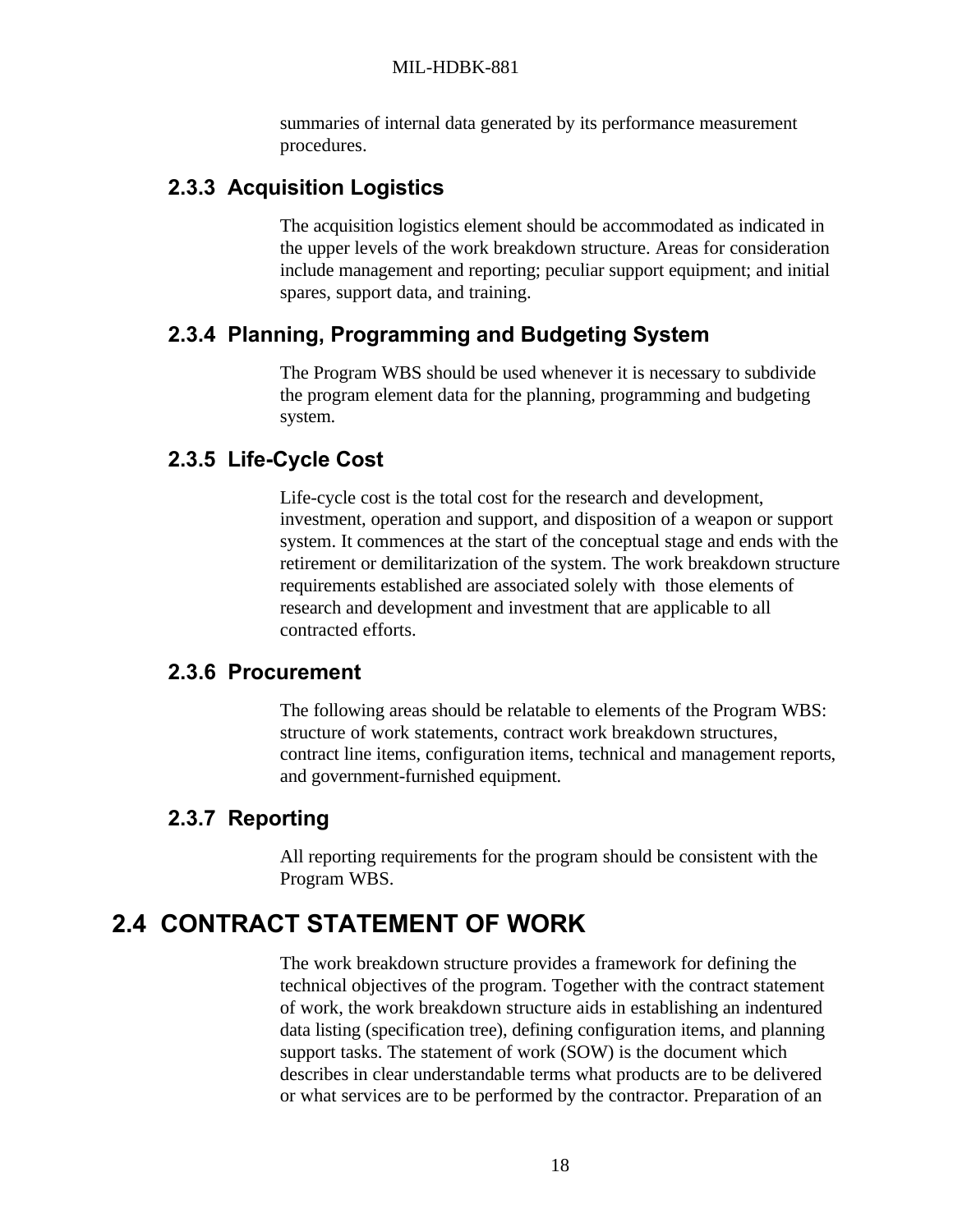effective statement of work requires a thorough understanding of the products and services needed to satisfy a particular requirement.

A statement of work expressed in explicit terms will facilitate effective contractor evaluation after contract award when the SOW becomes the standard for measuring contractor performance. Using a standardized work breakdown structure as a template when constructing the statement of work for a system acquisition will help streamline the process. Use of the work breakdown structure will also facilitate a logical arrangement of the SOW elements, provide a convenient checklist to ensure all necessary elements of the program are addressed, and direct the contractor to meet specific contract reporting needs.

#### **2.4.1 Specification Tree**

A specification tree, developed by systems engineering, structures the performance parameters for the system or systems being developed. It subdivides the system into its component elements and identifies the performance objectives of the system and its elements. The performance characteristics are explicitly identified and quantified. Completed, the data listing represents a hierarchy of performance requirements for each component element of the system for which design responsibility is assigned. Because specifications may not be written for each product on the work breakdown structure, the specification tree may not match the work breakdown structure completely.

#### **2.4.2 Configuration Management**

Configuration management is the process of managing the technical configuration of items being developed whose requirements are specified and tracked. Configuration items are designated in the work breakdown structure, which may need to be extended beyond the third level to clearly define all elements subject to configuration management. Configuration management involves defining the baseline configuration for the configuration items, controlling the changes to that baseline, and accounting for all approved changes. In establishing the requirement for configuration management on a program, the program manager needs to designate which contract deliverables are subject to configuration management controls. A contract deliverable designated for configuration management is called a Configuration Item. For software, this item is called a Computer Software Configuration Item (CSCI).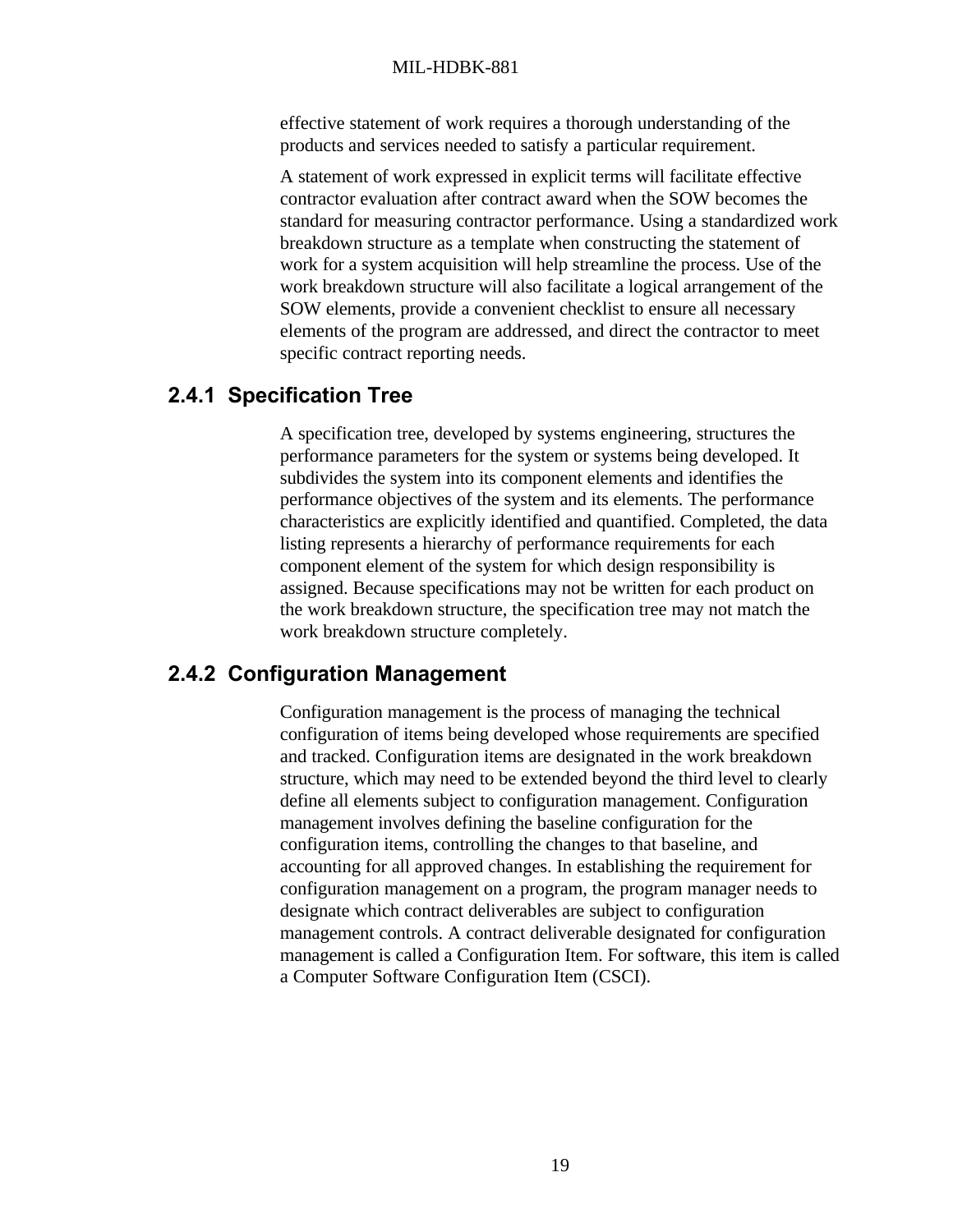## **2.5 REQUEST FOR PROPOSAL**

#### **2.5.1 Preparing a Preliminary Contract WBS**

The individual work breakdown structure elements from the Program WBS that apply to the contract will be selected by the DoD program manager for inclusion in a draft request for proposal (RFP). This is the initial time for open dialogue between the government and potential contractors. Innovative ideas or alternative solutions should be collected for inclusion in the final RFP. It will include a Contract WBS and the initial WBS Dictionary prepared by the program manager. The RFP should instruct potential contractors to extend the selected Contract WBS elements to define the complete contract scope.

#### **2.5.2 RFP Solicitation Requirements**

As previously stated, the contract line items, configuration items, contract work statement tasks, contract specifications, and contractor responses will be relatable to the work breakdown structure to enhance its effectiveness in satisfying the objectives of the particular acquisition. It is important to coordinate the development of the Program WBS and the CCDR plan with the development of the statement of work so as to form consistency in document structure. When aggregated with the Program WBS, the extended Contract WBS will form a complete work breakdown structure of the program for use throughout the acquisition cycle.

#### **2.5.3 Extended Contract Work Breakdown Structure**

Contractors extend the Contract WBS included in the RFP and submit the complete Contract WBS with their proposal. The proposal should be based on the work breakdown structure in the RFP, although contractors may suggest changes needed to meet an essential requirement of the RFP or to enhance the effectiveness of the Contract WBS in satisfying program objectives. Contractors are expected to extend the Contract WBS to the appropriate level—the level which satisfies the critical visibility requirements and does not overburden the management control system.

# **2.6 INTEGRATED COST, SCHEDULE, AND TECHNICAL PERFORMANCE MANAGEMENT**

Planning work by work breakdown structure elements serves as the basis for estimating and scheduling resource requirements. The work breakdown structure assists in managing cost, schedule and technical performance. By breaking the total product into successively smaller entities, management can ensure that all required products are identified in terms of cost, schedule and performance goals. Assigning performance budgets to work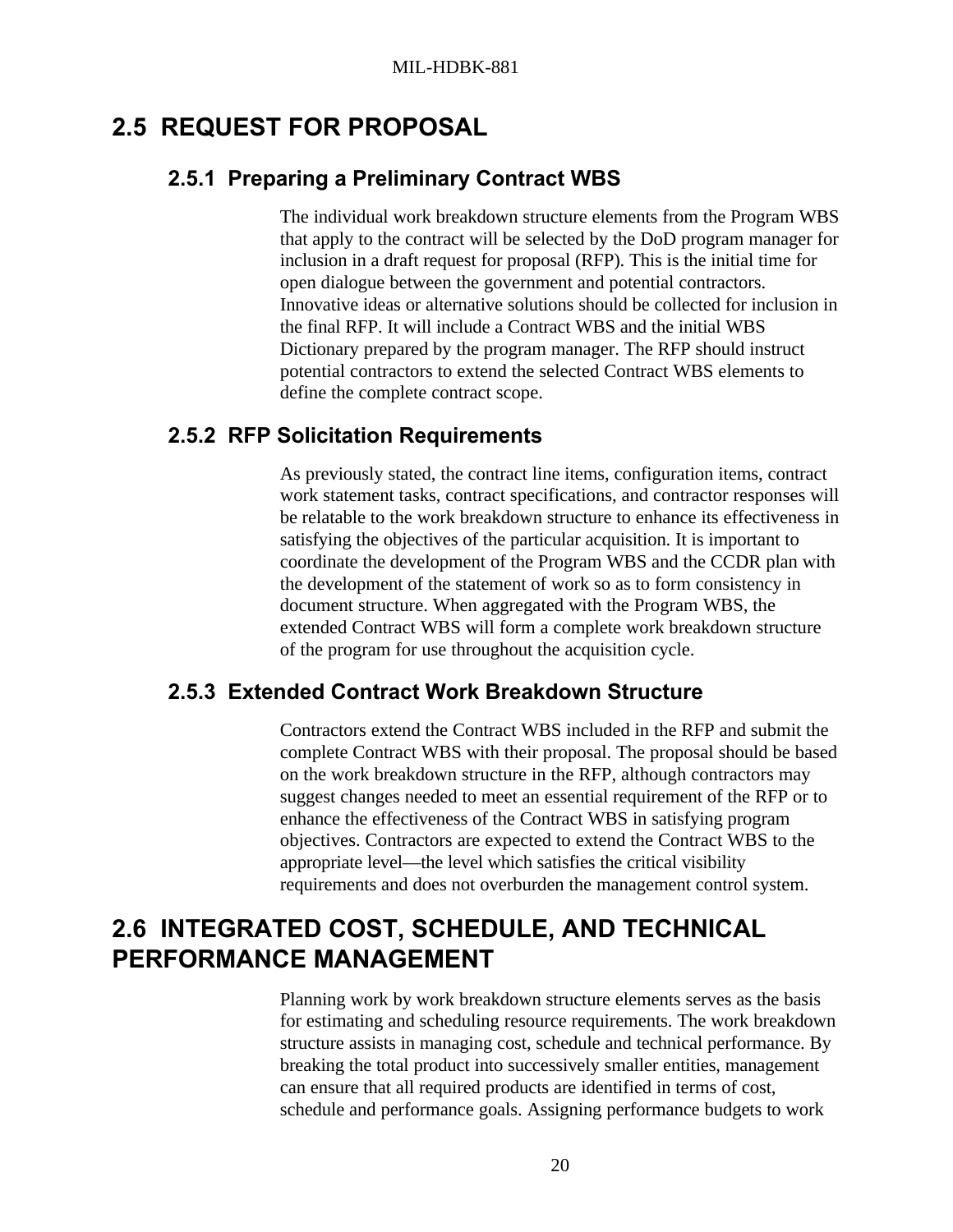segments and identifying responsible units produces a time-phased plan against which actual performance can be measured. Corrective action can be taken when deviations from the plan are identified. This integrated approach to work planning also simplifies identifying the potential cost and schedule impacts of proposed technical changes.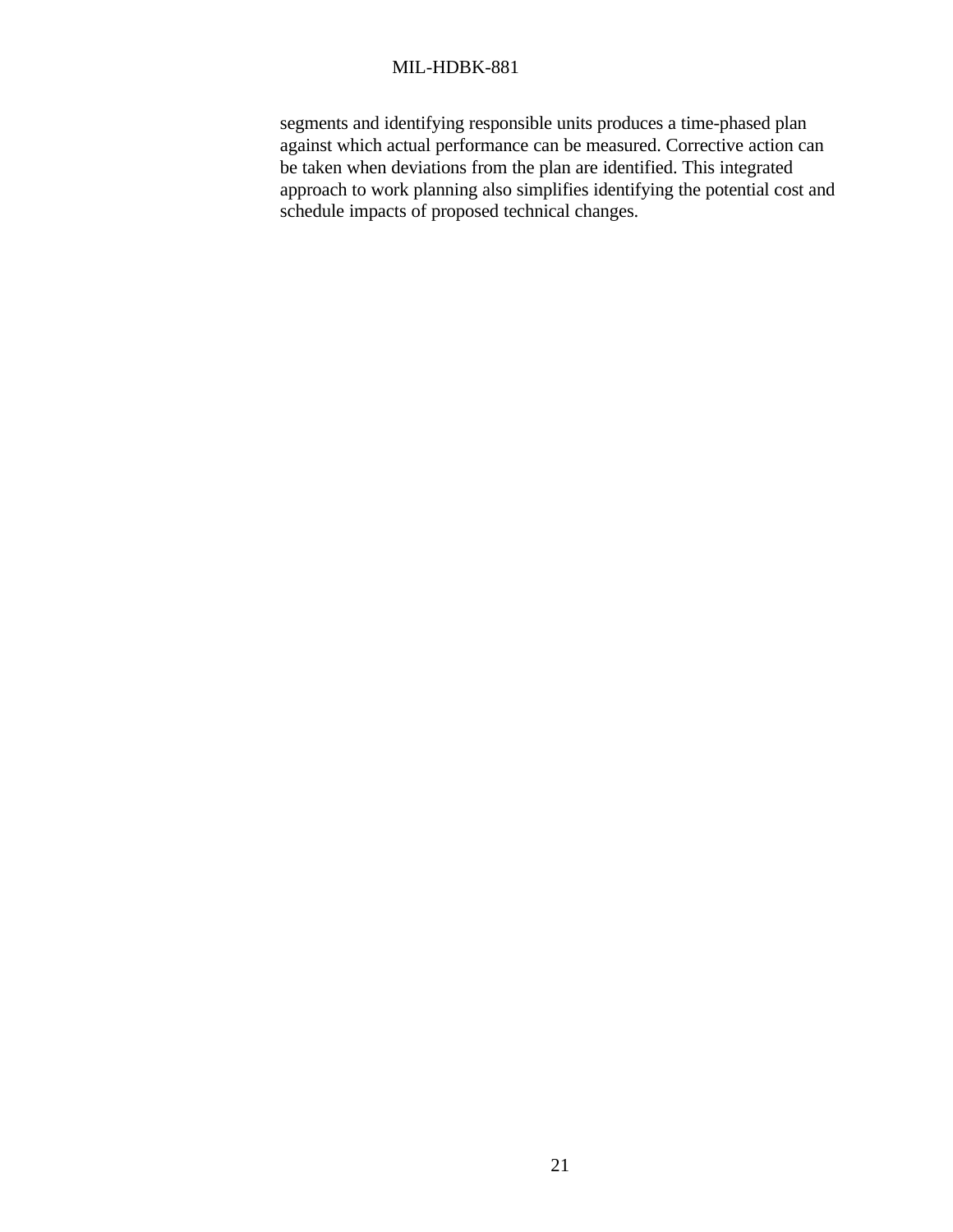(THIS PAGE LEFT INTENTIONALLY BLANK)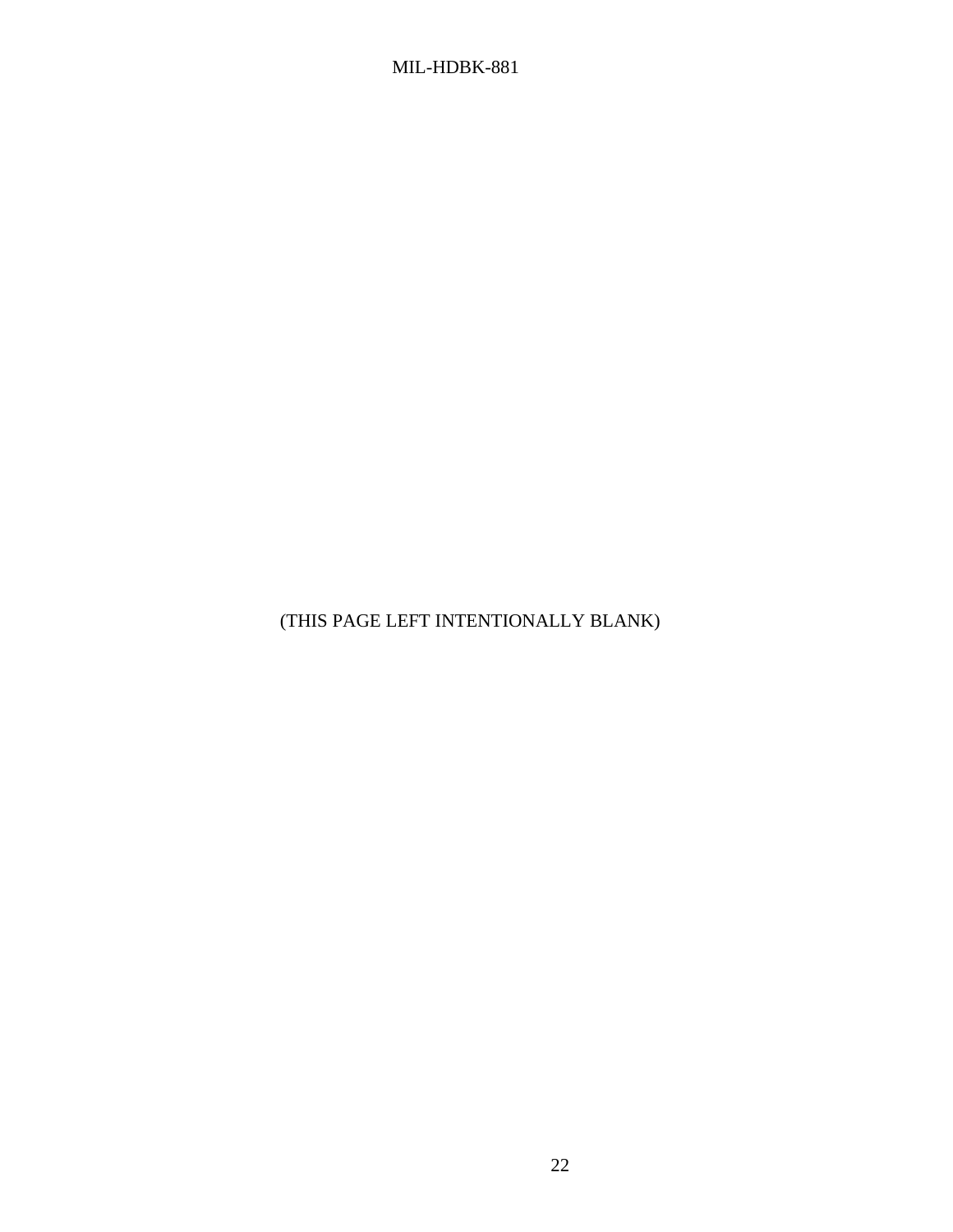# **CHAPTER 3:**

# **CONTRACTOR GUIDANCE**

## **3.1 DEVELOPING THE CONTRACT WBS**

The Contract WBS provides the framework for the management control system. An auditable and traceable summary of internal data is provided by its performance measurement procedures.

#### **3.1.1 Relationship of Program WBS to Contract WBS**

Contracts for work breakdown structure elements that are in the Program WBS will become Level 1 Contract WBS elements with all applicable Level 2 Common WBS elements included. The result is the contract work breakdown structure. Figure 3-1 depicts the development and relationship of the Program WBS with the Contract WBS.

#### **3.1.2 Subcontractors**

Contractors may require subcontractors to use the work breakdown structure to fulfill contractual requirements and control the subcontract. These subcontractors (whose work accounts for a major segment of the subcontracted portion of the prime contract) are delineated in contracts at the time of award. The prime or associate contractor is responsible for incorporating the work breakdown structure requirements into the contract with the affected subcontractors. Figure 3-2 provides an example of a prime work breakdown structure and its relationship to a subcontract work breakdown structure.

Figure 3-2 also shows how the contractor may further break down the Contract WBS to manage any subcontracted work such as software. It is the contractor's decision as to how this will be done.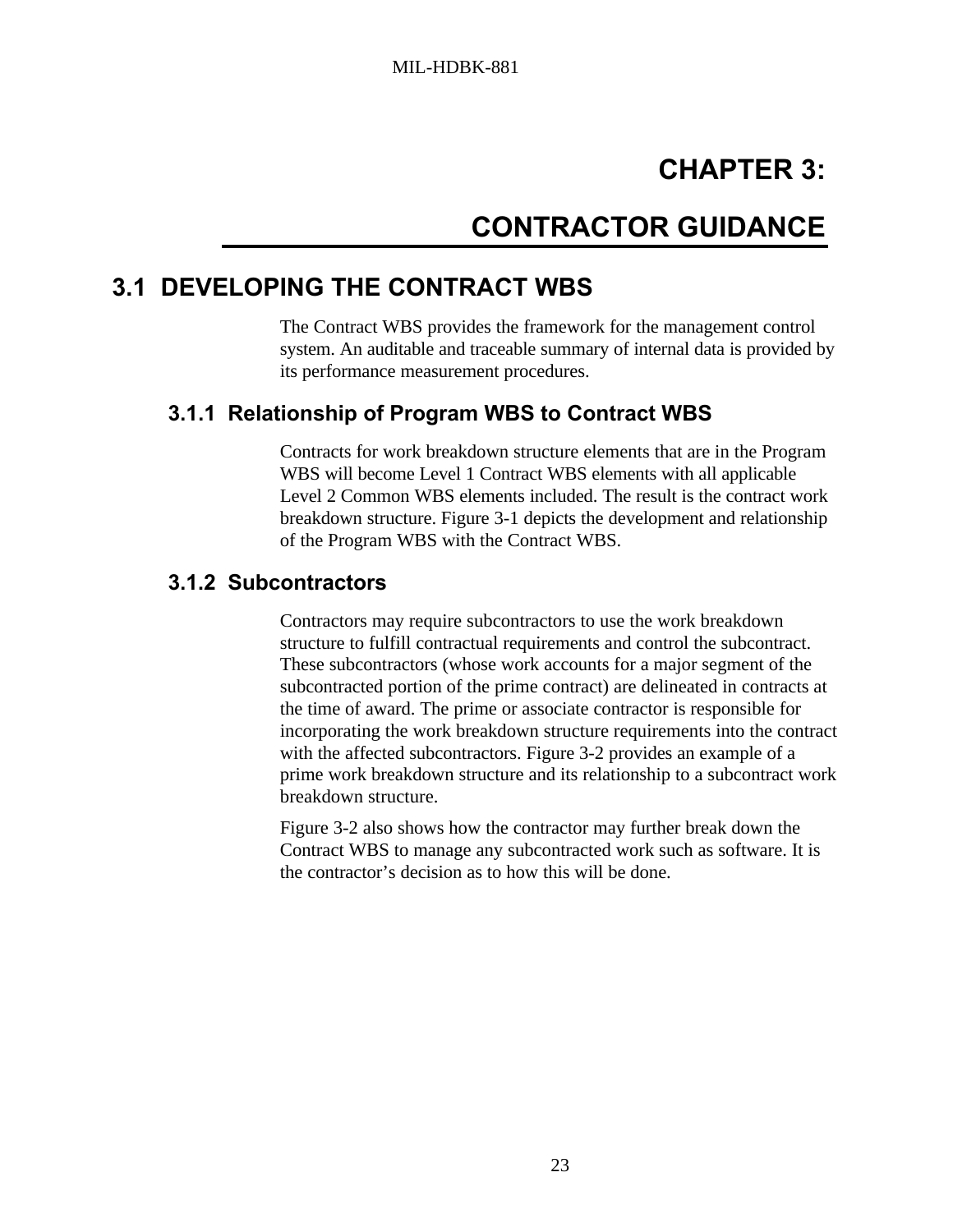|                    |                 |                        | <b>Relationship of Program WBS with Contract WBS</b>                |                                    |                 |                    |                                 |                                                         |  |
|--------------------|-----------------|------------------------|---------------------------------------------------------------------|------------------------------------|-----------------|--------------------|---------------------------------|---------------------------------------------------------|--|
|                    |                 |                        |                                                                     |                                    |                 |                    |                                 |                                                         |  |
|                    |                 |                        |                                                                     |                                    |                 |                    |                                 |                                                         |  |
|                    |                 |                        | <b>PROGRAM WBS</b>                                                  |                                    |                 |                    |                                 |                                                         |  |
| 2                  | 3               | $\overline{4}$         | 5                                                                   |                                    |                 |                    |                                 |                                                         |  |
| <b>FX AIRCRAFT</b> |                 |                        |                                                                     |                                    |                 |                    |                                 |                                                         |  |
|                    | A IR VEHICLE    |                        |                                                                     |                                    |                 |                    |                                 |                                                         |  |
|                    | <b>AIRFRAME</b> |                        |                                                                     |                                    |                 |                    |                                 |                                                         |  |
|                    |                 |                        | PROPULSION (SK-PW-52D)                                              |                                    |                 |                    |                                 |                                                         |  |
|                    |                 |                        | COMMUNICATIONS/IDENTIFICATION                                       |                                    |                 |                    |                                 |                                                         |  |
|                    |                 |                        | NAVIGATION/GUIDANCE                                                 |                                    |                 |                    |                                 |                                                         |  |
|                    |                 | FIRE CONTROL           |                                                                     |                                    |                 |                    |                                 |                                                         |  |
|                    |                 | RADAR                  |                                                                     |                                    |                 |                    |                                 |                                                         |  |
|                    |                 |                        | <b>RECEIVER</b>                                                     |                                    |                 |                    |                                 |                                                         |  |
|                    |                 |                        | <b>TRANSMITTER</b>                                                  |                                    |                 |                    |                                 |                                                         |  |
|                    |                 |                        | <b>ANTENNA</b>                                                      |                                    |                 |                    |                                 |                                                         |  |
|                    |                 |                        | RADAR APPLICATIONS S/W (TO CSCI LEVEL)                              |                                    |                 |                    |                                 |                                                         |  |
|                    |                 |                        | RADAR SYSTEM S/W (TO CSCILEVEL)                                     |                                    |                 |                    |                                 |                                                         |  |
|                    |                 |                        | RADAR INTEG, ASSY, TEST AND CHECKOUT                                |                                    |                 |                    |                                 | <b>CONTRACT WBS</b>                                     |  |
|                    |                 |                        | SYSTEMS TEST AND EVALUATION                                         | $1(3)$   2(4)   3(5)   4(6)   5(7) |                 |                    |                                 |                                                         |  |
|                    |                 |                        | DEVELOPMENT TEST AND EVALUATION                                     | <b>FIRE CONTROL</b>                |                 |                    |                                 |                                                         |  |
|                    |                 |                        | OPERATIONAL TEST AND EVALUATION                                     | RADAR                              |                 |                    |                                 |                                                         |  |
|                    | <b>MOCKUPS</b>  |                        |                                                                     |                                    | <b>RECEIVER</b> |                    |                                 |                                                         |  |
|                    |                 |                        | <b>TEST AND EVALUATION SUPPORT</b>                                  |                                    |                 | <b>TRANSMITTER</b> |                                 |                                                         |  |
|                    |                 | <b>TEST FACILITIES</b> |                                                                     |                                    | <b>ANTENNA</b>  |                    |                                 |                                                         |  |
|                    |                 |                        | SYSTEMS ENGINEERING/PROGRAM MANAGEMENT                              |                                    |                 |                    | RADAR APPLICATIONS S/W          |                                                         |  |
|                    |                 |                        | SYSTEMS ENGINEERING                                                 |                                    |                 | <b>BUILD 1</b>     |                                 |                                                         |  |
|                    |                 |                        | PROGRAM MANAGEMENT                                                  |                                    |                 |                    | CSCI 1n                         |                                                         |  |
|                    |                 |                        | A CQUISITION LOGISTICS                                              |                                    |                 |                    | BUILD <sub>2n</sub>             | CSCI TO CSCI INTEG. AND CHKOUT                          |  |
|                    |                 |                        | PECULIAR SUPPORT EQUIPMENT<br><b>TEST AND MEASUREMENT EQUIPMENT</b> |                                    |                 |                    | CSCI 1n                         |                                                         |  |
|                    |                 |                        | SUPPORT AND HANDLING EQUIPMENT                                      |                                    |                 |                    |                                 | CSCI TO CSCI INTEG. AND CHKOUT                          |  |
|                    |                 |                        | COMMON SUPPORT EQUIPMENT                                            |                                    |                 |                    |                                 | RADAR APPLICATIONS S/W INTEG., ASSEMBLY, TEST, & CHKOUT |  |
| <b>TRAINING</b>    |                 |                        |                                                                     |                                    |                 |                    | RADAR SYSTEM S/W                |                                                         |  |
|                    |                 |                        | MAINTENANCE TRAINING                                                |                                    |                 | BUILD 1            |                                 |                                                         |  |
|                    |                 |                        | A IRCREW TRAINING DEVICE                                            |                                    |                 |                    | CSCI 1n                         |                                                         |  |
|                    |                 |                        | TRAINING COURSE MATERIALS                                           |                                    |                 |                    |                                 | CSCI TO CSCI INTEG. AND CHKOUT                          |  |
| DATA               |                 |                        |                                                                     |                                    |                 |                    | BUILD 2n                        |                                                         |  |
|                    |                 |                        | <b>TECHNICAL PUBLICATIONS</b>                                       |                                    |                 |                    | CSCI 1n                         |                                                         |  |
|                    |                 |                        | <b>ENGINEERING DATA</b>                                             |                                    |                 |                    |                                 | CSCI TO CSCI INTEG. AND CHKOUT                          |  |
|                    |                 |                        | MANAGEMENT DATA                                                     |                                    |                 |                    |                                 | RADAR SYSTEM S/W INTEG. ASSEMBLY, TEST AND CHECKOUT     |  |
|                    |                 | SUPPORT DATA           |                                                                     |                                    |                 |                    |                                 | RADAR INTEG., ASSEMBLY, TEST AND CHECKOUT               |  |
|                    |                 |                        | DATA REPOSITORY                                                     |                                    |                 |                    | PLATFORM INTEGRATION            |                                                         |  |
|                    |                 |                        | OPERATIONAL/SITE ACTIVATION                                         |                                    |                 |                    |                                 | SYSTEMS ENGINEERING/PROGRAM MANAGEMENT                  |  |
|                    |                 |                        | CONTRACTOR TECHNICAL SUPPORT                                        |                                    |                 |                    | SYSTEM TEST AND EVALUATION      |                                                         |  |
|                    |                 |                        | INITIAL SPARES AND REPAIR PARTS                                     | <b>TRAINING</b>                    |                 |                    |                                 |                                                         |  |
|                    |                 |                        |                                                                     | DATA                               |                 |                    |                                 |                                                         |  |
|                    |                 |                        |                                                                     |                                    |                 |                    | PECULIAR SUPPORT EQUIPMENT      |                                                         |  |
|                    |                 |                        |                                                                     |                                    |                 |                    | COMMON SUPPORT EQUIPMENT        |                                                         |  |
|                    |                 |                        |                                                                     |                                    |                 |                    | INITIAL SPARES AND REPAIR PARTS |                                                         |  |
|                    |                 |                        |                                                                     |                                    |                 |                    |                                 |                                                         |  |
|                    |                 |                        |                                                                     |                                    |                 |                    |                                 |                                                         |  |
|                    |                 |                        |                                                                     |                                    |                 |                    |                                 |                                                         |  |
|                    |                 |                        |                                                                     |                                    |                 |                    |                                 |                                                         |  |
|                    |                 |                        |                                                                     |                                    |                 |                    |                                 |                                                         |  |
|                    |                 |                        |                                                                     |                                    |                 |                    |                                 |                                                         |  |
|                    |                 |                        |                                                                     |                                    |                 |                    |                                 |                                                         |  |
|                    |                 |                        |                                                                     |                                    |                 |                    |                                 |                                                         |  |
|                    |                 |                        |                                                                     |                                    |                 |                    |                                 |                                                         |  |

Figure 3-1: Relationship of Program WBS with Contract WBS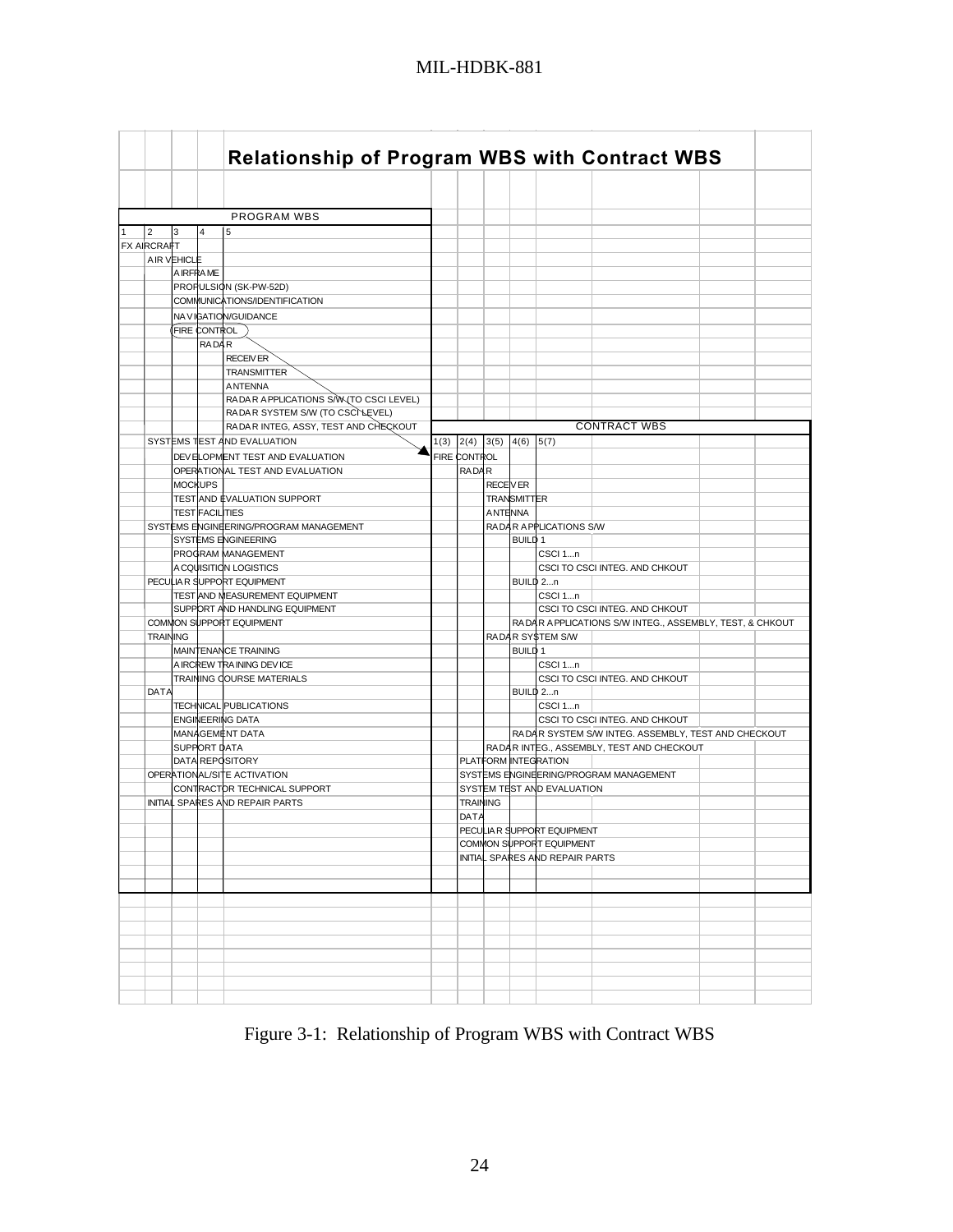

Figure 3-2: Relationship of Contract WBS to Subcontract WBS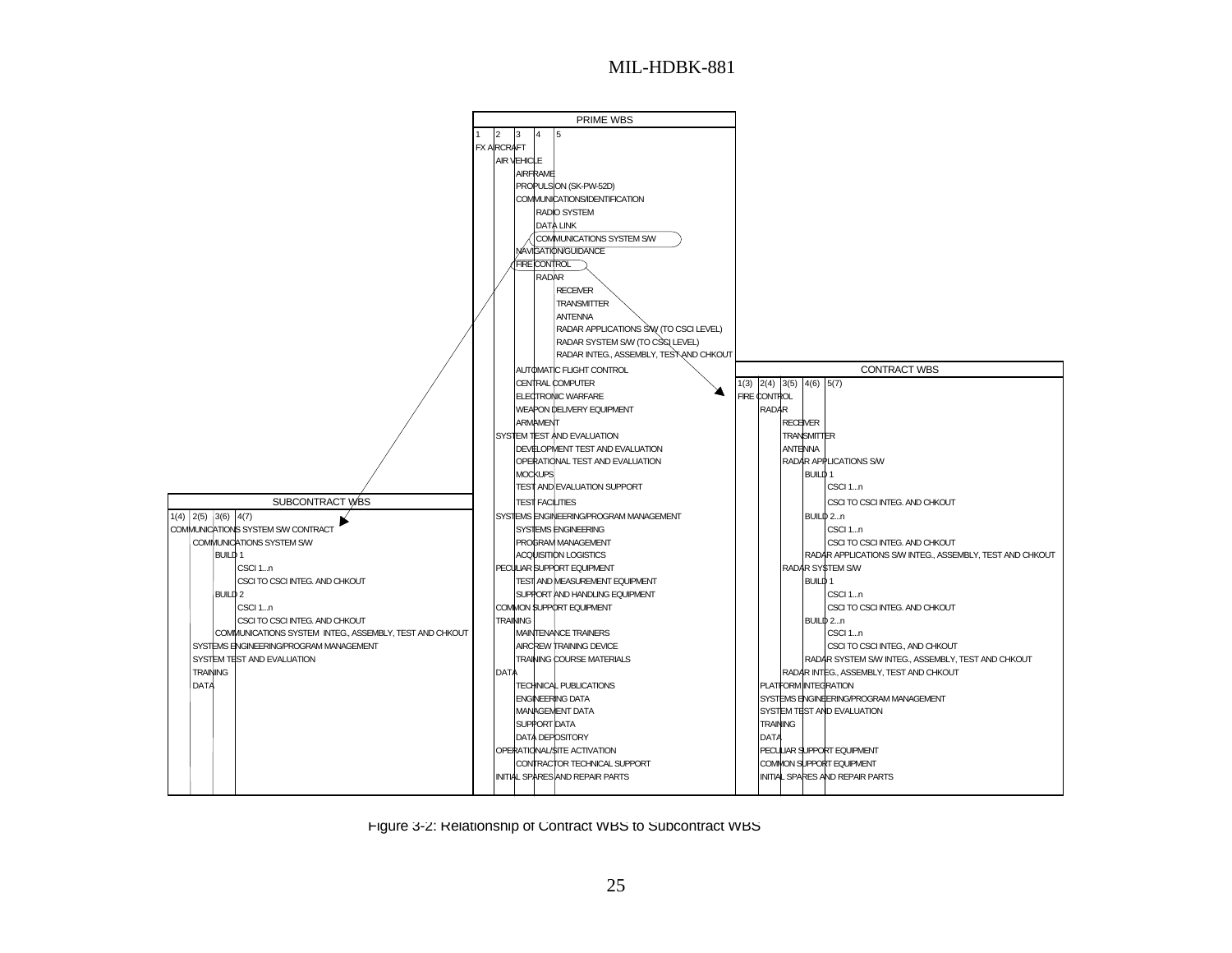#### **3.1.3 Organizational Structure**

A WBS should not influence or in any way affect the contractor's program organization. That is, a contractor can be organized in any way (e.g., by function, process, or integrated product team) and effectively use a valid, product-oriented WBS. As Figure 3-3 illustrates, at some level in an organization there is the point at which a control account (also referred to as a cost account) is managed. Likewise, in any WBS the same point exists. Therefore every part of a WBS is visible or accessible regardless of the contractor's organization. For example, the management information needed by the government to manage the development of a radar receiver is available from the control accounts that are part of that effort's WBS. So too, the information the contractor needs to manage the development is available from the same control accounts, which in this example are a part of the contractor's Electrical Design Department. Figure 3-4 illustrates the same example but using an Integrated Product Team (IPT) structured organization and its interface with the Contract WBS.



Figure 3-3: Translation from Function to Product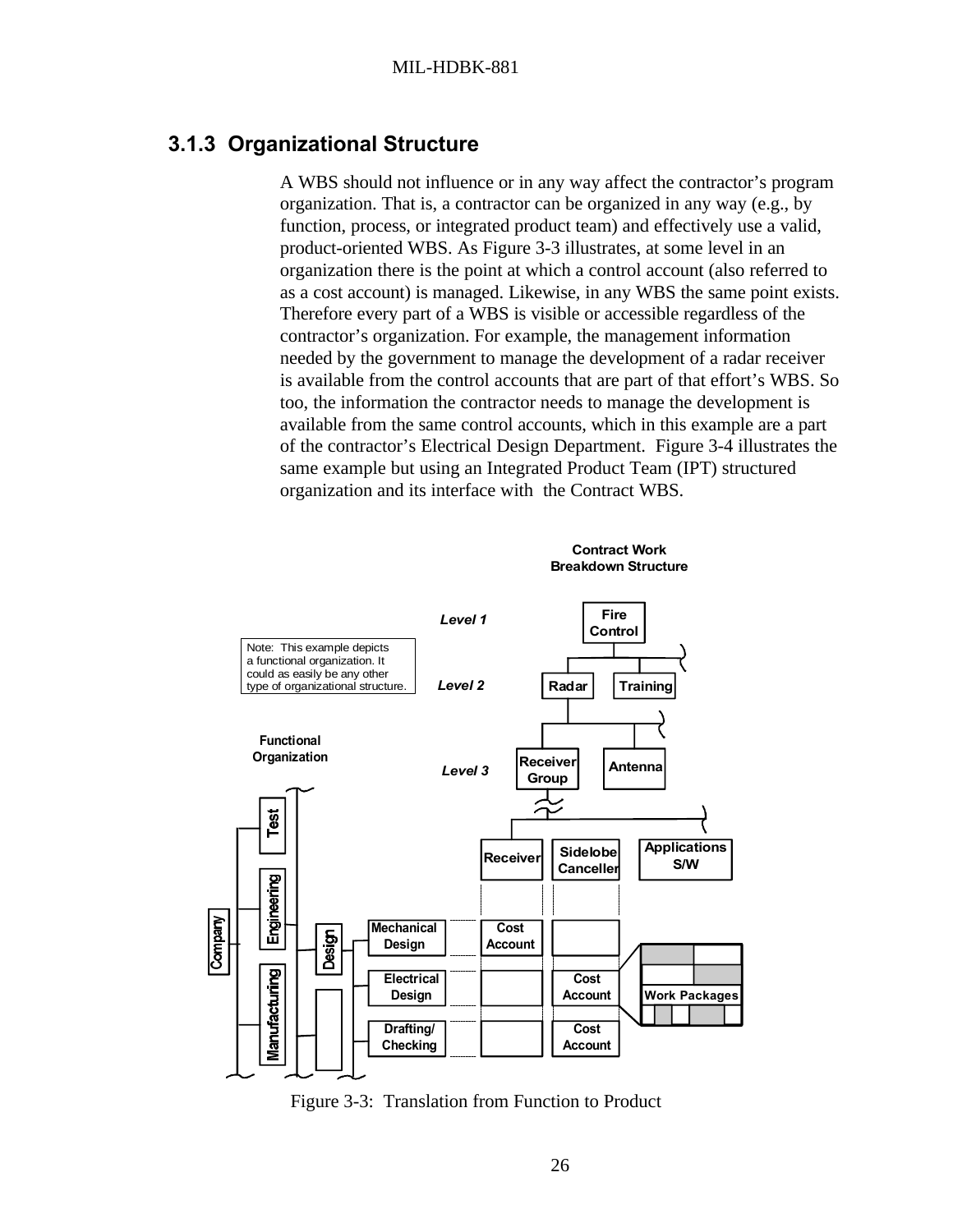

Figure 3-4: IPT Intersection with Contract WBS

#### **3.1.4 Control Account Level**

To provide the responsible contract manager with technical, schedule, and other needed resource information, the management control system must be keyed to the same work breakdown structure element and organization unit. The WBS level at which the management control system is established is primarily a function of the magnitude of the program and the type of product. The responsible organizational level is a function of the company's management span of control and its upper management's desire to delegate the responsibility for WBS elements to lower management levels. In identifying control accounts, the contractor is expected to establish organizational responsibilities at meaningful and appropriate levels. Otherwise the contractor's existing management control systems and responsibility assignments may be affected adversely.

Virtually all aspects of the contractor's management control system technical definition, budgets, estimates, schedules, work assignments, accounting, progress assessment, problem identification, and corrective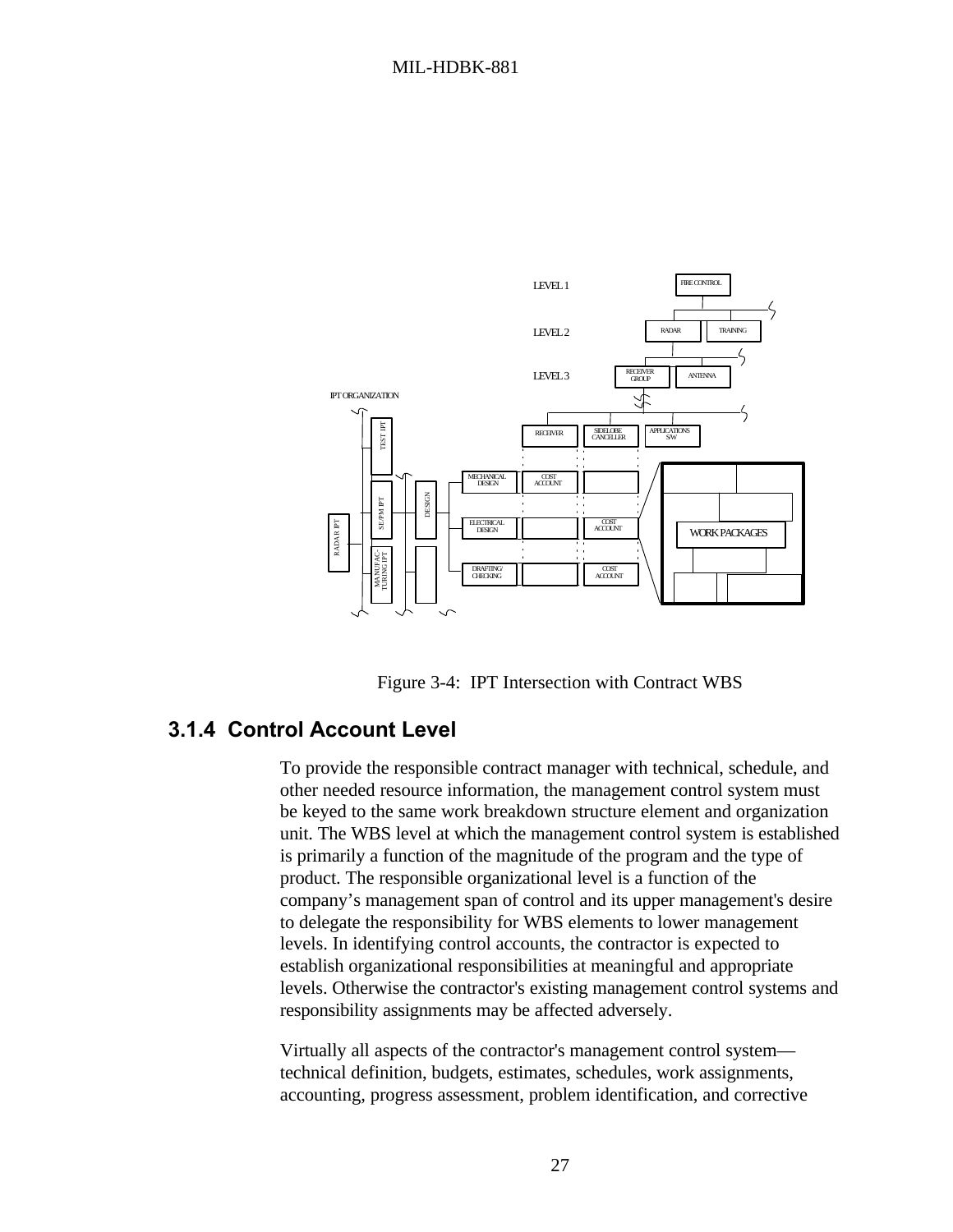actions—come together at the control account level. Performance visibility is directly relatable to this level and content.

As the end product is subdivided into smaller subproducts at lower work breakdown structure levels, the work effort required by each element can be identified to functional organization units. At some point within the work breakdown structure, the contractor will assign management responsibility for technical, schedule, and other performance. The management control system will keep the lower levels of the work breakdown structure visible as it interfaces with the organization. At the juncture of the work breakdown structure element and organization unit, control accounts are established and performance is planned, measured, recorded, and controlled. To this end, the technical requirements for the work and work product must be specified; the work scheduled, budgeted, and performed; and attainment of specified technical requirements verified.

Because the work breakdown structure is a product-oriented hierarchy, its progressive subdivision will result in common management or functional tasks occurring in many work breakdown structure elements. For example, software may be widespread throughout the work breakdown structure and represent high risk in the contract. In such cases, when the program manager may require specific visibility into software performance, care must be taken to not unnecessarily complicate the Contract WBS and the contractor's management system. Appropriate reporting requirements should be specified in the statement of work. As Figure 3-5 shows, the contractor's management system and the work breakdown structure can provide needed detail and visibility without extending the work breakdown structure to excessively low levels or developing a separate work breakdown structure for software. The required information can be aggregated for reporting as needed.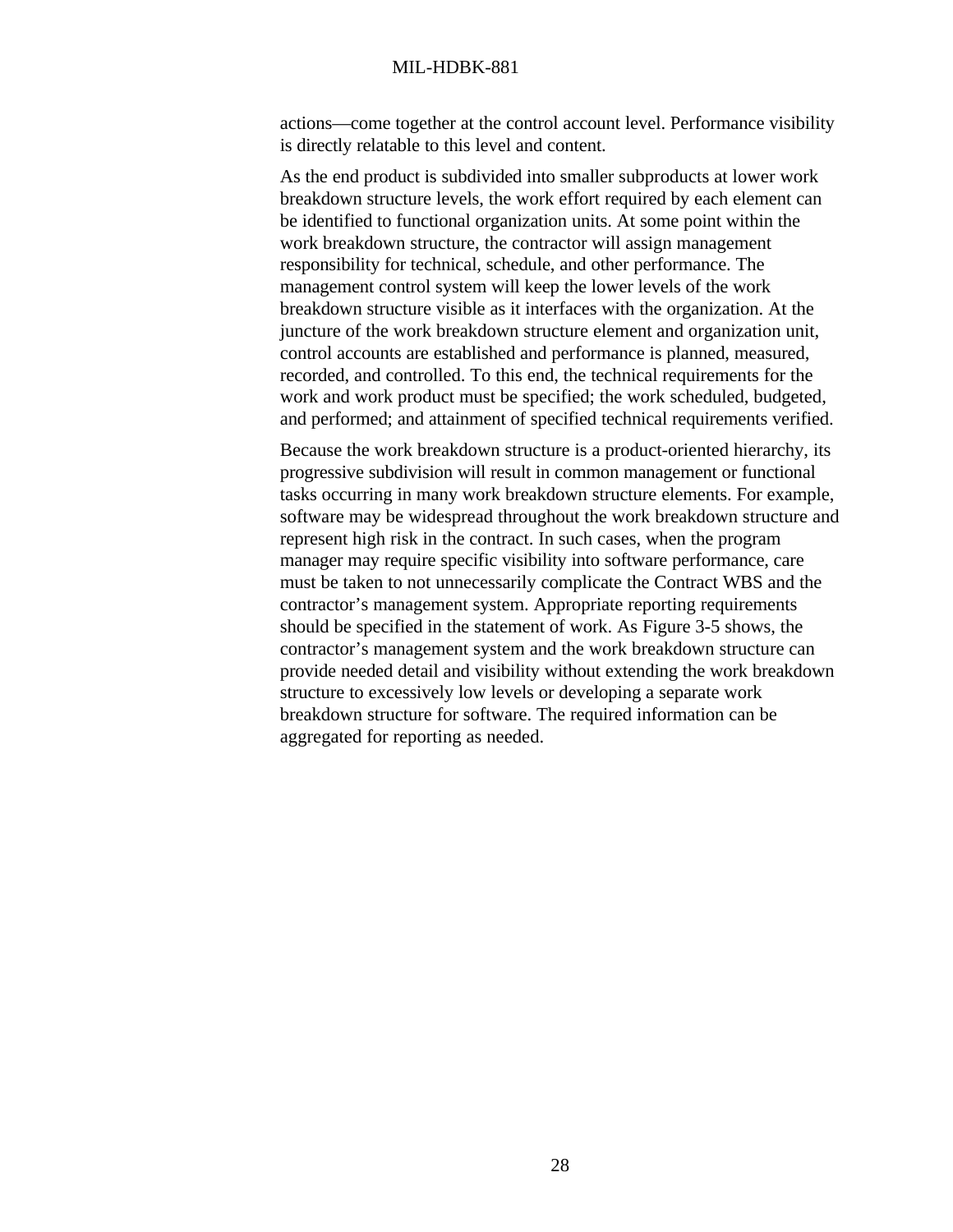

Figure 3-5: Linkage Between Contractor WBS and Contractor Management Systems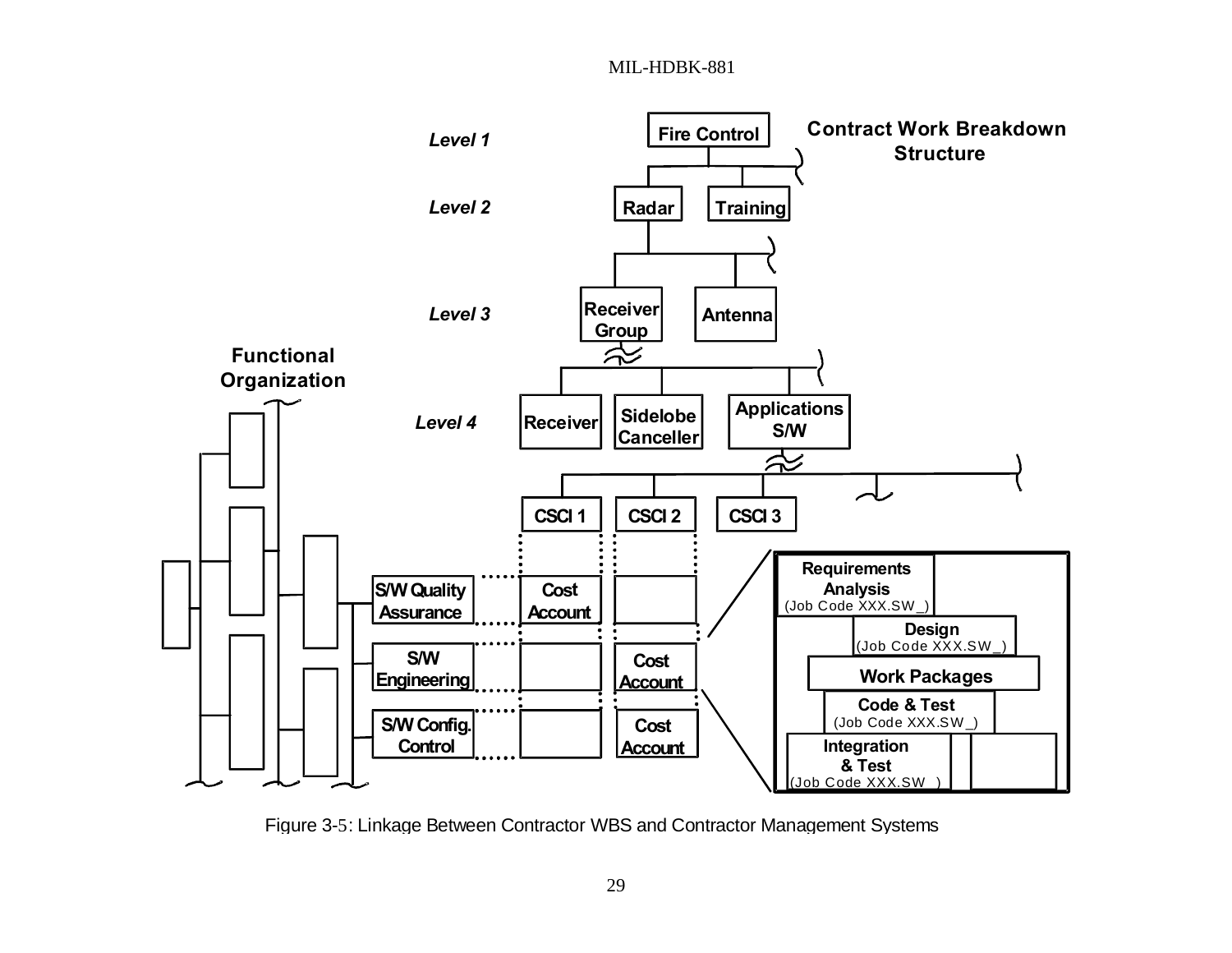## **3.2 CONTRACTUAL ISSUES**

The contractor's expanded work breakdown structure must address all Program WBS elements. Contractors should include lower breakdown levels where they identify risk associated with technical issues or resources, and identify control plans whether or not the items are reported back to the government. For example, software development tends to be high technical risk and high cost. Since all software that is an integral part of any specific equipment system and subsystem specification or specifically designed and developed for system test and evaluation should be identified with that system, subsystem, or effort, it may be appropriate to collect lower level information when it exists. In such cases, the following structure and definitions could be used:

#### LEVEL 4 LEVEL 5

Build 1...n (Specify names) CSCI 1...n (Specify names)

CSCI to CSCI Integration and Checkout

Integration, Assembly, Test and Checkout

#### **3.2.1 Software and Software Intensive Systems**

The importance of software in today's government acquisition environment is growing. As a result software is identified in two ways for development of a work breakdown structure: the first type of software is that which operates or runs on a specific piece of equipment, and the second type of software is that which may be contracted for separately from the operating equipment or is a stand alone (software intensive system). Software that is being developed to reside on specific equipment must be identified as a subset of that equipment. Multi-function software will be identified as a subset of the equipment work breakdown structure element which either includes the software in the element specification or exercises the most critical performance constraint. Refer to Figure 3-1 for an example of how software should be addressed as part of a specific equipment. In cases where the application of this rule results in a conflict in the selection of the proper element, the specification relationship will take precedence. For example, an aircraft's electronic equipment typically has software included in each of the subsystem elements. Software that resides and interfaces with more than one equipment, i.e., applications software, and overall system software which facilitates the operation and maintenance of the computer systems and associated programs (e.g., operating systems,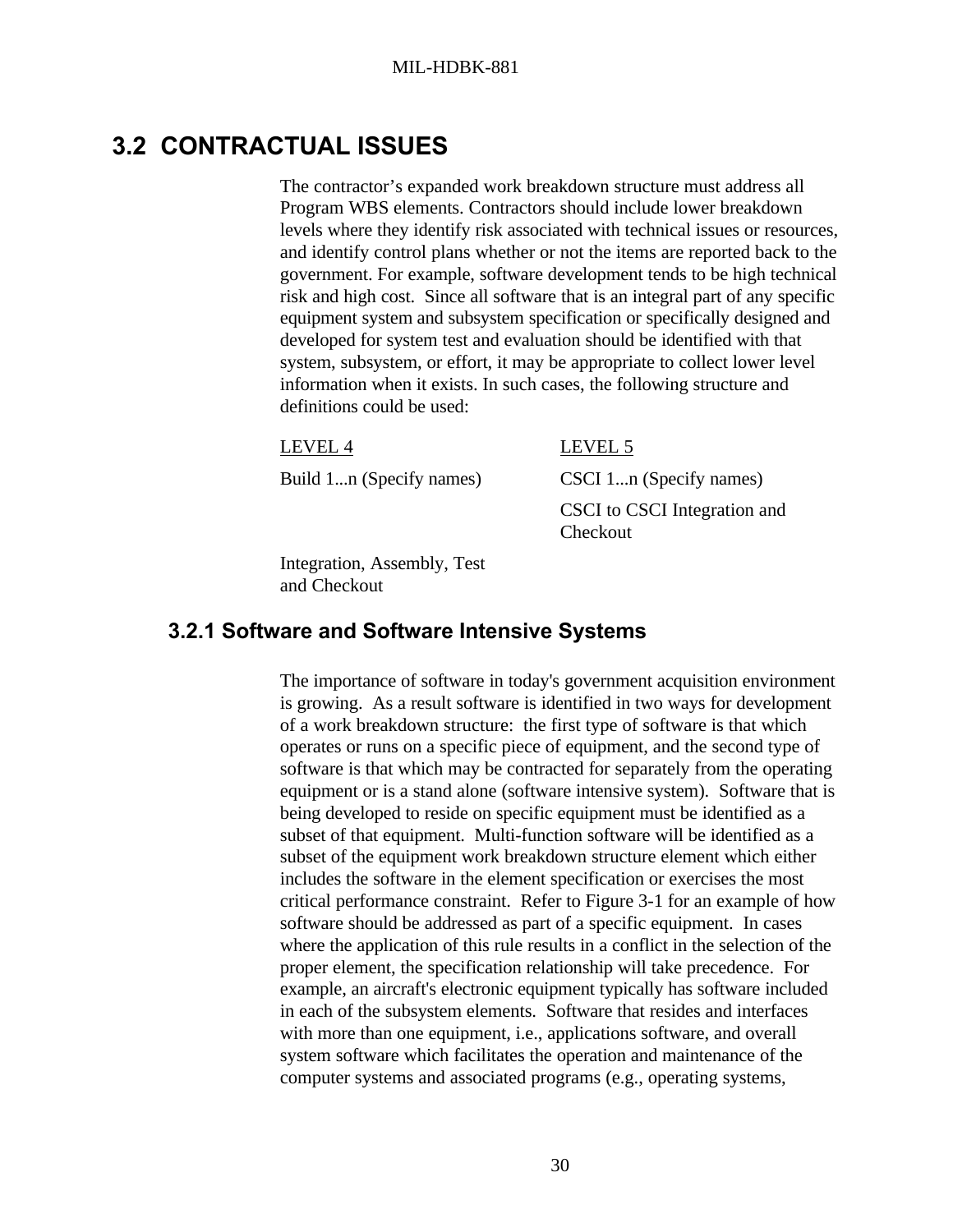compilers, and utilities) will be called out at the appropriate work breakdown level within the program.

It is incorrect to summarize all software on a program or contract in a work breakdown structure. By separating these elements from the hardware they support, performance measurement and management control over each equipment is difficult to maintain. The true cost of each equipment is not readily available for decision concerning that equipment. Rather than separately summarizing software, it is important to identify software with the hardware it supports. (When needed, a contractor's management systems can use an identifier for each software element to produce summaries for software management purposes.)

A separately contracted or stand alone software will include the software, data, services, and facilities required to develop and produce a software product for a command and control system, radar system, information system, etc. Where software is considered stand alone (i.e., does not reside or support a specific equipment, or is considered a pure software upgrade, etc.), the government should use the same product-oriented work breakdown structure format. Figure 3-6 provides an example of a work breakdown structure for a stand alone software system.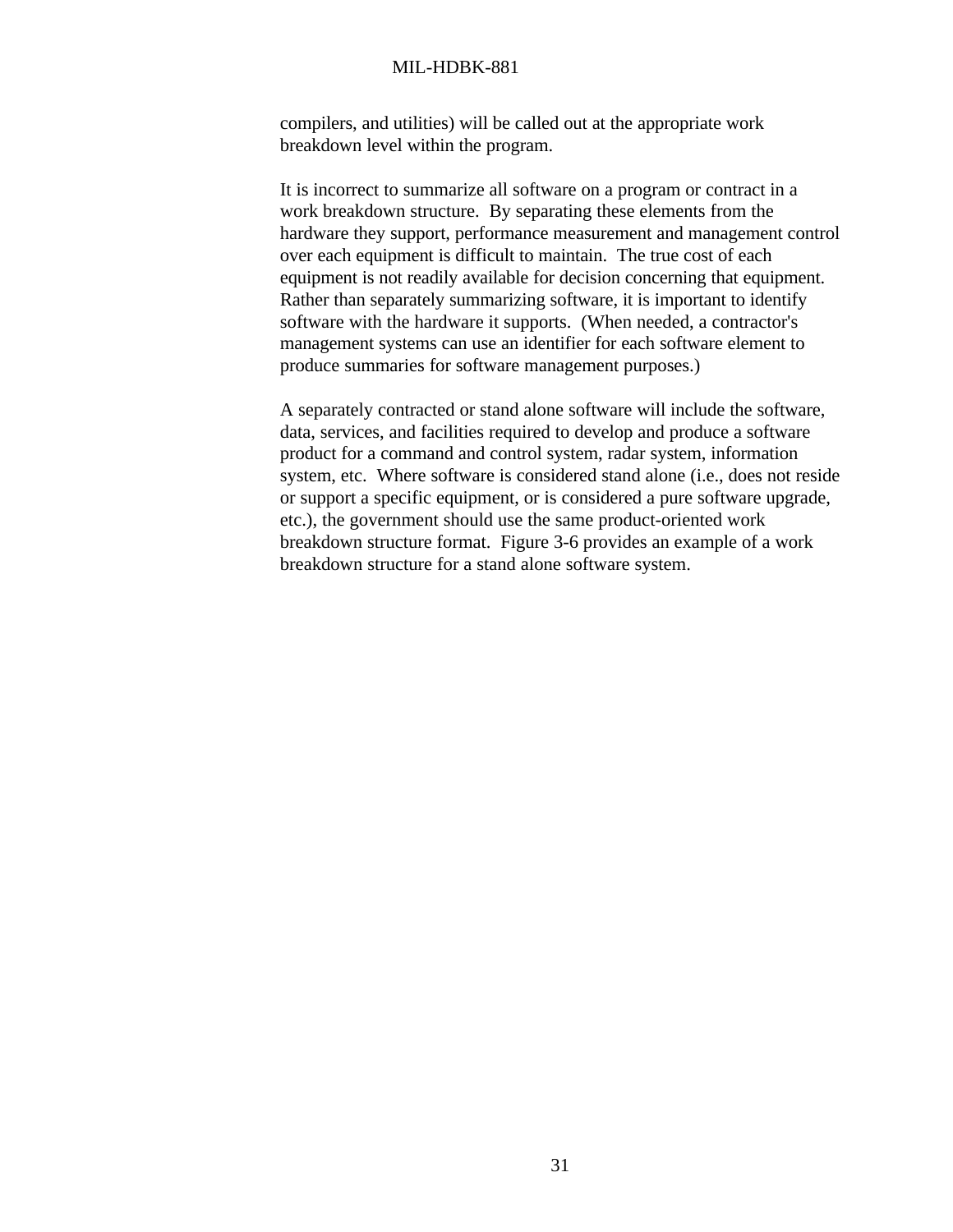|   |                                                             |                |            |                            | SOFTWARE INTENSIVE SYSTEM WBS                      |  |  |  |
|---|-------------------------------------------------------------|----------------|------------|----------------------------|----------------------------------------------------|--|--|--|
| 1 | $\overline{2}$                                              | $\overline{3}$ | $\vert$    | 5                          |                                                    |  |  |  |
|   |                                                             |                |            | SOFTWARE INTENSIVE SYSTEM  |                                                    |  |  |  |
|   |                                                             |                |            | PRIME MISSION PRODUCT      |                                                    |  |  |  |
|   |                                                             |                |            | APPLICATIONS S/W           |                                                    |  |  |  |
|   | BUILD 1                                                     |                |            |                            |                                                    |  |  |  |
|   |                                                             |                |            | CSCI 1n                    |                                                    |  |  |  |
|   |                                                             |                |            |                            | CSCI TO CSCI INTEG. AND CHKOUT                     |  |  |  |
|   |                                                             |                |            | BUILD 2n                   |                                                    |  |  |  |
|   |                                                             |                |            | CSCI 1n                    |                                                    |  |  |  |
|   |                                                             |                |            |                            | CSCI TO CSCI INTEG. AND CHKOUT                     |  |  |  |
|   |                                                             |                |            |                            | A PPLICATIONS S/W INTEG., ASSEMBLY, TEST, & CHKOUT |  |  |  |
|   |                                                             |                | SYSTEM S/W |                            |                                                    |  |  |  |
|   |                                                             |                | BUILD 1    |                            |                                                    |  |  |  |
|   |                                                             |                |            | CSCI 1n                    |                                                    |  |  |  |
|   |                                                             |                |            |                            | CSCI TO CSCI INTEG. AND CHKOUT                     |  |  |  |
|   |                                                             |                |            | BUILD 2n                   |                                                    |  |  |  |
|   |                                                             |                |            | CSCI 1n                    |                                                    |  |  |  |
|   |                                                             |                |            |                            | CSCI TO CSCI INTEG. AND CHKOUT                     |  |  |  |
|   |                                                             |                |            |                            | SYSTEM S/W INTEG. ASSEMBLY, TEST AND CHECKOUT      |  |  |  |
|   |                                                             |                |            |                            | INTEG., ASSEMBLY, TEST AND CHECKOUT                |  |  |  |
|   |                                                             |                |            | <b>HW/SW INTEGRATION</b>   |                                                    |  |  |  |
|   |                                                             |                |            |                            | SYSTEMS ENGINEERING/PROGRAM MANAGEMENT             |  |  |  |
|   |                                                             |                |            | SYSTEM TEST AND EVALUATION |                                                    |  |  |  |
|   | <b>TRAINING</b>                                             |                |            |                            |                                                    |  |  |  |
|   | DATA                                                        |                |            |                            |                                                    |  |  |  |
|   |                                                             |                |            | PECULIAR SUPPORT EQUIPMENT |                                                    |  |  |  |
|   | COMMON SUPPORT EQUIPMENT<br>INITIAL SPARES AND REPAIR PARTS |                |            |                            |                                                    |  |  |  |
|   |                                                             |                |            |                            |                                                    |  |  |  |
|   |                                                             |                |            |                            |                                                    |  |  |  |
|   |                                                             |                |            |                            |                                                    |  |  |  |
|   |                                                             |                |            |                            |                                                    |  |  |  |
|   |                                                             |                |            |                            |                                                    |  |  |  |

Figure 3-6: Example of Software Intensive System WBS

## **3.2.2 Integrated Management Plan and Integrated Management Schedule (IMP/IMS)**

The Integrated Management (or Master) Plan (IMP) is the keystone of the technical control concept. It is an integral part of the Systems Engineering process and identifies key events, milestones, reviews, all integrated technical tasks, and risk reduction activities. In addition the IMP is the specific tool used to track and measure successful task completion—a progress measurement tool. The contractor identifies key events and tasks along with entry and exit criteria. The contractor proposed events are negotiated and placed on contract. These events can be used as the basis for quantitative requirements for award fees.

The contractor will also prepare an Integrated Management (or Master) Schedule (IMS) to support these events and tasks. The IMS depicts the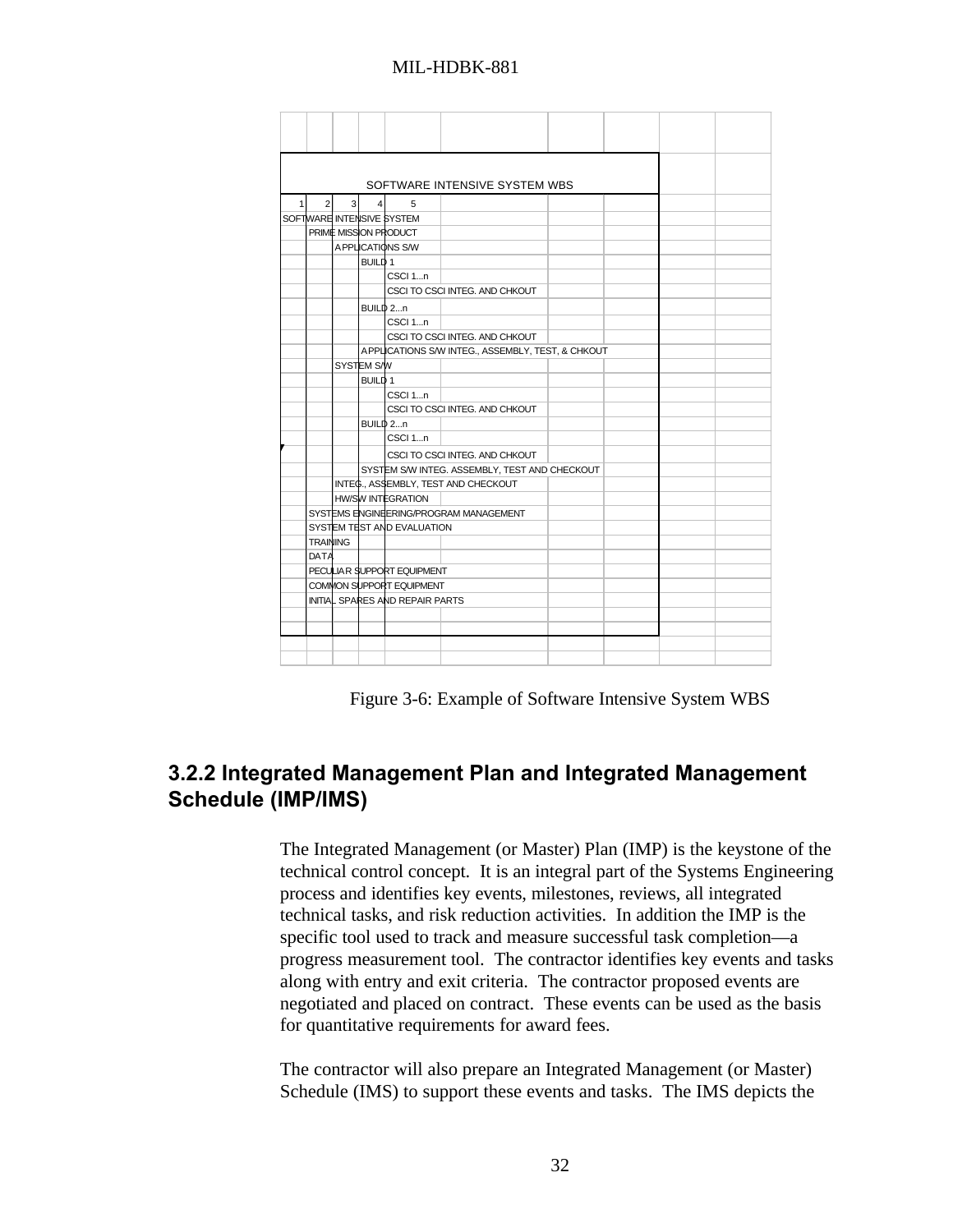work to be done in terms of supporting activities, schedules, and completion dates as it is tied to the IMP (i.e., Initiate PDR or Complete PDR, etc.) The linkage between the specification requirements, work breakdown structure, contractor's statement of work, technical performance measurements, events, and the IMS provide traceability and serve as a significant risk management tool. Figure 3-7 illustrates these interrelationships.



Figure 3-7: Integrated Management Plan and Integrated Management Schedule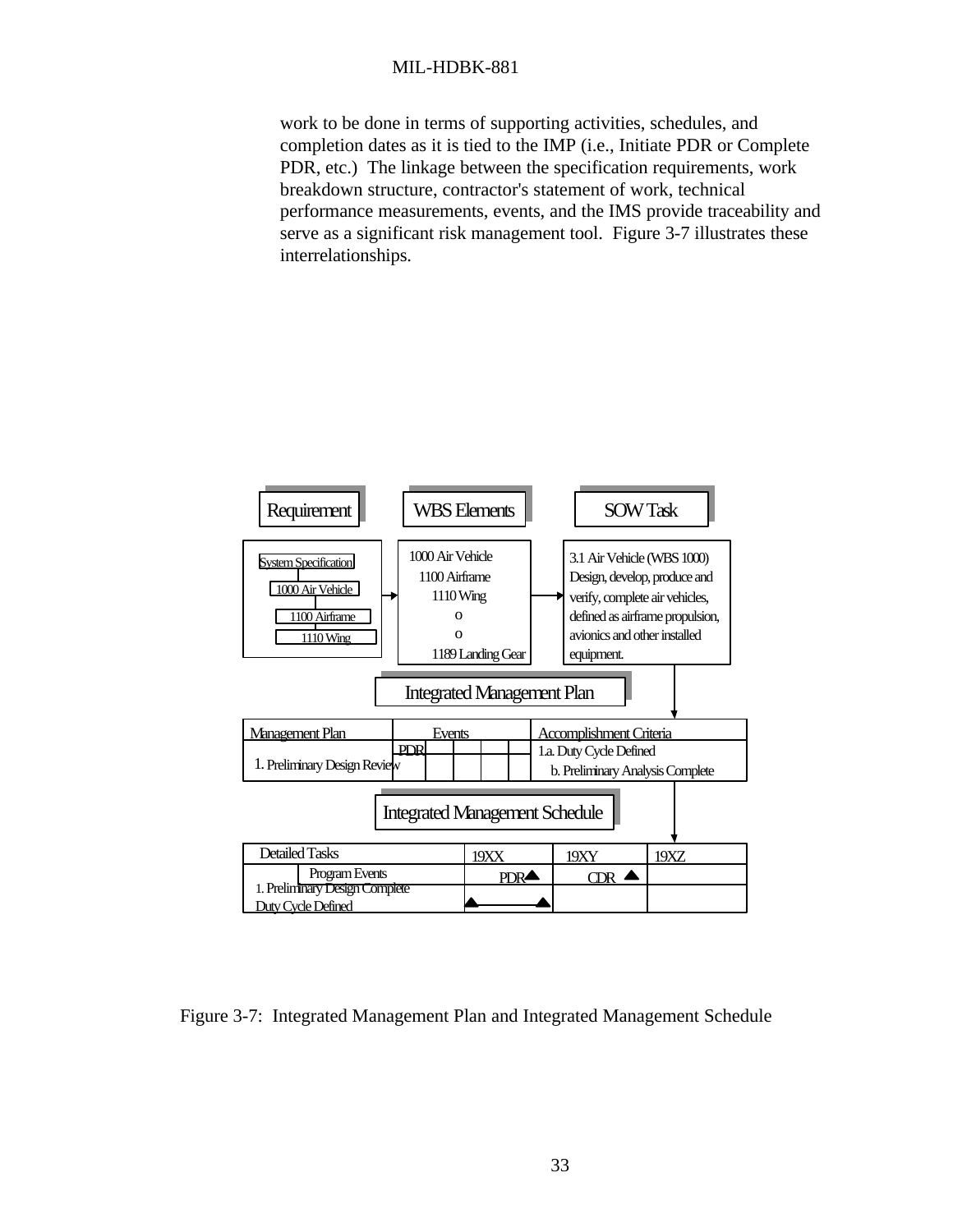(THIS PAGE LEFT INTENTIONALLY BLANK)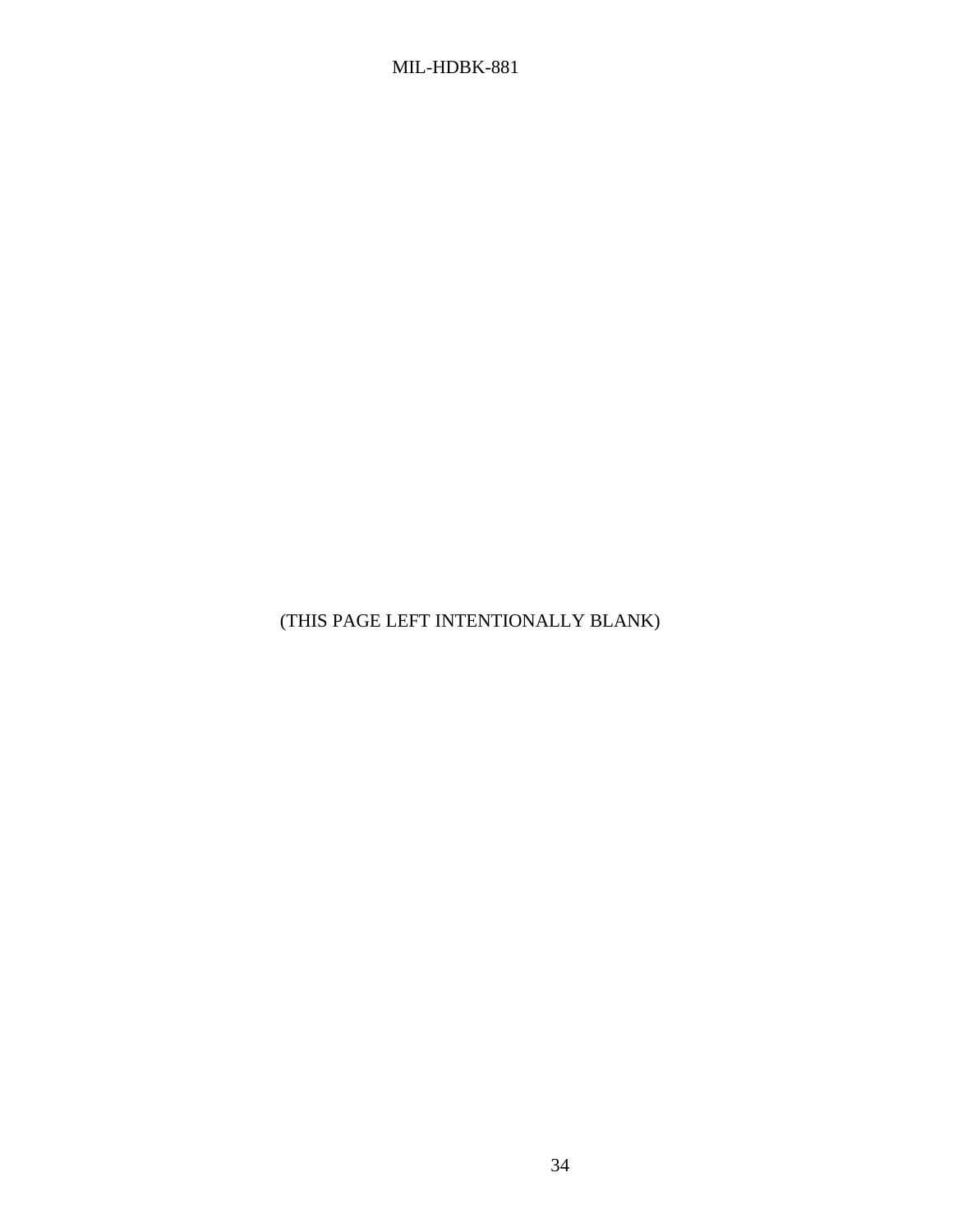# **CHAPTER 4:**

# **POST CONTRACT AWARD**

## **4.1 IMPLEMENTATION OF CONTRACT WORK BREAKDOWN STRUCTURE**

The contract work breakdown structure included in the successful proposal serves as the basis for negotiating an approved Contract WBS. The contractor may have proposed alternate approaches to accomplish the contract objectives. If the alternatives are accepted by the project manager, the Program WBS will require revision to reflect the changes. Those revisions may, in turn, affect the contractor's proposal.

## **4.1.1 Contract Work Breakdown Structure Approval and Contract Award**

Following approval of the negotiated contract, including Contract WBS, the contract is awarded. The requirement for providing the WBS Dictionary is placed in the contract data requirements list (CDRL). While early and accurate work breakdown structure planning should be emphasized, additional work breakdown structure revisions may result from expansion or contraction of the program or the contract during various stages. That is, further elements selected for the contract will become the basis for contractor extension during the contracted effort as both parties become more knowledgeable about the effort. Although there is no limitation on the number of additional elements that could be added, each should be justified in terms of its contribution to efficient decision making. All extensions must be incorporated into the Contract WBS reporting level in the contract.

**NOTE***:* **Normally, once work is underway after contract award, changes to the work breakdown structure should not be made unless major rescoping of the program occurs.**

Users of this handbook should understand that the sequence described in the preceding paragraphs may be repeated as the program evolves, contracts are awarded, and the work effort progresses through major program phases. Revisions to the work breakdown structure are an essential component of this process. Whenever the work breakdown structure is revised, the ability to crosswalk and track back to the previous work breakdown structure needs to be maintained.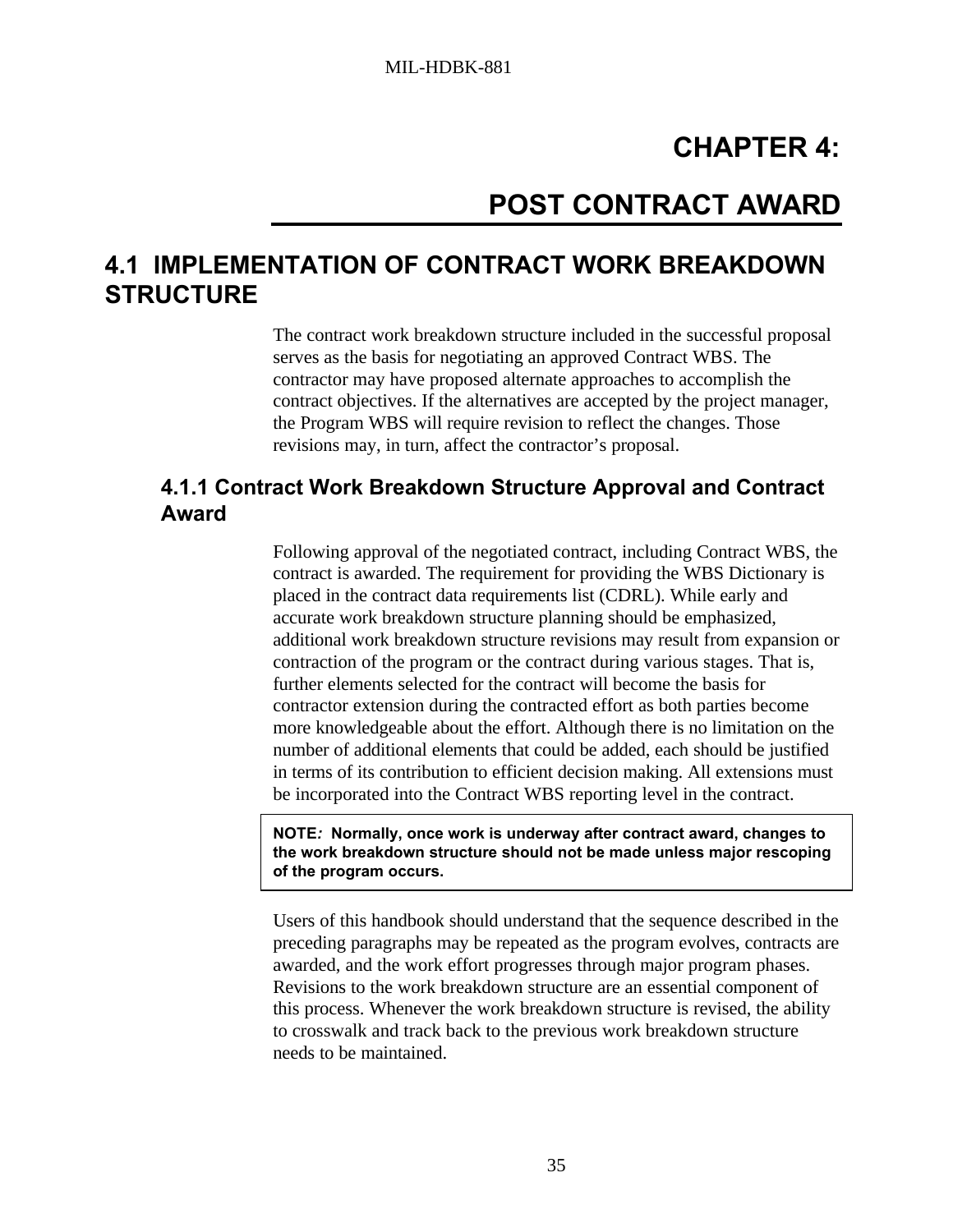## **4.2 SPECIFICATION OF RELATIONSHIPS**

The contractor maintains the Contract WBS, including change traceability. In accordance with the contract terms, only changes approved by the program manager may be incorporated. The contract will indicate the levels of contract work breakdown structure at which costs will be reported to the government. The contractor should determine those extended Contract WBS levels which are used to trace the cost accumulations for cost control purposes. In the extensions, consideration should be given to the specific contractual, technical, and managerial requirements of the defense materiel item. The contractor has complete flexibility to extend the Contract WBS below the reporting requirement to reflect how work is to be accomplished, assuming the additional elements are meaningful product- or managementoriented indentures of a higher-level element.

# **4.3 BASIS FOR SCHEDULING RESOURCES**

Within the scope of the Contract WBS, the contractor has flexibility to use the work breakdown elements to support on-going management activities. These may include contract budgeting, cost estimating, and the development of historic data bases.

## **4.3.1 Contract Budgeting**

Funds management involves periodic comparison of actual costs with timephased budgets, analysis of performance variances, and follow-up corrective action. When work breakdown structure elements and the supporting work are scheduled, a solid base for time-phased budgets is made. Assigning planned resource cost estimates to scheduled activities (tasks) and summarizing by work breakdown structure element by time period results in a time phased program/contract budget, which becomes the performance measurement baseline.

## **4.3.2 Cost Estimating**

Use of the work breakdown structure for cost estimating facilitates program and contract management. The work breakdown structure aids the program office in planning, coordinating, controlling, and estimating the various program activities. It provides a common framework for tracking the estimated and actual costs during the performance of each contract. The data from the various program contracts support the DoD program manager in evaluating contractor performance, preparing budgets, and preparing program life-cycle costs.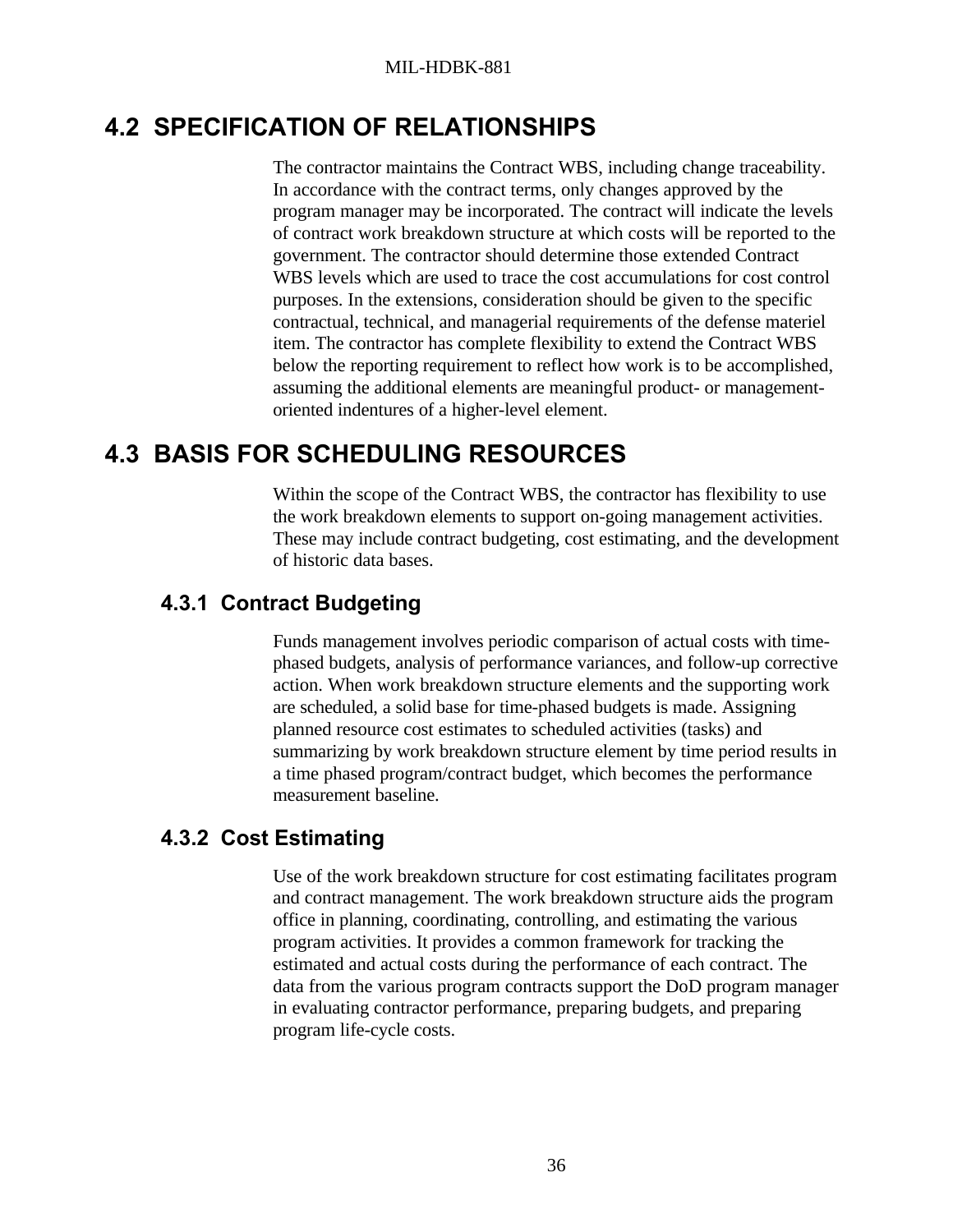## **4.3.3 Data Bases**

Cost information collected by work breakdown structure element can be used for pricing and negotiating contracts and contract changes and for follow-on procurement. DoD is accumulating a growing cost data base of similar work breakdown structure elements from different programs. This historical cost data can be used for regression analysis, developing learning curves, and other techniques for estimating the cost requirements for like elements of new programs. Actual cost data collected by DoD on each program when compared to the original estimates can identify trends and establish the validity of estimating techniques. Contractors will similarly benefit from such data bases. The cost history accumulated on their programs can assist them in estimating and bidding future contracts and in budgeting new work.

## **4.3.4 Summary**

In conclusion, the contract work breakdown structures that result from procurements like these are not intended to be standardized. Any logical product-oriented WBS developed by the contractor will meet DoD needs for reasonably consistent program data.

The work breakdown structure format was never intended to be enforced verbatim, but rather to be used as a starting point for continued tailoring. Rigidity of task procedures and superfluity of data are issues to be resolved before solicitation release, or at least before contract award.

After contract award, at each point in the acquisition cycle, the Contract WBS provides the framework for delineating the areas of responsibility regarding funding, schedules, and future contract performance, and for integrating total program requirements.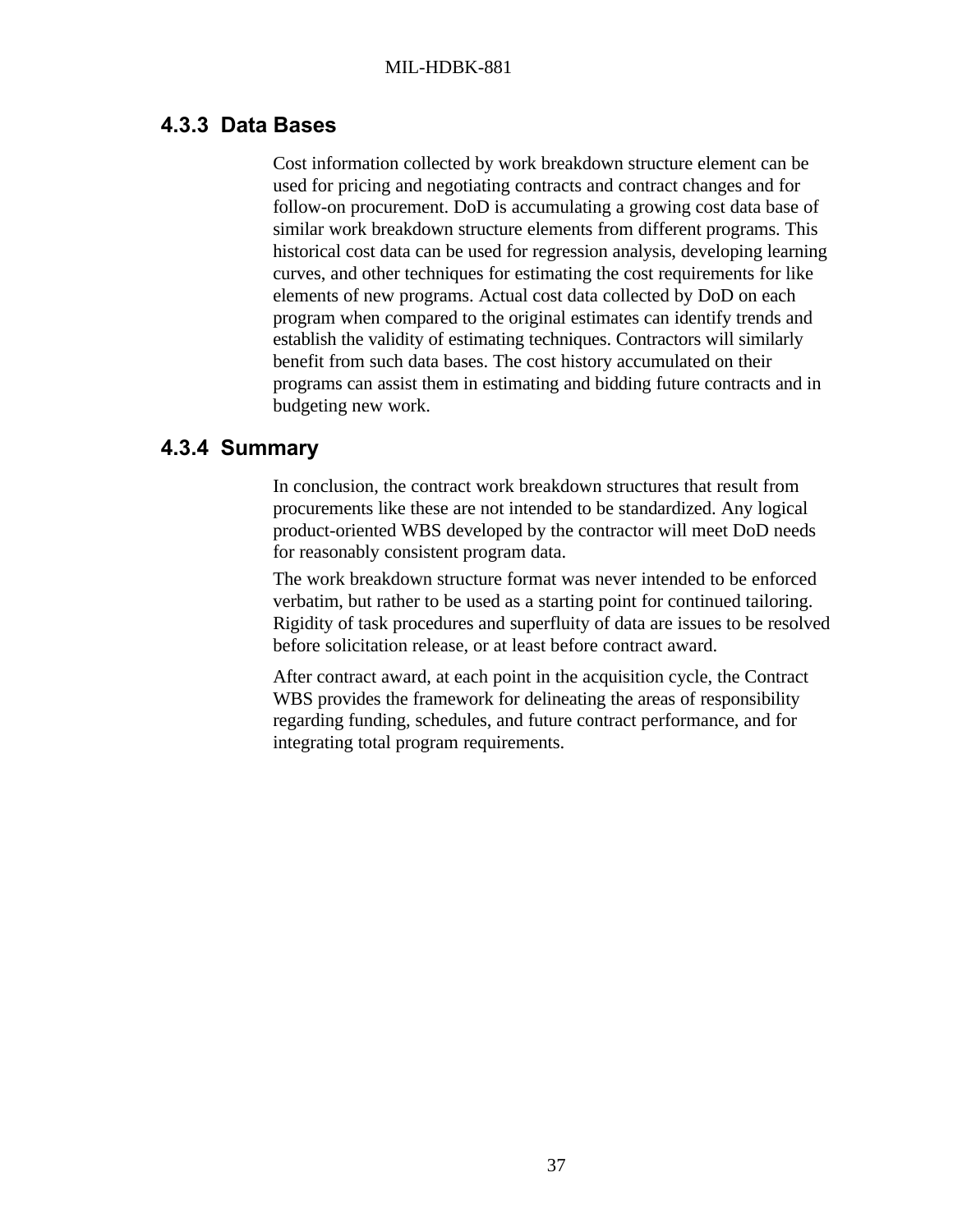#### CONCLUDING MATERIAL

Preparing Activity: OSD-WB

(Project No. MISC-0246)

Custodians:

 Army - MI Navy - NW Air Force - 10

Review Activities: Army - AR, AT, AV, CR Navy - AS, MC, OS, SH Air Force - 11, 16, 19, 70, 71, 80, 82, 84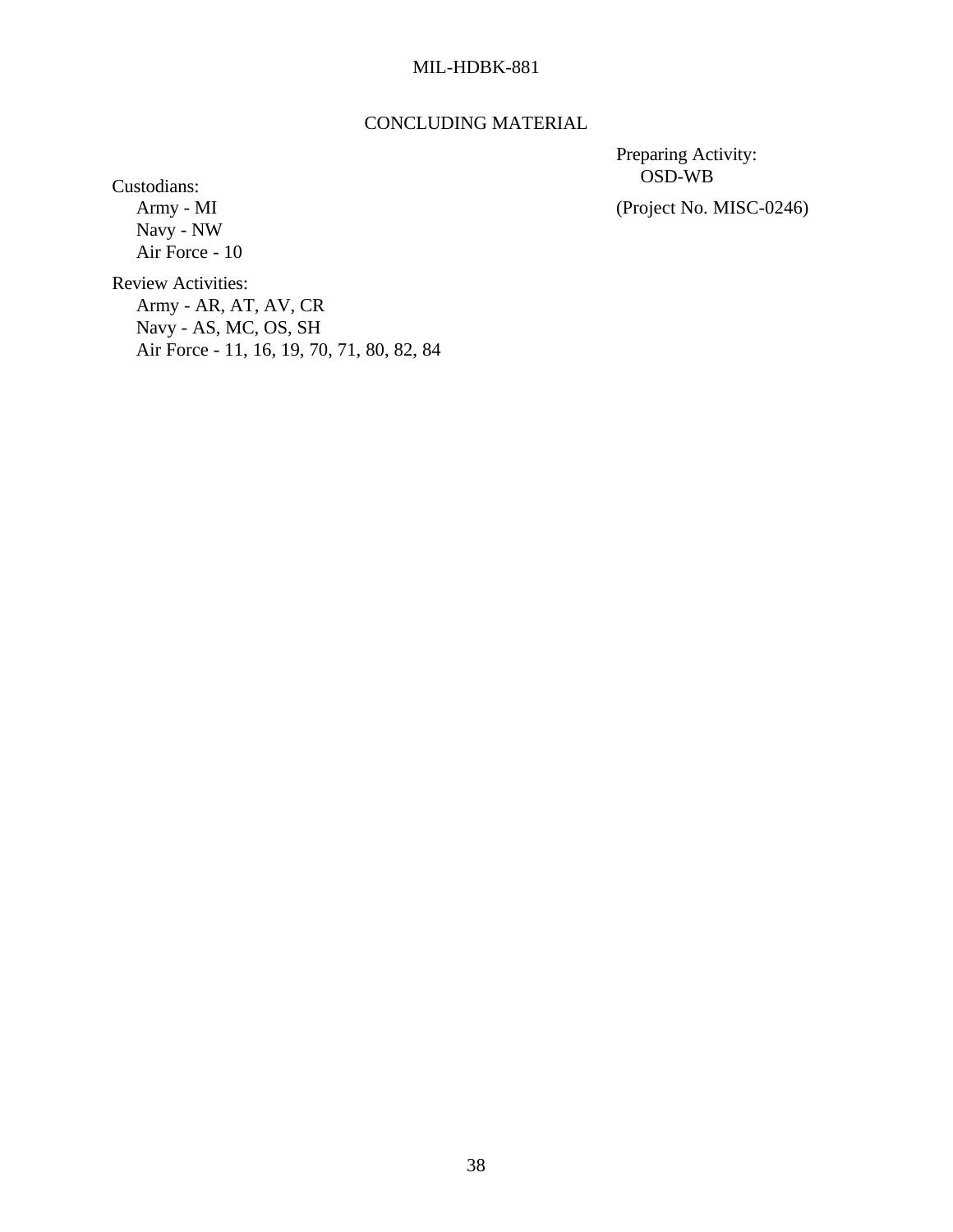# **APPENDIX A:**

# **AIRCRAFT SYSTEMS**

# **WORK BREAKDOWN STRUCTURE AND DEFINITIONS**

## **A.1 SCOPE**

This appendix provides the aircraft system work breakdown structure. Definitions for the aircraft air vehicle are provided in this appendix. Definitions for WBS elements common to all defense materiel items are given in Appendix H: Work Breakdown Structure Definitions, Common Elements.

## **A.2 APPLICABLE DOCUMENTS**

Non-government publications. The following documents form a part of this document to the extent specified herein. Unless otherwise specified, the issues of the documents which are DoD adopted are those listed in the issue of the DoDISS cited in the solicitation. Unless otherwise specified, the issues of documents not listed in the DoDISS are the issues of the documents cited in the solicitation.

AMERICAN NATIONAL STANDARDS INSTITUTE (ANSI)

ANSI/IEEE STD 610.12, *Standard Glossary of Software Engineering Terminology*

(Application for copies should be addressed to ANSI Customer Service, 11 West  $42<sup>nd</sup>$  Street, New York, NY 10036.)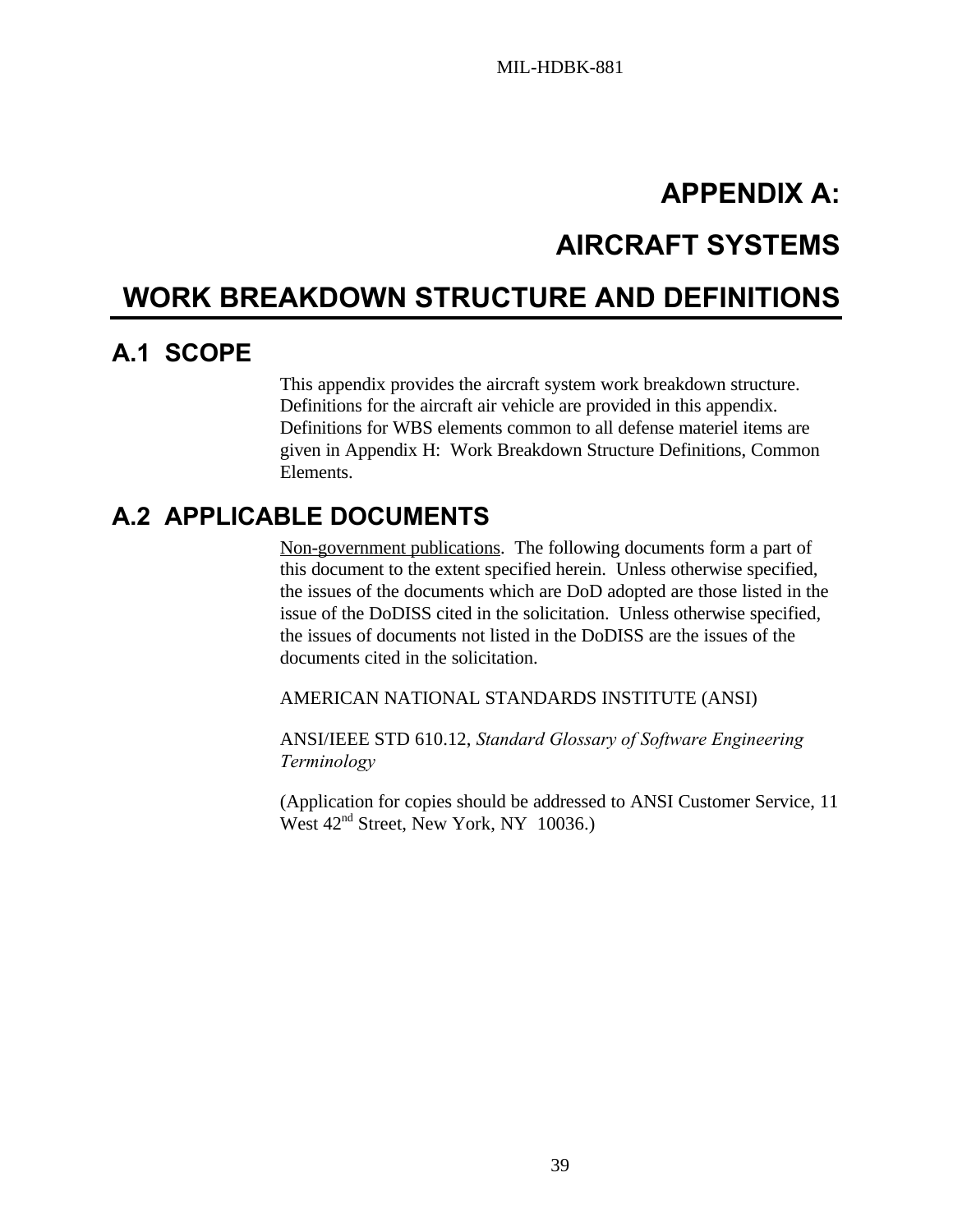# **A.3 WORK BREAKDOWN STRUCTURE LEVELS**

| Level 1                | Level 2                            | Level 3                                                                                                            |
|------------------------|------------------------------------|--------------------------------------------------------------------------------------------------------------------|
| <b>Aircraft System</b> |                                    |                                                                                                                    |
|                        | Air Vehicle (AV)                   | Airframe                                                                                                           |
|                        |                                    | Propulsion                                                                                                         |
|                        |                                    | <b>AV Applications Software</b>                                                                                    |
|                        |                                    | AV System Software                                                                                                 |
|                        |                                    | Communications/Identification                                                                                      |
|                        |                                    | Navigation/Guidance<br><b>Central Computer</b>                                                                     |
|                        |                                    | <b>Fire Control</b>                                                                                                |
|                        |                                    | Data Display and Controls                                                                                          |
|                        |                                    | Survivability                                                                                                      |
|                        |                                    | Reconnaissance                                                                                                     |
|                        |                                    | Automatic Flight Control<br>Central Integrated Checkout                                                            |
|                        |                                    | Antisubmarine Warfare                                                                                              |
|                        |                                    | Armament                                                                                                           |
|                        |                                    | <b>Weapons Delivery</b>                                                                                            |
|                        |                                    | <b>Auxiliary Equipment</b>                                                                                         |
|                        | Sys Engineering/Program Management |                                                                                                                    |
|                        | System Test and Evaluation         |                                                                                                                    |
|                        |                                    | Development Test and Evaluation                                                                                    |
|                        |                                    | Operational Test and Evaluation<br>Mock-ups                                                                        |
|                        |                                    | <b>Test and Evaluation Support</b>                                                                                 |
|                        |                                    | <b>Test Facilities</b>                                                                                             |
|                        | Training                           |                                                                                                                    |
|                        |                                    | Equipment<br><b>Services</b>                                                                                       |
|                        |                                    | <b>Facilities</b>                                                                                                  |
|                        | Data                               |                                                                                                                    |
|                        |                                    | <b>Technical Publications</b>                                                                                      |
|                        |                                    | <b>Engineering Data</b>                                                                                            |
|                        |                                    | Management Data<br><b>Support Data</b>                                                                             |
|                        |                                    | Data Depository                                                                                                    |
|                        | <b>Peculiar Support Equipment</b>  |                                                                                                                    |
|                        |                                    | Test and Measurement Equipment                                                                                     |
|                        | <b>Common Support Equipment</b>    | Support and Handling Equipment                                                                                     |
|                        |                                    | Test and Measurement Equipment                                                                                     |
|                        |                                    | Support and Handling Equipment                                                                                     |
|                        | Operational/Site Activation        |                                                                                                                    |
|                        |                                    | System Assembly, Installation and<br>Checkout on Site                                                              |
|                        |                                    | <b>Contractor Technical Support</b><br>Site Construction                                                           |
|                        |                                    | Site/Ship/Vehicle Conversion                                                                                       |
|                        | <b>Industrial Facilities</b>       |                                                                                                                    |
|                        |                                    | Construction/Conversion/Expansion<br>Equipment Acquisition or Modernization<br>Maintenance (Industrial Facilities) |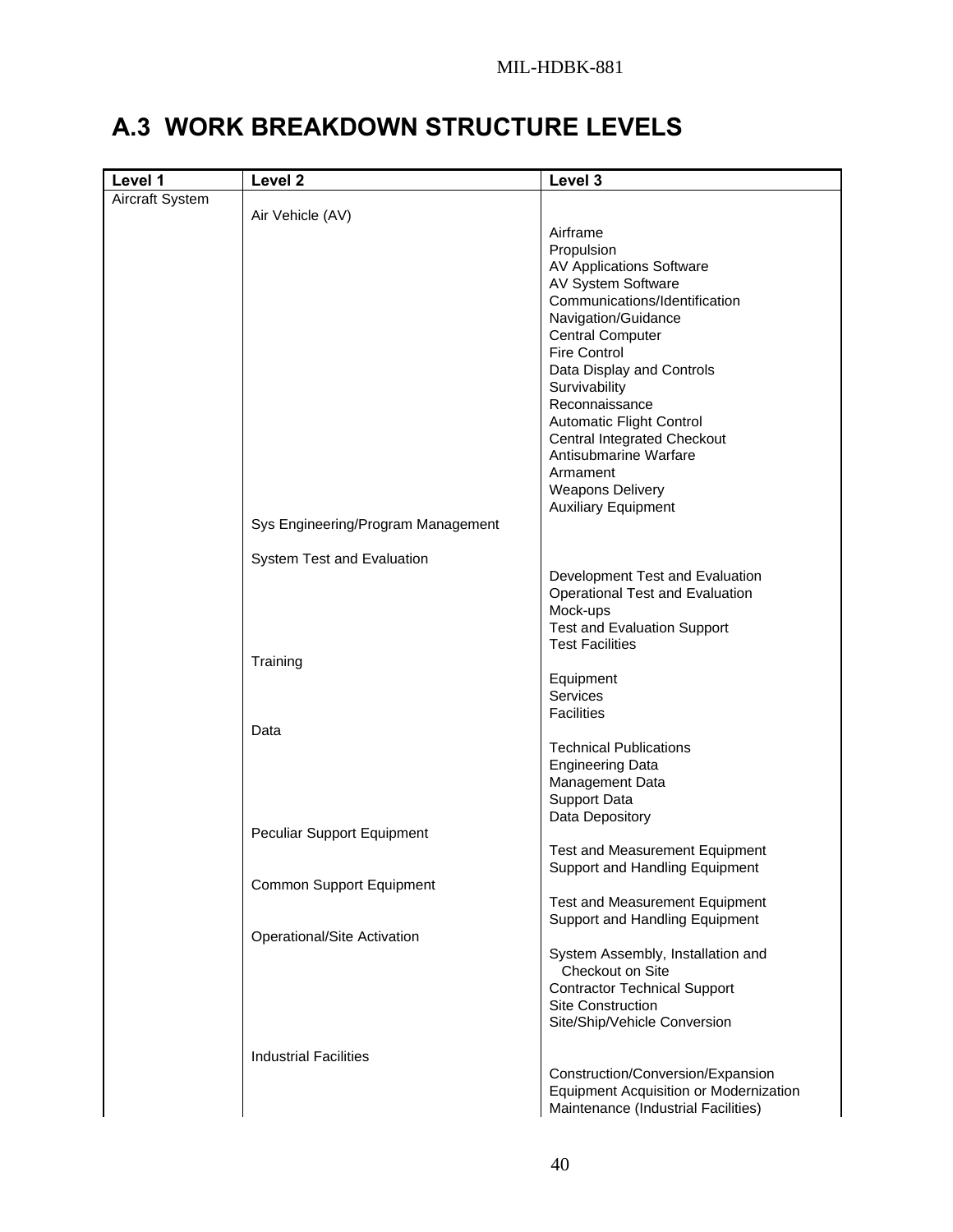41

Initial Spares and Repair Parts

I

 $\overline{\phantom{a}}$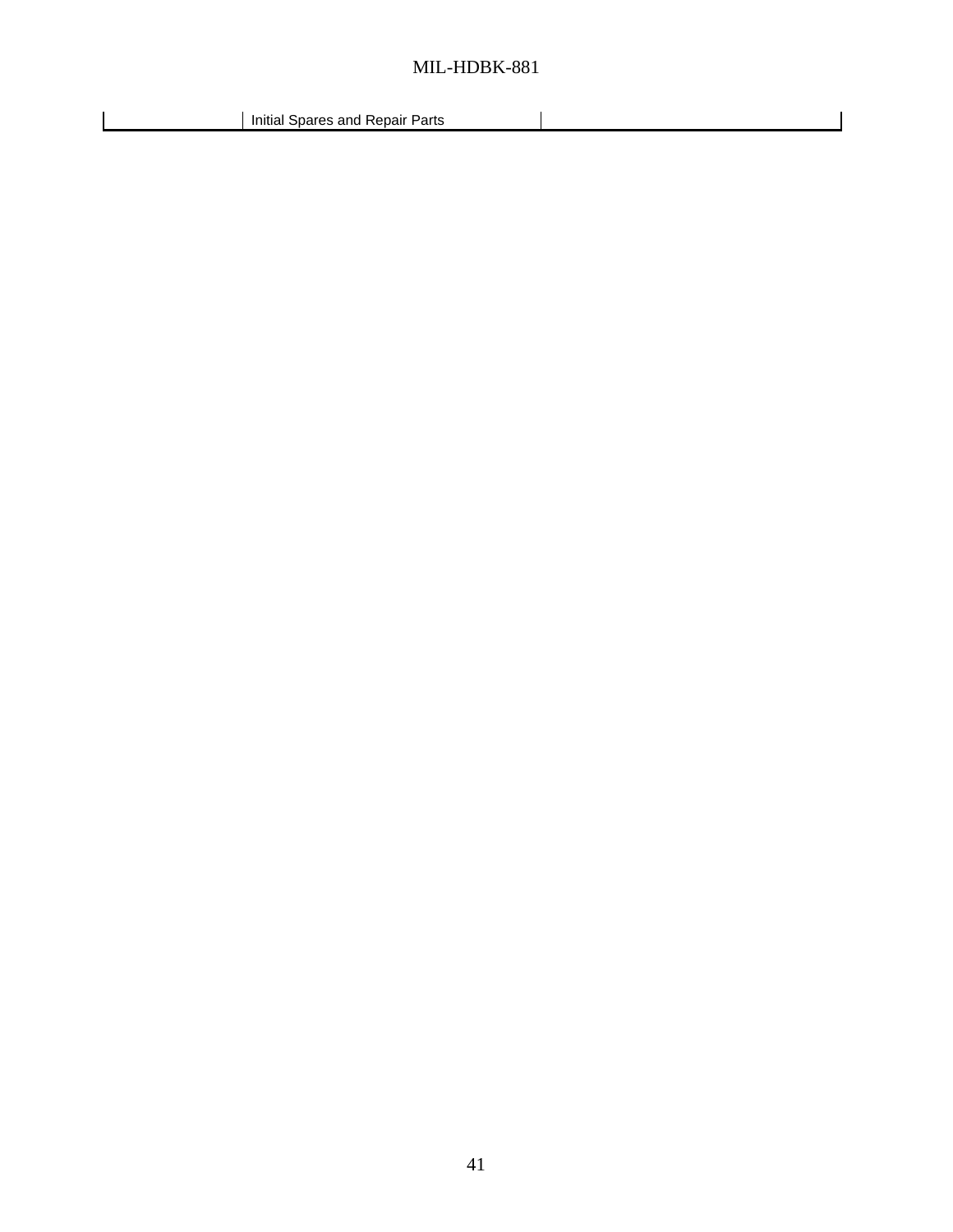# **A.4 DEFINITIONS**

## **A.4.1 Aircraft System**

The complex of equipment (hardware/software), data, services, and facilities required to develop and produce air vehicles.

#### **Includes:**

- those employing fixed, movable, rotary, or compound wing
- those manned/unmanned air vehicles designed for powered or unpowered (glider) guided flight

## **A.4.2 Air Vehicle**

The complete flying aircraft.

#### **Includes:**

- airframe, propulsion, and all other installed equipment
- design, development, and production of complete units—prototype and operationally configured units which satisfy the requirements of their applicable specifications, regardless of end use
- Sub-elements to the air vehicle  $(A.4.2.1 A.4.2.17)$

#### **A.4.2.1 Airframe**

The assembled structural and aerodynamic components of the air vehicle that support subsystems essential to designated mission requirements.

#### **Includes, for example:**

- basic structure—wing, empennage, fuselage, and associated manual flight control system
- rotary wing pylons, air induction system, thrust reversers, thrust vector devices, starters, exhausts, fuel management, inlet control system
- alighting gear—tires, tubes, wheels, brakes, hydraulics, etc.
- secondary power, furnishings—crew, cargo, passenger, troop, etc.
- instruments—flight, navigation, engine, etc.
- environmental control, life support and personal equipment, racks, mounts, intersystem cables and distribution boxes, etc., which are inherent to, and nonseparable from, the assembled structure
- dynamic systems—transmissions, gear boxes, propellers, if not furnished as an integral part of the propulsion unit
- rotor group and other equipment homogeneous to the airframe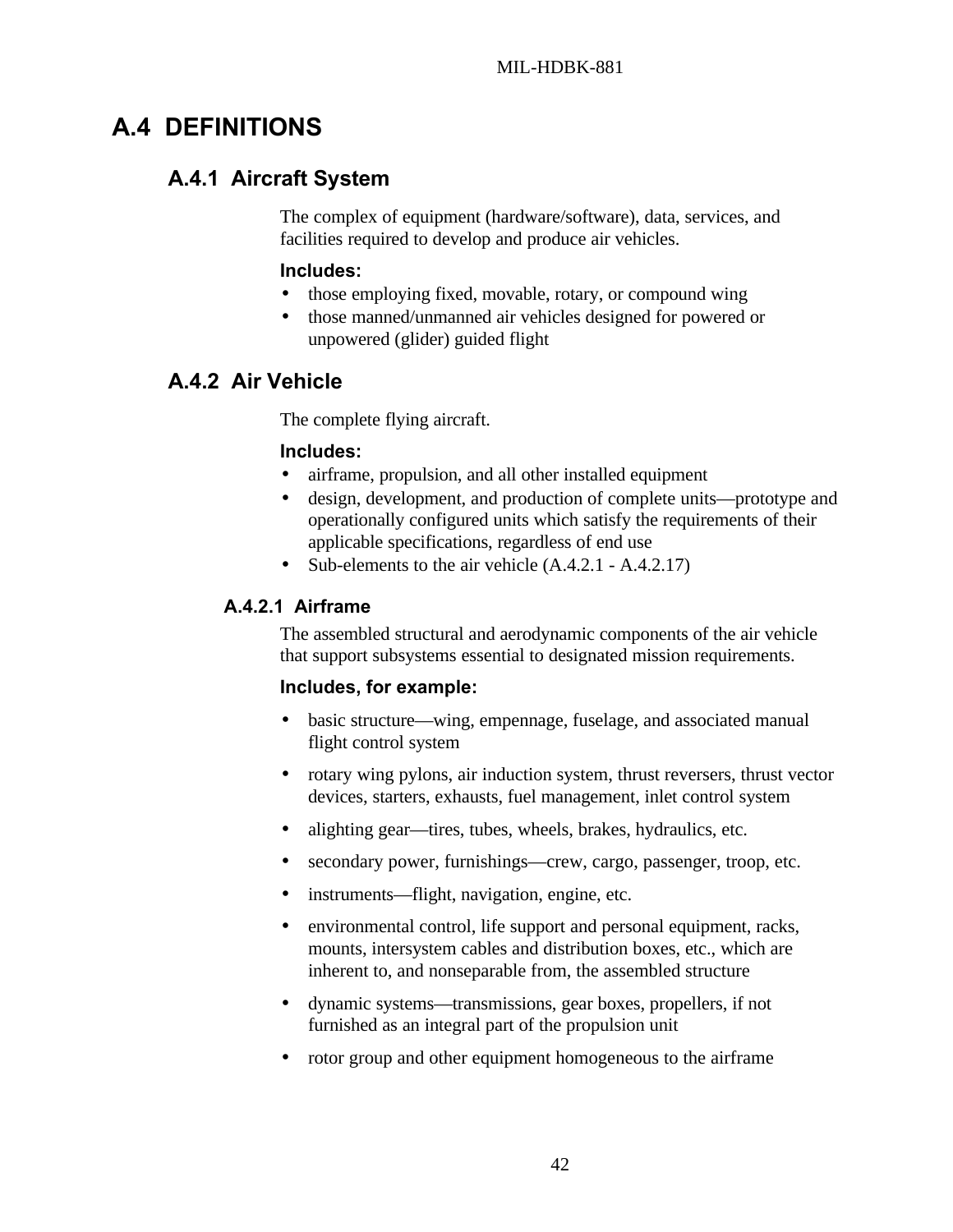In addition to the airframe structure and subsystems, this element includes:

1) Integration, assembly, test, and checkout:

#### **Includes:**

- all efforts as identified in Appendix H: Work Breakdown Structure Definitions, Common Elements, to provide the integration, assembly, test, and checkout of all elements into the airframe to form the air vehicle as a whole
- all administrative and technical engineering labor to perform integration of level 3 air vehicle and airframe elements; development of engineering layouts; determination of overall design characteristics, and determination of requirements of design review
	- − overall air vehicle design and producibility engineering
	- − detailed production design; acoustic and noise analysis
	- loads analysis; stress analysis on interfacing airframe elements and all subsystems
	- design maintenance effort and development of functional test procedures
	- − coordination of engineering master drawings and consultation with test and manufacturing groups
	- − tooling planning, design, and fabrication of basic and rate tools and functional test equipments, as well as the maintenance of such equipment
	- production scheduling and expediting
	- − joining or installation of structures such as racks, mounts, etc.
	- installation of seats, wiring ducting, engines, and miscellaneous equipment and painting
	- set up, conduct, and review of testing assembled components or subsystems prior to installation
- all effort associated with the installation, integration, test, and checkout of the avionic systems into the air vehicle including:
	- design of installation plans
	- quality assurance planning and control including material inspection
	- − installation
	- − recurring verification tests
	- integration with nonavionics airframe subsystems
- ground checkout prior to flight test; production acceptance testing and service review; quality assurance activities and the cost of raw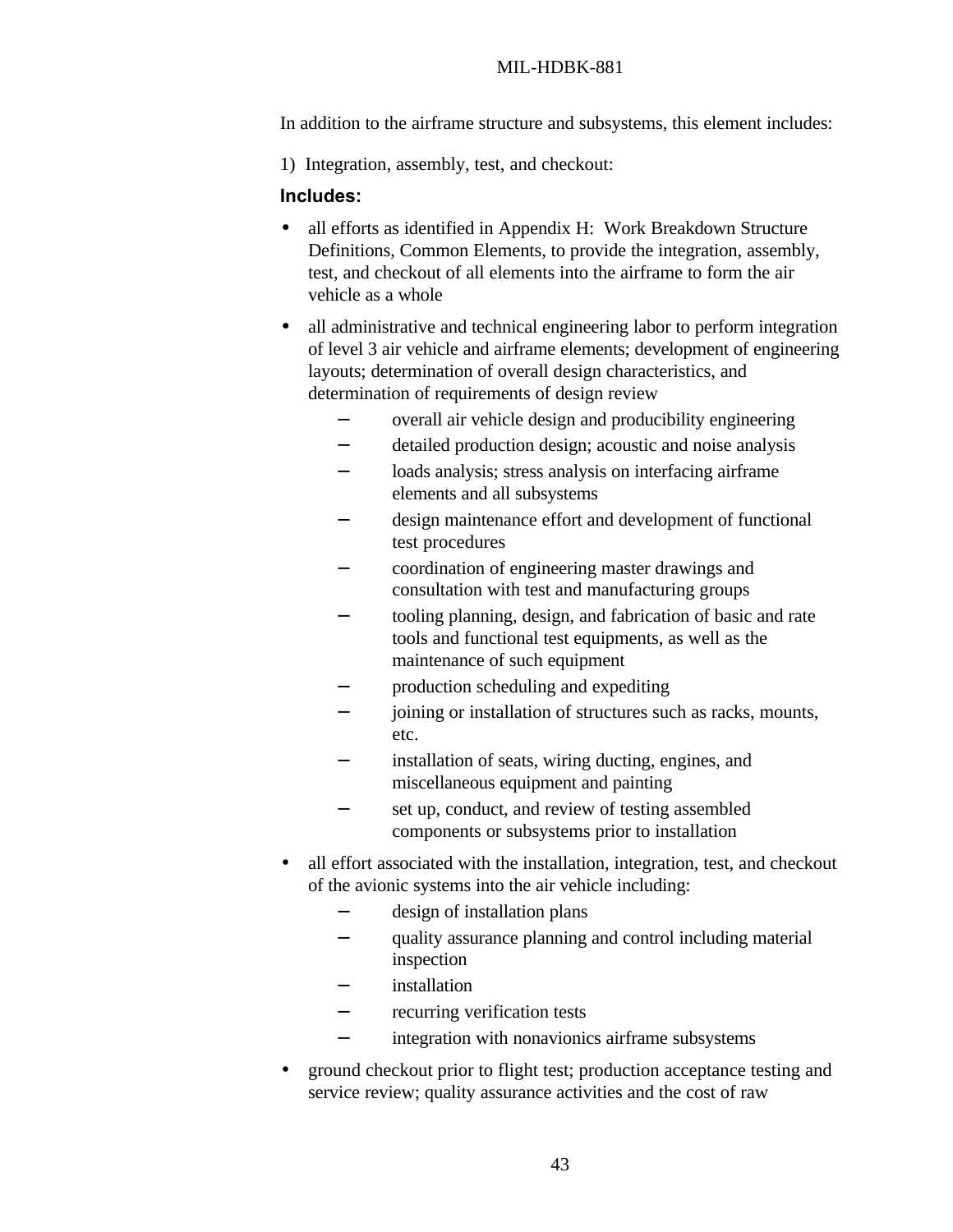materials, purchased parts, and purchased equipment associated with integration and assembly

2) Nonrecurring avionics system integration which is associated with the individual avionics equipment boxes and avionics software in a functioning system.

#### **Includes:**

- the labor required to analyze, design, and develop avionics suite interfaces and establish interface compatibility with non-avionics support equipment systems, aircraft systems, and mission planning systems
- drawing preparation and establishment of avionics interface equipment requirements and specifications
- technical liaison and coordination with the military service, subcontractors, associated contractors, and test groups

#### **Excludes:**

- development, testing, and integration of software (which should be included in air vehicle applications and system software)
- avionics system testing (included in System Test and Evaluation) and aircraft systems engineering efforts (included in Systems Engineering/Program Management).
- all effort directly associated with the remaining level 3 WBS elements

#### **A.4.2.2 Propulsion**

That portion of the air vehicle that pertains to installed equipment (propulsion unit and other propulsion) to provide power/thrust to propel the aircraft through all phases of powered flight.

#### **Includes, for example:**

- the engine as a propulsion unit within itself (e.g., reciprocating, turbo with or without afterburner, or other type propulsion) suitable for integration with the airframe
- thrust reversers, thrust vector devices, transmissions, gear boxes, and engine control units, if furnished as integral to the propulsion unit
- other propulsion equipment required in addition to the engine but not furnished as an integral part of the engine, such as booster units
- the design, development, production, and assembly efforts to provide the propulsion unit as an entity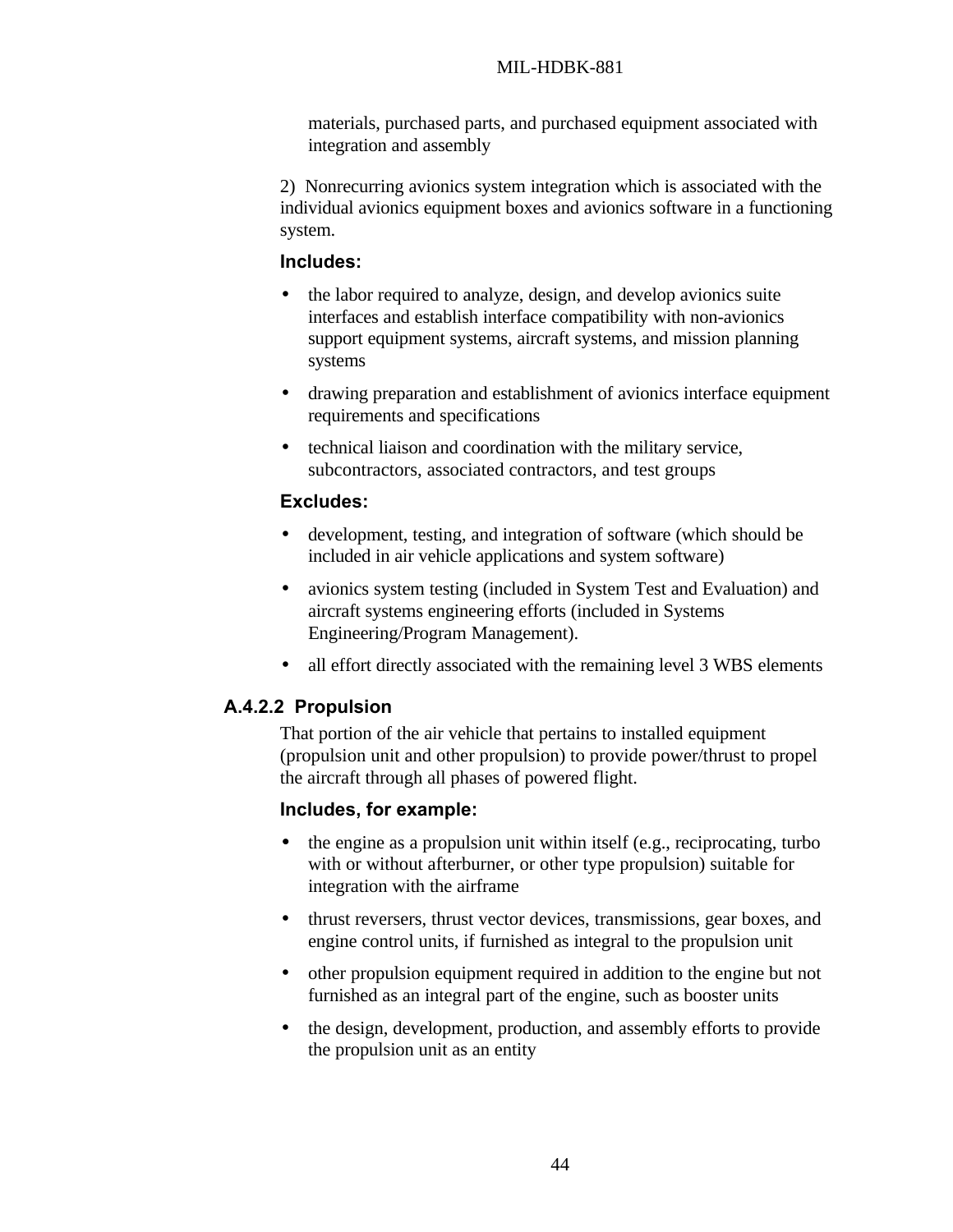#### **Excludes:**

- all effort directly associated with the elements and the integration, assembly, test, and checkout of these elements into the air vehicle
- all ancillary equipments that are not an integral part of the engine required to provide an operational primary power source—air inlets, instruments, controls, etc.

#### **A.4.2.3 Air Vehicle Applications Software**

#### **Includes, for example:**

- all the software that is specifically produced for the functional use of a computer system or multiplex data base in the air vehicle
- all effort required to design, develop, integrate, and checkout the air vehicle applications Computer Software Configuration Items (CSCIs)

#### **Excludes:**

- the non-software portion of air vehicle firmware development and production (ref. ANSI/IEEE Std 610.12)
- software that is an integral part of any specific subsystem and software that is related to other WBS level 2 elements

**NOTE 1: If lower level information can be collected, use the structure and definitions in Appendix B, Electronic/Automated Software Systems.**

#### **A.4.2.4 Air Vehicle System Software**

That software designed for a specific computer system or family of computer systems to facilitate the operation and maintenance of the computer system and associated programs for the air vehicle.

#### **Includes, for example:**

- operating systems—software that controls the execution of programs
- compilers—computer programs used to translate higher order language programs into relocatable or absolute machine code equivalents
- utilities—computer programs or routines designed to perform the general support function required by other application software, by the operating system, or by system users (ref. ANSI/IEEE Std 610.12)
- all effort required to design, develop, integrate, and checkout the air vehicle system software including all software developed to support any air vehicle applications software development
- air vehicle system software required to facilitate development, integration, and maintenance of any air vehicle software build and CSCI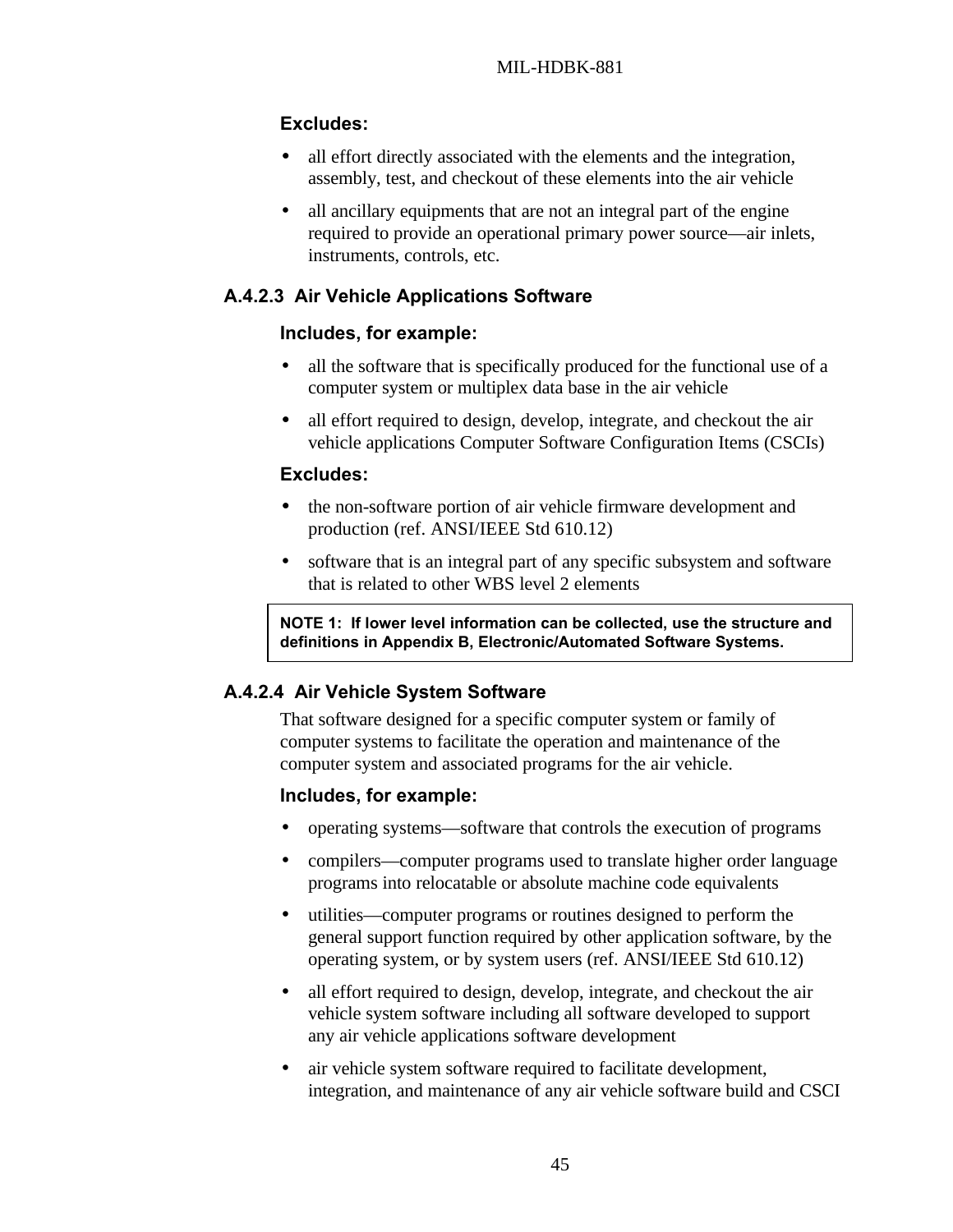#### **Excludes:**

- all software that is an integral part of any specific subsystem specification or specifically designed and developed for system test and evaluation
- software that is an integral part of any specific subsystem, and software that is related to other WBS level 2 elements

**NOTE 1: If lower level information can be collected, use the structure and definitions in Appendix B, Electronic/Automated Software Systems.**

#### **A.4.2.5 Communications/Identification**

That equipment (hardware/software) installed in the air vehicle for communications and identification purposes.

#### **Includes, for example:**

- intercoms, radio system(s), identification equipment (IFF), data links, and control boxes associated with the specific equipment
- integral communication, navigation, and identification package (if used)

**NOTE 2: All effort directly associated with the remaining level 3 WBS elements and the integration, assembly, test, and checkout of these elements into the air vehicle is excluded. This item contains embedded software—software defined in the item specification and provided by the supplier.**

#### **A.4.2.6 Navigation/Guidance**

That equipment (hardware/software) installed in the air vehicle to perform the navigational guidance function.

#### **Includes:**

• radar, radio, or other essential navigation equipment, radar altimeter, direction finding set, doppler compass, computer, and other equipment homogeneous to the navigation/guidance function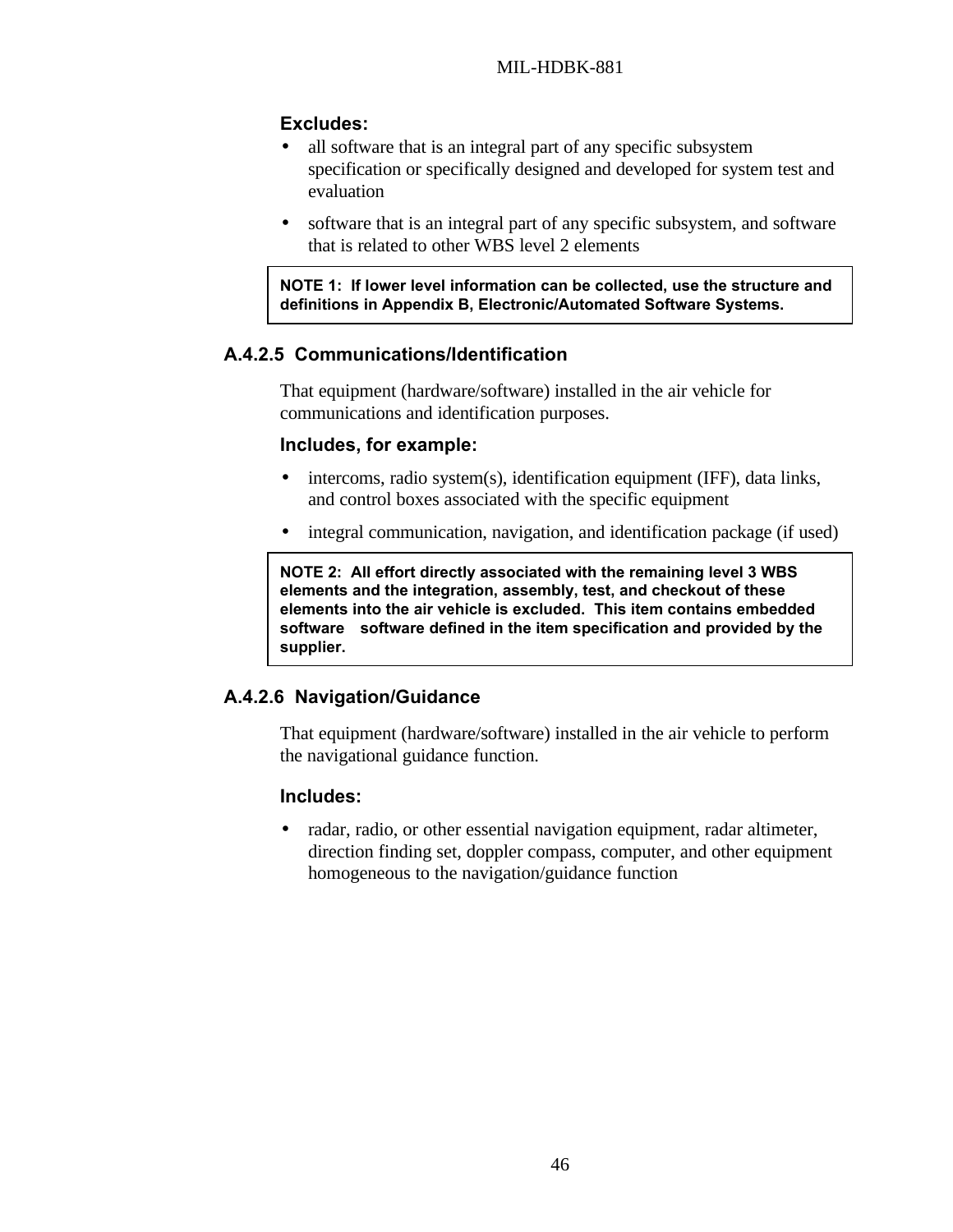**NOTE 1: If lower level information can be collected, use the structure and definitions in Appendix B, Electronic/Automated Software Systems.**

**NOTE 2: All effort directly associated with the remaining level 3 WBS elements and the integration, assembly, test, and checkout of these elements into the air vehicle is excluded. This item contains embedded software—software defined in the item specification and provided by the supplier.**

#### **A.4.2.7 Central Computer**

The master data processing unit(s) responsible for coordinating and directing the major avionic mission systems.

**NOTE 1: If lower level information can be collected, use the structure and definitions in Appendix B, Electronic/Automated Software Systems.**

**NOTE 2: All effort directly associated with the remaining level 3 WBS elements and the integration, assembly, test, and checkout of these elements into the air vehicle is excluded. This item contains embedded software—software defined in the item specification and provided by the supplier.**

#### **A.4.2.8 Fire Control**

That equipment (hardware/software) installed in the air vehicle which provides the intelligence necessary for weapons delivery such as bombing, launching, and firing.

#### **Includes, for example:**

- radars and other sensors including radomes
- apertures/antennas, if integral to the fire control system, necessary for search, target identification, rendezvous and/or tracking
- self-contained navigation and air data systems
- dedicated displays, scopes, or sights
- bombing computer and control and safety devices

**NOTE 1: If lower level information can be collected, use the structure and definitions in Appendix B, Electronic/Automated Software Systems.**

**NOTE 2: All effort directly associated with the remaining level 3 WBS elements and the integration, assembly, test, and checkout of these elements into the air vehicle is excluded. This item contains embedded software—software defined in the item specification and provided by the supplier.**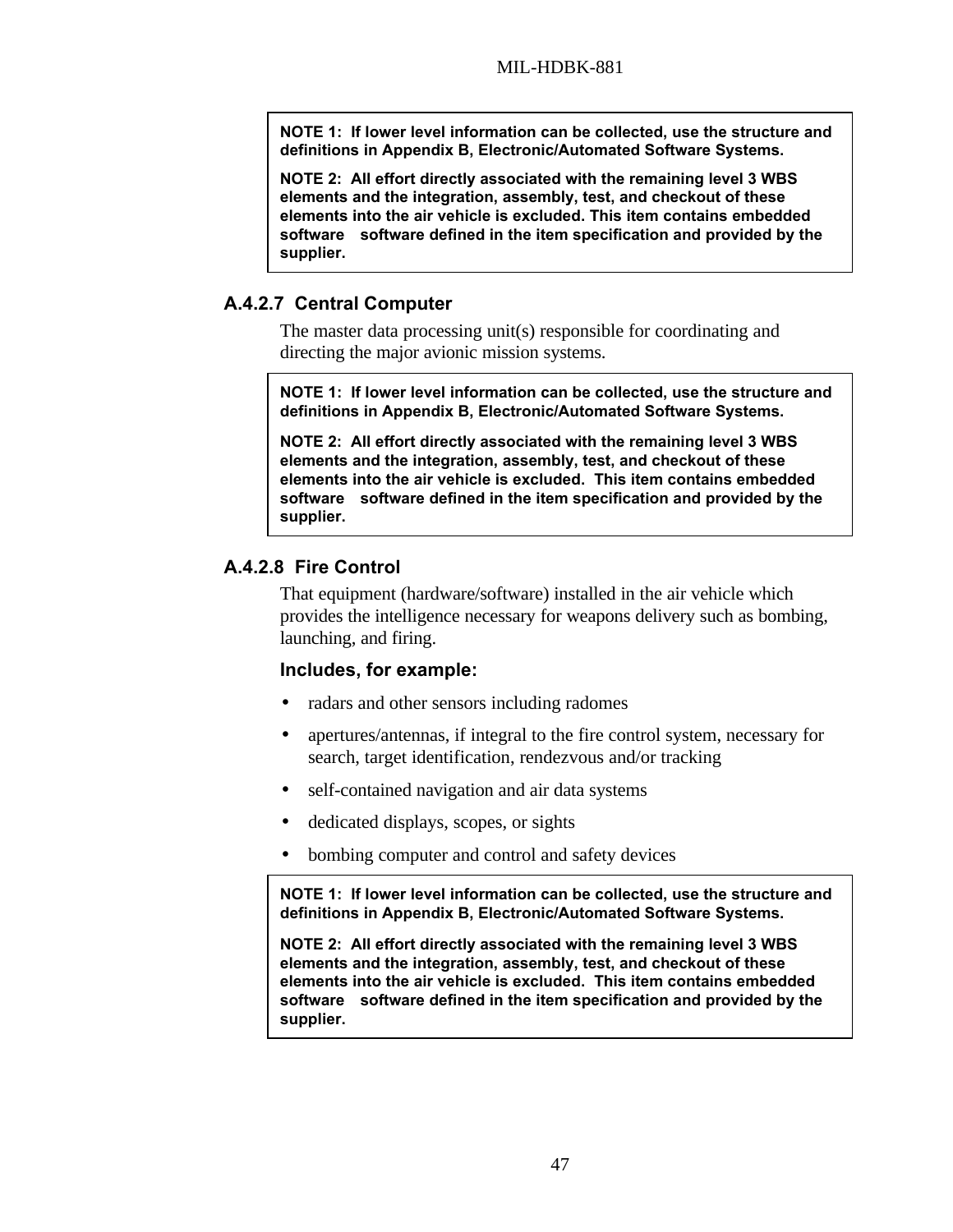#### **A.4.2.9 Data Display and Controls**

The equipment (hardware/software) which visually presents processed data by specially designed electronic devices through interconnection (on- or off-line) with computer or component equipment and the associated equipment needed to control the presentation of the data necessary flight and tactical information to the crew for efficient management of the aircraft during all segments of the mission profile under day and night all-weather conditions.

#### **Includes, for example:**

• multi-function displays, control display units, display processors, and on-board mission planning systems

#### **Excludes:**

• indicators and instruments not controlled by keyboard via the multiplex data bus and panels and consoles which are included under the airframe

**NOTE 1: If lower level information can be collected, use the structure and definitions in Appendix B, Electronic/Automated Software Systems.**

**NOTE 2: All effort directly associated with the remaining level 3 WBS elements and the integration, assembly, test, and checkout of these elements into the air vehicle is excluded. This item contains embedded software—software defined in the item specification and provided by the supplier.**

#### **A.4.2.10 Survivability**

Those equipments (hardware/software) installed in, or attached to, the air vehicle which assist in penetration for mission accomplishment.

#### **Includes, for example:**

• ferret and search receivers, warning devices and other electronic devices, electronic countermeasures, jamming transmitters, chaff, infrared jammers, terrain-following radar, and other devices typical of this mission function

**NOTE 1: If lower level information can be collected, use the structure and definitions in Appendix B, Electronic/Automated Software Systems.**

**NOTE 2: All effort directly associated with the remaining level 3 WBS elements and the integration, assembly, test, and checkout of these elements into the air vehicle is excluded. This item contains embedded software—software defined in the item specification and provided by the supplier.**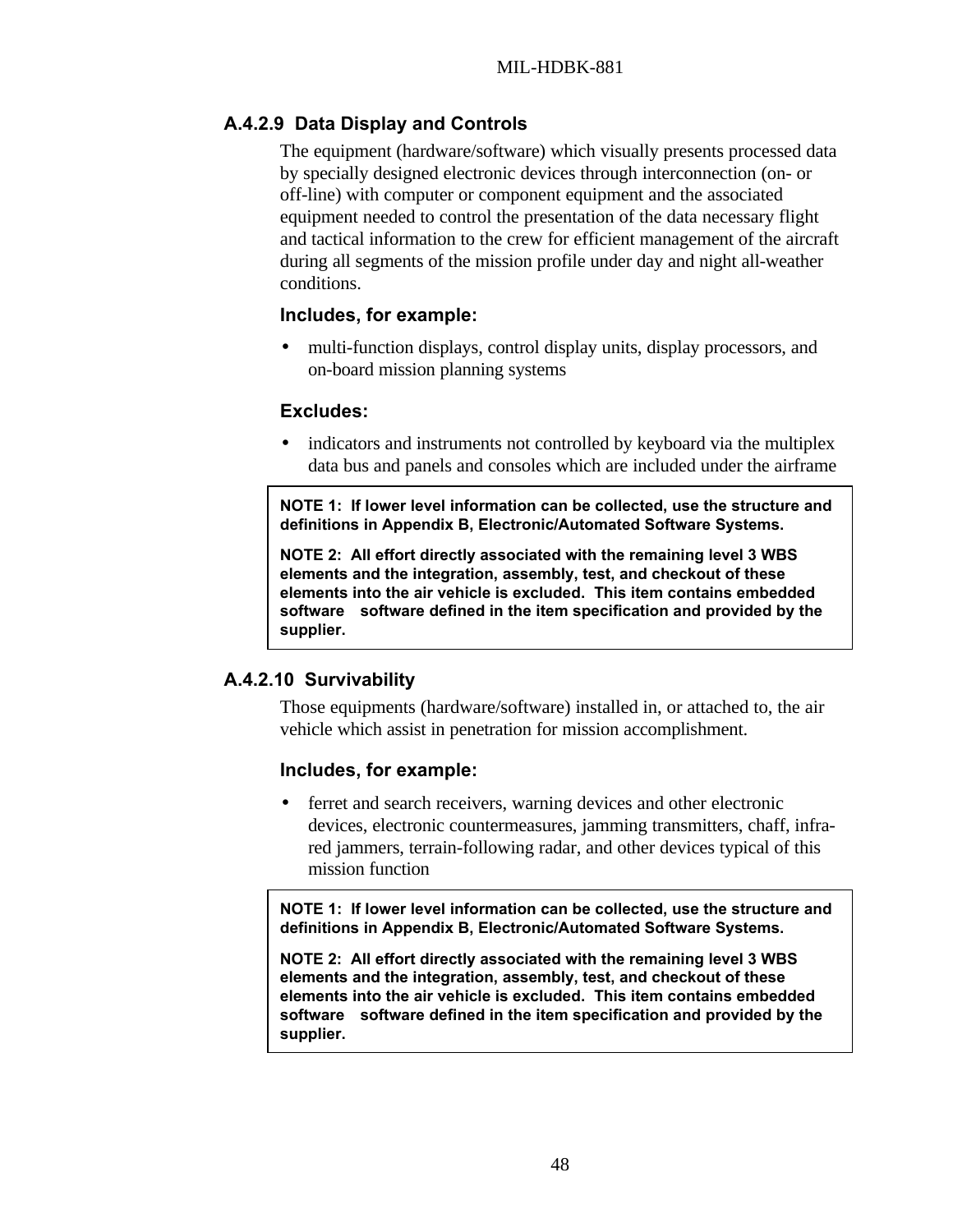#### **A.4.2.11 Reconnaissance**

Those equipments (hardware/software) installed in, or attached to, the air vehicle necessary to the reconnaissance mission.

#### **Includes, for example:**

- photographic, electronic, infrared, and other sensors
- search receivers
- recorders
- warning devices
- magazines
- data link

#### **Excludes:**

• gun cameras

**NOTE 1: If lower level information can be collected, use the structure and definitions in Appendix B, Electronic/Automated Software Systems.**

**NOTE 2: All effort directly associated with the remaining level 3 WBS elements and the integration, assembly, test, and checkout of these elements into the air vehicle is excluded. This item contains embedded software—software defined in the item specification and provided by the supplier.**

## **A.4.2.12 Automatic Flight Control**

Those electronic devices and sensors, which, in combination with the flight controls subsystem (under airframe), enable the crew to control the flight path of the aircraft and provide lift, drag, trim, or conversion effects.

#### **Includes, for example:**

- flight control computers, software, signal processors, and data transmitting elements that are devoted to processing data for either primary or automatic flight control functions
- electronic devices required for signal processing, data formatting, and interfacing between the flight control elements; the data buses, optical links, and other elements devoted to transmitting flight control data
- flight control sensors such as pressure transducers, rate gyros, accelerometers, and motion sensors

#### **Excludes:**

• devices—linkages, control surfaces, and actuating devices—covered under the airframe WBS element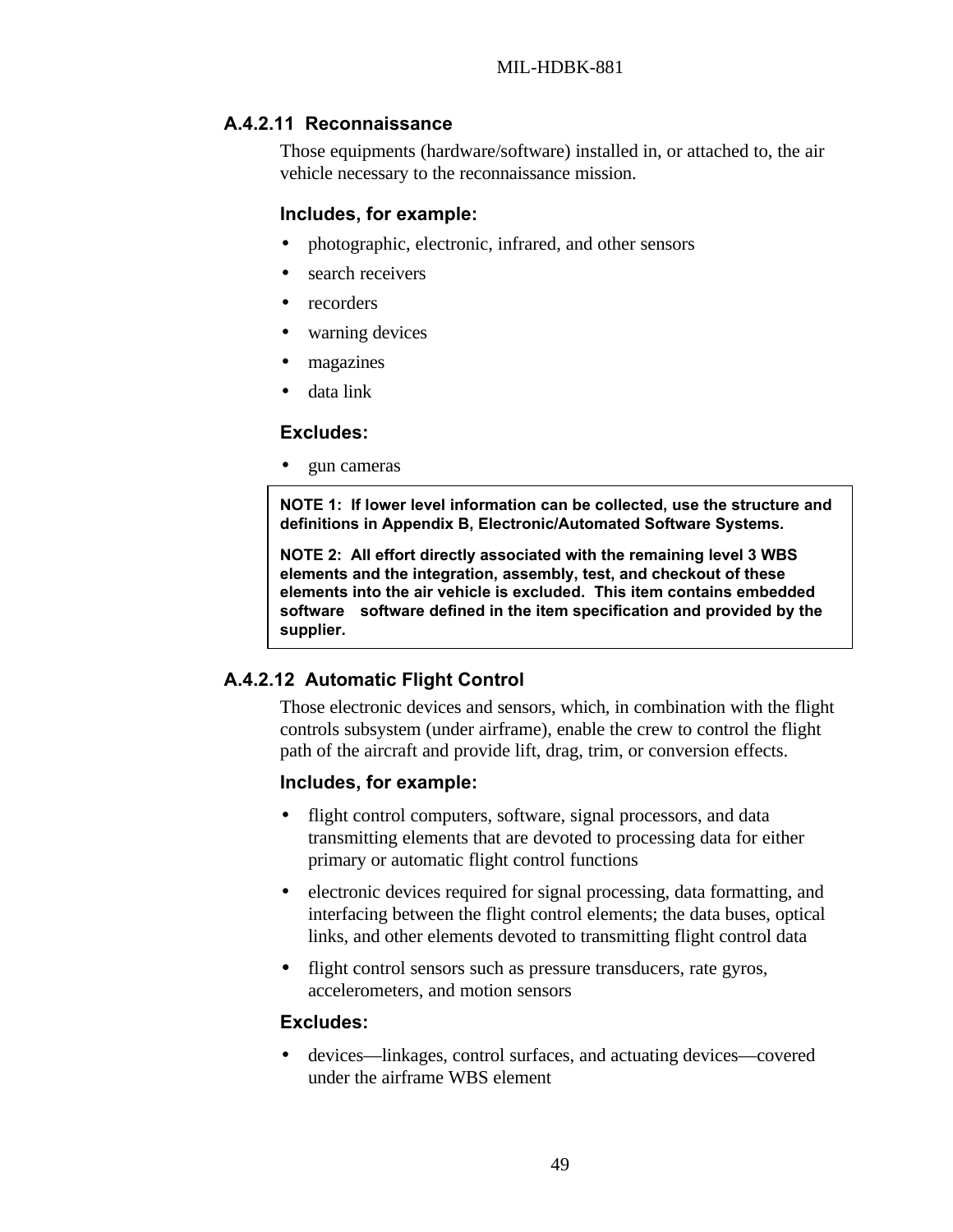• avionics devices and sensors--central computers, navigation computers, avionics data buses and navigation sensors—which are included under other avionics WBS elements

**NOTE 1: If lower level information can be collected, use the structure and definitions in Appendix B, Electronic/Automated Software Systems.**

**NOTE 2: All effort directly associated with the remaining level 3 WBS elements and the integration, assembly, test, and checkout of these elements into the air vehicle is excluded. This item contains embedded software—software defined in the item specification and provided by the supplier.**

#### **A.4.2.13 Central Integrated Checkout**

That equipment (hardware/software) installed in the air vehicle for malfunction detection and reporting.

**NOTE 1: If lower level information can be collected, use the structure and definitions in Appendix B, Electronic/Automated Software Systems.**

**NOTE 2: All effort directly associated with the remaining level 3 WBS elements and the integration, assembly, test, and checkout of these elements into the air vehicle is excluded. This item contains embedded software—software defined in the item specification and provided by the supplier.**

#### **A.4.2.14 Antisubmarine Warfare**

That equipment (hardware/software) installed in the air vehicle peculiar to the antisubmarine warfare mission.

#### **Includes, for example:**

• sensors, computers, displays, etc.

**NOTE 1: If lower level information can be collected, use the structure and definitions in Appendix B, Electronic/Automated Software Systems.**

**NOTE 2: All effort directly associated with the remaining level 3 WBS elements and the integration, assembly, test, and checkout of these elements into the air vehicle is excluded. This item contains embedded software—software defined in the item specification and provided by the supplier.**

#### **A.4.2.15 Armament**

That equipment (hardware/software) installed in the air vehicle to provide the firepower functions.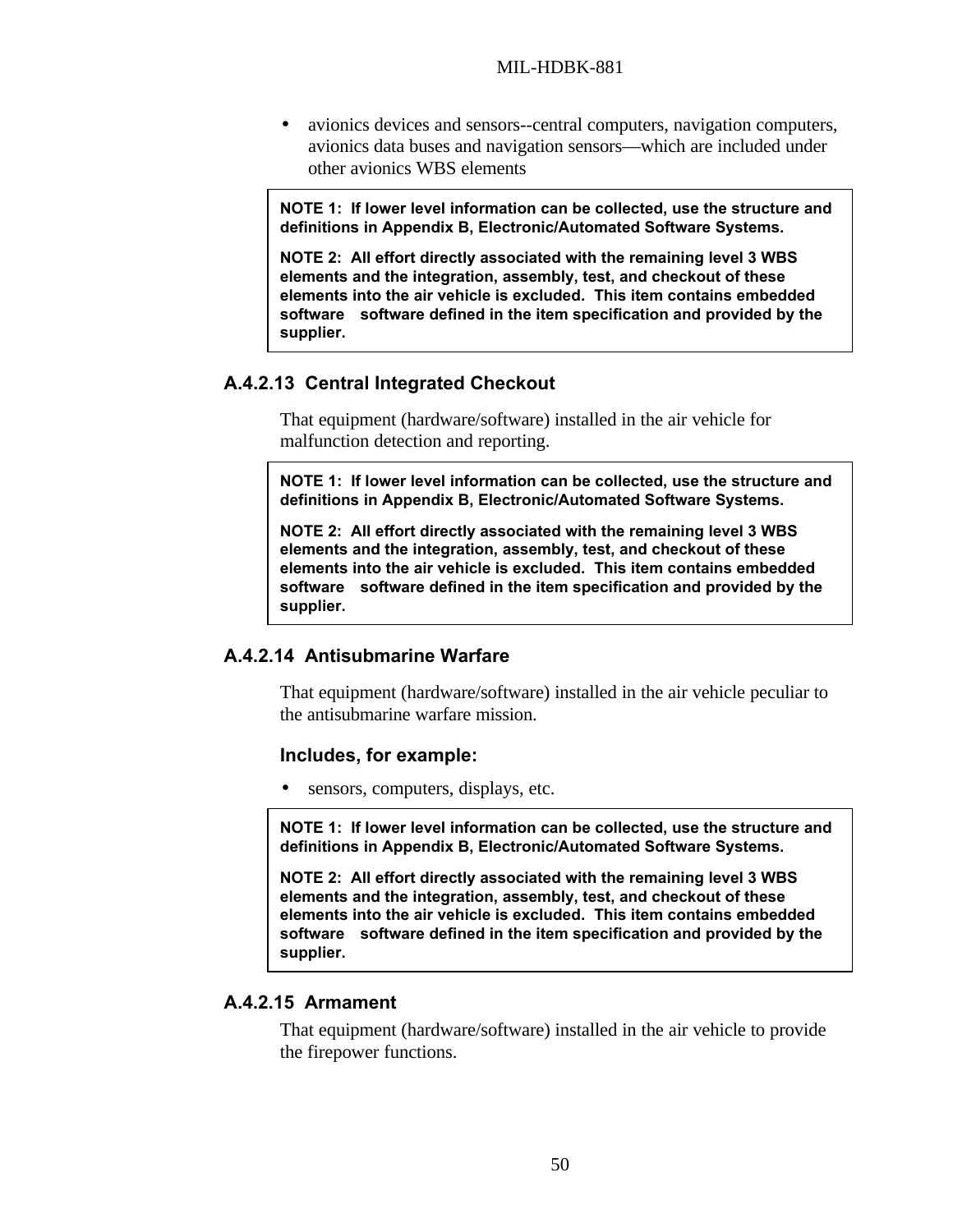#### **Includes, for example:**

• guns, high energy weapons, mounts, turrets, weapon direction equipment, ammunition feed and ejection mechanisms, and gun cameras

**NOTE 1: If lower level information can be collected, use the structure and definitions in Appendix B, Electronic/Automated Software Systems.**

**NOTE 2: All effort directly associated with the remaining level 3 WBS elements and the integration, assembly, test, and checkout of these elements into the air vehicle is excluded. This item contains embedded software—software defined in the item specification and provided by the supplier.**

#### **A.4.2.16 Weapons Delivery**

That equipment (hardware/software) installed in the air vehicle to provide the weapons delivery capability.

#### **Includes, for example:**

• launchers, pods, bomb racks, pylons, integral release mechanisms, and other mechanical or electro-mechanical equipments specifically oriented to the weapons delivery function

#### **Excludes:**

• bombing/navigation system (included in the fire control element)

**NOTE 1: If lower level information can be collected, use the structure and definitions in Appendix B, Electronic/Automated Software Systems.**

**NOTE 2: All effort directly associated with the remaining level 3 WBS elements and the integration, assembly, test, and checkout of these elements into the air vehicle is excluded. This item contains embedded software—software defined in the item specification and provided by the supplier.**

#### **A.4.2.17 Auxiliary Equipment**

Auxiliary airframe, electronics, and/or armament/weapons delivery equipment not allocable to individual element equipments, or which provides the ancillary functions to the applicable mission equipments.

#### **Includes, for example:**

- auxiliary airframe equipment such as external fuel tanks, pods, and rotodomes
- multi-use equipment like antennas, control boxes, power supplies, environmental control, racks, and mountings, not homogeneous to the prescribed WBS elements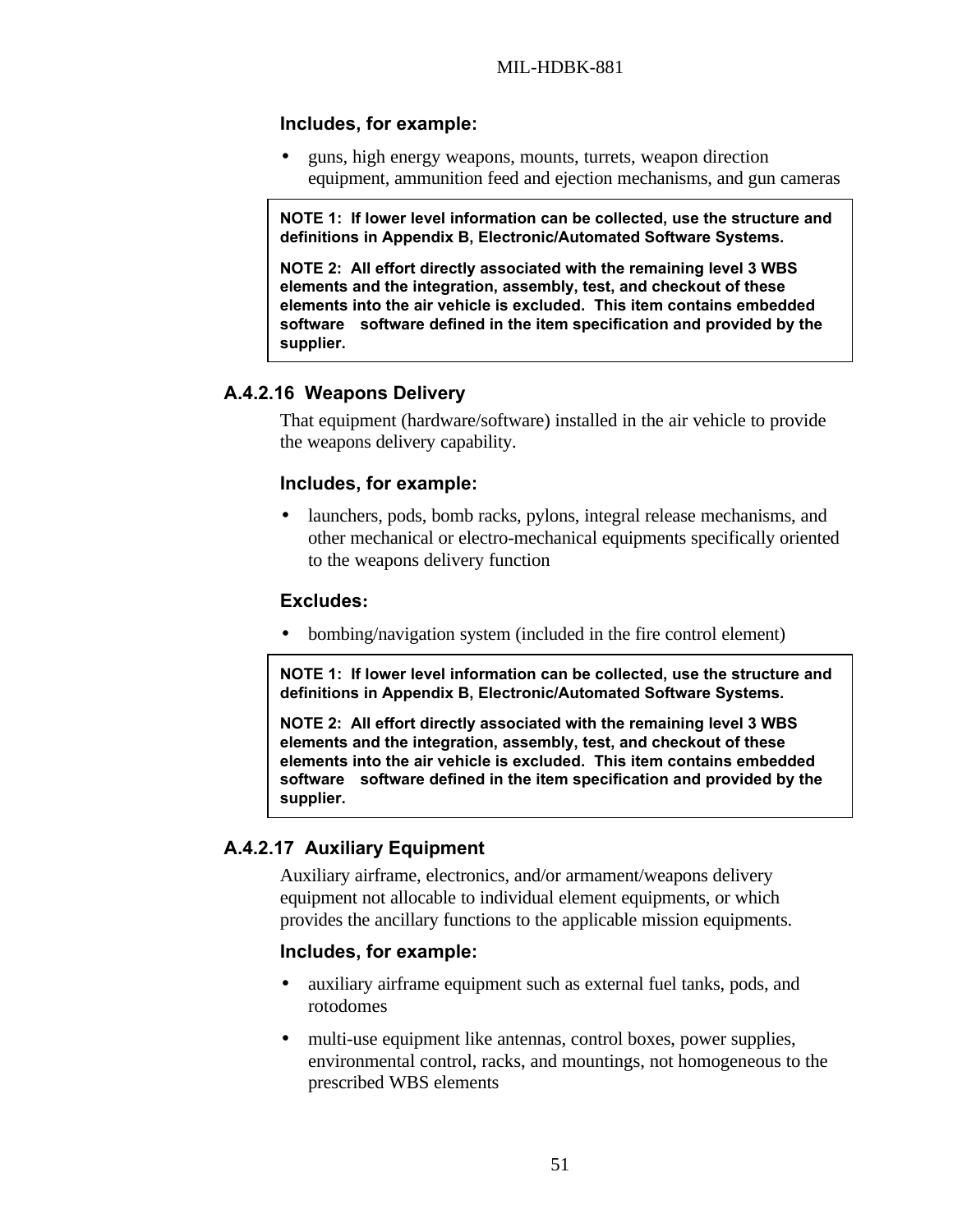**NOTE 1: If lower level information can be collected, use the structure and definitions in Appendix B, Electronic/Automated Software Systems.**

**NOTE 2: All effort directly associated with the remaining level 3 WBS elements and the integration, assembly, test, and checkout of these elements into the air vehicle is excluded. This item contains embedded software—software defined in the item specification and provided by the supplier.**

**NOTE 3: Auxiliary armament/weapons delivery equipment includes flares and ejection mechanisms, ejector cartridges, and other items peculiar to the mission function that are not identifiable to the armament or weapons delivery elements set forth in A.4.2.15 and A.4.2.16 of this appendix.**

## **A.4.3 Common Elements**

WBS Levels 2 and 3. Definitions for common WBS elements applicable to the aircraft as well as all other defense materiel items are in Appendix H: Work Breakdown Structure Definitions, Common Elements.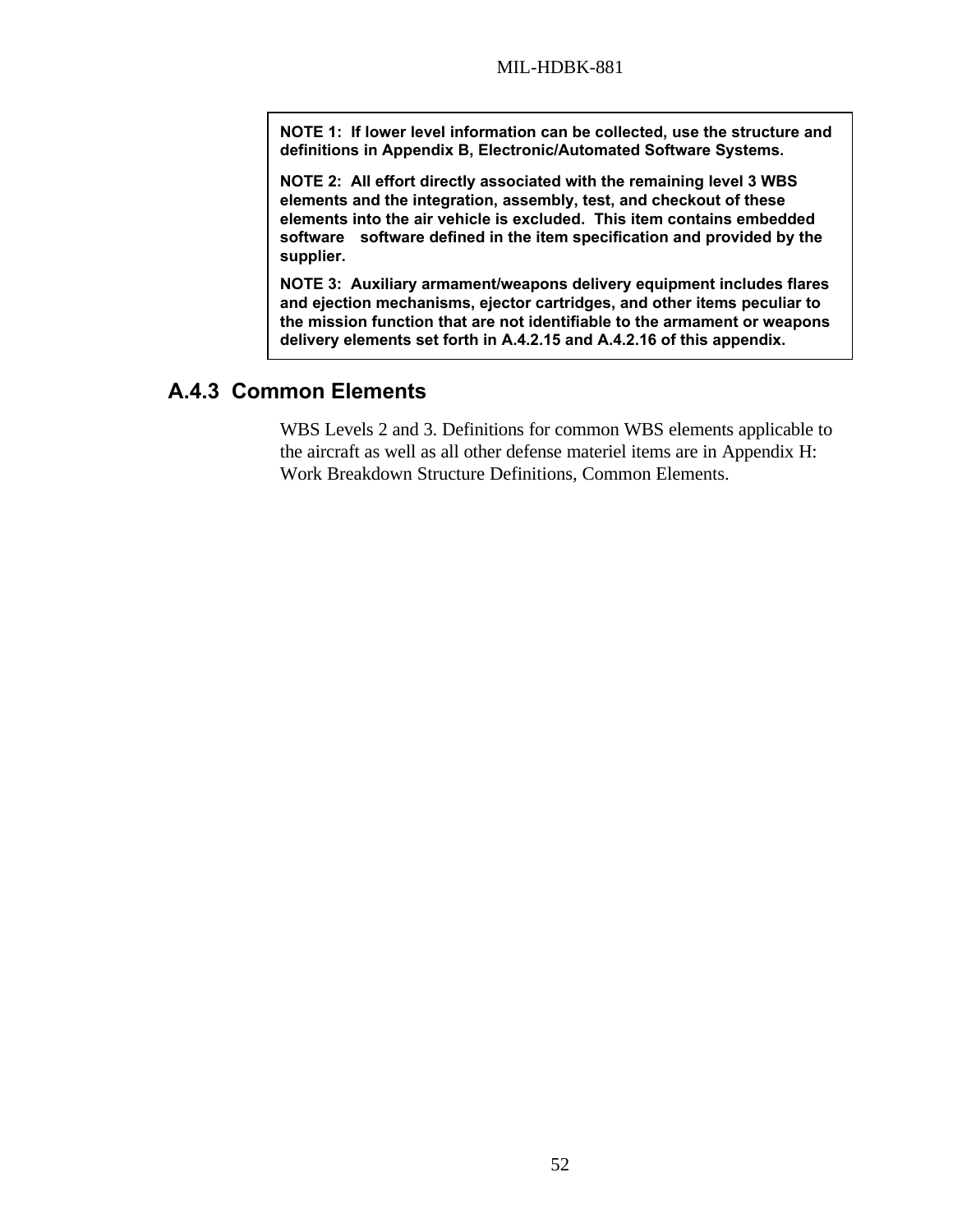(THIS PAGE LEFT INTENTIONALLY BLANK)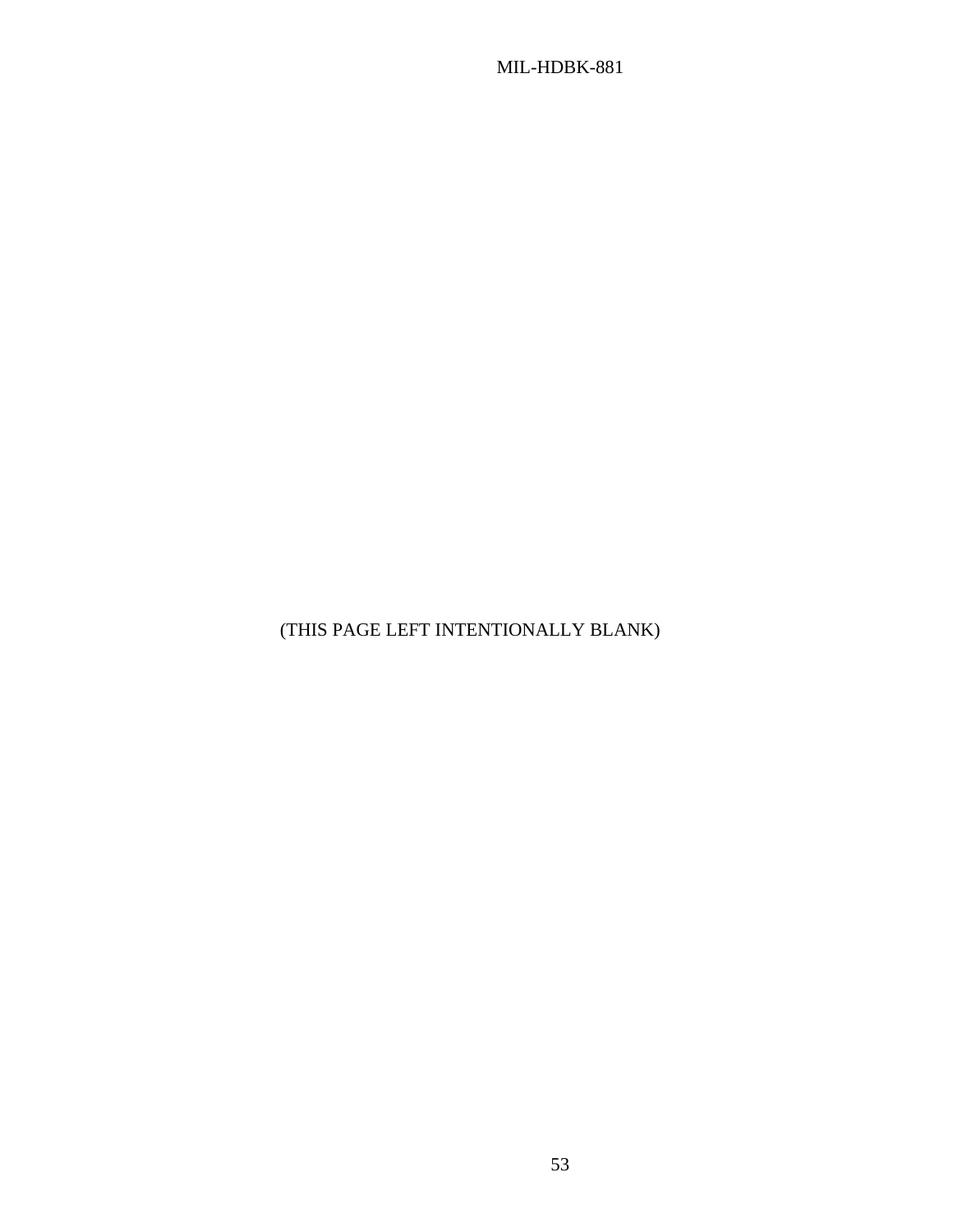# **APPENDIX B:**

# **ELECTRONIC/AUTOMATED SOFTWARE SYSTEMS WORK BREAKDOWN STRUCTURE AND DEFINITIONS**

## **B.1 SCOPE**

This appendix provides the electronic/automated software system work breakdown structure. Definitions for the prime mission product (PMP) and platform integration are provided in this appendix. Definitions for WBS elements common to all defense materiel items are given in Appendix H: Work Breakdown Structure Definitions, Common Elements.

## **B.2 APPLICABLE DOCUMENTS**

The following standards form a part of this document to the extent specified herein. Unless otherwise specified, the issues of these documents are those listed in the issue of the Department of Defense Index of Specifications and Standards (DODISS) and supplement thereto, cited in the solicitation.

#### STANDARDS

MIL-STD-196, *Joint Electronics Type Designation System* MIL-STD-498, *Software Development and Documentation* MIL-STD-1464, *Army Nomenclature System* MIL-STD-1661, *Mark and Mod Nomenclature System* MIL-STD-1812, *Type Designation, Assignment and Method for Obtaining*

Unless otherwise indicated, copies of federal and military specifications, standards, and handbooks are available from the

Standardization Documents Order Desk 700 Robbins Avenue Building #4, Section D Philadelphia, PA 19111-5094

Non-government publications. The following documents form a part of this document to the extent specified herein. Unless otherwise specified, the issues of the documents which are DoD adopted are those listed in the issue of the DoDISS cited in the solicitation. Unless otherwise specified, the issues of documents not listed in the DoDISS are the issues of the documents cited in the solicitation.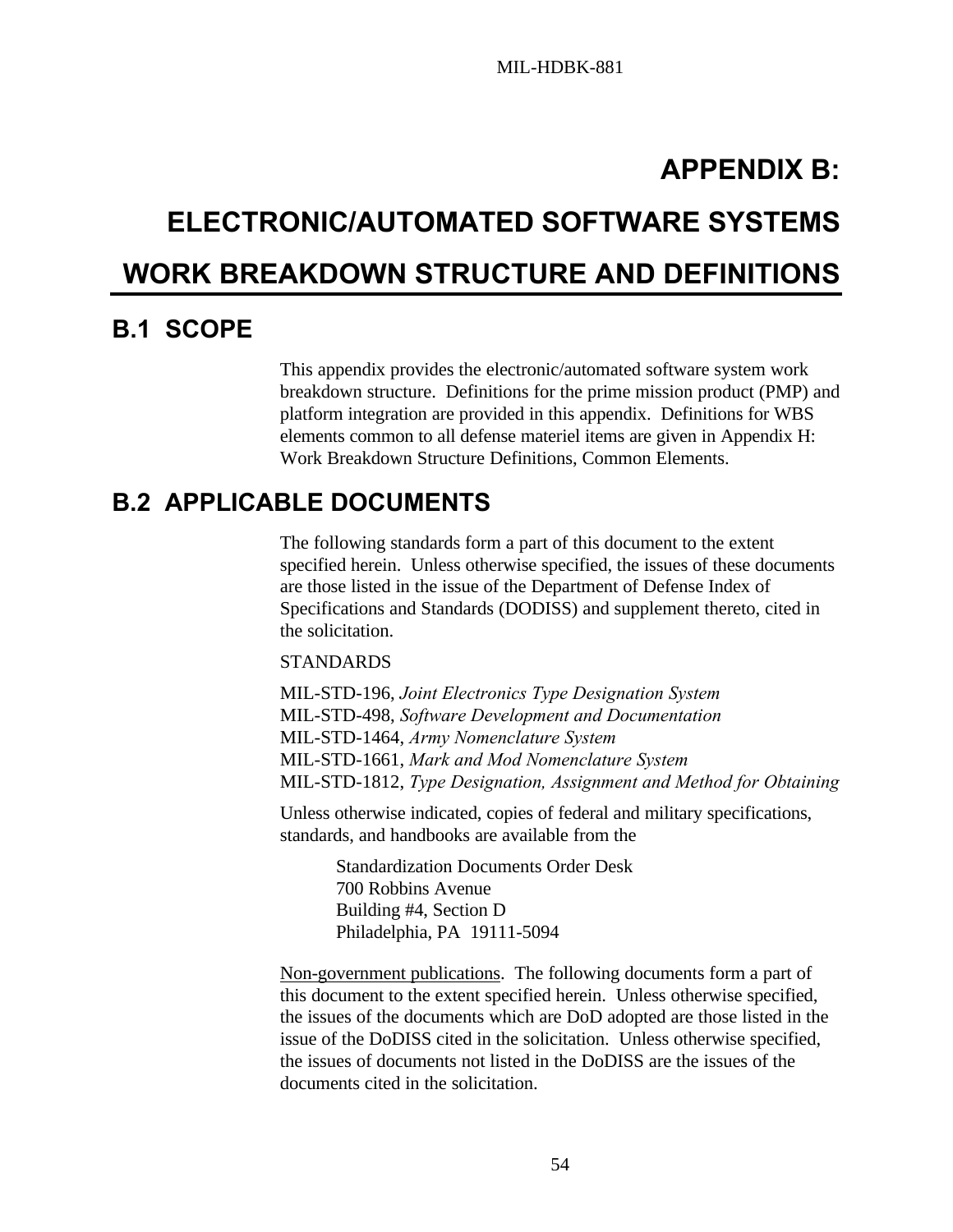### AMERICAN NATIONAL STANDARDS INSTITUTE (ANSI)

ANSI/IEEE STD 610.12, *Standard Glossary of Software Engineering Terminology*

(Application for copies should be addressed to ANSI Customer Service, 11 West  $42<sup>nd</sup>$  Street, New York, NY 10036.)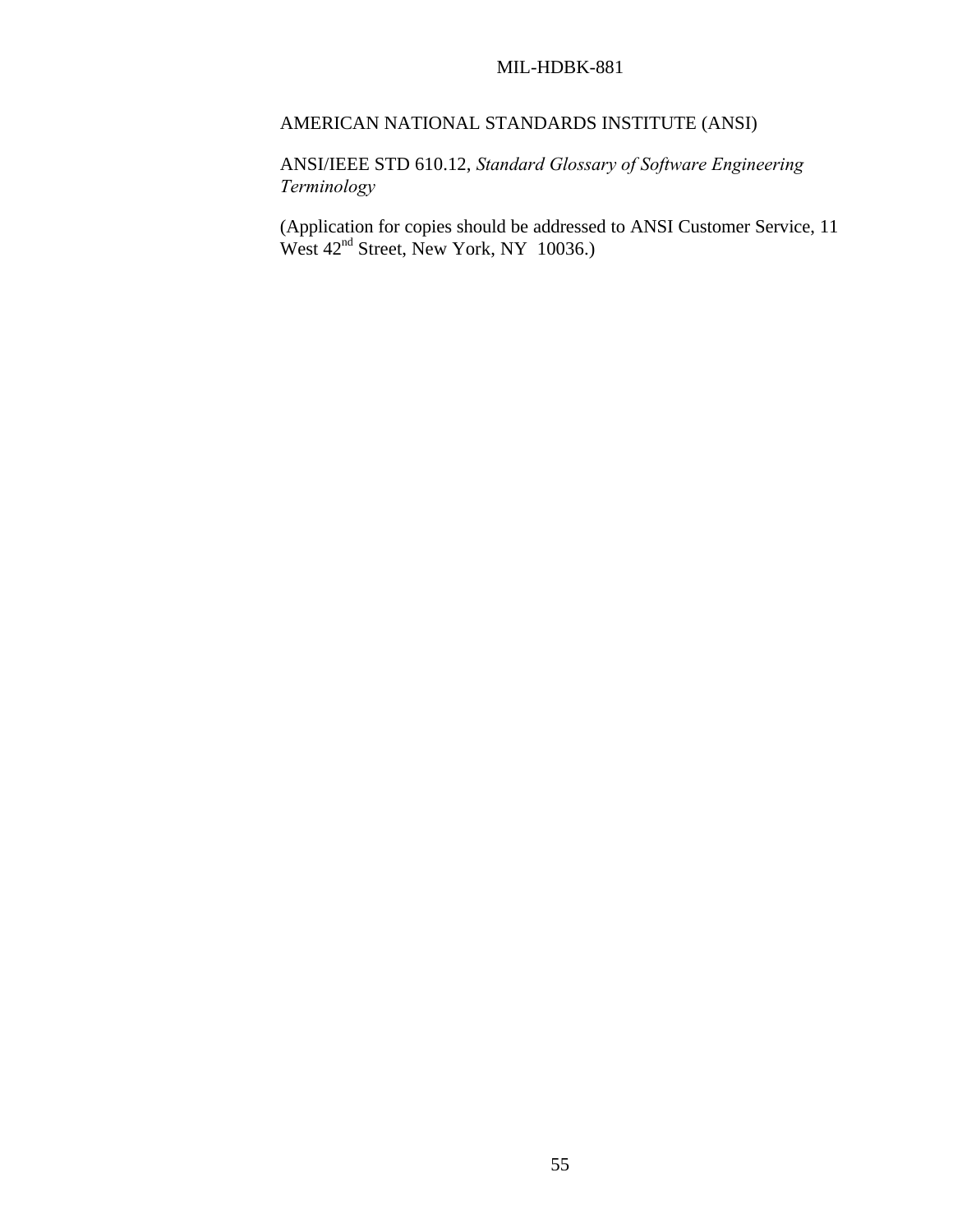# **B.3 WORK BREAKDOWN STRUCTURE LEVELS**

| Level 1              | Level <sub>2</sub>              | Level 3                                               |
|----------------------|---------------------------------|-------------------------------------------------------|
| Electronic/Automated |                                 |                                                       |
| Software System      |                                 |                                                       |
|                      | Prime Mission Product (PMP)     |                                                       |
|                      |                                 | Subsystem 1n (Specify Names)                          |
|                      |                                 | <b>PMP Applications Software</b>                      |
|                      |                                 | <b>PMP System Software</b>                            |
|                      |                                 | Integration, Assembly, Test and Checkout              |
|                      | Platform Integration            |                                                       |
|                      | Systems Engineering/Program     |                                                       |
|                      | Management                      |                                                       |
|                      |                                 |                                                       |
|                      | System Test and Evaluation      |                                                       |
|                      |                                 | Development Test and Evaluation                       |
|                      |                                 | <b>Operational Test and Evaluation</b>                |
|                      |                                 | Mock-ups                                              |
|                      |                                 | <b>Test and Evaluation Support</b>                    |
|                      |                                 | <b>Test Facilities</b>                                |
|                      | Training                        | Equipment                                             |
|                      |                                 | <b>Services</b>                                       |
|                      |                                 | <b>Facilities</b>                                     |
|                      | Data                            |                                                       |
|                      |                                 | <b>Technical Publications</b>                         |
|                      |                                 | <b>Engineering Data</b>                               |
|                      |                                 | Management Data                                       |
|                      |                                 | <b>Support Data</b>                                   |
|                      |                                 | Data Depository                                       |
|                      | Peculiar Support Equipment      |                                                       |
|                      |                                 | <b>Test and Measurement Equipment</b>                 |
|                      |                                 | Support and Handling Equipment                        |
|                      | Common Support Equipment        |                                                       |
|                      |                                 | <b>Test and Measurement Equipment</b>                 |
|                      |                                 | Support and Handling Equipment                        |
|                      | Operational/Site Activation     |                                                       |
|                      |                                 | System Assembly, Installation and Checkout<br>on Site |
|                      |                                 | <b>Contractor Technical Support</b>                   |
|                      |                                 | <b>Site Construction</b>                              |
|                      |                                 | Site/Ship/Vehicle Conversion                          |
|                      | <b>Industrial Facilities</b>    |                                                       |
|                      |                                 | Construction/Conversion/Expansion                     |
|                      |                                 | Equipment Acquisition or Modernization                |
|                      |                                 | Maintenance (Industrial Facilities)                   |
|                      | Initial Spares and Repair Parts |                                                       |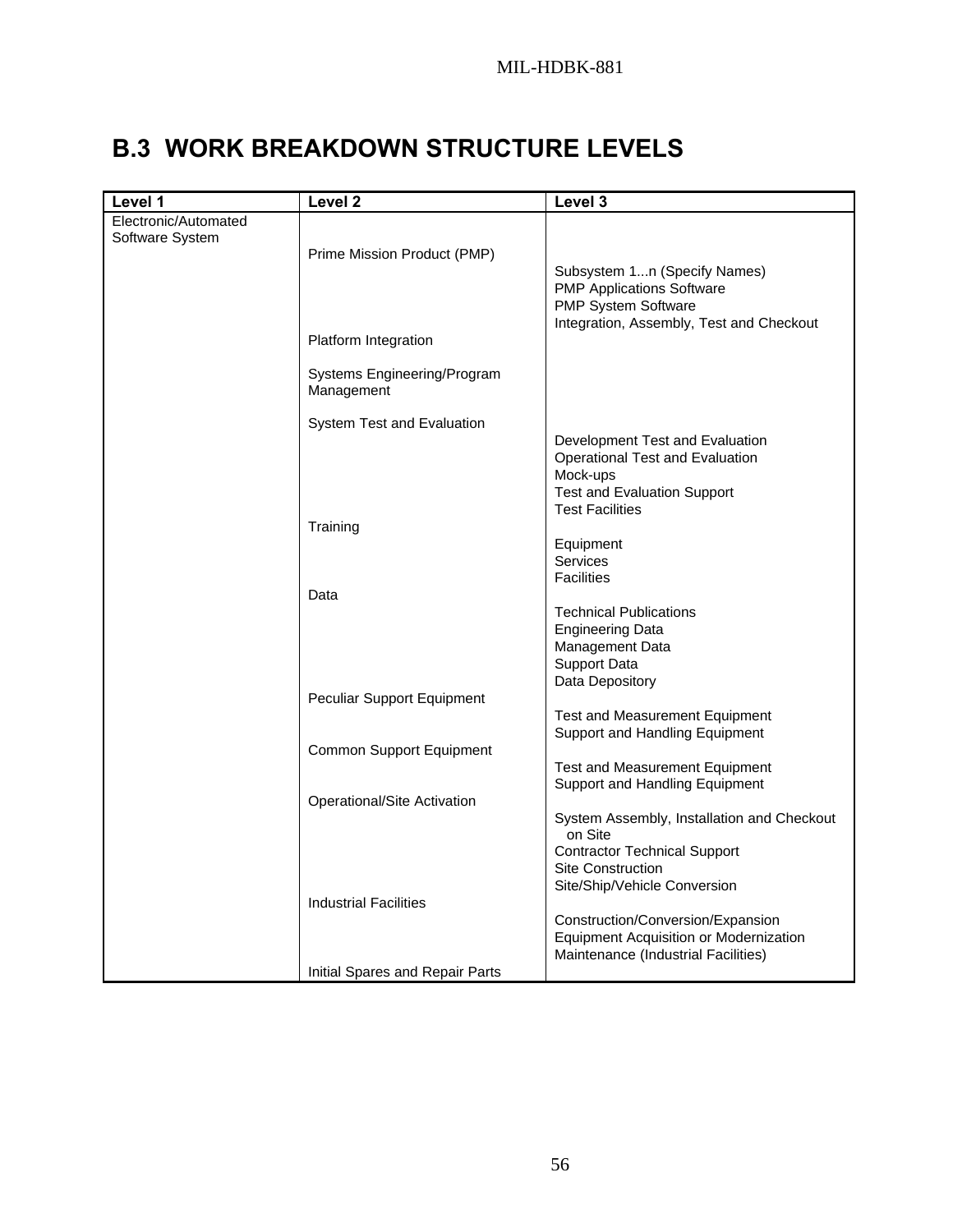# **B.4 DEFINITIONS**

## **B.4.1 Electronic/Automated Software System**

The complex of equipment (hardware/software), data, services, and facilities required to develop and produce an electronic, automated, or software system capability such as a command and control system, radar system, communications system, information system, sensor system, navigation/guidance system, electronic warfare system, support system, etc.

**NOTE: To differentiate between the Electronic/Automated Software System category and other defense materiel item categories, use the following rule:**

**When the item is a stand-alone system or used on several systems but not accounted for within the system, use the Electronic/ Automated Software System category.**

**NOTE: When the opportunity to collect lower level information on electronic and software items exists, regardless of which defense materiel item category is selected, the structure and definitions in this appendix apply.**

## **B.4.2 Prime Mission Product (PMP)**

The hardware and software used to accomplish the primary mission of the defense materiel item.

#### **Includes, for example:**

- all integration, assembly, test and checkout, as well as all technical and management activities associated with individual hardware/software elements
- integration, assembly, test and checkout associated with the overall PMP. When the electronic/automated software system comprises several PMPs, each will be listed separately at level 2
- all whole and partial prime contractor, subcontractor, and vendor breadboards, brassboards, and qualification test units
- the design, development and production of complete units (i.e., the prototype or operationally configured units which satisfy the requirements of their applicable specification(s), regardless of end use)
- factory special test equipment, special tooling, and production planning required to fabricate the PMP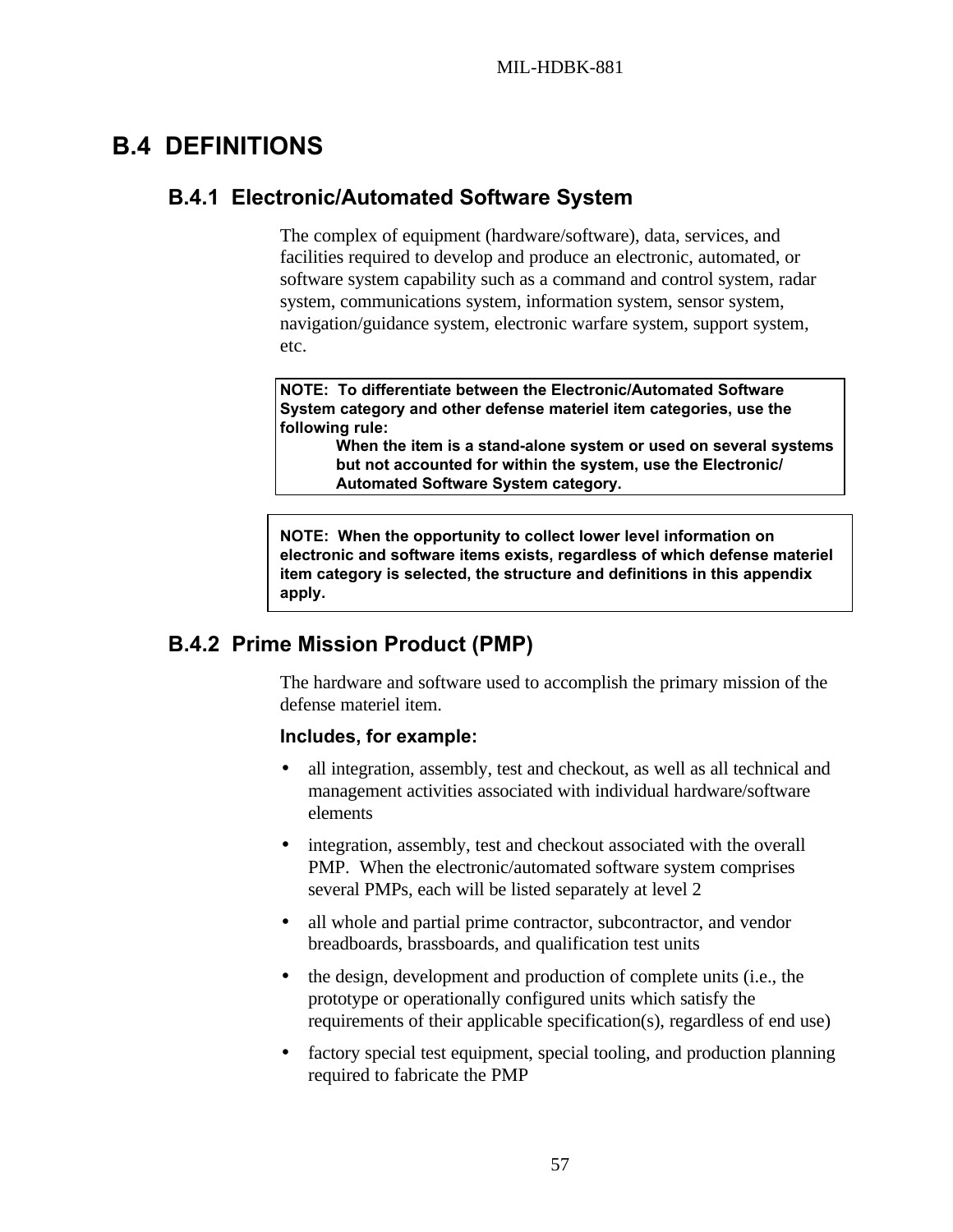#### **Excludes:**

- only those "less than whole" units (e.g., test, spares, etc.) consumed or planned to be consumed in support of system level tests
- duplicate or modified factory special test equipment delivered to the government for depot repair (should be included in the peculiar support equipment element)

#### **B.4.2.1 Subsystem 1...n (Specify Names)**

The hardware and software components of the specific electronic/ automated software subsystem.

#### **Includes, for example:**

- all associated special test equipment, special tooling, production planning, and all technical and management activities
- the software components, consisting of the applications and system software required to direct and maintain the specific electronic/ automated software subsystem
- all in-plant integration, assembly, test, and checkout of hardware components and software into an electronic/automated software subsystem, including the subsystem hardware and software integration and test
- interface materials and parts required for the in-plant integration and assembly of other level 4 components into the electronic/automated software subsystem and all materials and parts or other mating equipments furnished by/to an integrating agency or contractor
- cables, conduits, connectors, shelters, and other devices associated with the operational electronic/automated software subsystem
- the design, development, production, and assembly efforts to provide each electronic/automated software subsystem as an entity

#### **Excludes:**

• All effort directly associated with the remaining level 3 WBS elements and the integration, assembly, test and checkout of these elements into the prime mission product

#### **B.4.2.2 Prime Mission Product Applications Software**

The software that is specifically produced for the functional use of a computer system (ref. ANSI/IEEE Std 610.12).

#### **Includes, for example:**

• battle management, weapons control, and data base management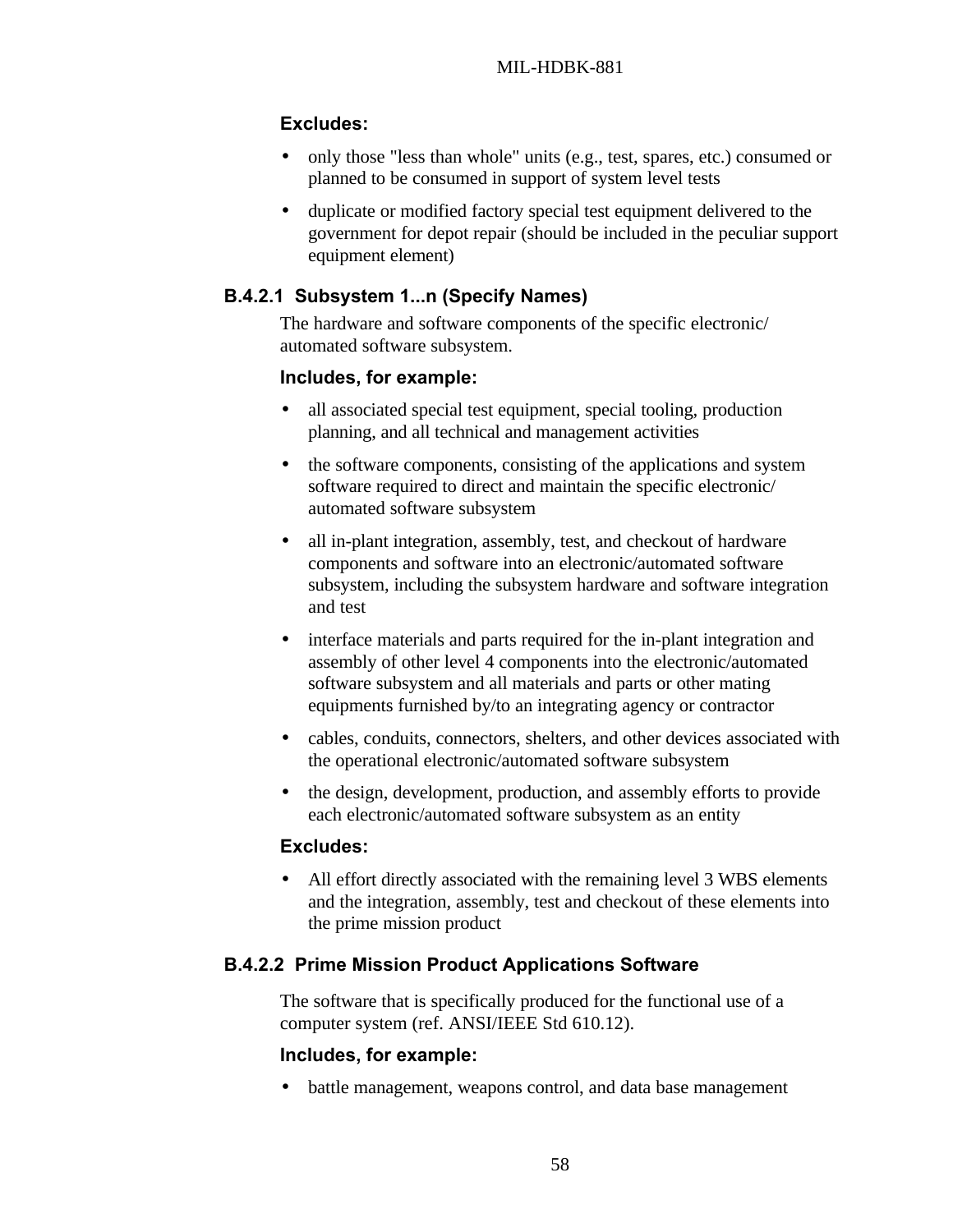• all effort required to design, develop, integrate, and checkout the PMP applications computer software configuration items (CSCIs), not including the non-software portion of PMP firmware development and production

#### **Excludes:**

all software that is an integral part of any specific hardware subsystem specification

**NOTE: All software that is an integral part of any specific equipment system and subsystem specification or specifically designed and developed for system test and evaluation should be identified with that system, subsystem, or effort. It may be appropriate to collect lower level information when it exists. In such cases, the following structure and definitions should be used:**

| LEVEL 4                                     | LEVEL 5                                                |
|---------------------------------------------|--------------------------------------------------------|
| Build 1n (Specify names)                    | <b>CSCI 1n (Specify names)</b>                         |
|                                             | <b>CSCI to CSCI Integration and</b><br><b>Checkout</b> |
| Integration, Assembly, Test<br>and Checkout |                                                        |

#### **a) Build 1...n (Specify names)**

A software build is an aggregate of one or more CSCIs that satisfies a specific set or subset of requirements.

When incremental, spiral, or other software development method is used, multiple builds may be necessary to meet program requirements.

A build is a separately tested and delivered product. Within builds are CSCIs. When a build is complete, a portion or all of one or more CSCIs will be completed. Therefore, a CSCI may appear in more than one build, but will be successively more functional as each build is completed.

#### **b) Computer Software Configuration Item (CSCI) 1...n (Specify names)**

An aggregation of software or any of its discrete portions which satisfies an end use function and has been designated by the government for configuration management. CSCIs are the major software products of a system acquisition which are developed in accordance with standard DoD or commercial practices and process.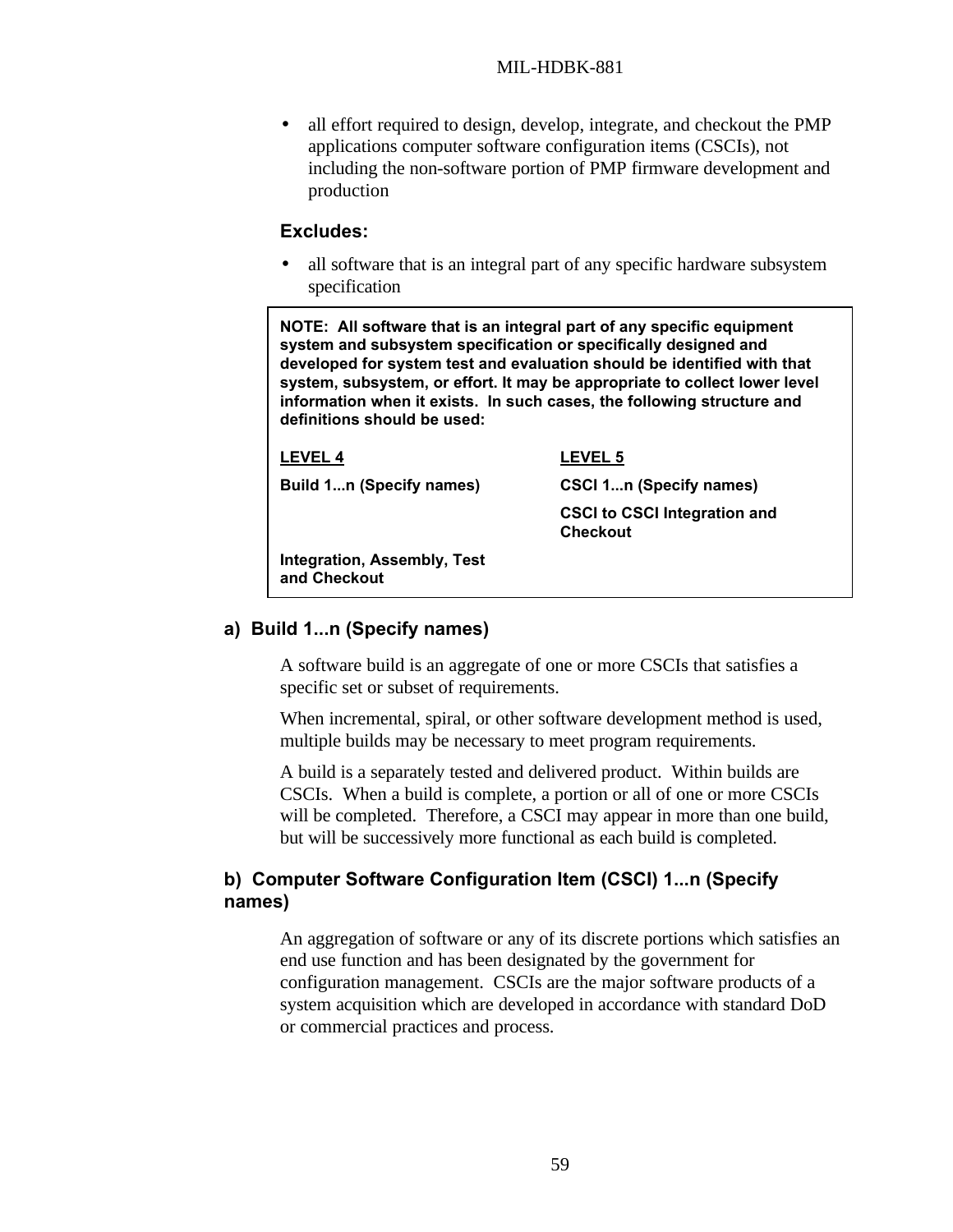#### **Includes, for example:**

- reusable software components, such as commercial off-the-shelf software, government furnished software, or software specifically developed for reuse
- Computer Software Components (CSCs) which are functionally or logically a distinct part of a CSCI, distinguished for convenience in designing and specifying a complex CSCI as an assembly of subordinate elements
- effort associated with the requirements analysis, design, coding and testing, CSCs integration and testing, CSCI formal qualification testing, and software problem resolution of each CSCI

## **c) CSCI to CSCI Integration and Checkout**

#### **Includes, for example:**

- integration and test, verification and validation and the systems engineering and technical control of the CSCIs
- integration and test is the planning, conducting and analysis of tests that verify correct and proper performance of each CSCI operating as a whole with other CSCIs

Planning includes:

- − defining test scope and objectives
- − establishing the test approach, acceptance criteria, verification methods, order of integration, inputs, and methods to record results
- establishing test locations, schedules, and responsibilities of those involved

Conduct and analysis of tests encompasses:

- − developing test procedures
- − preparing test data and expected results
- − executing the test procedures and recording test results
- reducing test results, identifying errors, and preparing test data sheets
- − reporting results

**NOTE: Verification and validation may be accomplished to insure the performance and quality of each CSCI in comparison with other CSCIs.**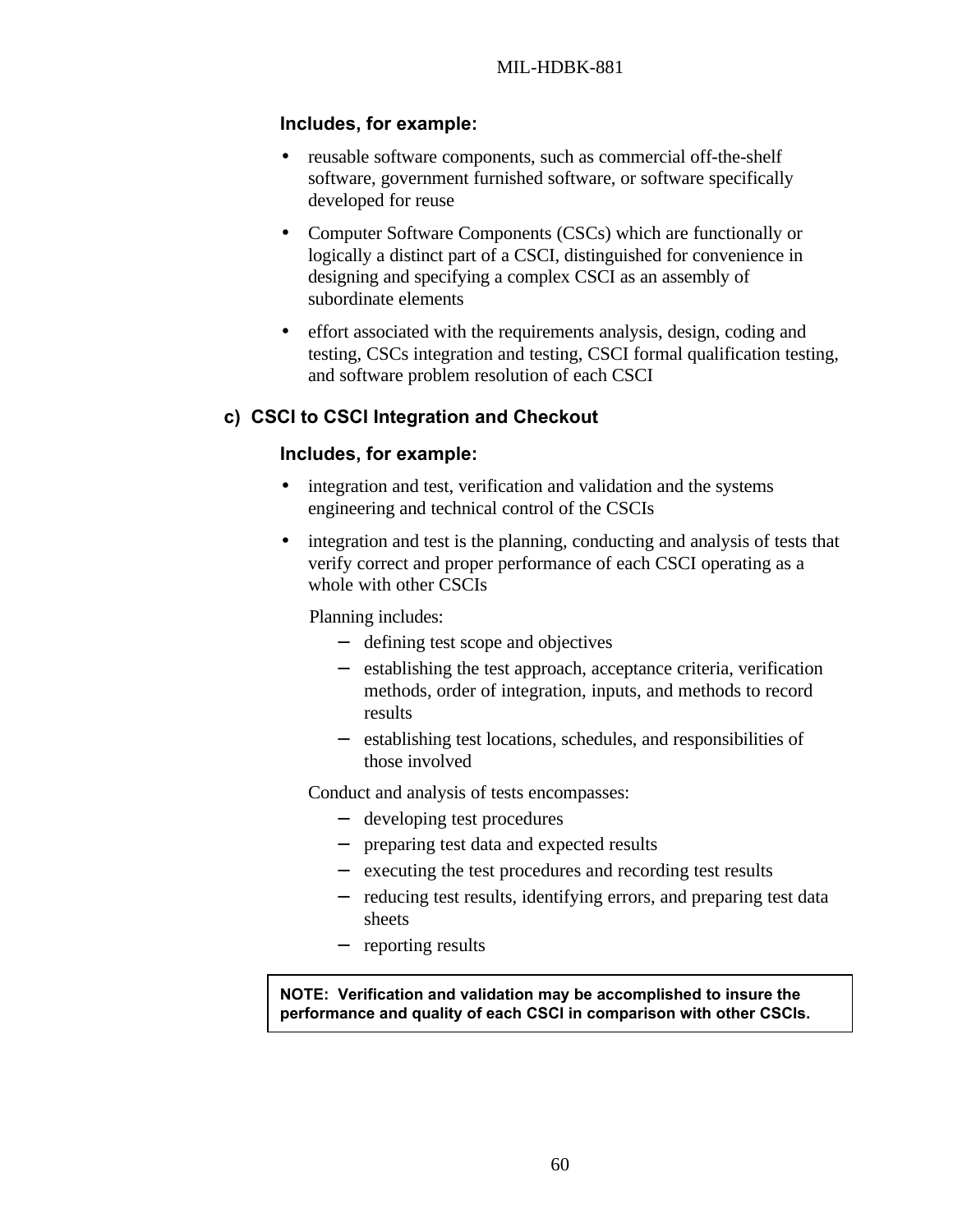#### **Excludes:**

• the software integration and checkout associated with the individual **CSCIs** 

**NOTE: The defined software structure for lower level information is appropriate whether it is associated with a specific system or subsystem or considered software intensive or stand alone.**

#### **B.4.2.3 Prime Mission Product System Software**

The software designed for a specific computer system or family of computer systems to facilitate the operation and maintenance of the computer system and associated programs.

#### **Includes, for example:**

- operating systems, compilers, and utilities (ref. ANSI/IEEE Std. 610.12)
- all effort required to design, develop, integrate, and checkout the PMP system software including all software developed to support PMPapplications-software development
- PMP system software which is required to facilitate development, integration, and maintenance of any PMP software build and CSCI

#### **Excludes:**

software that is an integral part of any specific hardware subsystem specification or is specifically designed and developed for system test and evaluation

**NOTE: The structure shown in paragraph B.4.2.2 should be used when lower level information is desired.**

#### **B.4.2.4 Integration, Assembly, Test, and Checkout**

The effort as identified in Appendix H: Work Breakdown Structure Definitions, Common Elements to provide a complete PMP system. The integration, assembly, test, and checkout element includes hardware and PMP software integration and test.

## **B.4.3 Platform Integration**

WBS Level 2: the effort involved in providing technical and engineering services to the platform manufacturer or integrator during the installation and integration of the PMP into the host vehicle.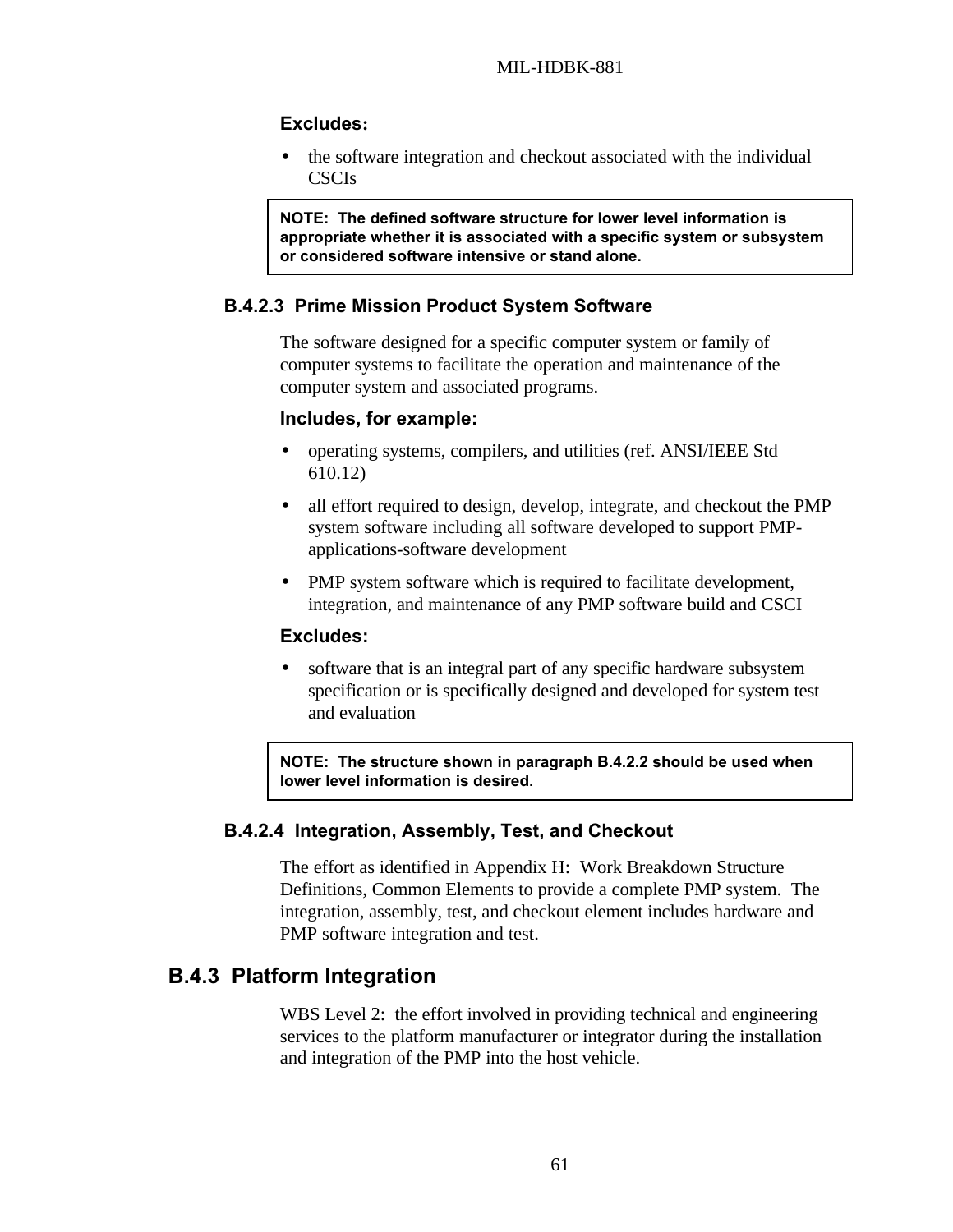#### **Includes, for example:**

- the labor required to analyze, design, and develop the interfaces with other host vehicle subsystems
- drawing preparation and establishment of equipment requirements and specifications
- technical liaison and coordination with the military services subcontractors, associated contractors, and test groups

#### **Excludes:**

• all integration effort not directly associated with the host vehicle and management liaison with the military services, subcontractors, and associated contractors

## **B.4.4 WBS Common Elements**

Definitions for common WBS elements applicable to the electronic/ automated software system and all other defense materiel items are in Appendix H: Work Breakdown Structure Definitions, Common Elements.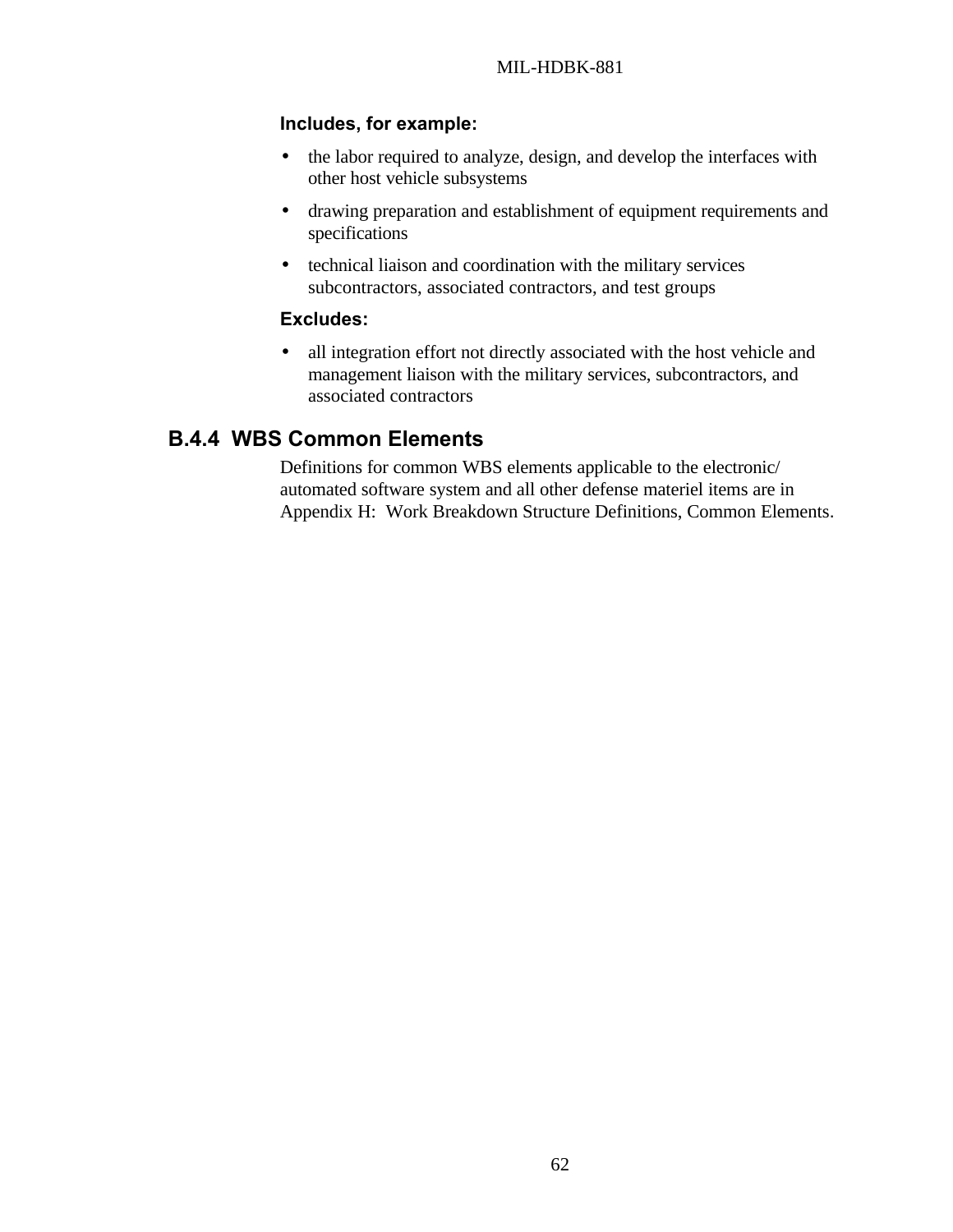(THIS PAGE LEFT INTENTIONALLY BLANK)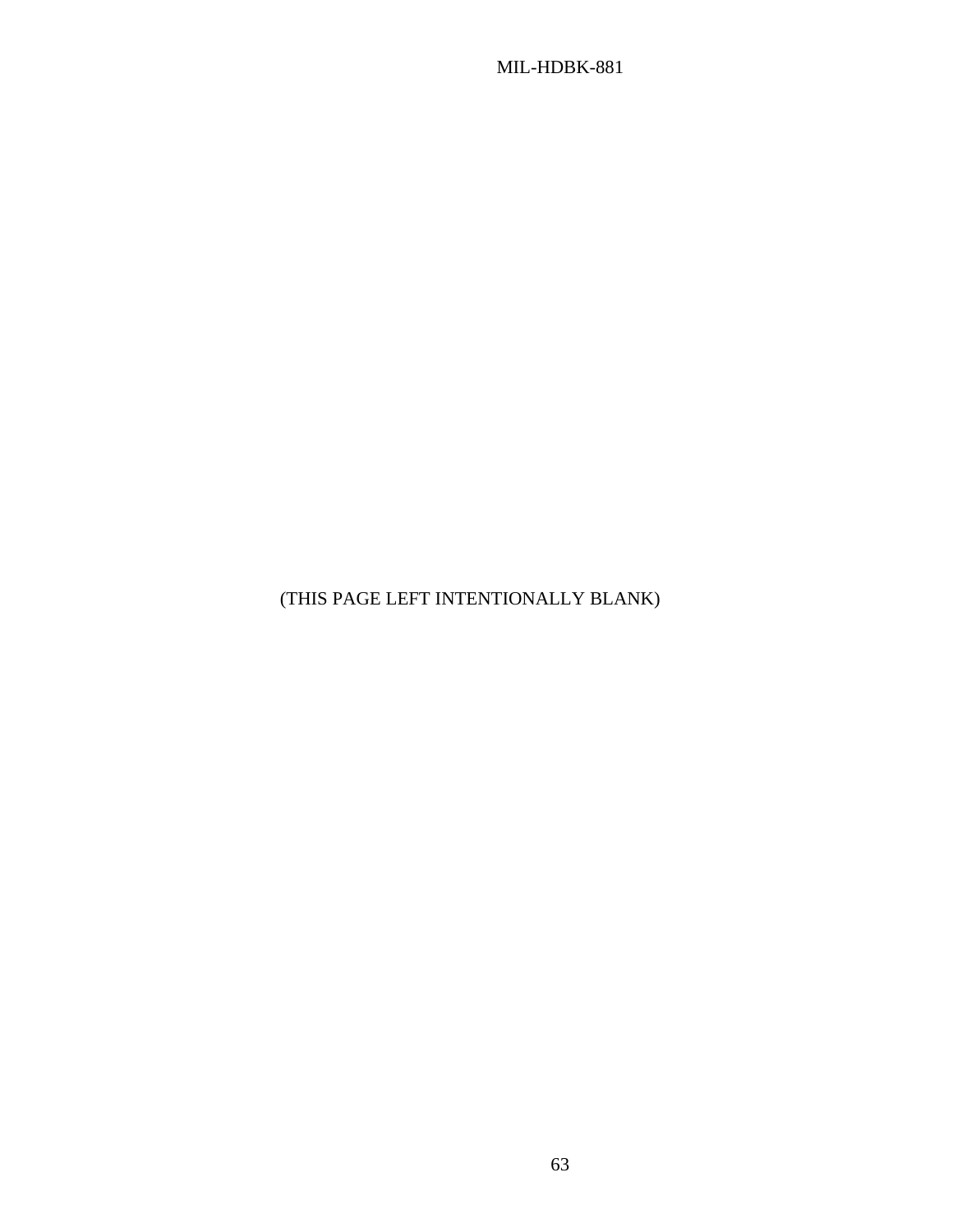# **APPENDIX C:**

# **MISSILE SYSTEMS**

# **WORK BREAKDOWN**

# **STRUCTURE AND DEFINITIONS**

## **C.1 SCOPE**

This appendix provides the missile system work breakdown structure. Definitions for the missile air vehicle and command and launch equipment are provided in this appendix. Definitions for WBS elements common to all defense materiel items are given in Appendix H: Work Breakdown Structure Definitions, Common Elements.

## **C.2 APPLICABLE DOCUMENTS**

Non-government publications. The following documents form a part of this document to the extent specified herein. Unless otherwise specified, the issues of the documents which are DoD adopted are those listed in the issue of the DoDISS cited in the solicitation. Unless otherwise specified, the issues of documents not listed in the DoDISS are the issues of the documents cited in the solicitation.

AMERICAN NATIONAL STANDARDS INSTITUTE (ANSI)

ANSI/IEEE STD 610.12, *Standard Glossary of Software Engineering Terminology*

(Application for copies should be addressed to ANSI Customer Service, 11 West  $42<sup>nd</sup>$  Street, New York, NY 10036.)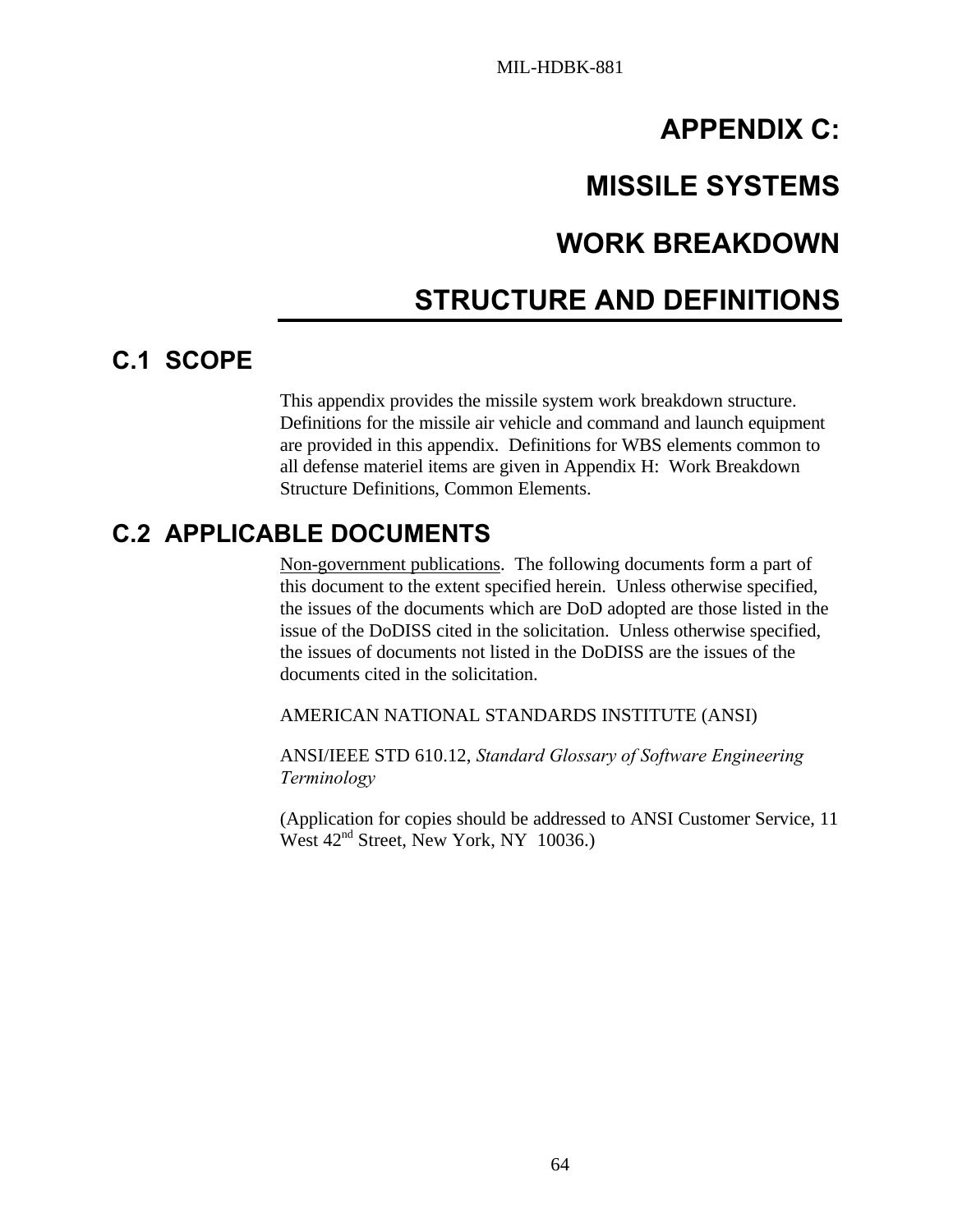# **C.3 WORK BREAKDOWN STRUCTURE LEVELS**

| Level 1        | Level <sub>2</sub>           | Level 3                                                      |
|----------------|------------------------------|--------------------------------------------------------------|
| Missile System | Air Vehicle                  |                                                              |
|                |                              | Propulsion (Stages In,]                                      |
|                |                              | Payload                                                      |
|                |                              | Airframe                                                     |
|                |                              | <b>Reentry System</b>                                        |
|                |                              | Post Boost System                                            |
|                |                              | <b>Guidance and Control</b>                                  |
|                |                              | <b>Ordnance Initiation Set</b>                               |
|                |                              | Airborne Test Equipment<br>Airborne Training Equipment       |
|                |                              | <b>Auxiliary Equipment</b>                                   |
|                |                              | Integration, Assembly, Test and Checkout                     |
|                | Command and Launch           |                                                              |
|                |                              | Surveillance, Identification and Tracking Sensors            |
|                |                              | Launch and Guidance Control                                  |
|                |                              | Communications                                               |
|                |                              | Command and Launch Applications Software                     |
|                |                              | Command and Launch System Software                           |
|                |                              | Launcher Equipment                                           |
|                |                              | <b>Auxiliary Equipment</b>                                   |
|                | Systems Engineering/Program  |                                                              |
|                | Management                   |                                                              |
|                | System Test and Evaluation   |                                                              |
|                |                              | Development Test and Evaluation                              |
|                |                              | Operational Test and Evaluation                              |
|                |                              | Mock-ups                                                     |
|                |                              | <b>Test and Evaluation Support</b>                           |
|                |                              | <b>Test Facilities</b>                                       |
|                | Training                     |                                                              |
|                |                              | Equipment                                                    |
|                |                              | Services                                                     |
|                |                              | <b>Facilities</b>                                            |
|                | Data                         |                                                              |
|                |                              | <b>Technical Publications</b>                                |
|                |                              | <b>Engineering Data</b><br>Management Data                   |
|                |                              | Support Data                                                 |
|                |                              | Data Depository                                              |
|                | Peculiar Support Equipment   |                                                              |
|                |                              | Test and Measurement Equipment                               |
|                |                              | Support and Handling Equipment                               |
|                | Common Support Equipment     |                                                              |
|                |                              | <b>Test and Measurement Equipment</b>                        |
|                |                              | Support and Handling Equipment                               |
|                | Operational/Site Activation  |                                                              |
|                |                              | System Assembly, Installation and Checkout on<br><b>Site</b> |
|                |                              | <b>Contractor Technical Support</b>                          |
|                |                              | <b>Site Construction</b>                                     |
|                |                              | Site/Ship/Vehicle Conversion                                 |
|                | <b>Industrial Facilities</b> |                                                              |
|                |                              | Construction/Conversion/Expansion                            |
|                |                              | <b>Equipment Acquisition or Modernization</b>                |
|                |                              | Maintenance (Industrial Facilities)                          |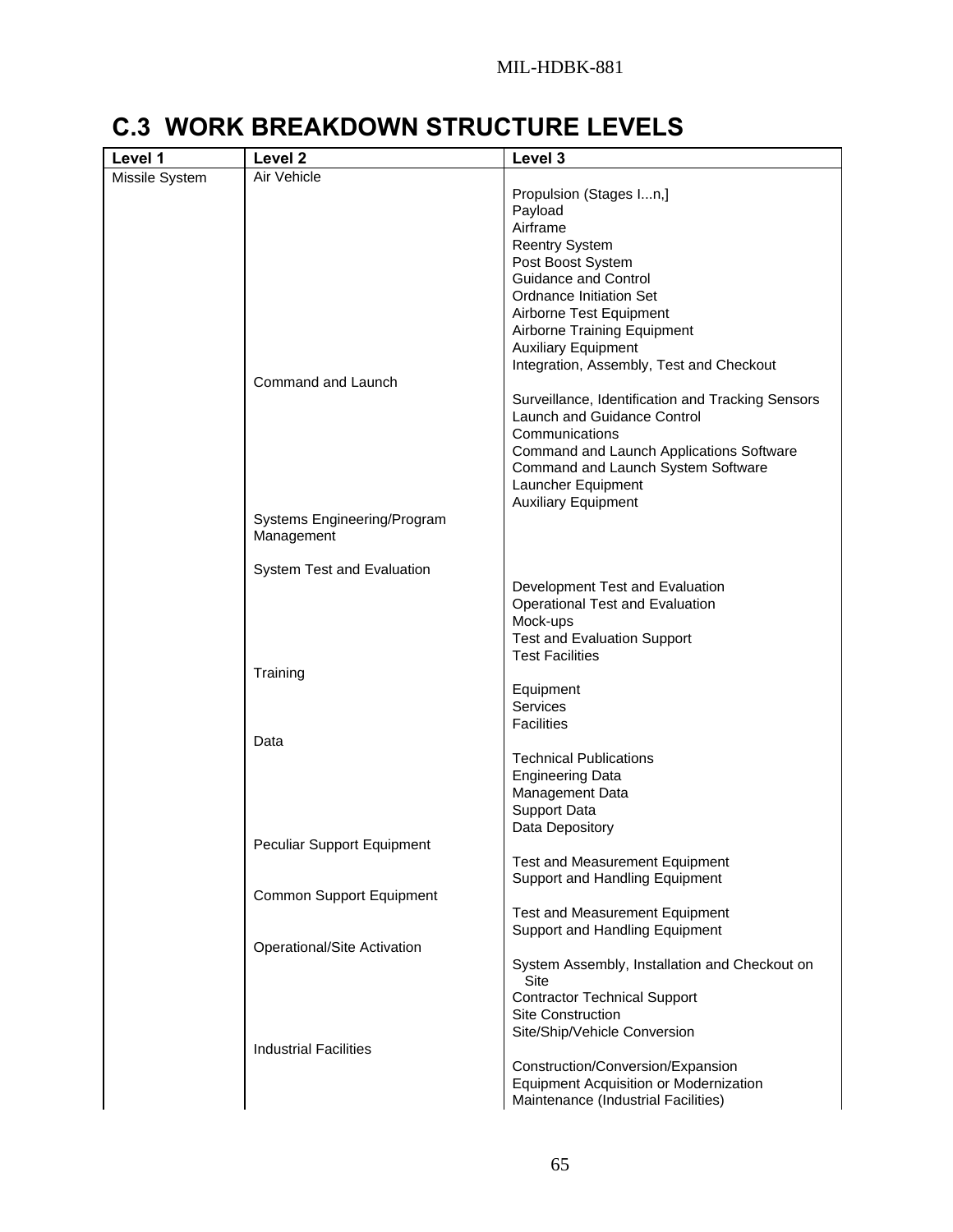| Initial Spares and Repair Parts

 $\begin{array}{c} \hline \end{array}$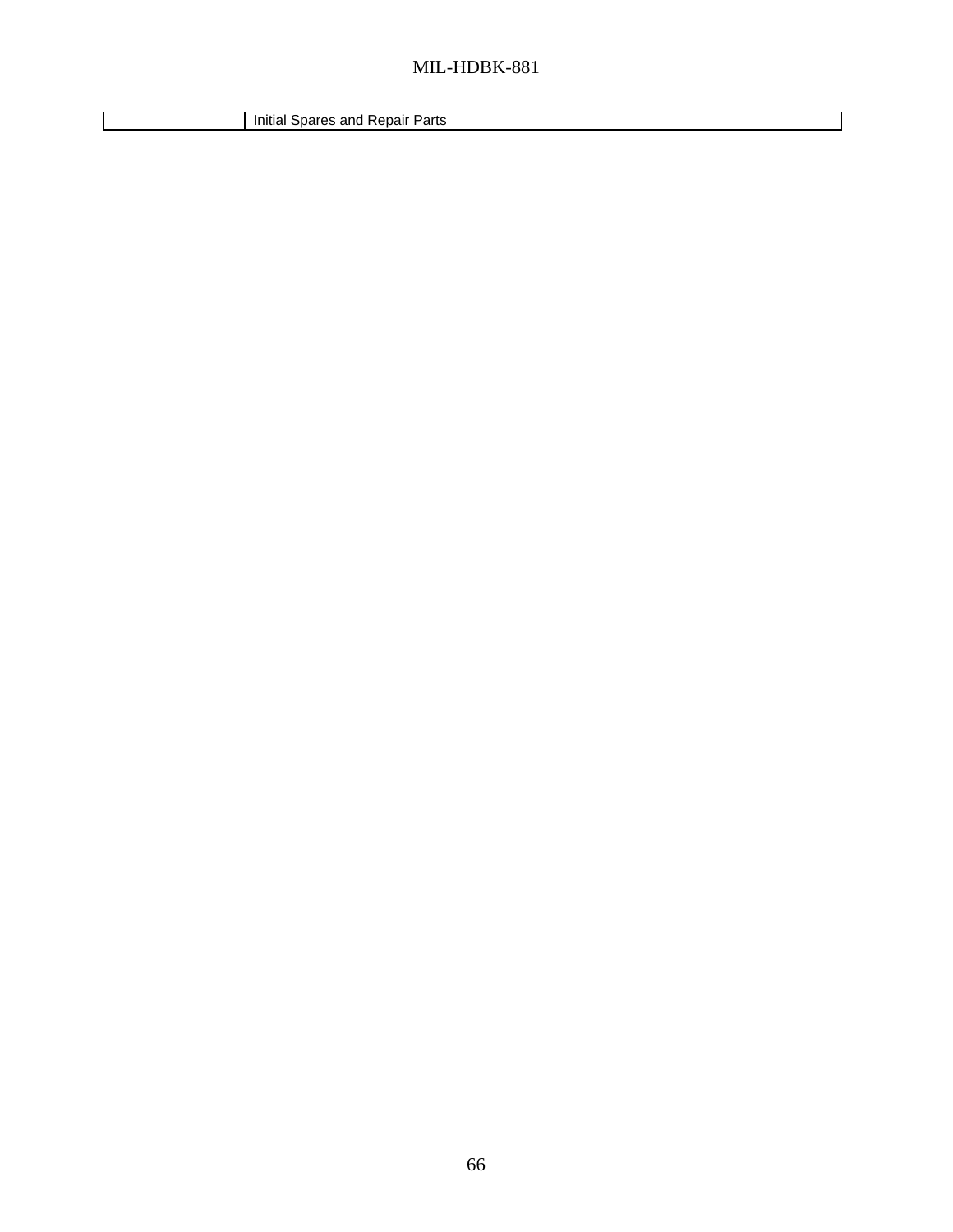# **C.4 DEFINITIONS**

# **C.4.1 Missile System**

The complex of equipment (hardware/software), data, services, and facilities required to develop and produce the capability of employing a missile weapon in an operational environment to produce the destructive effect on selected targets.

# **C.4.2 Air Vehicle**

The primary means for delivering the destructive effect to the target.

#### **Includes:**

- the capability to generate or receive intelligence, to navigate and penetrate to the target area, and to detonate the warhead
- the design, development, and production of complete units (i.e., the prototype or operationally configured units which satisfy the requirements of their applicable specifications, regardless of end use)
- Sub-elements to the air vehicle  $(C.4.2.1 C.4.2.11)$

**NOTE: All effort directly associated with the remaining level 3 WBS elements and the integration, assembly, test, and checkout of these elements into the air vehicle is excluded.**

### **C.4.2.1 Propulsion (Stages I...n, As Required)**

The thrust to propel the air vehicle on its intended flight. The propulsion system may be composed of one or more stages which ignite, burn, and are jettisoned sequentially over the course of missile flight. The propulsion element may be solid, liquid, or air-breathing.

#### **Includes, for example:**

- structure (integral to the propulsion system), propellant, controls, instrumentation, and all other installed subsystem equipment integral to the rocket motor or engine as an entity within itself
- design, development, production, and assembly efforts to provide each stage as an entity

**1) Rocket Motor/Booster.** The solid propulsion system which carries within it both the fuel and oxygen required for its operation.

#### **Includes, for example:**

• an arm and firing device, solid propellant, movable nozzles, casings, integration, etc.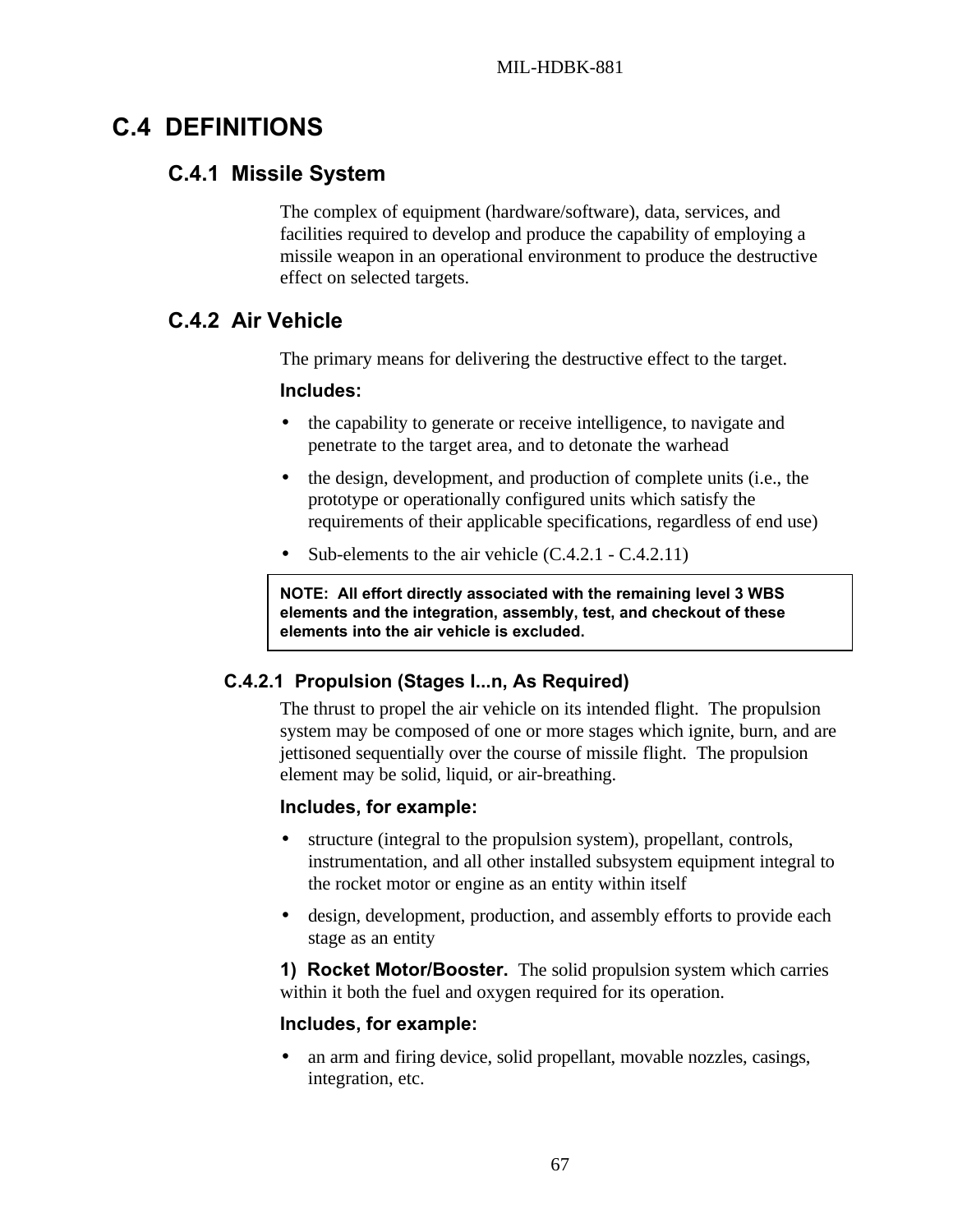### **2) Engine**

The engine includes both liquid propulsion systems and air breathing systems.

- Liquid propulsion engine includes, for example:
	- the main engines, verniers/auxiliary engines, fluid supply system, liquid propellant, attitude control equipment, structure (integral to the engine), raceway, interstage, combustion section, turbines, nozzles, rotors, etc.
- Air breathing engines obtain oxygen from the surrounding atmosphere to support the combustion of its fuel. Includes, for example:
	- − Ramjets and turbojets which may be used to provide propulsion for cruise type missiles
	- − mainframe, compressor, combustion section, air inlets/exhaust ducts, turbine nozzle assembly, turbine rotor, bearings and housings, and fuel subsystem
	- air breathing systems which require various accessory components such as pumps, injectors, turbines, motors, diffusers, and igniters

**NOTE: All effort directly associated with the remaining level 3 WBS elements and the integration, assembly, test, and checkout of these elements into the air vehicle is excluded.**

#### **C.4.2.2 Payload**

The warhead and its support assemblies where no reentry system exists. Normally, payload consists only of the warhead and its associated arming and fuzing equipment. However, with complex munitions containing submunitions, the payload subsystem may mimic the larger system by having its own guidance and control, fuze, safe-arm, and propulsion.

#### **Includes, for example:**

arming and fuzing device, warhead, and target detection device

**NOTE: All effort directly associated with the remaining level 3 WBS elements and the integration, assembly, test, and checkout of these elements into the air vehicle is excluded.**

#### **C.4.2.3 Airframe**

The structural framework that provides the aerodynamic shape, mounting surfaces and environmental protection for the missile components which are not directly applicable to other specific level 3 air vehicle subsystems.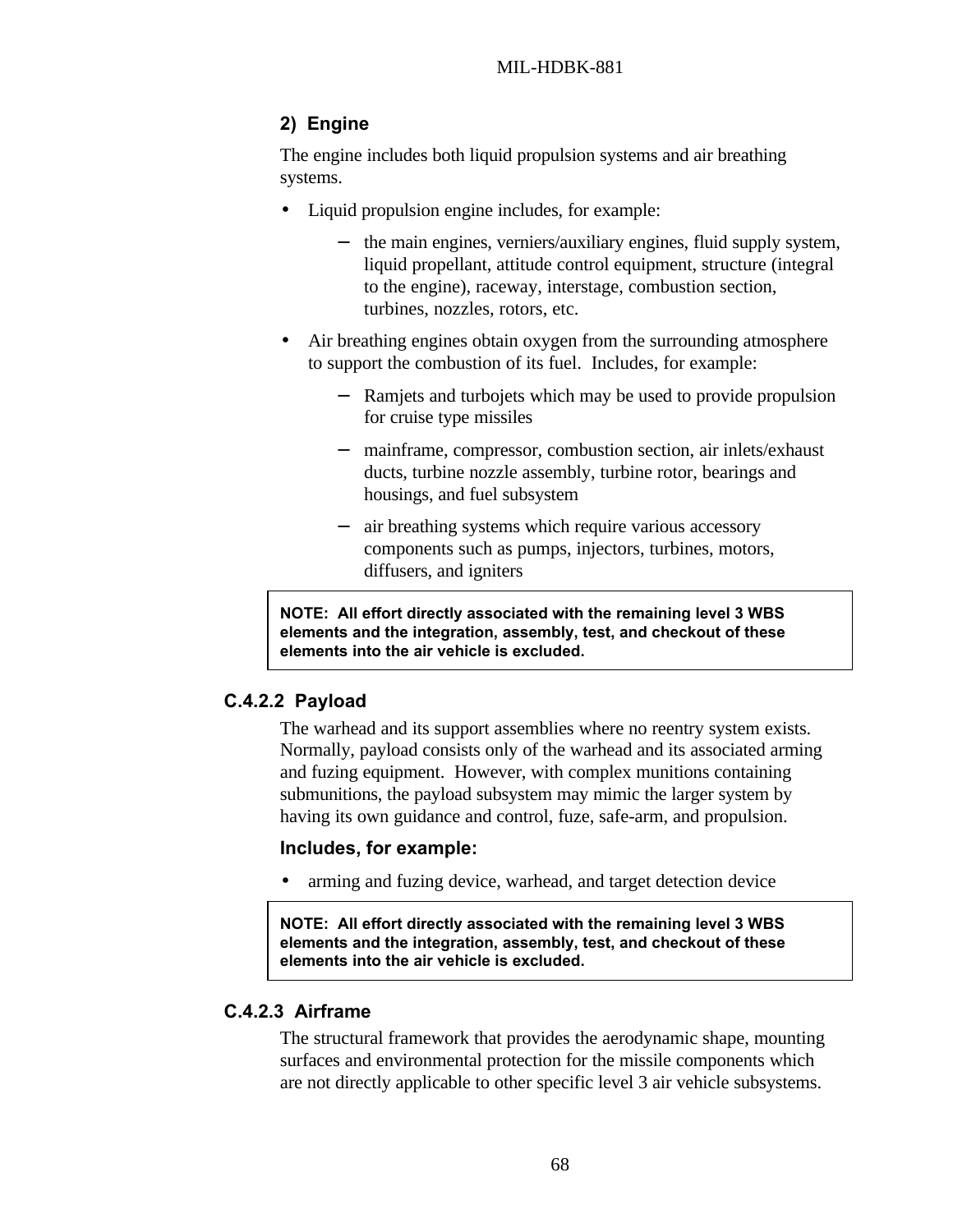#### **Includes, for example:**

- endo-atmospheric missiles
	- − wings and fins which provide aerodynamic flight control in response to electro-mechanical signals and are attached to the missile body
	- − structural body assemblies including the structure, covers, such as passive nosepieces, skins, adhesives, and fairings not directly applicable to any other level 3 air vehicle subsystem

**NOTE: All effort directly associated with the remaining level 3 WBS elements and the integration, assembly, test, and checkout of these elements into the air vehicle is excluded.**

#### **C.4.2.4 Reentry System**

For exo-atmospheric missiles, the reentry system is the aggregate of prime equipment items consisting of a deployment module, reentry vehicles, payload, penetration aids and ascent shroud, which provide structural support and environmental protection of nuclear payloads during the ground deployment and flight. Includes, for example:

- reentry vehicle (aero-structure) which provides reentry protection for the internally carried warheads
	- − for independent maneuvers, the reentry vehicle will contain navigation, guidance, control, sensors, and processing systems which provide the reentry systems capability to acquire and track targets and execute the necessary flight path to the selected target
- the arming and fuzing system which provides the proper electrical signals to detonate the warhead

#### **Excludes:**

• All effort directly associated with the remaining level 3 WBS elements and the integration, assembly, test, and checkout of these elements into the air vehicle

#### **C.4.2.5 Post Boost System**

- exo-atmospheric missiles—provides the roll rate control and the final velocity to adjust and deploy the payload
- single warhead missile—structure, external protection material, velocity control system, and deployment group
- multiple warhead missile—structure, axial engines, attitude control equipment, propellant storage assembly, and pressurized system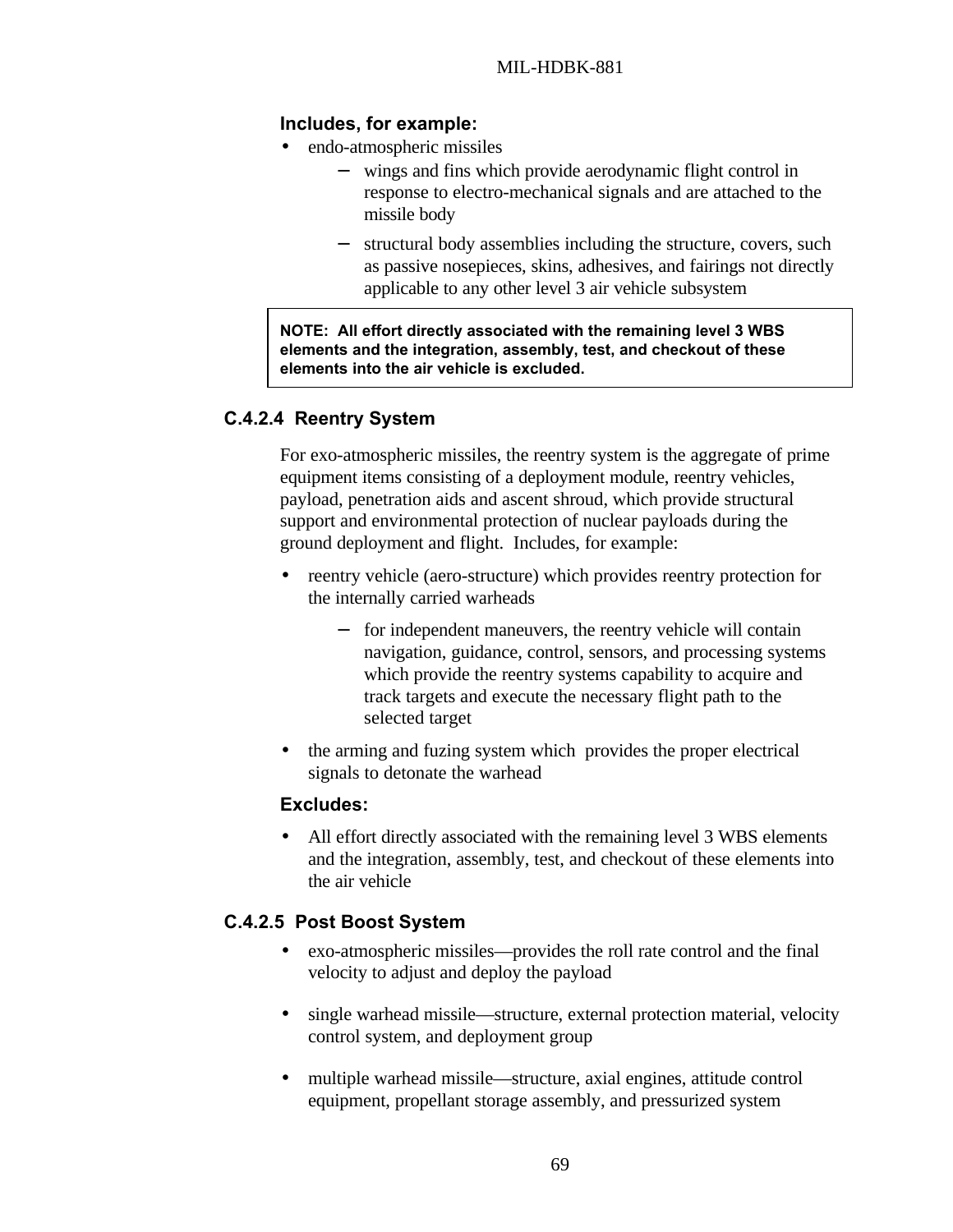**NOTE: All effort directly associated with the remaining level 3 WBS elements and the integration, assembly, test, and checkout of these elements into the air vehicle is excluded.**

#### **C.4.2.6 Guidance and Control**

The equipment used to control the missile flight to the target.

#### **Includes, for example:**

- functions—acquiring and tracking targets, receiving guidance intelligence data from various sources (including sensors and feedback from control commands) to follow the necessary flight path to intercept the target
	- − inputs—interface status, inertial acceleration, and attitude changes
	- − outputs—missile control, ordnance firing commands, status, instrumentation, and timing signals
- flight electrical power, missile electrical interconnection, and structure to contain the guidance and control components when the structure is not part of a separately identified airframe element

#### **1) exo-atmospheric missiles**

missile cables, stage cables, stage connectors, airborne power supply, electronic battery, ordnance battery, ordnance initiation set, missile electronic and computer assembly, inertial measurement unit, the guidance and control software, in-flight coolant assembly, and guidance and control integration, assembly, test, and checkout

#### **2) endo-atmospheric missiles**

seekers, mission computer, global positioning receiver, inertial platform, inertial sensors, altimeter, data link, power subsystems, windows/domes, distributive systems, autopilot, flight control actuators, guidance and control software, and guidance and control integration, assembly, test, and checkout

**NOTE: All effort directly associated with the remaining level 3 WBS elements and the integration, assembly, test, and checkout of these elements into the air vehicle is excluded.**

#### **C.4.2.7 Ordnance Initiation Set**

In exo-atmospheric missiles, the ordnance initiation set initiates all ordnance events throughout the missile and ground system (except reentry system components). Upon receipt of an electrical signal from the missile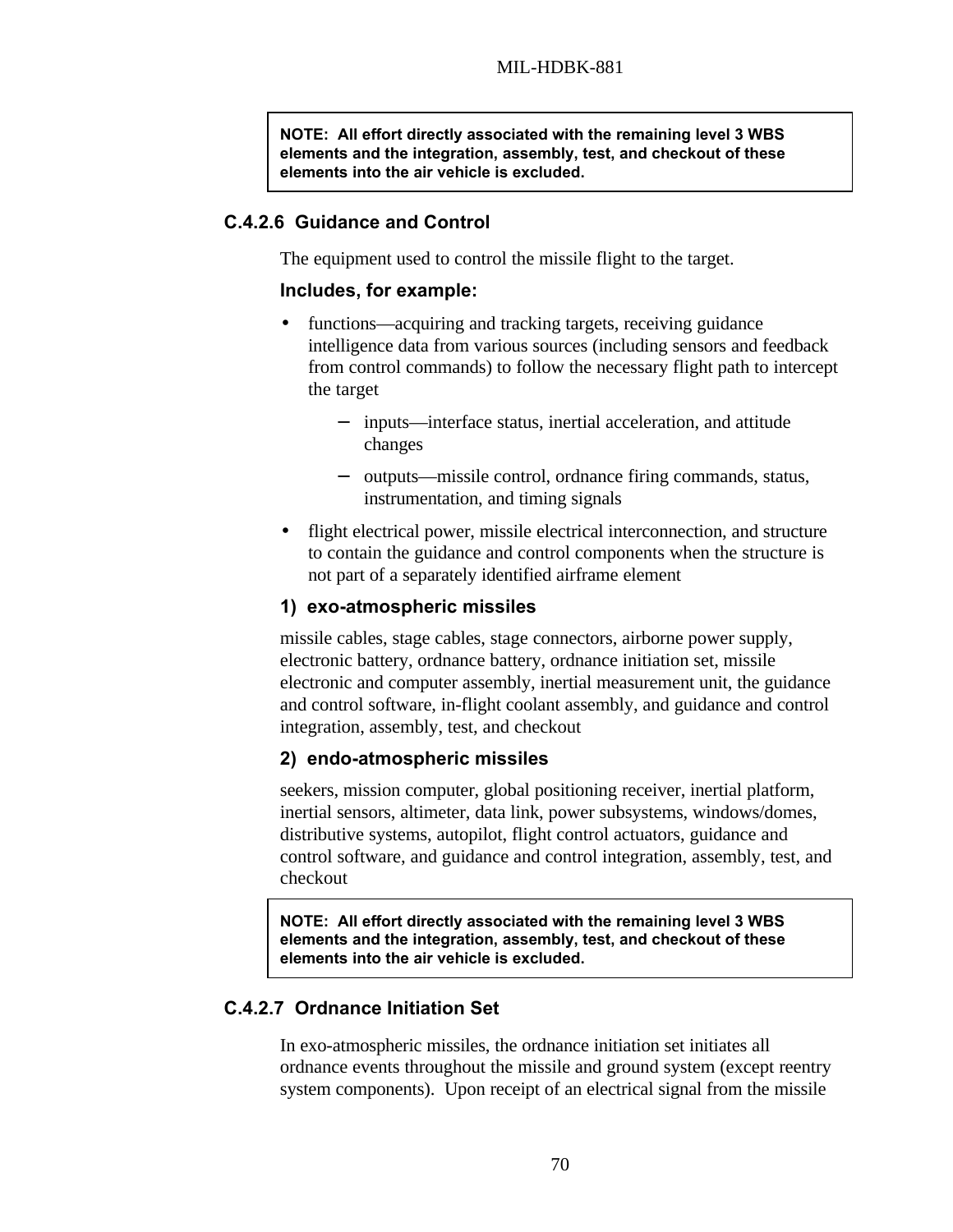guidance and control system, the ordnance initiation set firing units convert the signal into ordnance outputs to the detonating cords. Among these ordnance events are stage separation, motor ignition, gas generator ignition, shroud separation, etc.

#### **Includes, for example:**

• through bulkhead initiators, ordnance test harnesses, and firing units/exploding bridgewires

#### **Excludes**:

• All effort directly associated with the remaining level 3 WBS elements and the integration, assembly, test and checkout of these elements into the air vehicle

#### **C.4.2.8 Airborne Test Equipment**

The instrumented payload that is interchangeable with the live warhead and suitable for developmental test firing.

#### **Includes, for example:**

• recovery systems, special instrumentation, telemetry equipment, etc.

**NOTE: All effort directly associated with the remaining level 3 WBS elements and the integration, assembly, test, and checkout of these elements into the air vehicle is excluded.**

#### **C.4.2.9 Airborne Training Equipment**

The exercise payload that is interchangeable with the live warhead and suitable for training firing.

#### **Includes, for example:**

• recovery systems, special instrumentation, telemetry equipment, etc., associated with the training mission

**NOTE: All effort directly associated with the remaining level 3 WBS elements and the integration, assembly, test, and checkout of these elements into the air vehicle is excluded.**

#### **C.4.2.10 Auxiliary Equipment**

The additional equipment generally excluded from other specific level 3 elements.

#### **Includes, for example:**

• environmental control, safety and protective subsystems, destruct systems, etc., if these were not accounted for in other WBS elements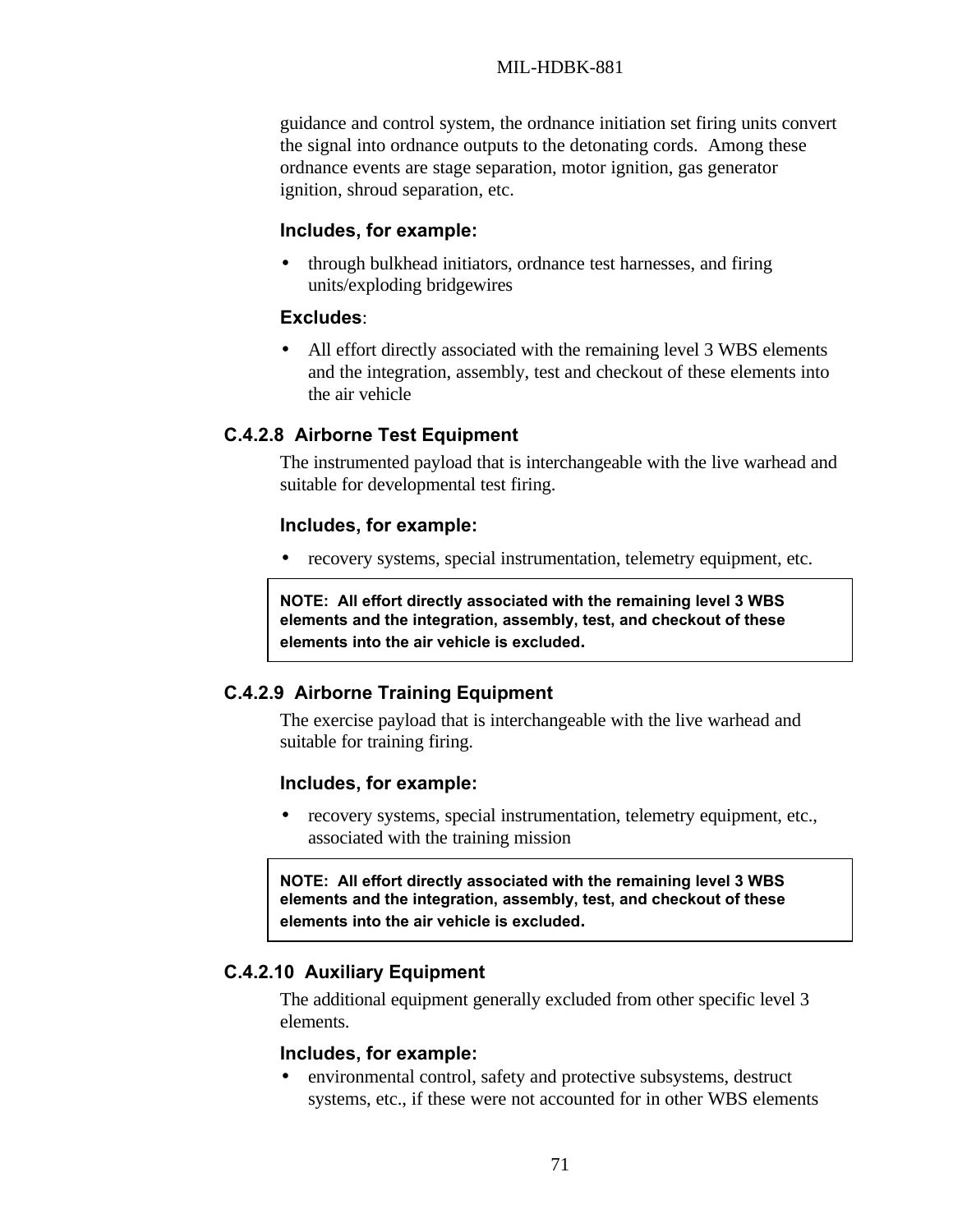• equipment of a single purpose and function which is necessary for accomplishing the assigned mission

**NOTE: All effort directly associated with the remaining level 3 WBS elements and the integration, assembly, test, and checkout of these elements into the air vehicle is excluded.**

#### **C.4.2.11 Integration, Assembly, Test and Checkout**

The integration, assembly, test and checkout element includes all efforts as identified in Appendix H: Work Breakdown Structure Definitions, Common Elements, to provide a complete missile.

### **C.4.3 Command and Launch**

The subsystems installed at a launch site or aboard launch vehicles required to store, make ready, and launch the air vehicles of the missile system.

#### **Includes:**

- those equipments required to acquire and condition the necessary intelligence of selected targets, reach launch decisions, command the launch, and provide guidance and control where such capability is not self contained aboard the air vehicle
- design, development and production of complete units (i.e., the prototype or operationally configured units which satisfy the requirements of their applicable specification(s), regardless of end use)
- Sub-elements to the command and launch element (C.4.3.1 C.4.3.7)

#### **C.4.3.1 Surveillance, Identification, and Tracking Sensors**

The sensors required to support missile systems by maintaining surveillance against incoming targets and providing the data required for targeting, launch, midcourse guidance, and homing where such capability is not selfcontained aboard a missile system air vehicle. For all classes of missiles:

#### **Includes, for example:**

- tracking of the missile system air vehicles as required for guidance and control or range safety
- sensors of any spectrum (radar, optical, infrared, etc.) which are external to the air vehicle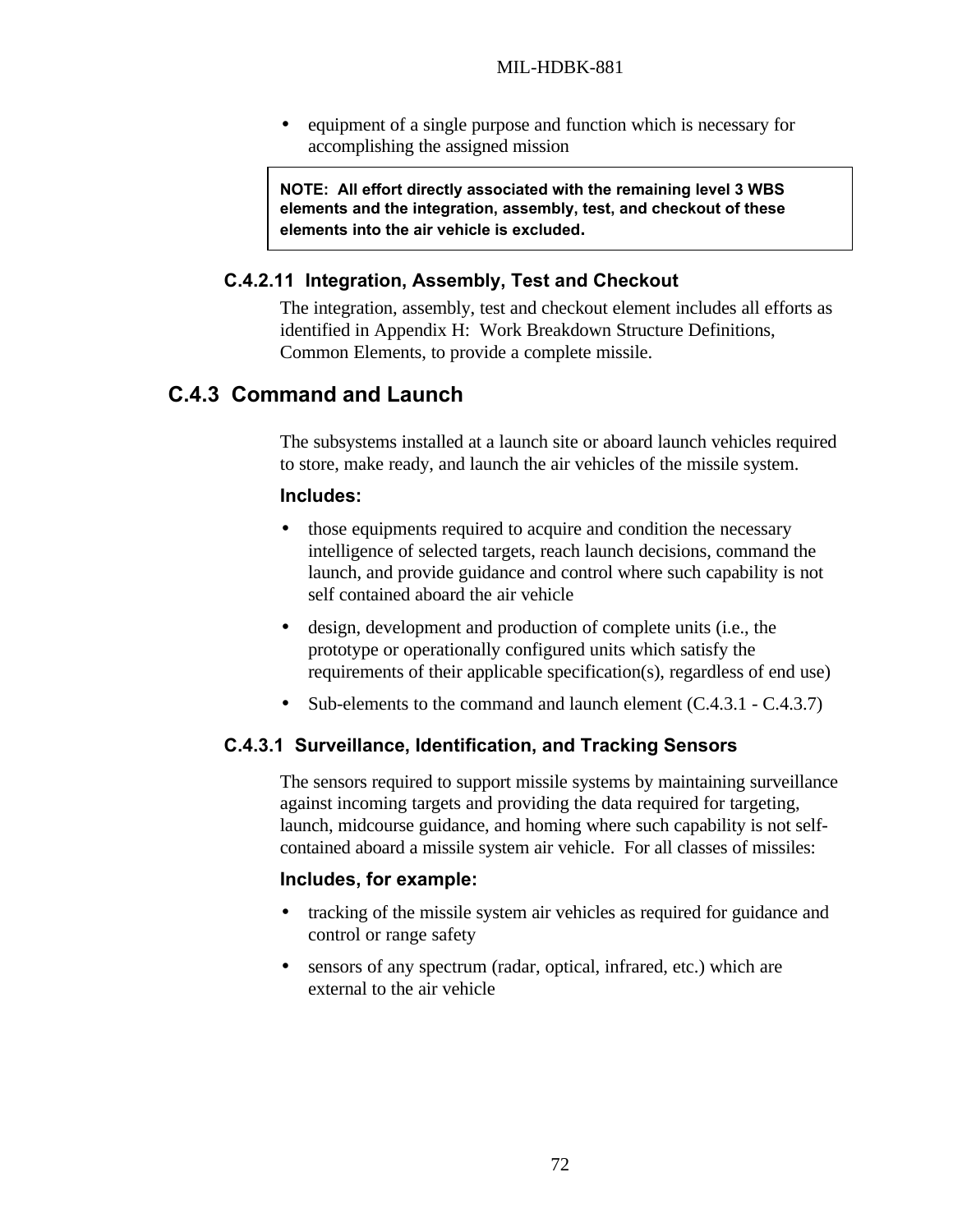#### **Excludes:**

• Subsystems used in safety, destruct, test, or training activities unless they are required operational items

#### **C.4.3.2 Launch and Guidance Control**

The equipment to target air vehicles, make launch decisions, and command launch.

#### **Includes, for example:**

- control and checkout console, data displays, secure code device, programmer group, communication control console, command message processing group, and digital data group
- equipment at the launch facility/vehicle and/or the launch control center(s) (air, sea, or mobile)
- launch code processing system

#### **C.4.3.3 Communications**

The equipment, not resident on the air vehicle, which distributes intelligence between the air vehicle and the command and launch equipment.

#### **Includes, for example:**

- inter-communication subsystems of launch sites for tactical and administrative message flow and ties between sensor, data processing, launch, and guidance control subsystems
- communications may interface with existing fixed communication facilities or communication subsystems of launch platforms which are associated systems to the missile system

#### **C.4.3.4 Command and Launch Applications Software**

All the software required to direct and perform the operations of the command and launch equipment (ref. ANSI/IEEE Std 610.12).

#### **Includes, for example:**

• effort required to design, develop, integrate, and checkout the command and launch applications computer software configuration items (CSCIs)

#### **Excludes:**

• non-software portion of command and launch firmware development and production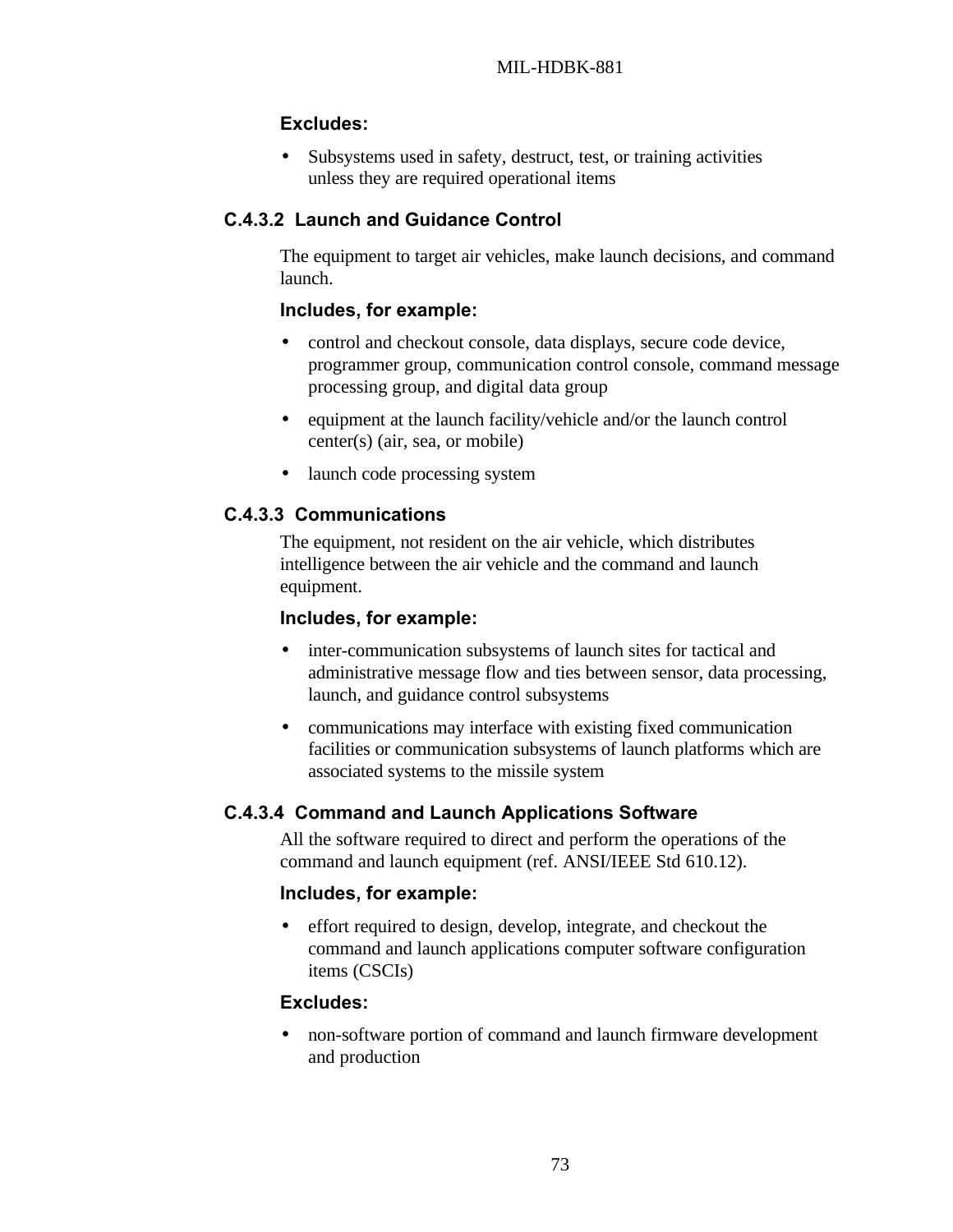**NOTE: When the opportunity to collect lower level information exists, the structure and definitions in Appendix B, Electronic/Automated Software Systems, will be used.**

#### **C.4.3.5 Command and Launch System Software**

The software designed for a specific computer system or family of computer systems to facilitate the operation and maintenance of the computer system and associated programs; for example, operating systems, compilers, and utilities (ref. ANSI/IEEE Std 610.12).

#### **Includes, for example:**

- all effort required to design, develop, integrate, and checkout the command and launch system software
- all software developed to support any command and launch applications software development
- command and launch system software which is required to facilitate development, integration, and maintenance of any command and launch software CSCI

#### **Excludes:**

all software that is an integral part of any specific hardware subsystem specification or specifically designed and developed for system test and evaluation

**NOTE: When the opportunity to collect lower level information exists, the structure and definitions in Appendix B, Electronic/Automated Software Systems, will be used.**

#### **C.4.3.6 Launcher Equipment**

The means to launch the missile air vehicle from stationary sites or mobile launch platforms.

#### **Includes, for example:**

- vehicles, rail launchers, canisters, capsules, tubes, pods, and devices which support, suspend, or encase the air vehicle for firing
- associated hardware such as umbilicals, harnesses, pyrotechnics, and electronics
- storage facilities and checkout stations for readiness verification when these are integral to the launcher
- safety and protective elements when these are not integral to the launch platform or site facilities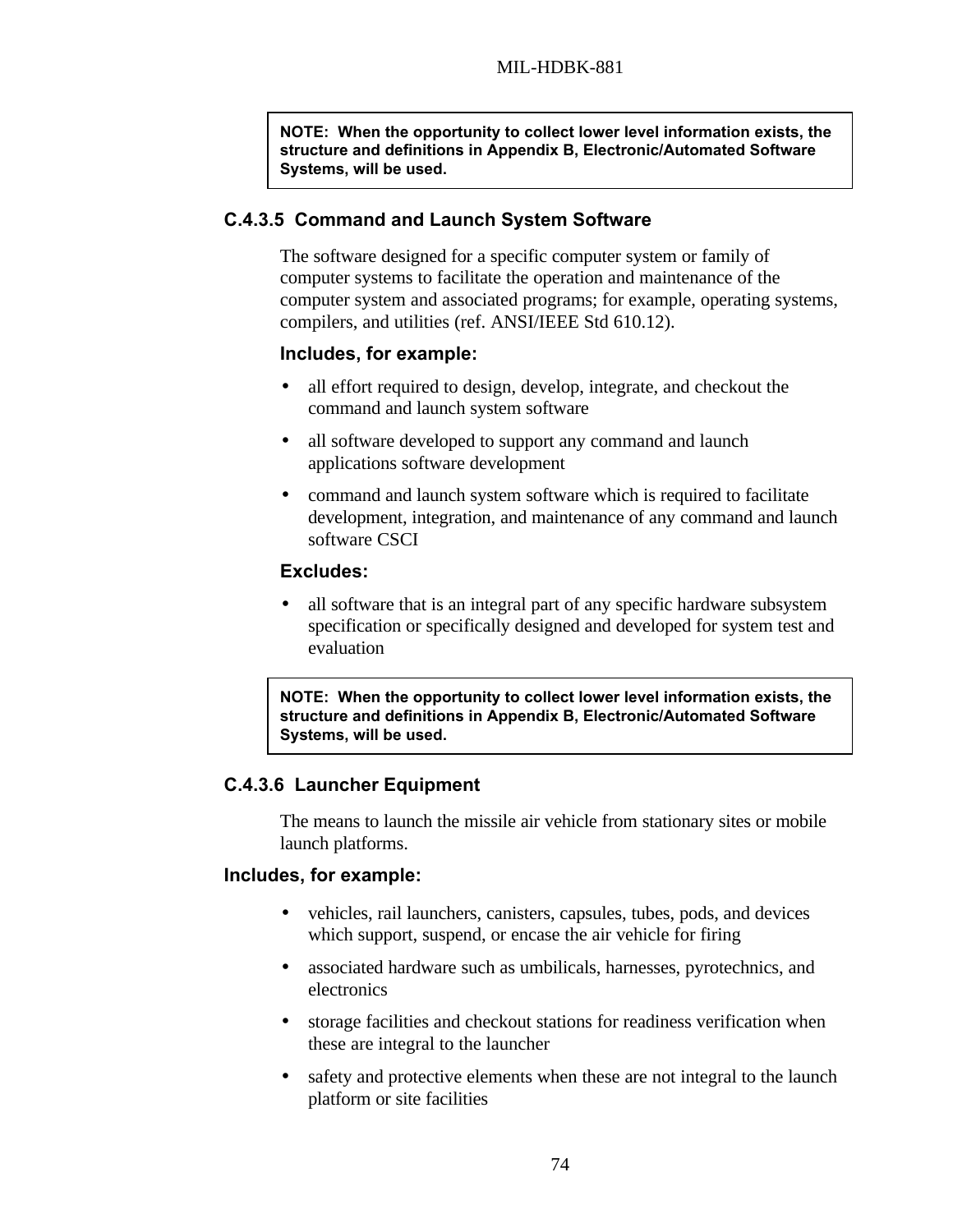#### **C.4.3.7 Auxiliary Equipment**

The general purpose/multi-usage ground equipment utilized to support the various operational capabilities of the command and launch equipments which is generally excluded from other specific level 3 elements.

#### **Includes, for example:**

• power generators, power distribution systems, environmental control, cabling, malfunction detection, fire prevention, security systems, and other common-usage items not applicable to specific elements of the ground based equipment

### **C.4.4 Common WBS Elements**

Definitions for common WBS elements applicable to the missile and all other defense materiel items are in Appendix H: Work Breakdown Structure Definitions, Common Elements.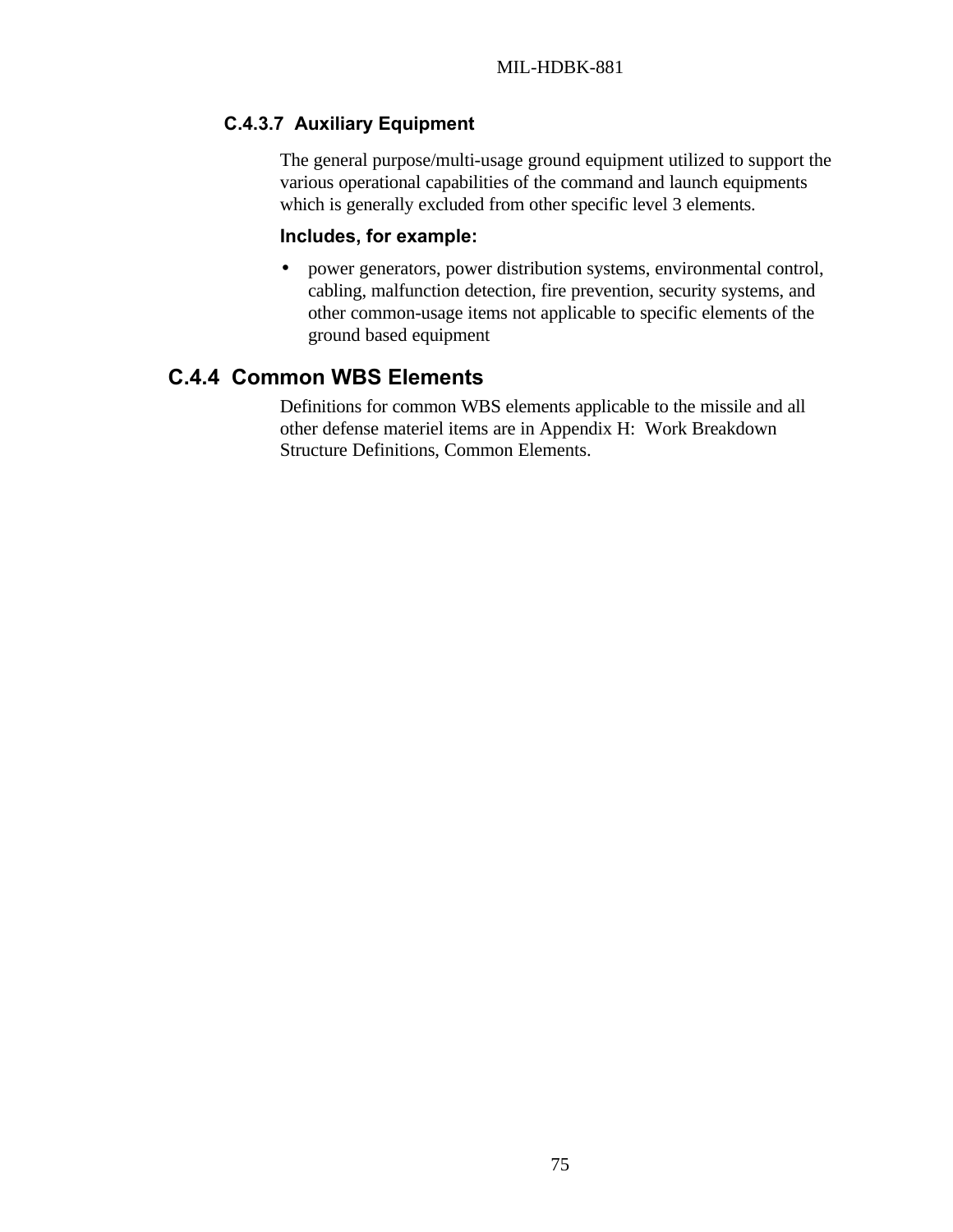MIL-HDBK-881

(THIS PAGE LEFT INTENTIONALLY BLANK)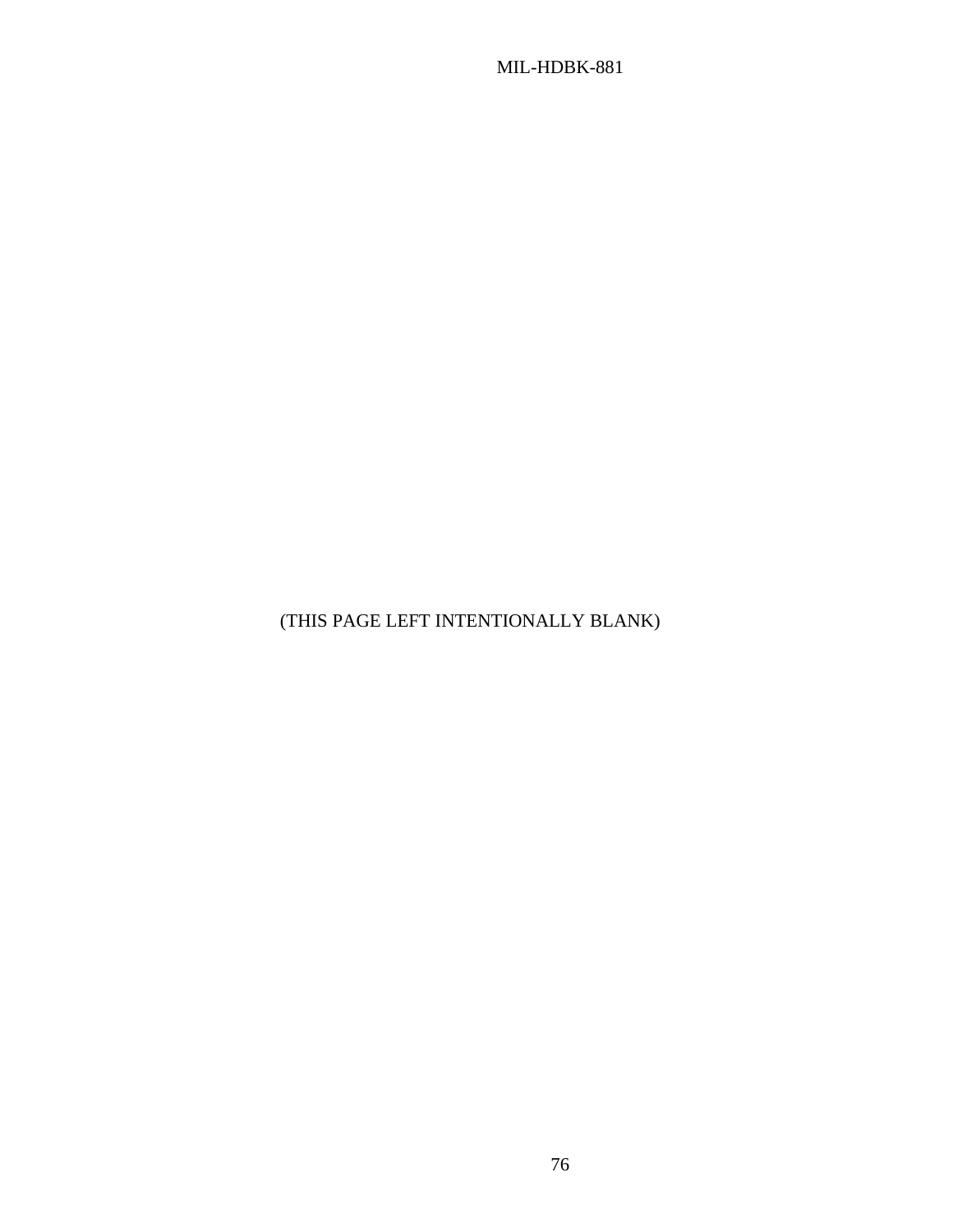# **APPENDIX D: ORDNANCE SYSTEMS**

# **WORK BREAKDOWN STRUCTURE AND DEFINITIONS**

# **D.1 SCOPE**

This appendix provides the ordnance system work breakdown structure. Definitions for the complete round and launch system are provided in this appendix. Definitions for WBS elements common to the ordnance system and all other defense materiel items are given in Appendix H: Work Breakdown Structure Definitions, Common Elements.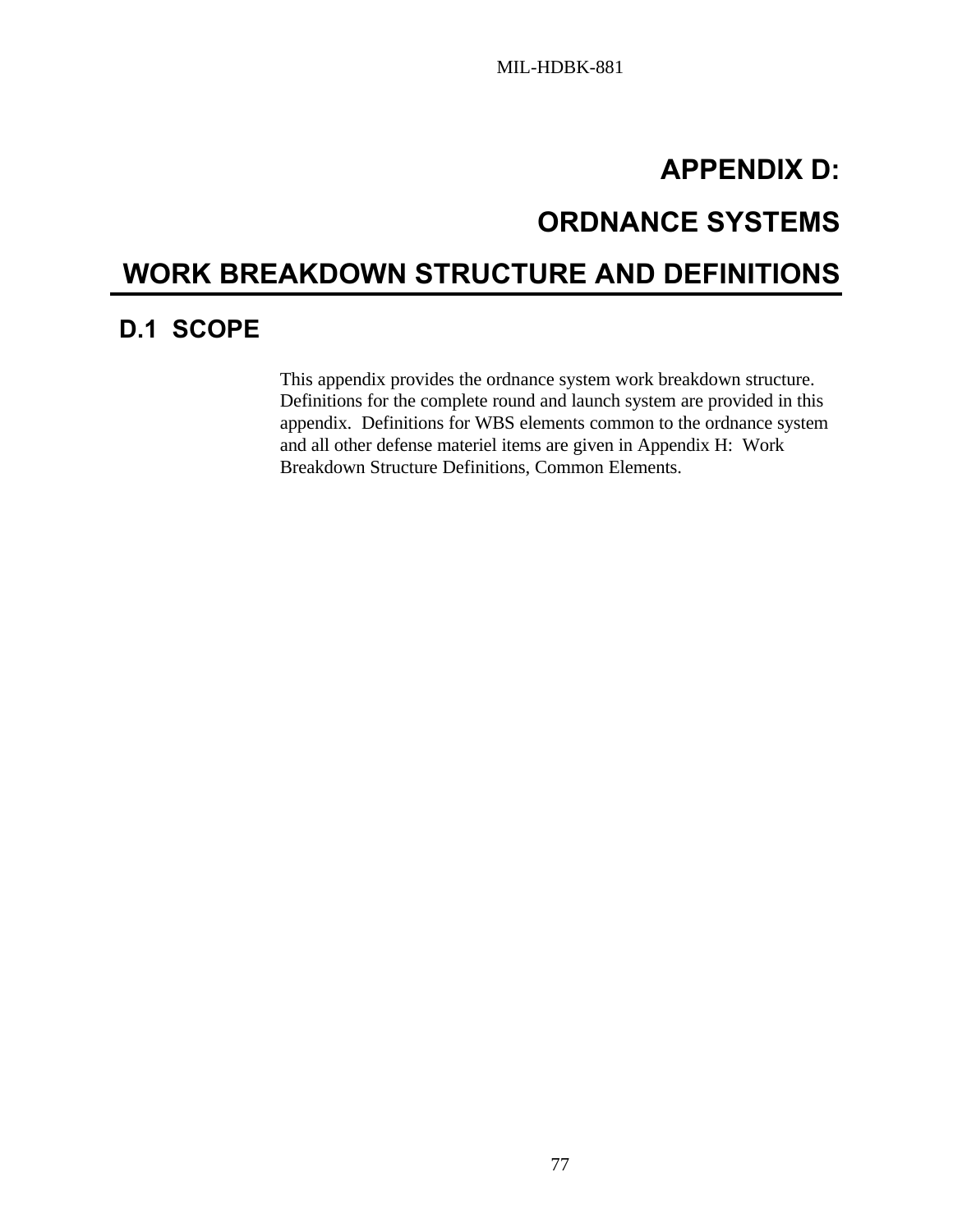# **D.2 WORK BREAKDOWN STRUCTURE LEVELS**

| Level 1         | Level <sub>2</sub>              | Level 3                                                                            |
|-----------------|---------------------------------|------------------------------------------------------------------------------------|
| Ordnance System |                                 |                                                                                    |
|                 | Complete Round                  |                                                                                    |
|                 |                                 | Structure<br>Payload                                                               |
|                 |                                 | <b>Guidance and Control</b>                                                        |
|                 |                                 | Fuze                                                                               |
|                 |                                 | Safety/Arm                                                                         |
|                 |                                 | Propulsion                                                                         |
|                 |                                 | Integration, Assembly, Test and Checkout                                           |
|                 | Launch System                   | Launcher                                                                           |
|                 |                                 | Carriage                                                                           |
|                 |                                 | <b>Fire Control</b>                                                                |
|                 |                                 | Ready Magazine                                                                     |
|                 |                                 | <b>Adapter Kits</b>                                                                |
|                 | Systems Engineering/Program     | Integration, Assembly, Test and Checkout                                           |
|                 | Management                      |                                                                                    |
|                 |                                 |                                                                                    |
|                 | System Test and Evaluation      |                                                                                    |
|                 |                                 | Development Test and Evaluation<br>Operational Test and Evaluation                 |
|                 |                                 | Mock-ups                                                                           |
|                 |                                 | <b>Test and Evaluation Support</b>                                                 |
|                 |                                 | <b>Test Facilities</b>                                                             |
|                 | Training                        |                                                                                    |
|                 |                                 | Equipment<br>Services                                                              |
|                 |                                 | Facilities                                                                         |
|                 | Data                            |                                                                                    |
|                 |                                 | <b>Technical Publications</b>                                                      |
|                 |                                 | <b>Engineering Data</b><br>Management Data                                         |
|                 |                                 | <b>Support Data</b>                                                                |
|                 |                                 | Data Depository                                                                    |
|                 | Peculiar Support Equipment      |                                                                                    |
|                 |                                 | Test and Measurement Equipment                                                     |
|                 | Common Support Equipment        | Support and Handling Equipment                                                     |
|                 |                                 | Test and Measurement Equipment                                                     |
|                 |                                 | Support and Handling Equipment                                                     |
|                 | Operational/Site Activation     |                                                                                    |
|                 |                                 | System Assembly, Installation and Checkout on<br>Site                              |
|                 |                                 | <b>Contractor Technical Support</b>                                                |
|                 |                                 | Site Construction                                                                  |
|                 |                                 | Site/Ship/Vehicle Conversion                                                       |
|                 | <b>Industrial Facilities</b>    |                                                                                    |
|                 |                                 | Construction/Conversion/Expansion<br><b>Equipment Acquisition or Modernization</b> |
|                 |                                 | Maintenance (Industrial Facilities)                                                |
|                 | Initial Spares and Repair Parts |                                                                                    |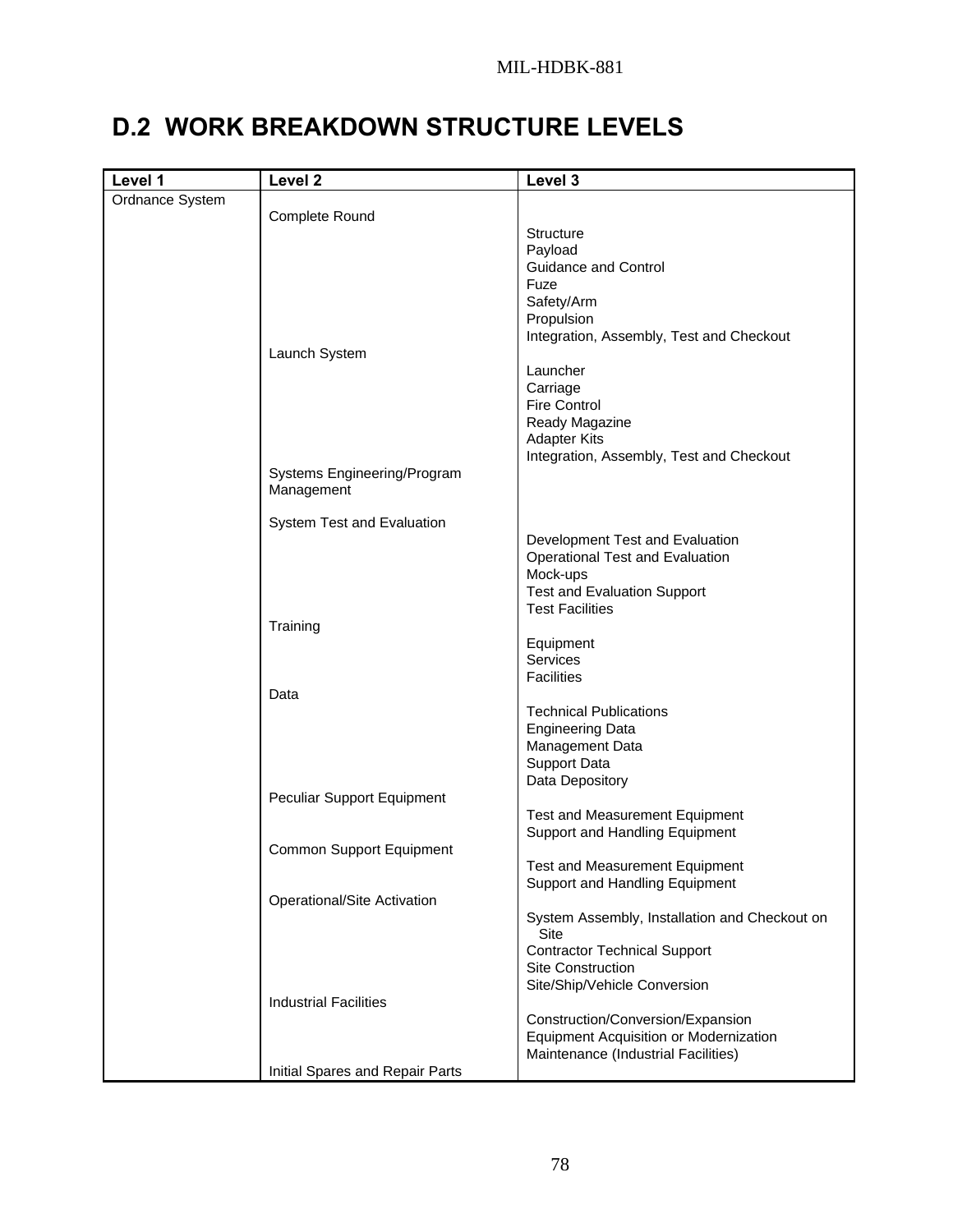# **D.3 DEFINITIONS**

### **D.3.1 Ordnance System**

The complex of equipment (hardware/software), data, services, and facilities required to develop and produce the capability for applying munitions to a target.

#### **Includes:**

• munitions (nuclear, biological, chemical, psychological, and pyrotechnic); means of launching or firing the munitions; represented by MK48 torpedo system, SNAKEYE bomb, Combined Effects Munitions, GATOR, Sensor Fuzed Weapon, 8-inch Howitzer, and .223 caliber ammunition

#### **Excludes:**

• aerospace guided missiles and land, sea, or air delivery vehicles

### **D.3.2 Complete Round**

The components that are necessary for firing one shot, such as mines, bombs, rockets, torpedoes, naval guns, rifles, and artillery ammunition.

#### **Includes:**

- structural elements, warhead or payload, fuze, safety/arming devices, guidance equipment, and propellant/propulsion equipment
	- − (for artillery ammunition) projectile including structure, warhead, fuze, guidance and control (if applicable), safety/arming devices, propelling charge, and rocket motor (if applicable)
- design, development, and production of complete units (i.e., the prototype or operationally configured units which satisfy the requirements of their applicable specifications, regardless of end use)
- Sub-elements of the complete round element (D.3.2.1 D.3.2.7)

**NOTE: All effort directly associated with the remaining level 3 WBS elements and the integration, assembly, test and checkout of these elements into the complete round is excluded**.

#### **D.3.2.1 Structure**

Portion of the complete round which carries the payload to the target; the basic housing of a bomb or rocket, casing of a projectile, body of a torpedo, or the tactical munitions dispenser containing submunitions.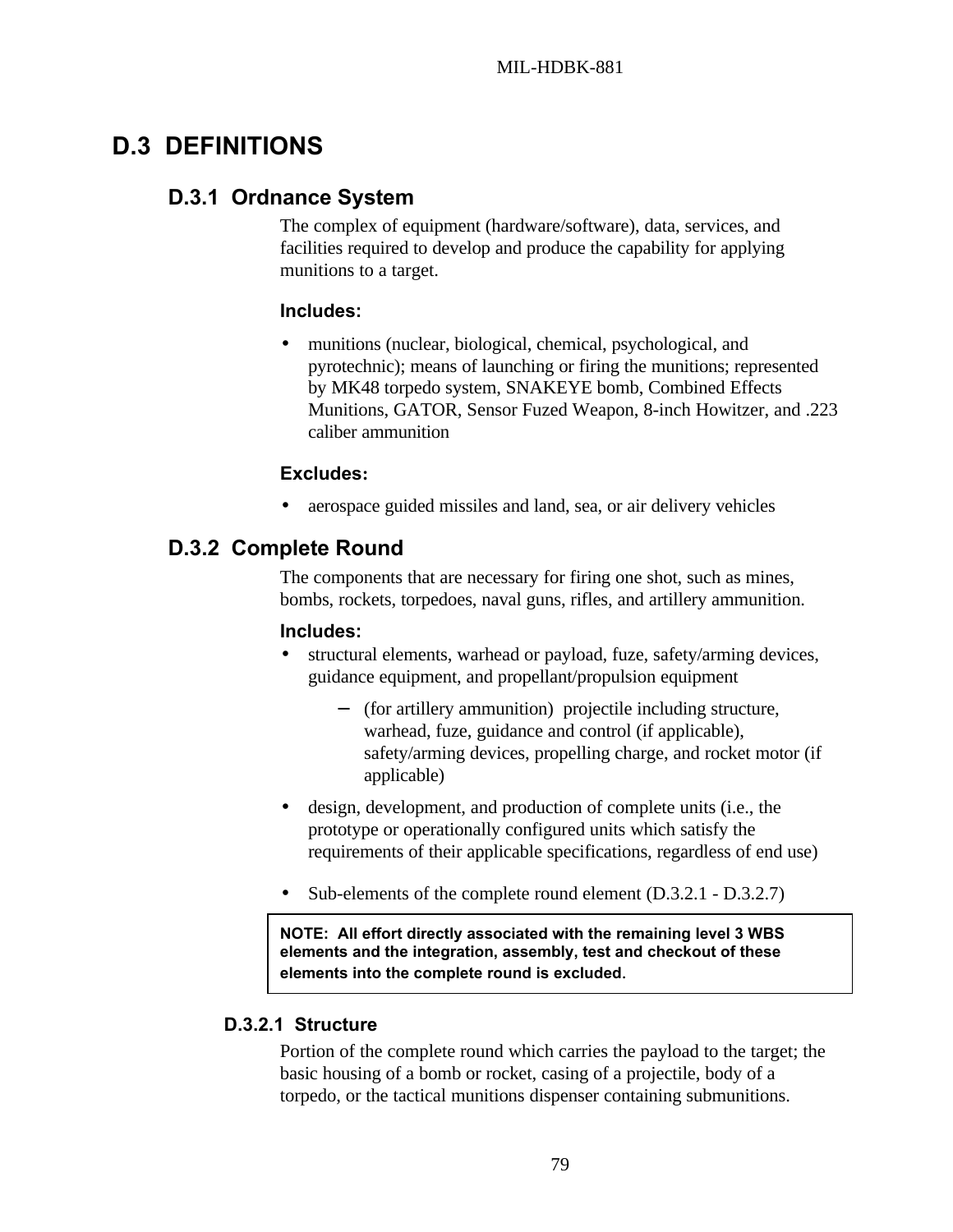#### **Includes, for example:**

• those structural devices which provide stability and control (i.e., fins, parachutes, anchors)

#### **Excludes:**

• all effort directly associated with the remaining level 3 WBS elements and the integration, assembly, test and checkout of these elements into the complete round.

#### **D.3.2.2 Payload**

The subsystem that contains the warhead and its support assemblies.

#### **1) small arms ammunition**

Payload may only be the warhead (i.e., a projectile assembly containing the kill mechanism of the round and its associated high explosives, chemicals, biological agents, nuclear devices, and pyrotechnics).

#### **2) complex munitions containing submunitions**

Payload subsystem may include guidance and control, fuze, safety/arm, and propulsion as defined in D.3.2.3, D.3.2.4, D.3.2.5, and D.3.2.6 of this appendix.

**NOTE: All effort directly associated with the remaining level 3 WBS elements and the integration, assembly, test and checkout of these elements into the complete round is excluded**.

#### **D.3.2.3 Guidance and Control**

The complex of electronic equipment (hardware/software) which evaluates and correlates the path of the complete round with target information, and which performs the necessary functions to enable the payload to intercept the target.

**NOTE: All effort directly associated with the remaining level 3 WBS elements and the integration, assembly, test and checkout of these elements into the complete round is excluded**.

#### **D.3.2.4 Fuze**

The mechanical or electronic device in the complete round designed to detonate or to set forces into action to detonate the charge or primer under desired conditions.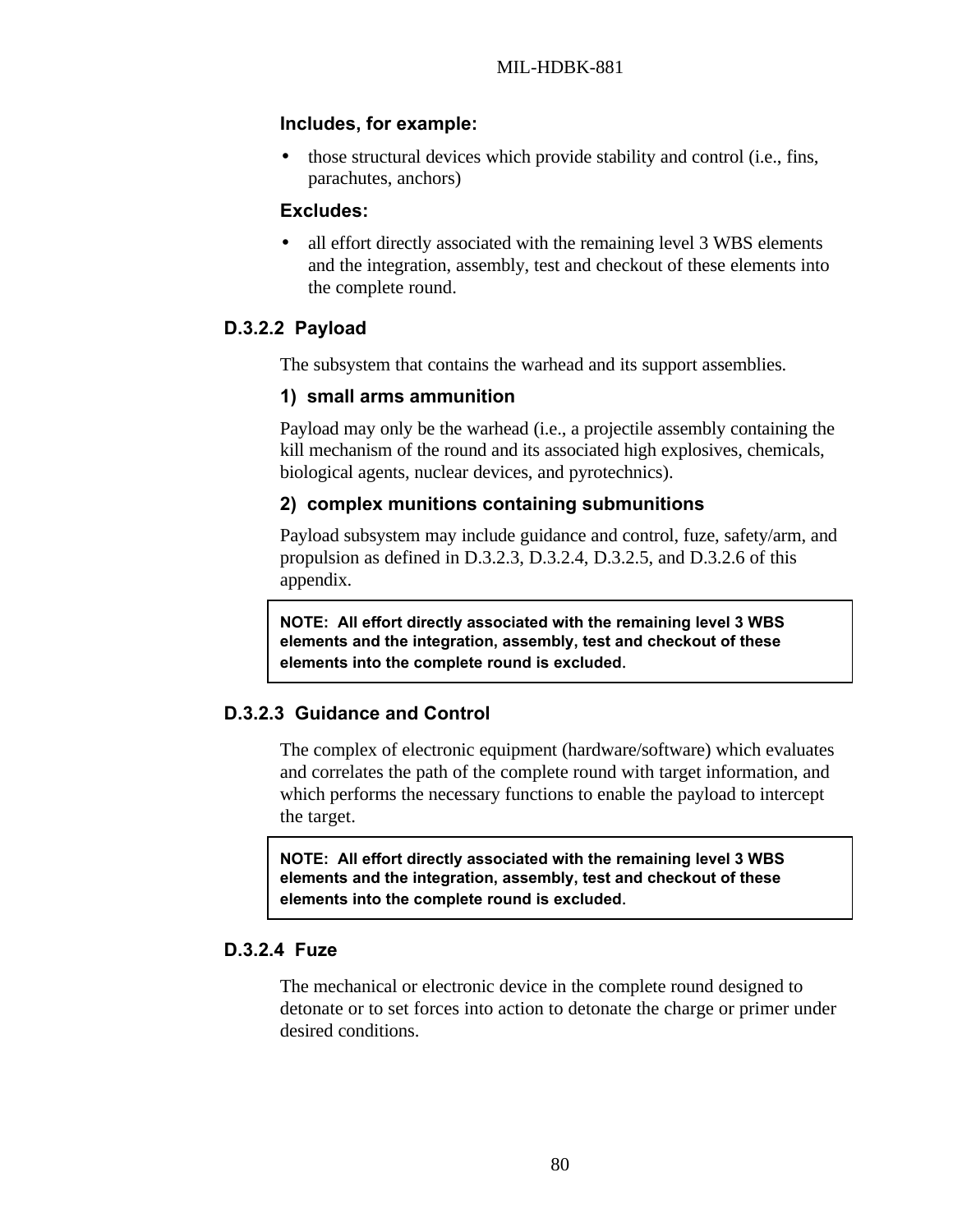**NOTE: All effort directly associated with the remaining level 3 WBS elements and the integration, assembly, test and checkout of these elements into the complete round is excluded**.

#### **D.3.2.5 Safety/Arm**

The device in the complete round which controls the capability of initiating the explosive sequence (e.g., mechanical, hydrostatic, inertial, counters, and timers).

**NOTE: All effort directly associated with the remaining level 3 WBS elements and the integration, assembly, test and checkout of these elements into the complete round is excluded**.

#### **D.3.2.6 Propulsion**

The chemical, mechanical, or electrical devices (such as explosive powder charges, chemical precision initiation charges, electric power modules, and rocket motors) which provide the forces to transport the complete round from the launch position to the target.

**Includes, for example:** (for artillery ammunition) cartridge case, if applicable, primer, and explosive charge

**NOTE: All effort directly associated with the remaining level 3 WBS elements and the integration, assembly, test and checkout of these elements into the complete round is excluded**.

#### **D.3.2.7 Integration, Assembly, Test, and Checkout**

The integration, assembly, test, and checkout element includes all efforts as identified in Appendix H: Work Breakdown Structure Definitions, Common Elements, to provide a complete round.

### **D.3.3 Launch System**

The equipment (hardware/software) for controlling or sending forth the munitions on a desired course or trajectory—the ordnance system less the complete round.

#### **Includes, for example:**

- rifles, artillery pieces, naval guns, mortar cannons, machine guns, and the equipment for launching torpedoes and rockets or dropping bombs (e.g., the launcher, fire control equipment, and the ready magazine).
- all effort associated with the design, development, and production of complete units (i.e., the prototype or operationally configured units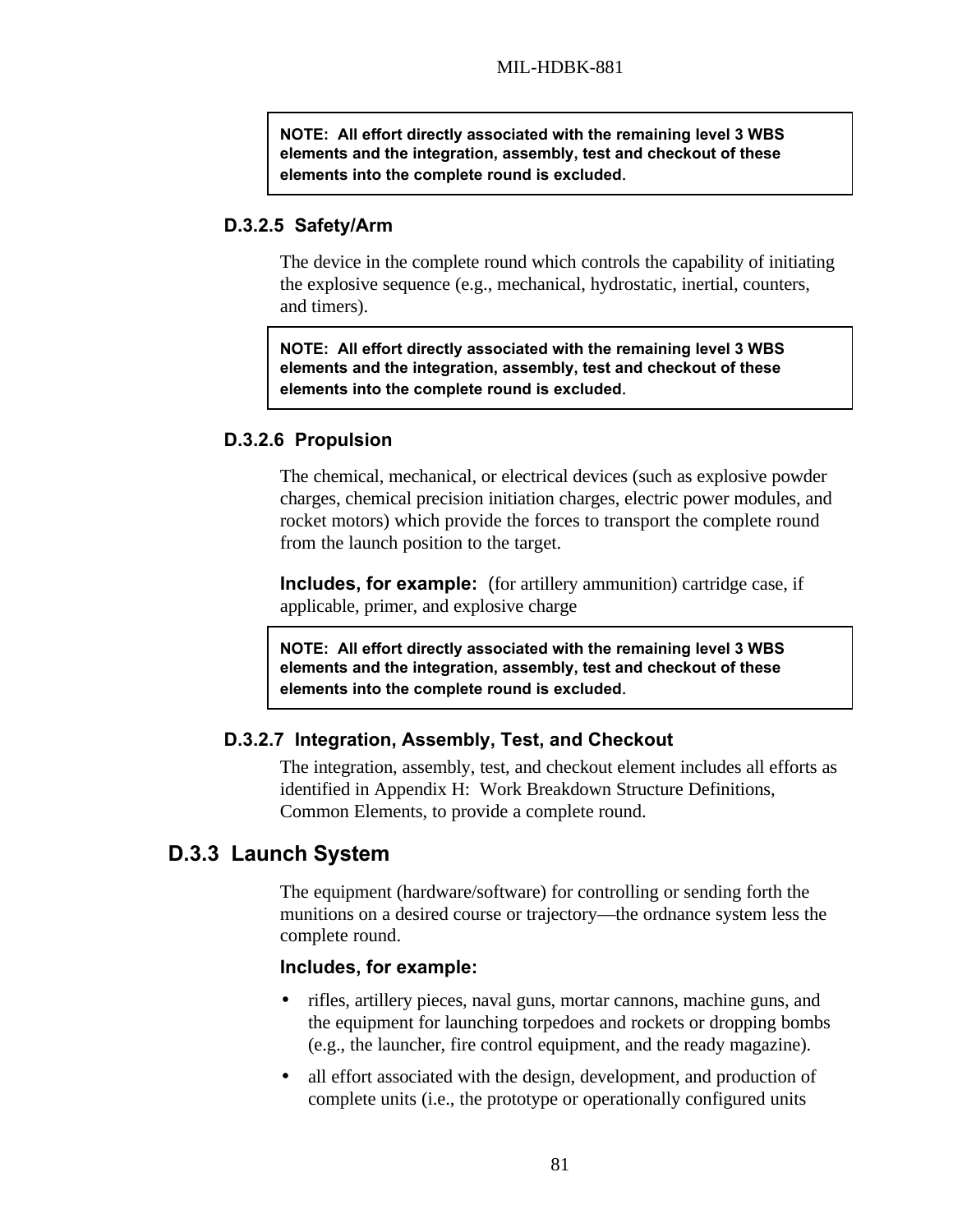which satisfy the requirements of their applicable specifications, regardless of end use).

#### **D.3.3.1 Launcher**

The structural device designed to support and hold munitions in position for firing or release.

#### **Includes, for example:**

- suspension and release systems, rail, rocket pods, mine racks or dispensers, and torpedo tubes
- (for guns and artillery) tubes, recoil assemblies, breech mechanisms, mounts, and rifle stocks

#### **D.3.3.2 Carriage**

The primary equipment (hardware/software) which serves as a platform to accommodate the other level 3 elements and provides mobility to the complete launch system (e.g., T-frame, hull/chassis, wheels, tires, tubes, brakes, hydraulics, and secondary power batteries/generators), which are an integral part of the carriage itself and not directly a part of other level 3 elements.

#### **D.3.3.3 Fire Control**

The equipment (hardware/software) for controlling the direction, volume, and time of fire or release of munitions through the use of electrical, electronic, optical, or mechanical systems, devices or aids.

#### **Includes, for example:**

- (for rifles and small arms) sighting devices and trigger mechanisms
- (for artillery, naval guns, and heavy mortars) aiming mechanisms in traverse and elevation, radar and other sensors, computers and other equipment for performing fire control computations
- (for air-dropped munitions) gunsights, intervalometers, and other sensor and computational devices for controlling the release of the munitions
- (for torpedoes) sonar and other sensors, computers, control consoles, and devices for presetting torpedo speed and direction

#### **D.3.3.4 Ready Magazine**

The structure or compartment for storing ammunition or explosives in a ready-for-use condition or position (e.g., the part of a gun or firearm which holds the ammunition ready for chambering and feed mechanisms for placing the ammunition in a position ready for chambering).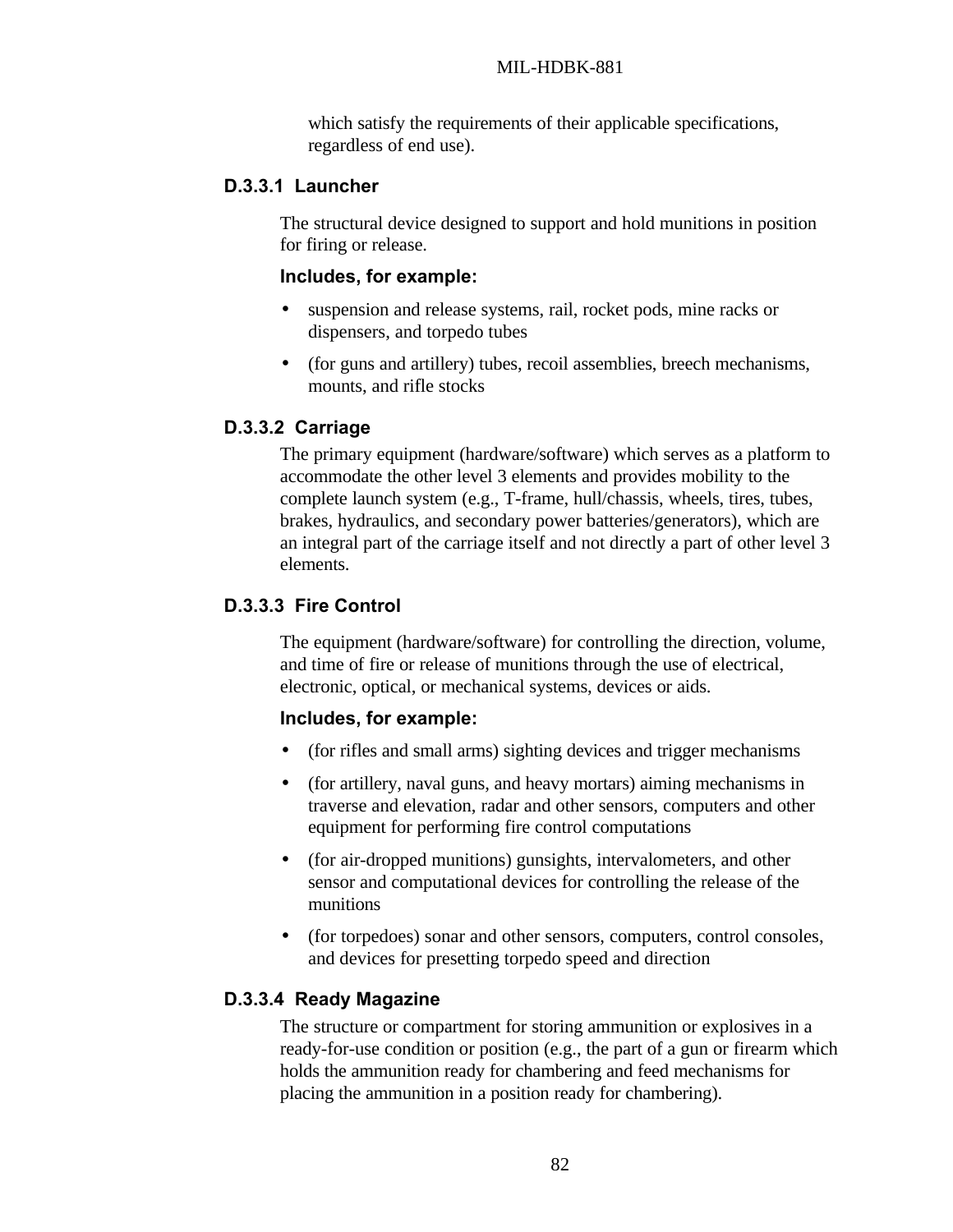#### **D.3.3.5 Adapter Kits**

The equipment (hardware/software) for adapting the launch system to particular applications (e.g., vehicle adapter kits for adaptation to different aircraft models, kits for backpacking, etc.).

#### **D.3.3.6 Integration, Assembly, Test and Checkout**

The integration, assembly, test and checkout element includes all efforts as identified in Appendix H: Work Breakdown Structure Definitions, Common Elements, to provide a complete launch system.

### **D3.4 Common WBS Elements**

Definitions for common WBS elements applicable to the ordnance system and all other defense materiel items are in Appendix H: Work Breakdown Structure Definitions, Common Elements.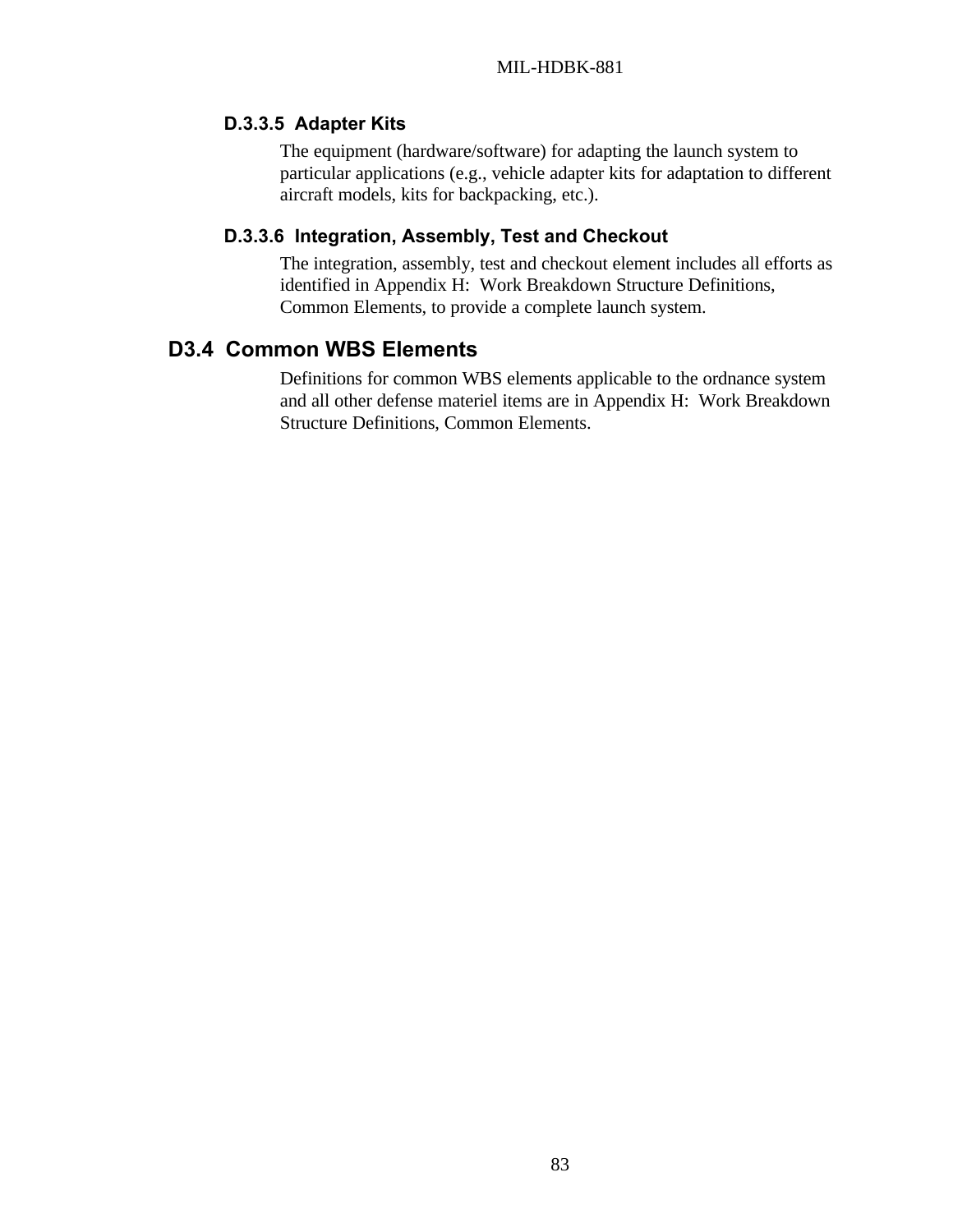MIL-HDBK-881

(THIS PAGE LEFT INTENTIONALLY BLANK)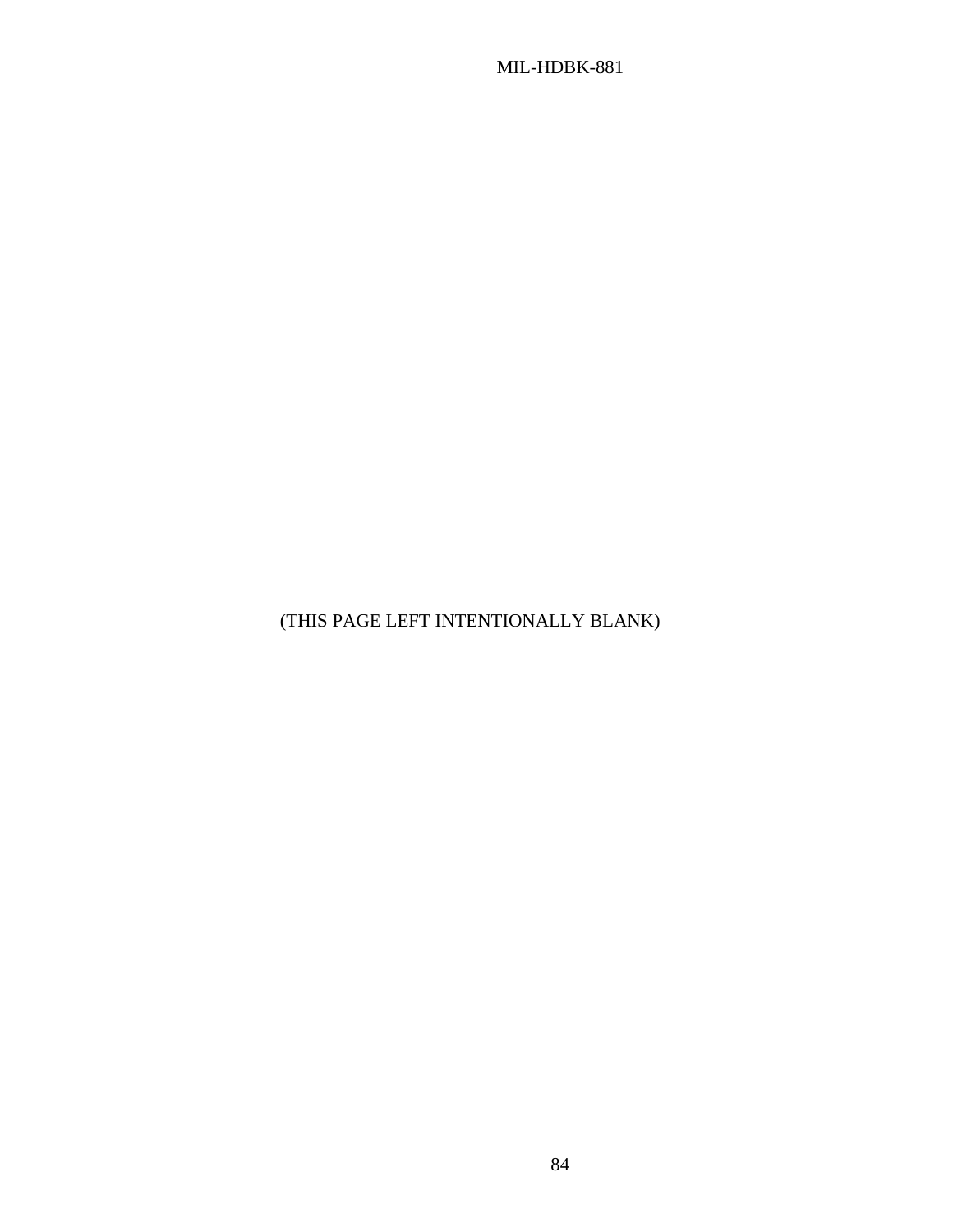# **APPENDIX E: SHIP SYSTEMS**

# **WORK BREAKDOWN STRUCTURE AND DEFINITIONS**

# **E.1 SCOPE**

This appendix provides the ship system work breakdown structure. Definitions for the ship are provided in this appendix. Definitions for WBS elements common to the ship and all other defense materiel items are in Appendix H: Work Breakdown Structure Definitions, Common Elements.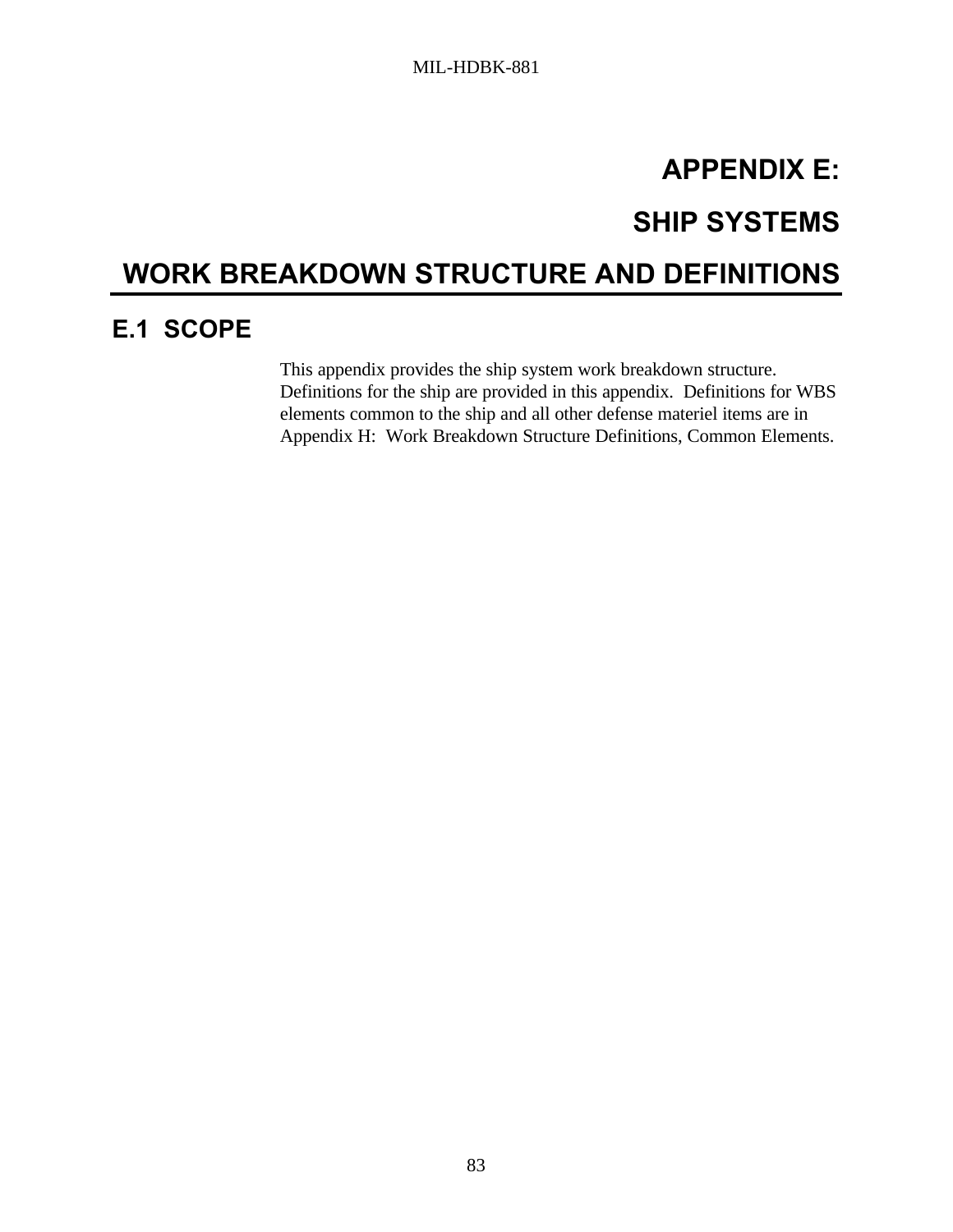# **E.2 WORK BREAKDOWN STRUCTURE LEVELS**

| Level 1     | Level <sub>2</sub>              | Level 3                                                                       |
|-------------|---------------------------------|-------------------------------------------------------------------------------|
| Ship System |                                 |                                                                               |
|             | Ship                            |                                                                               |
|             |                                 | <b>Hull Structure</b>                                                         |
|             |                                 | <b>Propulsion Plant</b>                                                       |
|             |                                 | <b>Electric Plant</b>                                                         |
|             |                                 | <b>Command and Surveillance</b>                                               |
|             |                                 | <b>Auxiliary Systems</b>                                                      |
|             |                                 | Outfit and Furnishings                                                        |
|             |                                 | Armament<br>Integration/Engineering                                           |
|             |                                 | Ship Assembly and Support Services                                            |
|             | Systems Engineering/Program     |                                                                               |
|             | Management                      |                                                                               |
|             | System Test and Evaluation      |                                                                               |
|             |                                 | Development Test and Evaluation                                               |
|             |                                 | <b>Operational Test and Evaluation</b>                                        |
|             |                                 | Mock-ups                                                                      |
|             |                                 | <b>Test and Evaluation Support</b>                                            |
|             |                                 | <b>Test Facilities</b>                                                        |
|             | Training                        |                                                                               |
|             |                                 | Equipment<br>Services                                                         |
|             |                                 | <b>Facilities</b>                                                             |
|             | Data                            |                                                                               |
|             |                                 | <b>Technical Publications</b>                                                 |
|             |                                 | <b>Engineering Data</b>                                                       |
|             |                                 | Management Data                                                               |
|             |                                 | <b>Support Data</b>                                                           |
|             |                                 | Data Depository                                                               |
|             | Peculiar Support Equipment      |                                                                               |
|             |                                 | Test and Measurement Equipment                                                |
|             |                                 | Support and Handling Equipment                                                |
|             | <b>Common Support Equipment</b> |                                                                               |
|             |                                 | Test and Measurement Equipment                                                |
|             |                                 | Support and Handling Equipment                                                |
|             | Operational/Site Activation     |                                                                               |
|             |                                 | System Assembly, Installation and Checkout on<br>Site                         |
|             |                                 | <b>Contractor Technical Support</b>                                           |
|             |                                 | <b>Site Construction</b>                                                      |
|             |                                 | Site/Ship/Vehicle Conversion                                                  |
|             | <b>Industrial Facilities</b>    |                                                                               |
|             |                                 | Construction/Conversion/Expansion                                             |
|             |                                 | Equipment Acquisition or Modernization<br>Maintenance (Industrial Facilities) |
|             | Initial Spares and Repair Parts |                                                                               |
|             |                                 |                                                                               |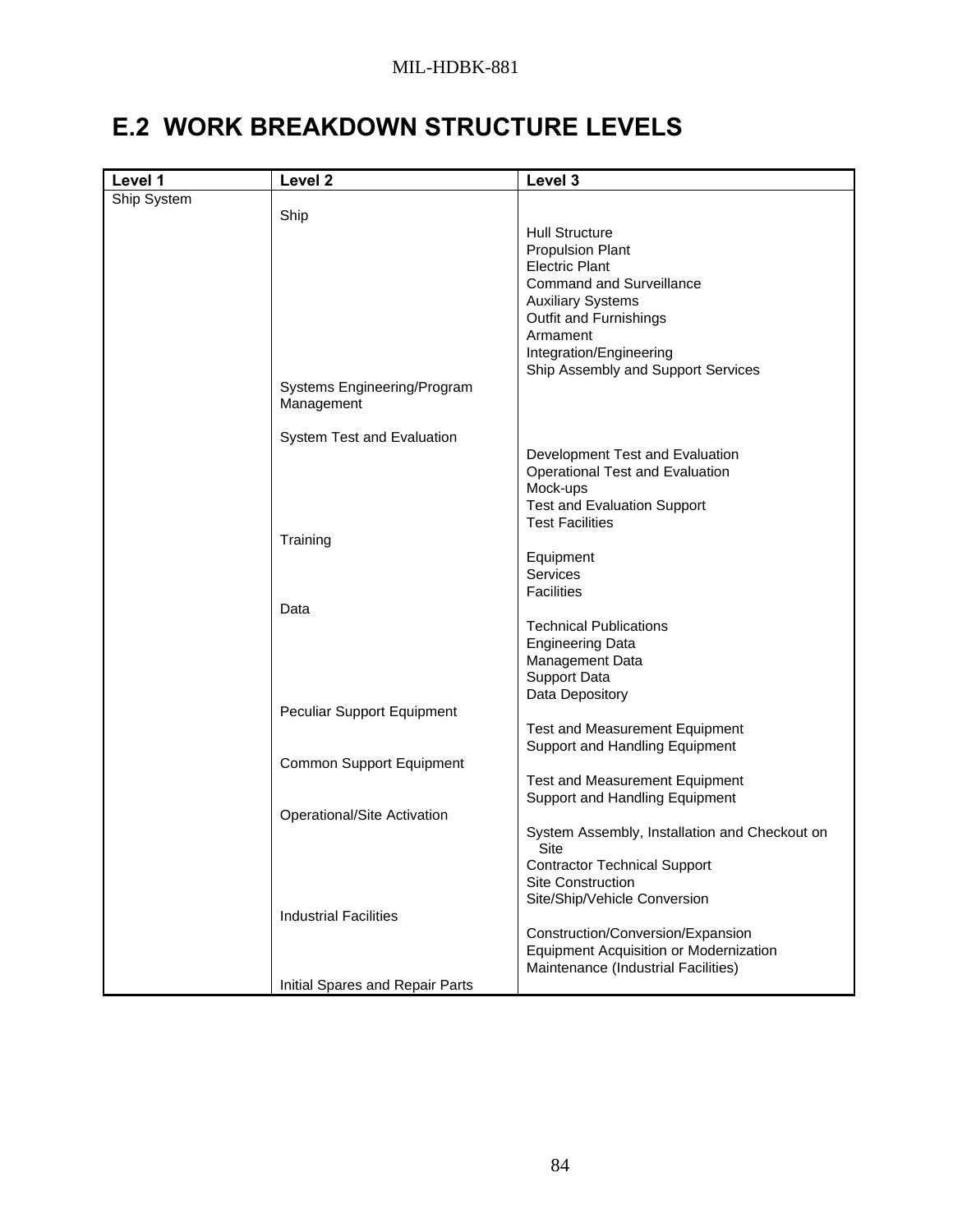# **E.3 DEFINITIONS**

## **E.3.1 Ship System**

The complex of equipment (hardware/software), data, services, and facilities required to attain the capability of operating or supporting the operation of naval weapons, or performing other naval tasks at sea.

### **E.3.2 Ship**

The waterborne vehicle of a ship system.

#### **Includes:**

- all types of surface and subsurface water vehicles such as combatants, auxiliaries, amphibious, and special-purpose ships
- design, development, and production of complete units (i.e., the prototype or operationally configured units which satisfy the requirements of their applicable specifications, regardless of end use)
- Sub-elements to the ship  $(E.3.2.1 E.3.2.9)$

#### **E.3.2.1 Hull Structure**

The assembled main hull body with all structure subdivision.

#### **Includes, for example:**

- shell plating, longitudinal and transverse framing, platforms and decks, superstructure, foundations, structural bulkheads, enclosures and sponsors
- castings, forgings, and welds; fixed ballast; doors and closures; kingposts, masts, and service platforms; and sonar domes
- compartment testing.

#### **E.3.2.2 Propulsion Plant**

The major components installed primarily for propulsion and the systems necessary to make these components operable

#### **Includes, for example:**

• boilers and energy converters, propulsion units, main condensers and air ejectors, shafting, bearings, propellers, combustion air supply system, uptakes, propulsion control equipment, main stream, feed water and condensate, circulating and cooling water, fuel oil service and lubricating oil system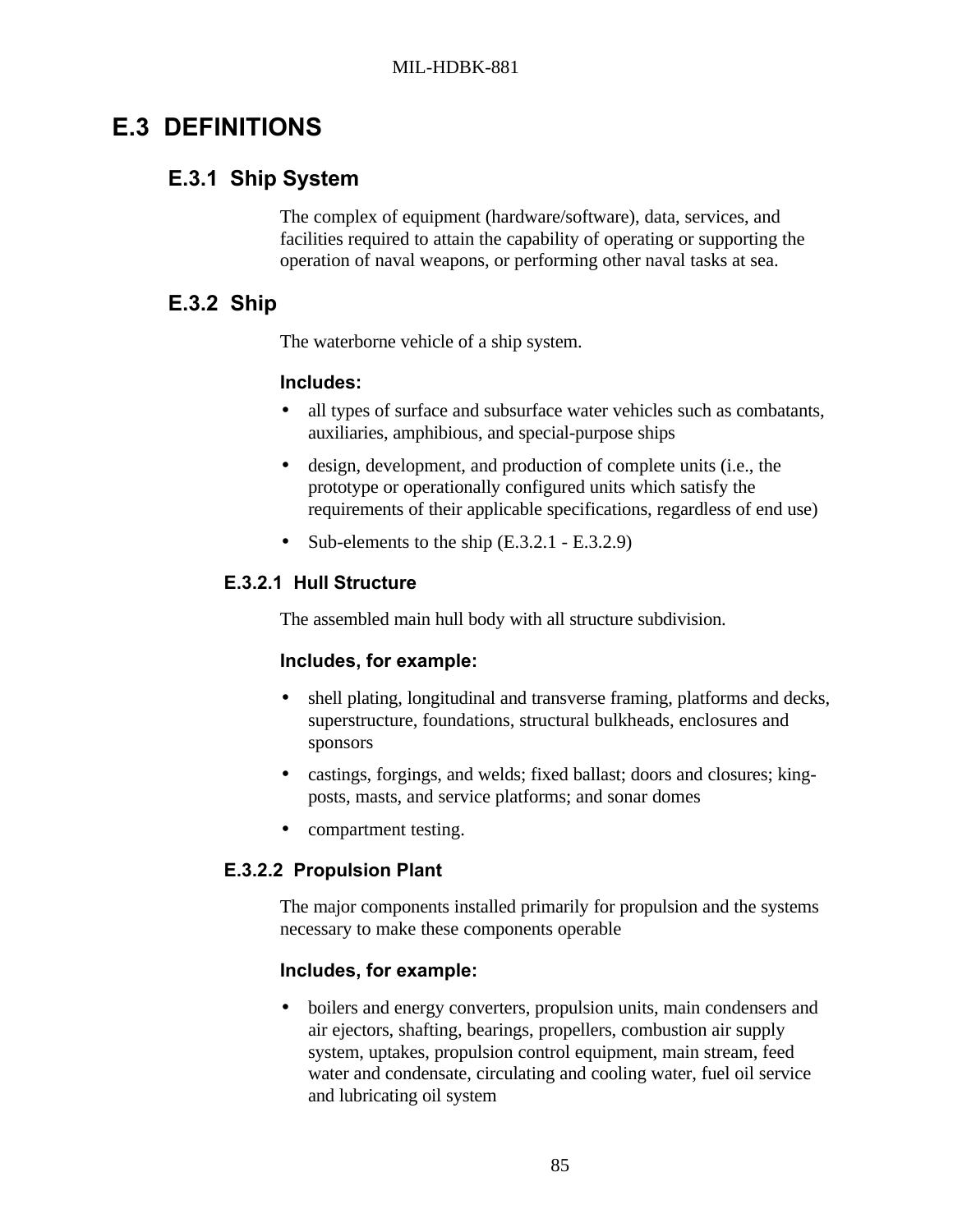• nuclear steam generators, reactors, reactor coolant and auxiliary systems, nuclear power plant control, and radiation shielding

#### **E.3.2.3 Electric Plant**

The power generating and distribution systems installed primarily for ship service and emergency power and lighting.

#### **Includes, for example:**

• electric power generation, power distribution switchboards, power distribution system, and lighting system

#### **E.3.2.4 Command and Surveillance**

The equipment (hardware/software) and associated systems installed to receive information from off-ship source, to transmit to off-ship receivers, and to distribute information throughout the ship.

#### **Includes, for example:**

- sensing and data systems required for navigation and weapon fire control
- navigation equipment, interior communication systems and equipment, gun fire control system, nonelectronic countermeasure systems, electronic countermeasure systems, missile fire control systems, antisubmarine warfare fire control and torpedo fire control systems, radar systems, radio communication systems, electronic navigation systems, space vehicle electronic tracking systems, sonar systems, electronic tactical data systems, and all associated software

#### **E.3.2.5 Auxiliary Systems**

The systems required for ship control, safety, provisioning, and habitability.

#### **Includes, for example:**

- the auxiliary machinery and piping systems; the hull mechanical handling systems; and ship control surfaces such as rudders, hydrofoils, and driving planes
- heating, ventilation, and air conditioning systems; refrigerating spaces
- plant and equipment
- gasoline, JP-5, all liquid cargo piping, oxygen-nitrogen and aviation lubricating oil systems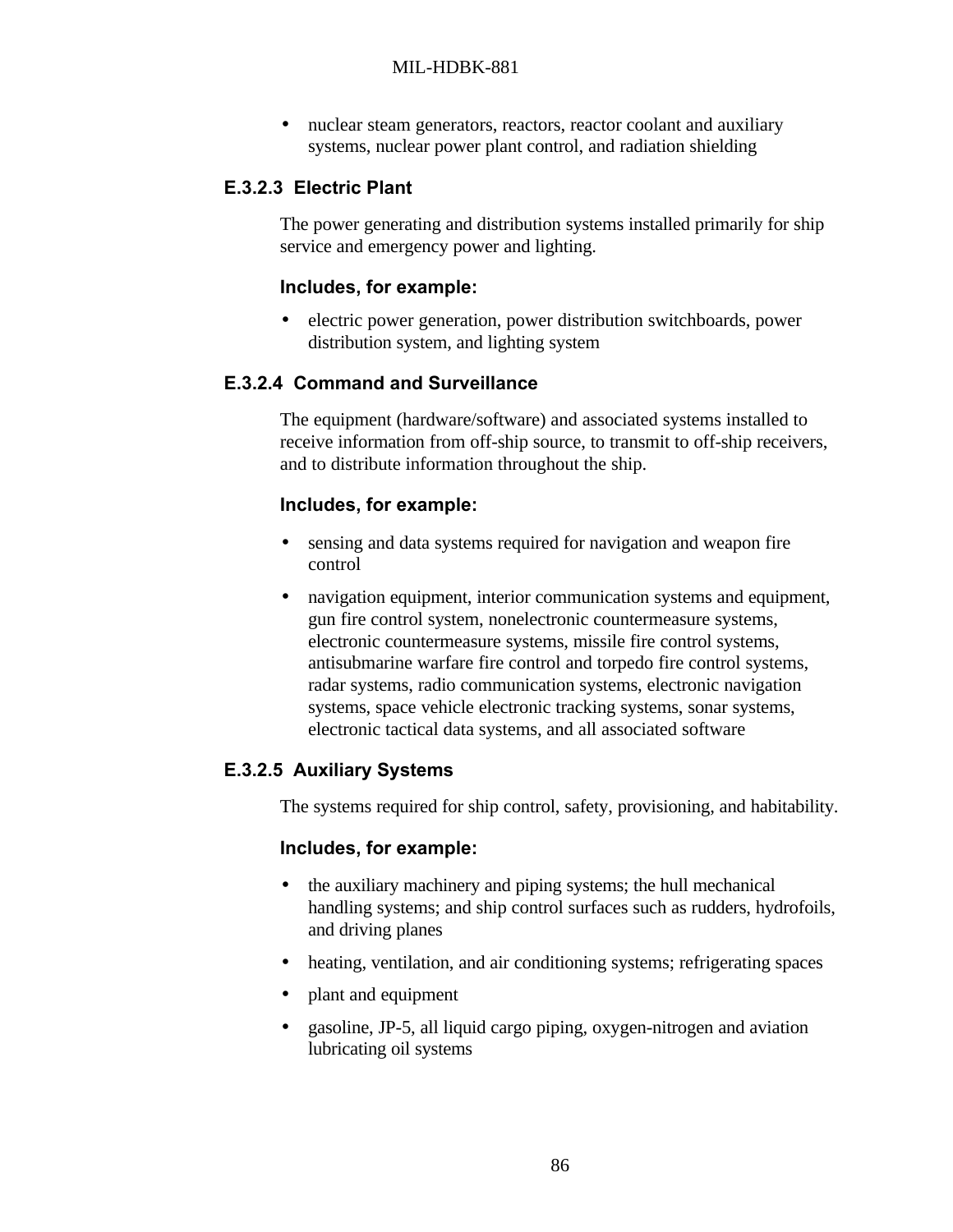#### MIL-HDBK-881

- plumbing installation, saltwater service systems, fire extinguishing systems, drainage, ballast, trimming, heating, and stabilizer tank systems
- fresh water system, scuppers and deck drains
- fuel and diesel oil filling, venting, stowage and transfer systems
- tank heating systems, compressed air system, auxiliary steam, exhaust steam and steam drains, buoyancy control system, distilling plant
- steering system; mooring, towing, anchor and aircraft handling systems; deck machinery; elevators; moving stairways; stores strikedown and stores handling equipment; operating gear for retracting and elevating units; aircraft elevators
- aircraft arresting gear, barriers, and barricades
- catapults and jet blast deflectors, replenishment at sea and cargo handling systems

#### **E.3.2.6 Outfit and Furnishings**

The outfit equipments and furnishings required for habitability and operability which are not specifically included in other ship elements.

#### **Includes, for example:**

- hull fittings
- boats, boat stowage and handlings
- rigging and canvas; ladders and gratings; nonstructural bulkheads and doors; painting, deck covering, hull insulation; storerooms, stowage and lockers
- equipment for utility space, workshops, laboratories, test areas, alley, pantry, scullery and commissary outfit
- furnishings for living spaces, offices, control centers, machinery spaces, medical, dental and pharmaceutical spaces; and nonpropulsion space shielding

#### **E.3.2.7 Armament**

The complex of armament and related ammunition handling, stowage, and support facilities; and cargo munitions handling, stowage, and support facilities.

#### **Includes, for example:**

• guns, and gun mounts; ammunition handling systems and stowage; special weapons handling and storage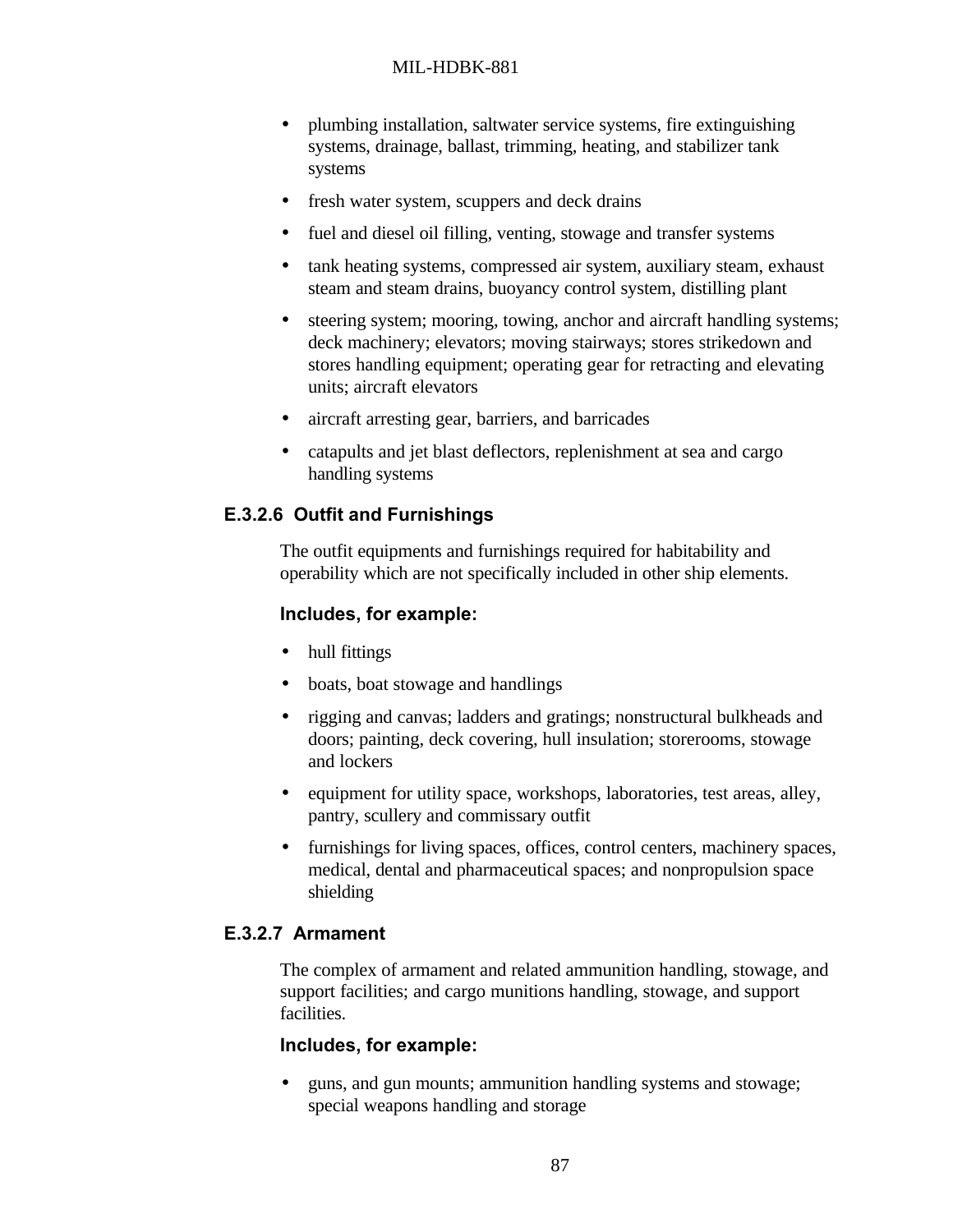- rocket and missile launching devices, handling systems and stowage
- air launched weapons handling systems and stowage; and cargo munitions handling and stowage

#### **E.3.2.8 Integration/Engineering**

The engineering effort and related material associated with the design, development, and rework to provide the ship as a whole exclusive of that included under the Systems Engineering/Program Management element.

#### **Includes, for example:**

• construction drawings, engineering calculations, weighing and weight calculation, photographs, models, and shipbuilders information drawings.

#### **E.3.2.9 Ship Assembly and Support Services**

The efforts and material associated with construction which cannot be logically and practicably identified with, or related to, other level 3 elements.

#### **Includes, for example:**

• staging, scaffolding, and cribbing; temporary utilities and services; molds, templates, jigs, fixtures, and special production tools; drydocking, inspection, insurance, launching, and delivery.

# **E.3.3 WBS Common Elements**

Definitions for common WBS elements applicable to the ship and all other defense materiel items are found in Appendix H: Work Breakdown Structure Definitions, Common Elements.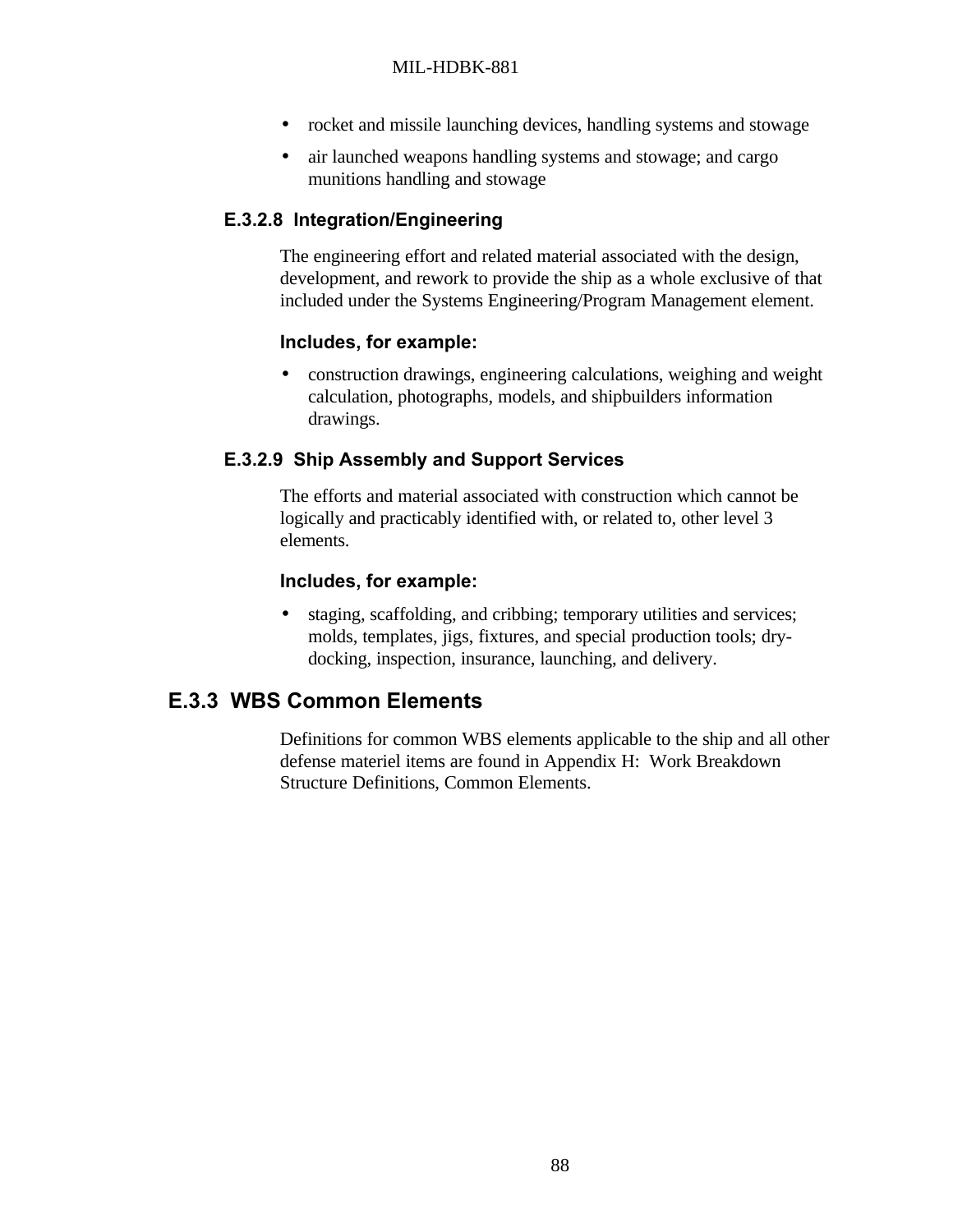# **APPENDIX F: SPACE SYSTEMS**

# **WORK BREAKDOWN STRUCTURE AND DEFINITIONS**

# **F.1 SCOPE**

This appendix provides the space system work breakdown structure. Definitions for the launch vehicle; the orbital transfer vehicle; the space vehicle; and for ground command, control, communications and mission equipment; flight support operations and services; and storage are provided in this appendix. Definitions for WBS elements common to the space system and all other defense materiel items are in Appendix H: Work Breakdown Structure Definitions, Common Elements.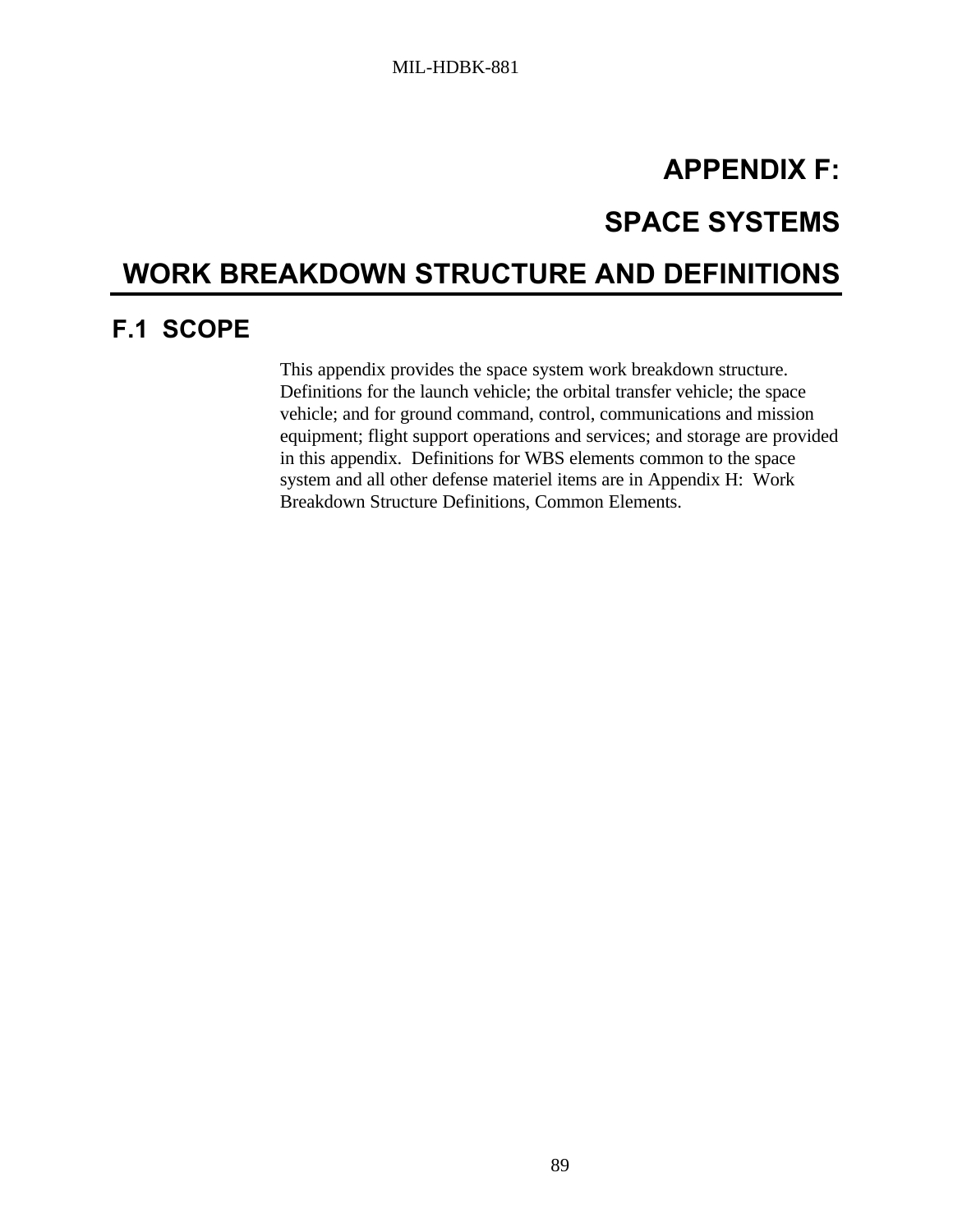# **F.2 WORK BREAKDOWN STRUCTURE LEVELS**

| Level 1             | Level <sub>2</sub>                | Level 3                                                 |
|---------------------|-----------------------------------|---------------------------------------------------------|
|                     |                                   |                                                         |
| <b>Space System</b> | Launch Vehicle                    |                                                         |
|                     |                                   | Propulsion (Single Stage Only)                          |
|                     |                                   | Stage I                                                 |
|                     |                                   | Stage IIn (As Required)                                 |
|                     |                                   | Strap-On Units (As Required)                            |
|                     |                                   | Shroud (Payload Fairing)<br>Guidance and Control        |
|                     |                                   | Integration, Assembly, Test and Checkout                |
|                     | <b>Orbital Transfer Vehicle</b>   |                                                         |
|                     |                                   | Propulsion (Single Stage Only)                          |
|                     |                                   | Stage I                                                 |
|                     |                                   | Stage IIn (As Required)<br>Strap-On Units (As Required) |
|                     |                                   | <b>Guidance and Control</b>                             |
|                     |                                   | Integration, Assembly, Test and Checkout                |
|                     | Space Vehicle                     |                                                         |
|                     |                                   | Spacecraft                                              |
|                     |                                   | Payload In (As Required)<br><b>Reentry Vehicle</b>      |
|                     |                                   | Orbit Injector/Dispenser                                |
|                     |                                   | Integration, Assembly, Test and Checkout                |
|                     | Ground Command, Control,          |                                                         |
|                     | <b>Communications and Mission</b> |                                                         |
|                     | Equipment                         | Sensor In (As Required)                                 |
|                     |                                   | Telemetry, Tracking and Control                         |
|                     |                                   | <b>External Communications</b>                          |
|                     |                                   | Data Processing Equipment                               |
|                     |                                   | Launch Equipment<br><b>Auxiliary Equipment</b>          |
|                     | Flight Support Operations and     |                                                         |
|                     | Services                          |                                                         |
|                     |                                   | Mate/Checkout/Launch                                    |
|                     |                                   | <b>Mission Control</b><br>Tracking and $C^3$            |
|                     |                                   | Recovery Operations and Services                        |
|                     |                                   | Launch Site Maintenance/Refurbishment                   |
|                     | Storage                           |                                                         |
|                     |                                   | Planning and Preparation                                |
|                     |                                   | Storage<br>Transfer and Transportation                  |
|                     | Systems Engineering/Program       |                                                         |
|                     | Management                        |                                                         |
|                     |                                   |                                                         |
|                     | System Test and Evaluation        | Development Test and Evaluation                         |
|                     |                                   | Operational Test and Evaluation                         |
|                     |                                   | Mock-ups                                                |
|                     |                                   | <b>Test and Evaluation Support</b>                      |
|                     | Training                          |                                                         |
|                     |                                   | Equipment<br>Services                                   |
|                     |                                   | <b>Facilities</b>                                       |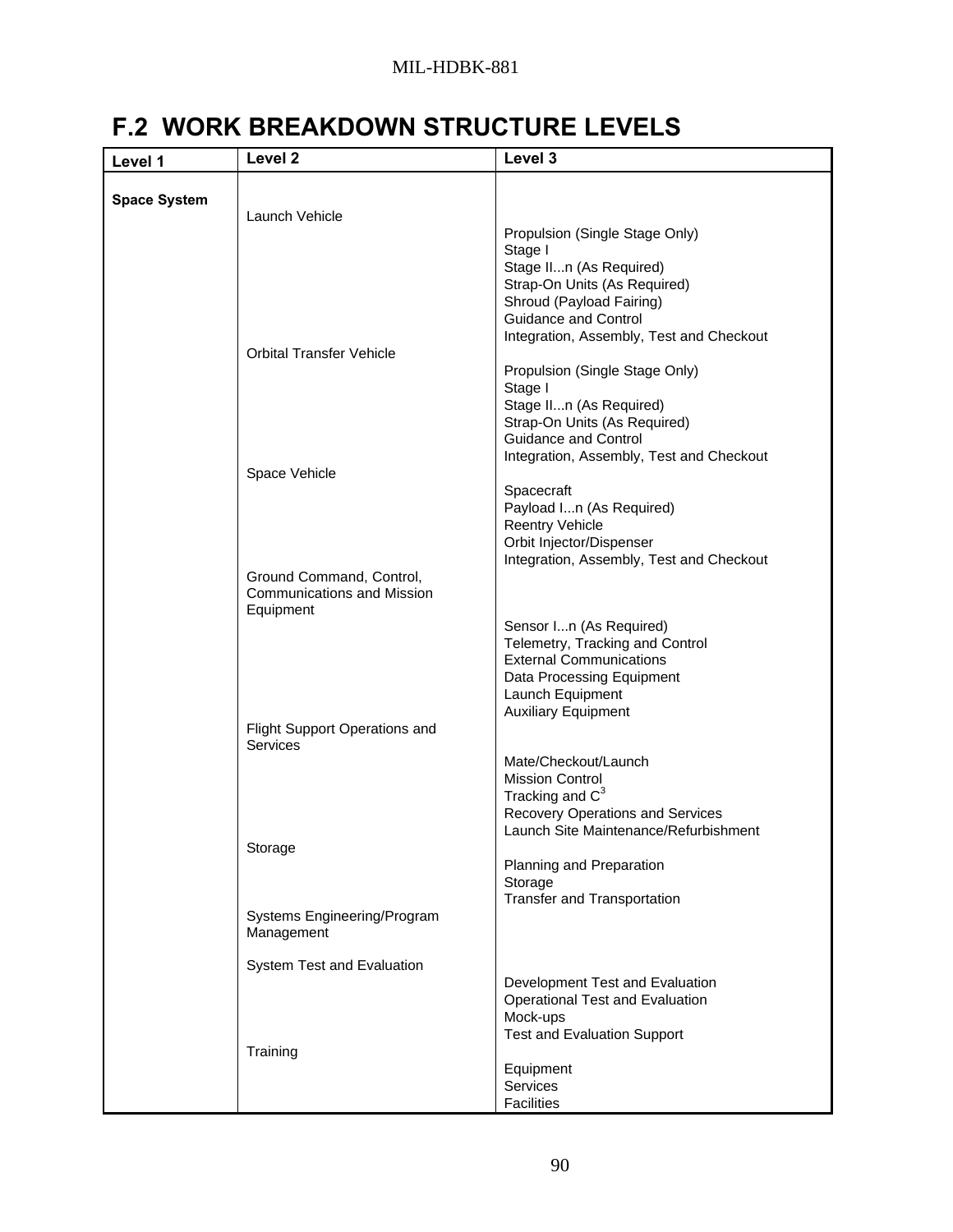| Level 1             | Level <sub>2</sub>              | Level 3                                               |
|---------------------|---------------------------------|-------------------------------------------------------|
| <b>Space System</b> |                                 |                                                       |
| (cont d)            |                                 |                                                       |
|                     | Data                            |                                                       |
|                     |                                 | <b>Technical Publications</b>                         |
|                     |                                 | <b>Engineering Data</b>                               |
|                     |                                 | Management Data                                       |
|                     |                                 | Support Data                                          |
|                     |                                 | Data Depository                                       |
|                     | Peculiar Support Equipment      |                                                       |
|                     |                                 | <b>Test and Measurement Equipment</b>                 |
|                     |                                 | Support and Handling Equipment                        |
|                     | <b>Common Support Equipment</b> |                                                       |
|                     |                                 | <b>Test and Measurement Equipment</b>                 |
|                     |                                 | Support and Handling Equipment                        |
|                     | Operational/Site Activation     |                                                       |
|                     |                                 | System Assembly, Installation and Checkout on<br>Site |
|                     |                                 | <b>Contractor Technical Support</b>                   |
|                     |                                 | <b>Site Construction</b>                              |
|                     |                                 | Site/Ship/Vehicle Conversion                          |
|                     | <b>Industrial Facilities</b>    |                                                       |
|                     |                                 | Construction/Conversion/Expansion                     |
|                     |                                 | <b>Equipment Acquisition or Modernization</b>         |
|                     |                                 | Maintenance (Industrial Facilities)                   |
|                     | Initial Spares and Repair Parts |                                                       |

# **F.3 DEFINITIONS**

# **F.3.1 Space System**

The complex of equipment (hardware/software), data, services, and facilities required to attain and/or maintain an operational capability in space. This operational capability requires the ability to develop, deliver, and maintain mission payload(s) in specific orbit, which further requires the ability to place, operate, and recover manned and unmanned space systems.

#### **Includes:**

• launch vehicles, orbital transfer vehicles, shrouds, space vehicles, communications, command and control facilities and equipment, and any mission equipment or other items necessary to provide an operational capability in space.

# **F.3.2 Launch Vehicle**

The primary means for providing initial thrust to place a space vehicle into its operational environment. The launch vehicle is the prime propulsion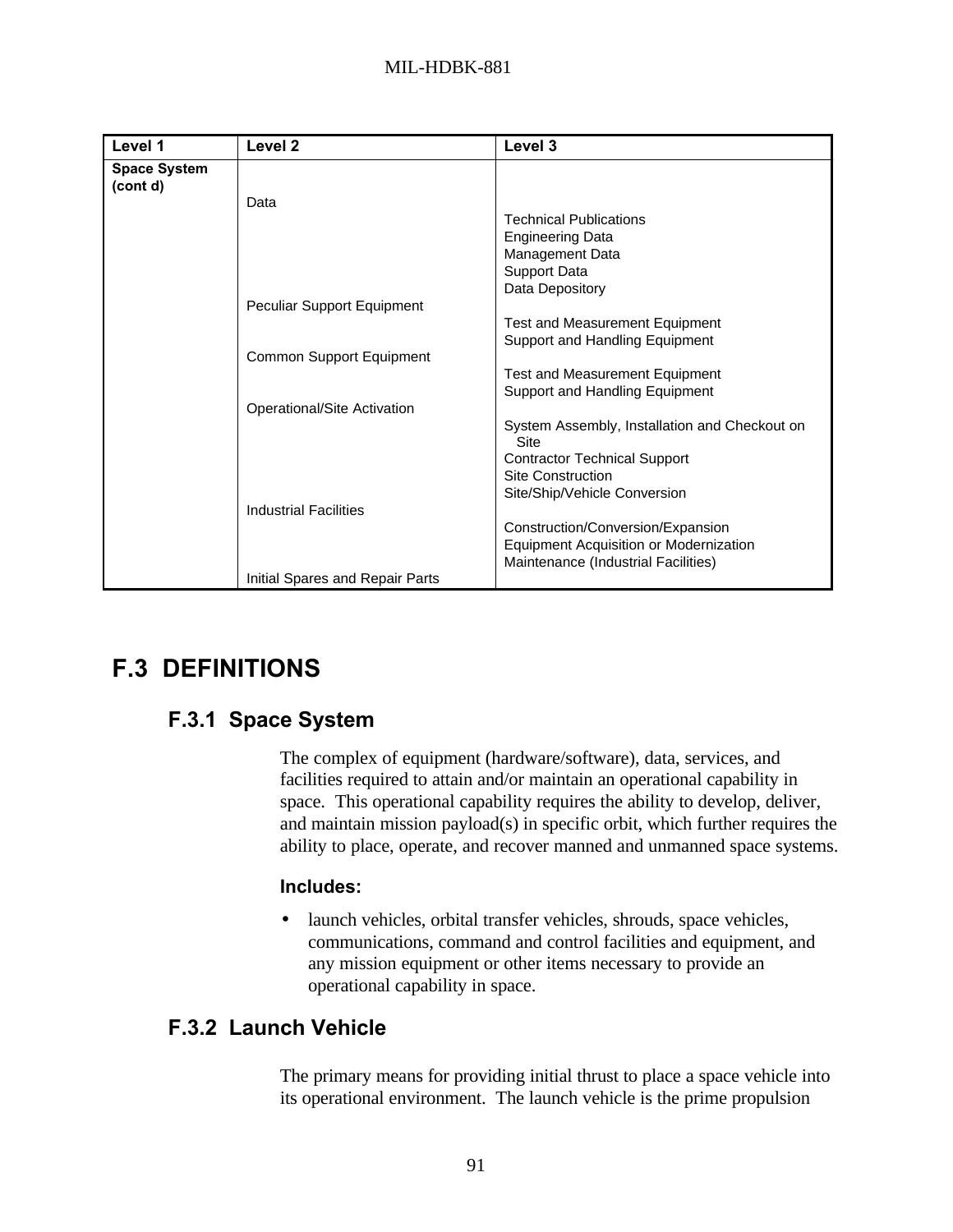#### MIL-HDBK-881

portion of the complete flyaway (not to include the orbital transfer vehicle and space vehicle). The launch vehicle may be single-stage or multiplestage configuration.

#### **Includes:**

- the structure, propulsion, guidance and control, and all other installed equipment integral to the launch vehicle as an entity within itself
- the design, development, and production of complete units (i.e., the prototype or operationally configured units which satisfy the requirements of their applicable specification, regardless of end use)
- Sub-elements to the launch vehicle (F.3.2.1 F.3.2.7)

**NOTE: All effort directly associated with the remaining level 3 WBS elements and the integration, assembly, test and checkout of these elements into the launch vehicle is excluded.**

#### **F.3.2.1 Propulsion (Single Stage Only)**

The means for generating the launch vehicle into its operational orbit or its intended path.

#### **Includes, for example:**

- engine, structure, propellant and fuel, distribution and control of propellant and fuel, starting means, safety devices, and internal environmental control grouped as a functional entity
- design, development, production, and assembly efforts to provide the propulsion subassembly

#### **F.3.2.2 Stage I**

The launch vehicle stage which provides initial lift-off propulsion for the complete launch vehicle (flyaway) and cargo.

#### **Includes, for example:**

- structure, propulsion, controls, instrumentation, and all other installed subsystem equipment integral to Stage 1 as an entity
- design, development, production, and assembly efforts to provide Stage I as an entity

#### **Excludes:**

• strap-on units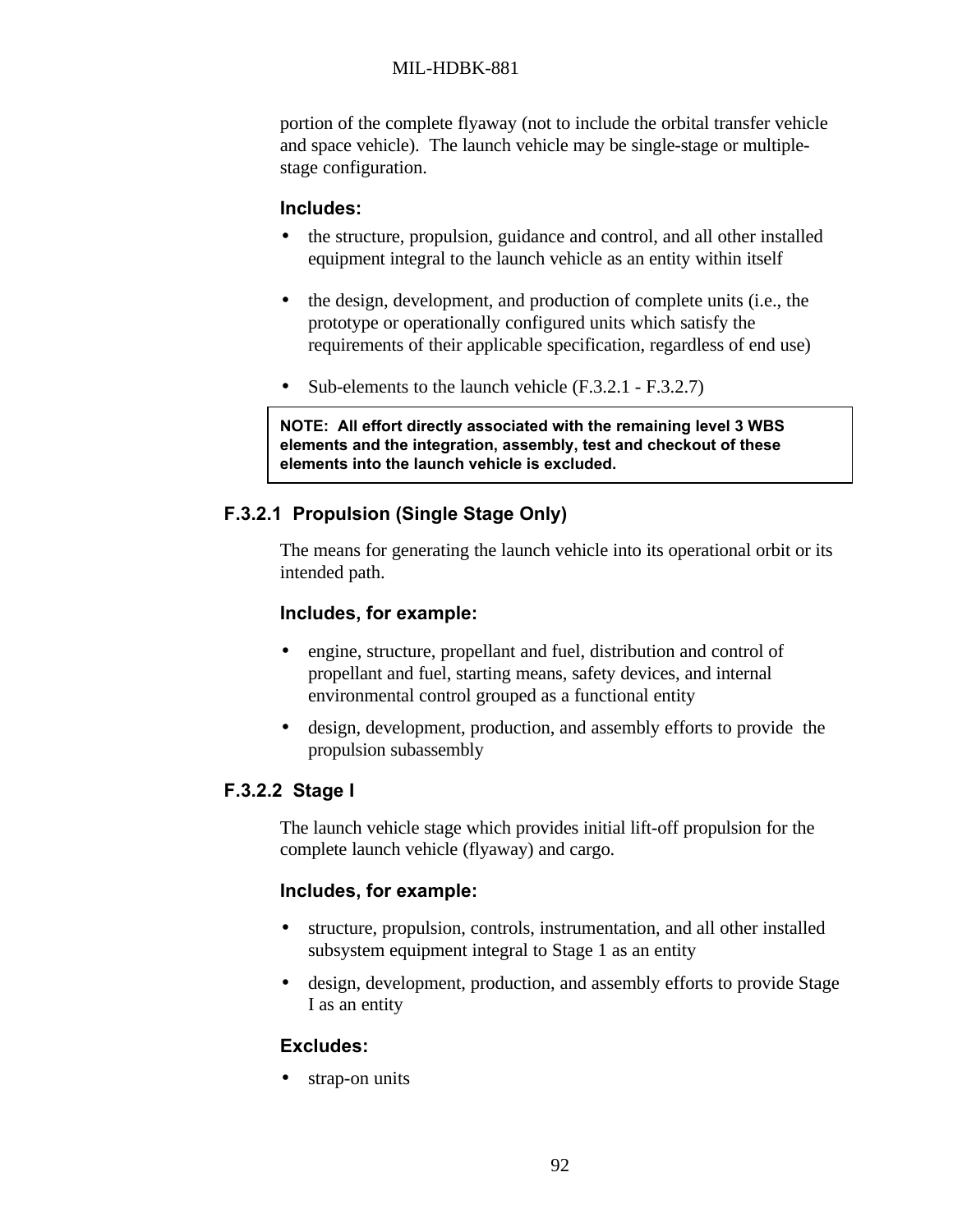**NOTE: All effort directly associated with the remaining level 3 WBS elements and the integration, assembly, test and checkout of these elements into the launch vehicle is excluded.**

#### **F.3.2.3 Stage II...n (As Required)**

The second and subsequent launch vehicle stages (if applicable) used to place a space vehicle into its operational environment.

#### **Includes, for example:**

- propulsion following separation of the first stage and subsequent stages (if applicable)
- structure, propulsion, controls, instrumentation, separation subsystems, and all other installed subsystem equipment integral to the stage as an entity
- design, development, production, and assembly efforts to provide each individual stage as an entity

#### **Excludes:**

• strap-on units

**NOTE: All effort directly associated with the remaining level 3 WBS elements and the integration, assembly, test and checkout of these elements into the launch vehicle is excluded.**

#### **F.3.2.4 Strap-On Units (As Required)**

Solid or liquid propulsion assemblies that provide additional thrust or propellant to assist the launch vehicle in placing a spacecraft into its operational orbit if strap-on units are employed.

#### **Includes, for example:**

- complete set of strap-on units—case, nozzle, igniter, tanks, mounting structure, cordage, etc.
- design, development, production, and assembly efforts to provide the strap-on units as an entity

**NOTE: All effort directly associated with the remaining level 3 WBS elements and the integration, assembly, test and checkout of these elements into the launch vehicle is excluded.**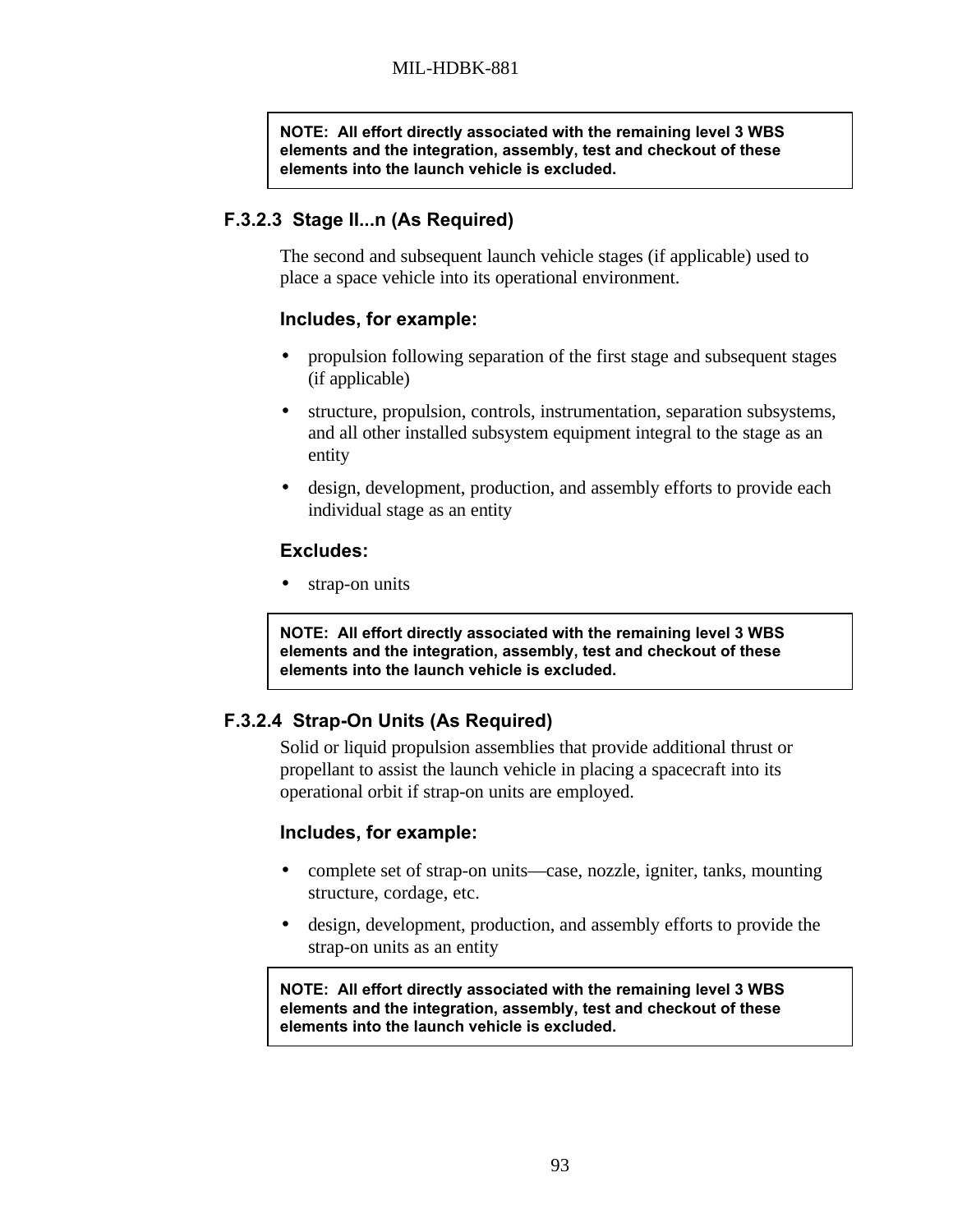#### **F.3.2.5 Shroud (Payload Fairing)**

The protective covering and equipment mated to the launch vehicle which protects the cargo (i.e., orbital transfer vehicle or space vehicle/orbital transfer vehicle combination) prior to and during the launch vehicle ascent phase.

#### **Includes, for example:**

- structure—the shroud structure, mechanisms and hinges
- instrumentation—the hardware and software required to measure the environment and loads being experienced by the shroud during the ascent phase until shroud separation and deployment
- separation subsystem—the sequencers, ordnance, and other necessary mechanisms to assure a successful shroud separation from the launch vehicle and cargo
- power system—the necessary generation, storage, and distribution of electrical power and signals, hydraulic power, and any other power required by the shroud
- thermal control systems—thermal paint, insulation, heat shield tiles, or any other active or passive means necessary to maintain appropriate temperature of the shroud and mission equipment within it
- integration, assembly, test and checkout

**NOTE: All effort directly associated with the remaining level 3 WBS elements and the integration, assembly, test and checkout of these elements into the launch vehicle is excluded.**

#### **F.3.2.6 Guidance and Control**

The means (hardware/software) for generating or receiving guidance intelligence, conditioning the intelligence to produce control signals, and generating appropriate control forces.

Controllers may interface with the structure by actuating moveable aero surfaces or with the propulsion system to produce control reaction forces or may independently produce reaction forces for control.

If the design is such that electronics are packaged into a single rack or housing as an assembly, this rack or housing will be considered part of the guidance and control system.

#### **Includes, for example:**

• guidance intelligence system, computer, sensing elements, etc.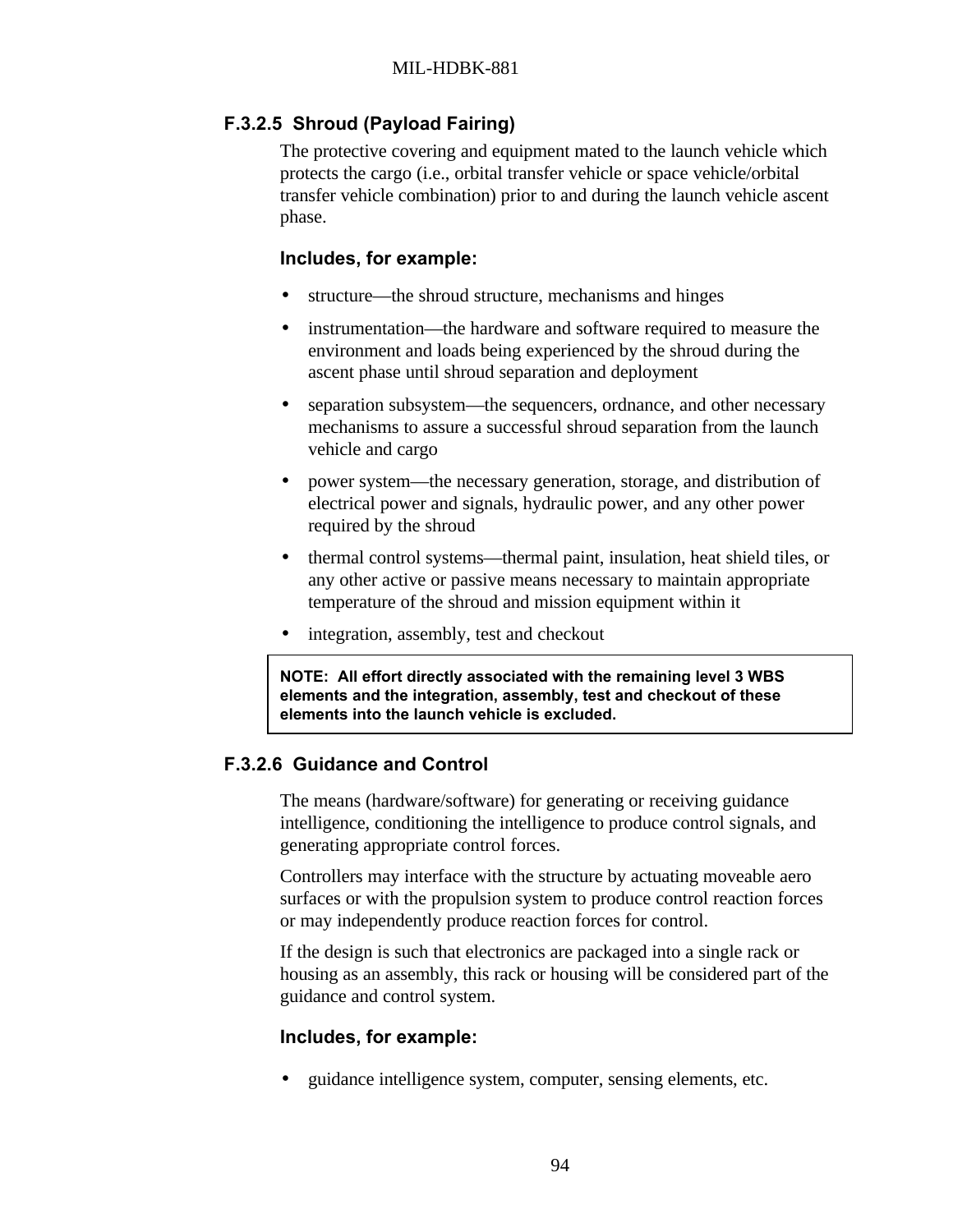**NOTE: All effort directly associated with the remaining level 3 WBS elements and the integration, assembly, test and checkout of these elements into the launch vehicle is excluded.**

#### **F.3.2.7 Integration, Assembly, Test, and Checkout.**

The integration, assembly, test, and checkout element includes all efforts as identified in Appendix H: Work Breakdown Structure Definitions, Common Elements, to provide a complete launch vehicle.

### **F.3.3 Orbital Transfer Vehicle**

Any transportation system utilized for placing spacecraft in an operational environment following launch vehicle separation or deployment. Orbital transfer vehicle includes, for example, "upper-stages" and orbital maneuvering vehicles. The orbital transfer vehicle may be single-stage or multiple-stage configuration.

#### **Includes:**

- structure, propulsion, guidance and control; all other installed equipment; and all software integral to the vehicle
- design development, and production of complete units (i.e., prototype or operationally configured units which satisfy the requirements of their applicable specifications, regardless of end use)
- Sub-elements to the orbital transfer vehicle—Propulsion, Stage I, Stage II...n, Strap-On Units, Guidance and Control, Integration, Assembly, Test and Checkout (Sections F.3.3.1 through F.3.3.4)

**NOTE: All effort directly associated with the remaining level 3 WBS elements and the integration, assembly, test, and checkout of these elements into the orbital transfer vehicle is excluded.**

#### **F.3.3.1 Propulsion (Single Stage Only).**

The means for generating the orbital transfer vehicle into its operational orbit.

#### **Includes, for example:**

- engine, structure, propellant and fuel, distribution and control of propellant and fuel, starting means, safety devices, and internal environmental control grouped as a functional entity
- design, development, production, and assembly efforts to provide the propulsion structure as an entity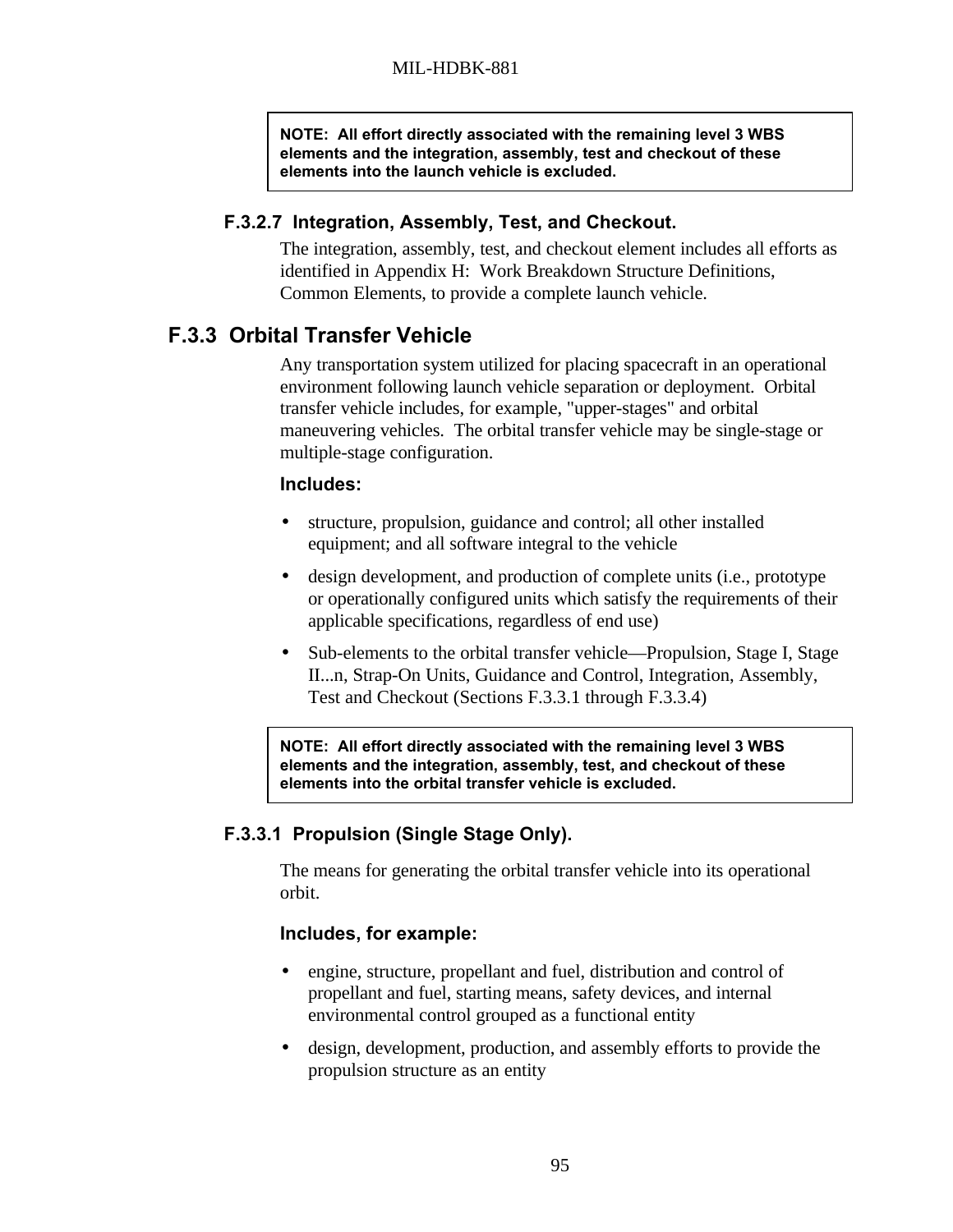#### **F.3.3.2 Stage I**

The orbital transfer vehicle stage which provides initial propulsion for the orbital transfer vehicle following separation or deployment from the launch vehicle.

#### **Includes, for example:**

- structure, propulsion, controls, instrumentation, separation, and all other installed subsystem equipment integral to Stage 1 as an entity
- design, development, production, and assembly efforts to provide Stage I as an entity

#### **Excludes:**

• strap-on units

#### **F.3.3.3 Stage II...n (As Required)**

The second orbital transfer vehicle stage and subsequent stages (as required) used to place a space vehicle into its operational environment. This stage provides propulsion following separation of the first stage.

#### **Includes, for example:**

- structure, propulsion, controls, instrumentation, separation subsystems, and all other installed subsystem equipment integral to the stage as an entity
- design, development, production, and assembly efforts to provide each stage as an entity

#### **Excludes:**

• strap-on units

#### **F.3.3.4 Strap-On Units (As Required)**

The solid or liquid propulsion assemblies that provide additional thrust or propellant to assist the orbital transfer vehicle in placing a space vehicle into its operational orbit if strap-on units are employed.

#### **Includes, for example:**

- complete set of strap-on units—the case, nozzle, igniter, tanks, mounting structure, cordage, etc.
- design, development, production, and assembly efforts to provide the strap-on units as an entity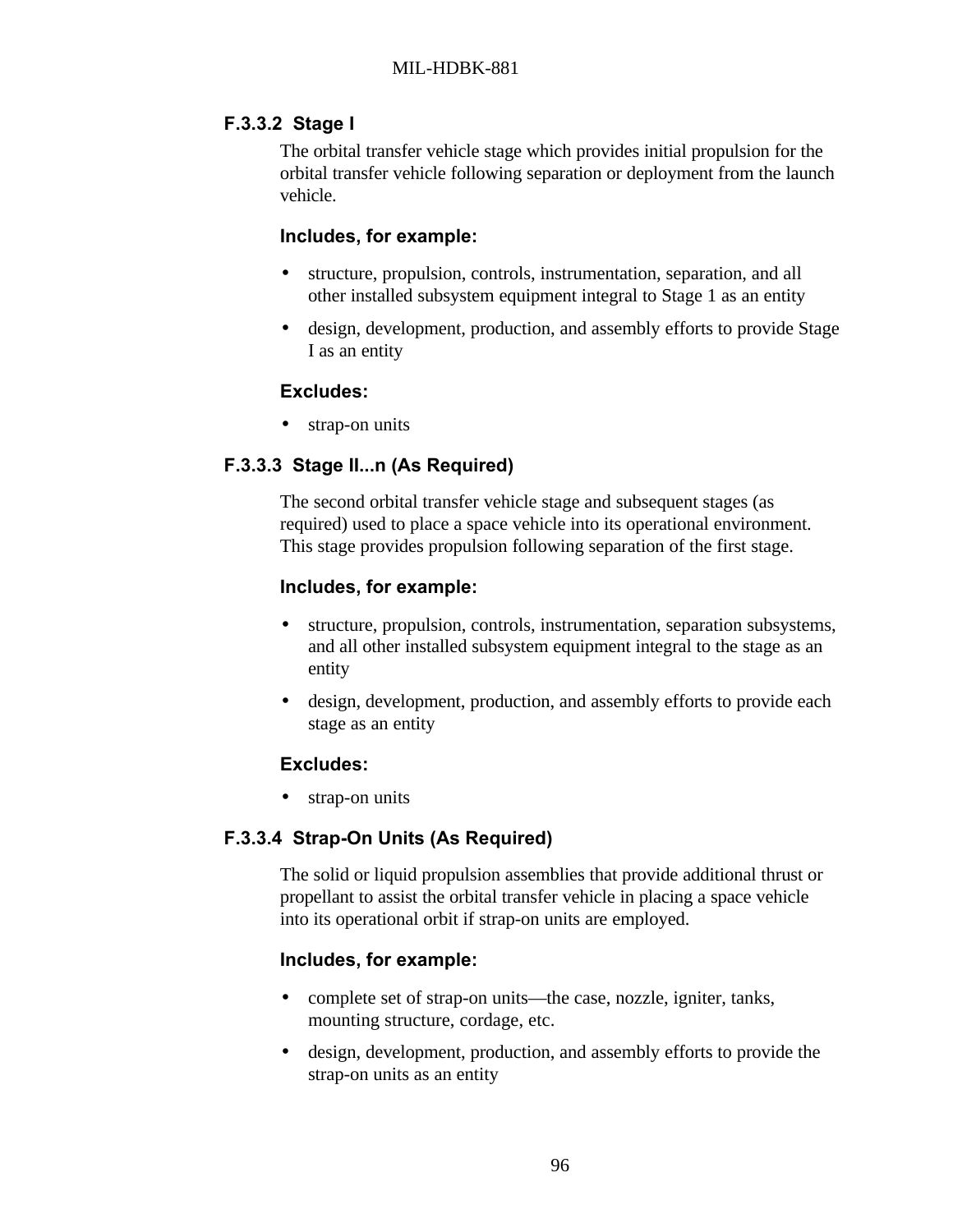#### **F.3.3.5 Guidance and Control**

The means (hardware/software) for generating or receiving guidance intelligence, conditioning the intelligence to produce control signals, and generating appropriate control forces.

Controllers may interface with the structure by actuating moveable aero surfaces or with the propulsion system to produce control reaction forces or may independently produce reaction forces for control.

If the design is such that electronics are packaged into a single rack or housing as an assembly, this rack or housing will be considered part of the guidance and control element.

#### **Includes, for example:**

• guidance intelligence system, computer, sensing elements, etc.

#### **F.3.3.6 Integration, Assembly, Test, and Checkout**

The integration, assembly, test, and checkout element includes all efforts as identified in Appendix H: Work Breakdown Structure Definitions, Common Elements, to provide a complete orbital transfer vehicle.

### **F.3.4 Space Vehicle**

The complete vehicle, or group of vehicles placed into space (operational orbit environment).

#### **Includes:**

- spacecraft, payload, reentry vehicle and orbit injection/dispenser, and integration, assembly, test, and checkout
- design, development, and production of complete units—(i.e., prototype or operationally configured units which satisfy the requirements of their applicable specifications, regardless of end use)
- sub-elements to the space vehicle—Spacecraft, Payload I...n, Reentry Vehicle, Orbit Injector/Dispenser, Integration, Assembly, Test and Control (F.3.4.1 - F.3.4.5)

**NOTE: All effort directly associated with the remaining level 3 WBS elements and the integration, assembly, test and checkout of these elements into the space vehicle is excluded.**

#### **F.3.4.1 Spacecraft**

The principal operating space vehicle which serves as a housing or platform for carrying a payload and other mission-oriented equipments in space.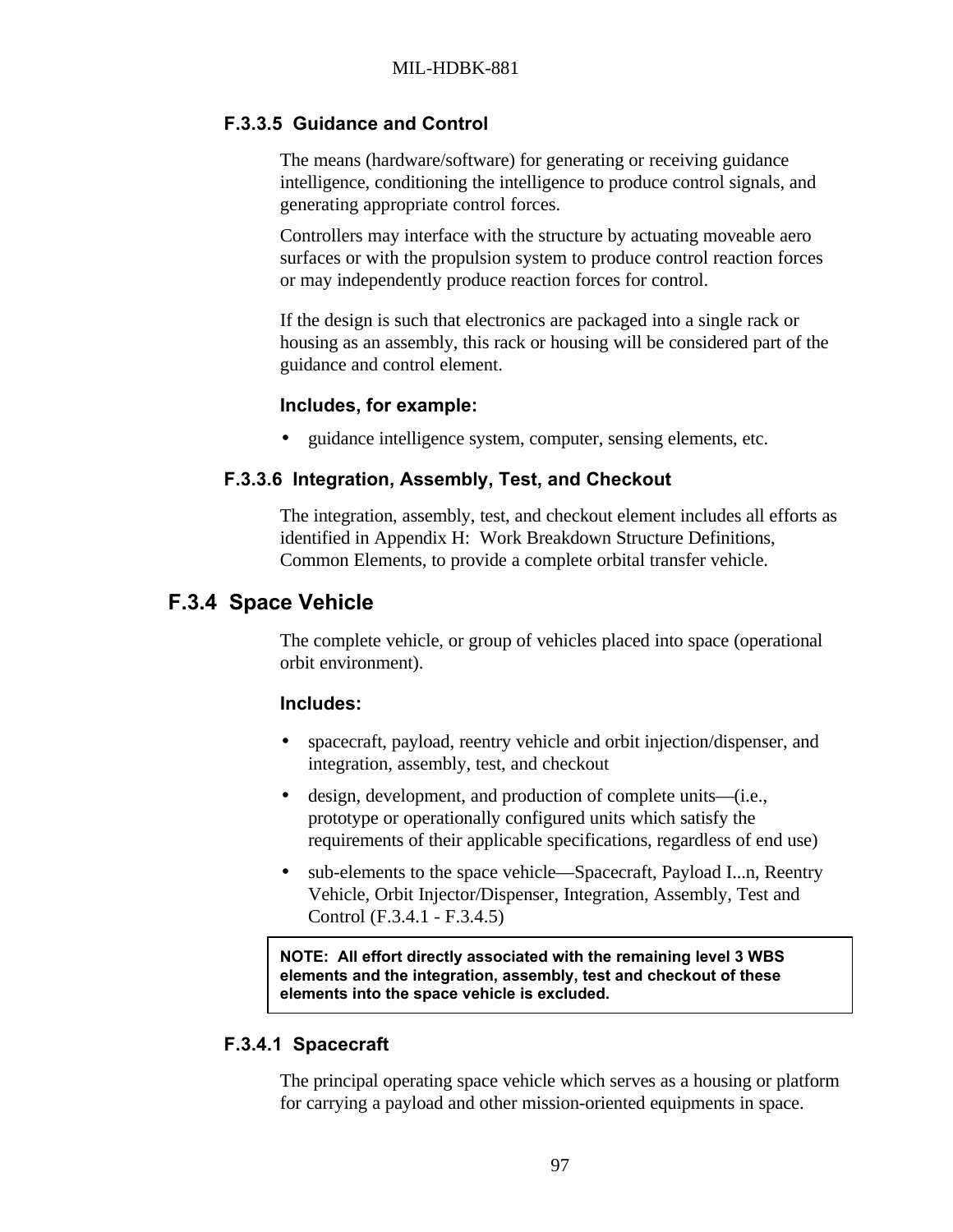#### **Includes, for example:**

- structure, power, attitude determination and control, and other equipments characteristic of spacecraft
- all design, development, production, and assembly efforts to provide the spacecraft as an entity

#### **F.3.4.2 Payload**

The equipment provided for special purposes in addition to the normal equipment integral to the spacecraft or reentry vehicle.

#### **Includes, for example:**

- experimental equipment placed on board the vehicle and flight crew equipment (space suits, life support, and safety equipment)
- communications, displays and instrumentation, telemetry equipment and other equipments specifically to collect data for future planning and projection purposes

**NOTE: All effort directly associated with the remaining level 3 WBS elements and the integration, assembly, test and checkout of these elements into the space vehicle is excluded.**

#### **F.3.4.3 Reentry Vehicle**

The principal operating vehicle specifically designed to safely reenter the atmosphere in order to land a payload (experimental equipment or crew).

#### **Includes, for example:**

- navigation and guidance, power supply, command and control, attitude control, environmental control, propulsion, and other equipments homogeneous to the reentry vehicle
- all design, development, production, and assembly efforts to provide the reentry vehicle as an entity

**NOTE: All effort directly associated with the remaining level 3 WBS elements and the integration, assembly, test and checkout of these elements into the space vehicle is excluded.**

#### **F.3.4.4 Orbit Injector/Dispenser**

The function of placing orbiting objects in the planned orbital path.

#### **Includes, for example:**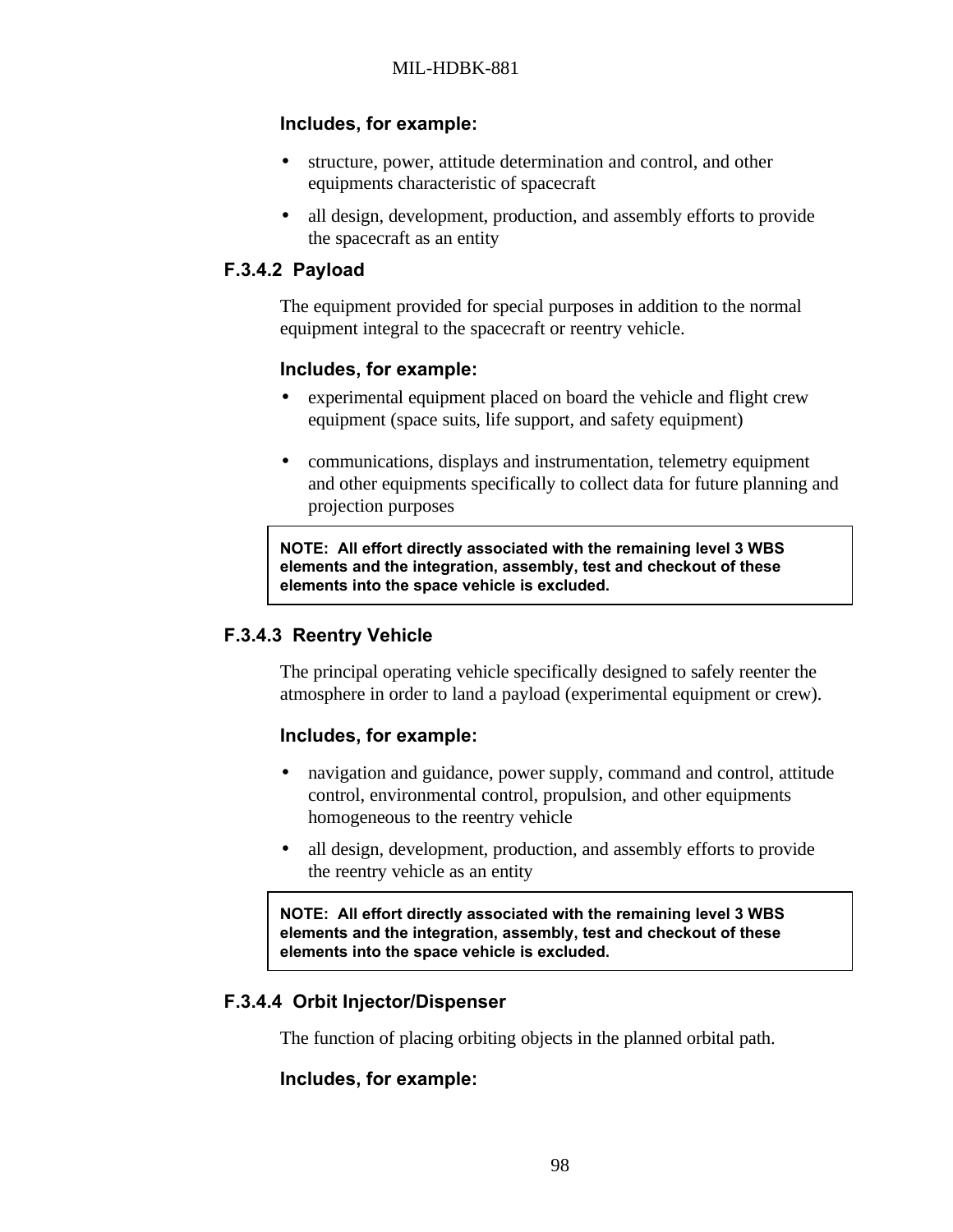#### MIL-HDBK-881

• structure, propulsion, instrumentation and stage interface, separation subsystem, and other equipment necessary for integration with other level 3 elements

**NOTE: All effort directly associated with the remaining level 3 WBS elements and the integration, assembly, test and checkout of these elements into the space vehicle is excluded.**

#### **F.3.4.5 Integration, Assembly, Test, and Checkout**

The integration, assembly, test, and checkout element includes all efforts as identified in Appendix H: Work Breakdown Structure Definitions, Common Elements, to provide a complete space vehicle.

## **F.3.5 Ground Command, Control, Communications, and Mission Equipment**

The ground hardware/software equipment used for communicating between control and tracking facilities, monitoring the health and status of space vehicles, commanding the space vehicle's hardware, and adjusting the space vehicle's orbit as required for space vehicle health or mission purpose.

Two configurations for the ground command, control, communications and mission equipment are the parabolic dish-based antenna system and the phased array-based antenna system.

If a ground site has multiple antenna configurations, each will have its own separate command and control equipment, communications equipment, data processing equipment and test equipment.

#### **Includes:**

- the design, development, and production of complete units—(i.e., prototype or operationally configured units which satisfy the requirements of their applicable specifications, regardless of end use)
- sub-elements to the ground command, control, communications, and mission equipment (F.3.5.1 - F.3.5.6)

#### **F.3.5.1 Sensor I...n (As Required)**

Those hardware and software elements/components which comprise the sensor system.

#### **Includes, for example:**

• antenna, platform/pedestal, radome, transmission equipment, reception equipment, and other sensor subsystems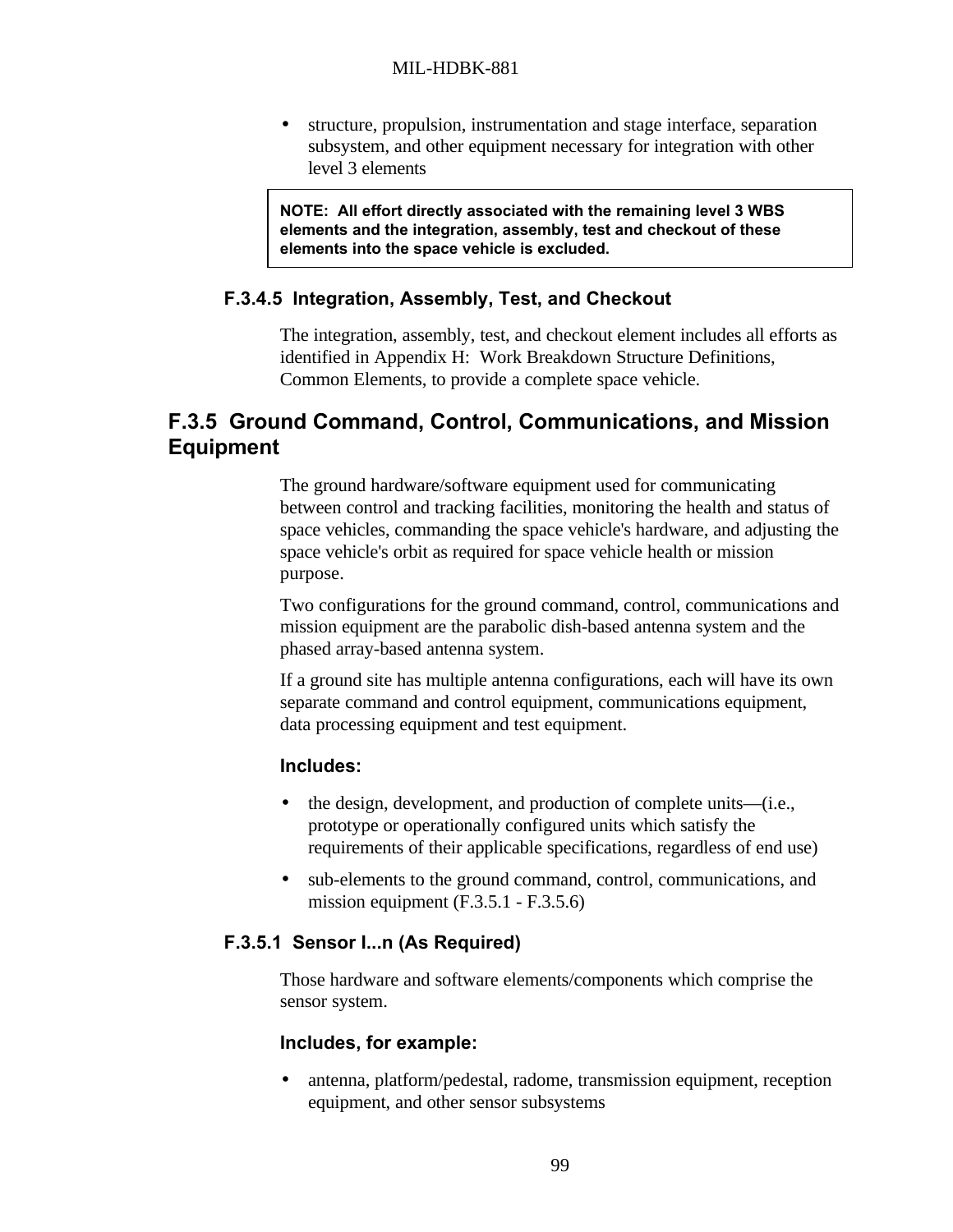• design, development, production, and assembly efforts to provide each sensor as an entity

### **F.3.5.2 Telemetry, Tracking and Control**

The hardware/software elements that facilitate launch decisions and command and control of the aerospace vehicle.

#### **Includes, for example:**

- supplementary means for guidance of those aerospace vehicles not having completely self-contained guidance and control and means to command destruct
- control and check-out consoles, data displays, and mission records

#### **F.3.5.3 External Communications**

The hardware and software components that allow the ground station to communicate with any external data link or source like telephone (analog) lines, digital data lines, nonsatellite radio receivers. While the terrestrial data lines may connect to radio of other satellite communications stations, the external communications subsystem ends where these links physically connect to the secure communications, modulation/demodulation (modem) or coder/decoder equipment.

#### **F.3.5.4 Data Processing Equipment**

The hardware and software components that provide the activities and means to condition data generated at the launch site or aboard the space vehicle, or data received from associated systems to accommodate the needs of command and control or mission data processing.

#### **Includes, for example:**

• central processing unit (computer), peripheral equipment, and the software required to operate the data processing equipment.

#### **F.3.5.5 Launch Equipment**

The means to launch the aerospace vehicle from stationary sites.

#### **Includes, for example:**

- storage facilities and checkout stations for readiness verification when these are integral to the launcher
- safety and protective elements when these are not integral to the launch platform or facilities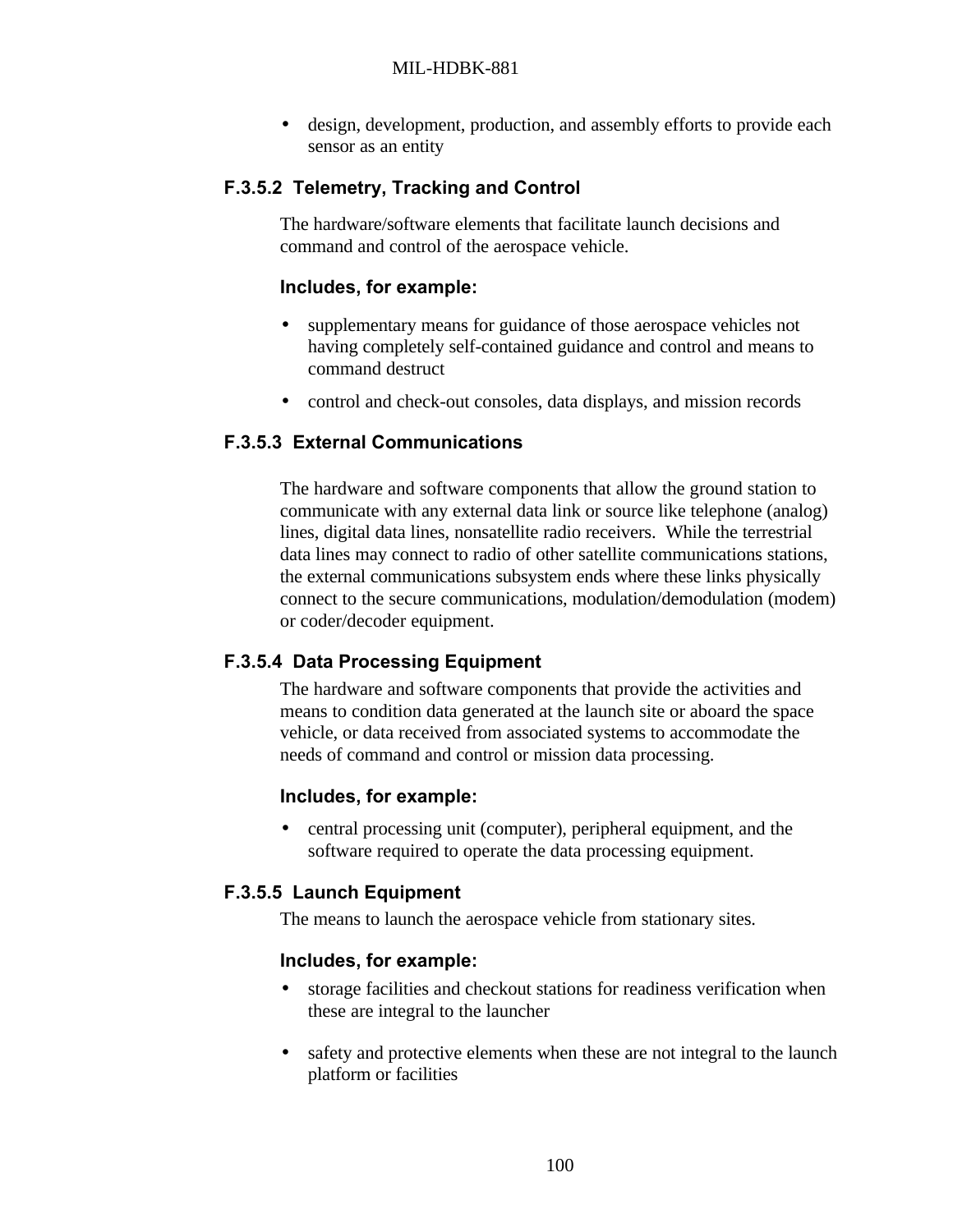#### **F.3.5.6 Auxiliary Equipment**

The general purpose/multi-usage ground equipment utilized to support the various operational capabilities of the command and launch equipments.

#### **Includes, for example:**

• power generators, power distribution systems, environmental control, cabling, malfunction detection, fire prevention, security systems, and other common-usage items not applicable to specific elements of the ground based equipment

# **F.3.6 Flight Support Operations and Services**

Mate/checkout/launch; mission control; tracking; and command, control and communications  $(C^3)$ ; recovery operations and services; and launch site maintenance/refurbishment. This element supports the launch vehicle, orbital transfer vehicle, and/or space vehicle during an operational mission.

Sub-elements to the flight operations and services (F.3.6.1 - F.3.6.5).

#### **F.3.6.1 Mate/Checkout/Launch**

The preflight operations and services subsequent to production and/or storage, and the actual launch of the complete system and payload.

#### **Includes, for example:**

• materials to conduct equipment receiving and checkout at launch site, preflight assembly and checkout, pre/post flight data reduction and analysis, and any prelaunch flight control/mission control planning

#### **F.3.6.2 Mission Control**

The personnel and materiel required to operate individual mission control centers and to perform ground command and control with the space vehicles.

#### **Includes, for example:**

• mission control centers such as Constellation Command Center, Battle Management/Command Control Center (BM/C<sup>3</sup>), Space Asset Support System Control Center, and Space Transportation Control Center

#### **Excludes:**

• tracking and communications centers (these are included in WBS element F.3.6.3)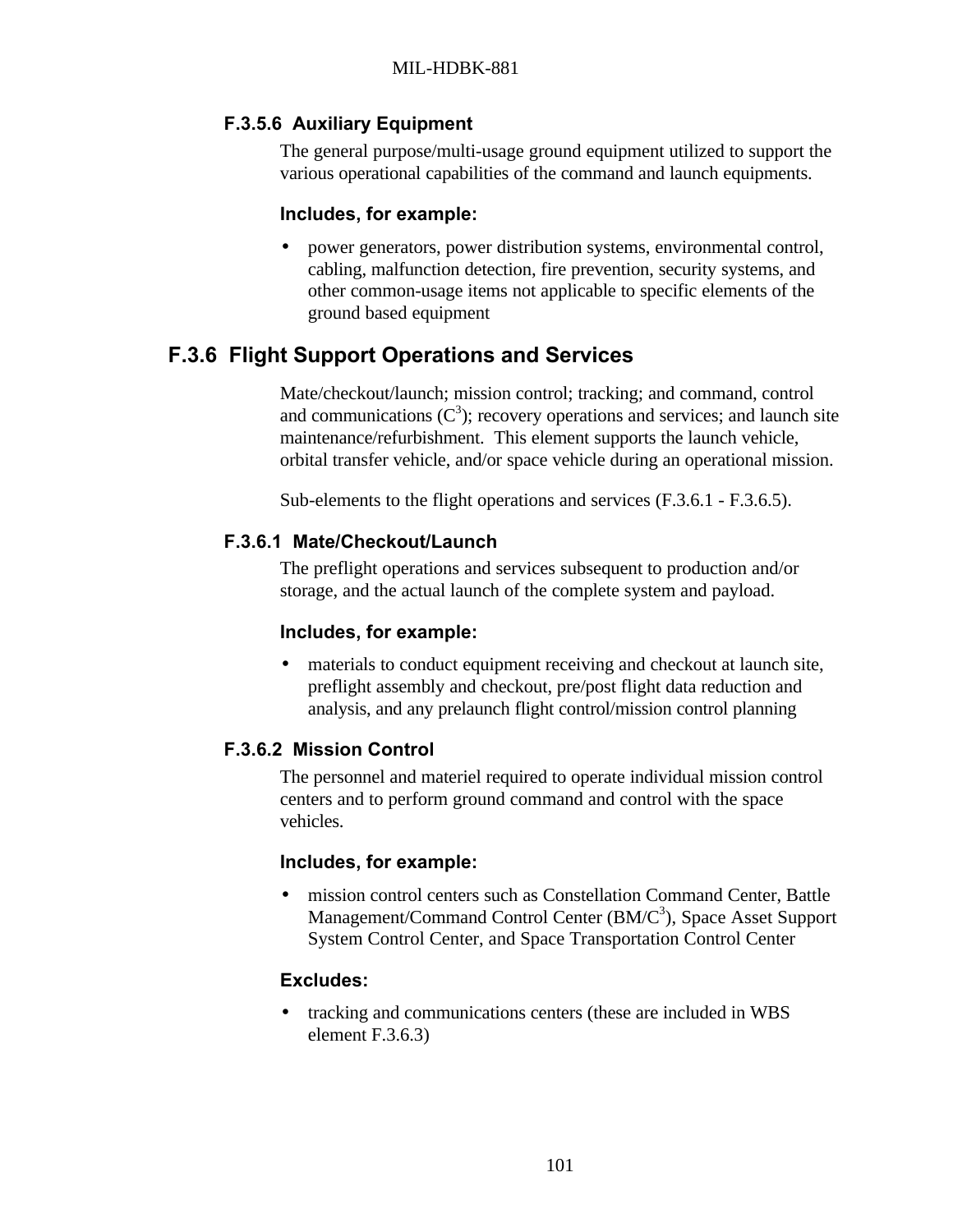# **F.3.6.3 Tracking and C<sup>3</sup>**

The personnel and materiel required to perform the functions of telemetry, tracking, controlling, and data retrieval for the mission control systems.

#### **Includes, for example:**

• mission control systems, on the ground or in space, including Satellite Control Facility; Remote Tracking Station; Tracking, Data, Relay Satellite System; and other ground/space tracking systems

### **Excludes:**

• initial acquisition of tracking and  $C<sup>3</sup>$  (acquisition of these systems is included in WBS element F.3.6.4)

### **F.3.6.4 Recovery Operations and Services**

The contractor effort and materiel necessary to effect recovery of the space vehicle or other mission equipment.

#### **Includes:**

• the launch site recovery forces, reentry site recovery forces, logistics support to recovery forces, logistics support to the recovery operations, communications, and transportation of recovered equipment to assigned facilities

# **F.3.6.5 Launch Site Maintenance/Refurbishment**

The organization, maintenance, and management of launch vehicle facilities and mission equipment, and support at the launch base.

#### **Includes, for example:**

• requirements to clean up and refurbish each launch site after each launch

# **F.3.7 Storage**

Those costs of holding portions of the space system while awaiting use of the system being stored, prepared for storage, or recovered from storage. Periods of holding result from schedule changes and/or technological problems exogenous to the portion of the space system.

#### **Includes:**

• Sub-elements to storage (F.3.7.1 - F.3.7.3)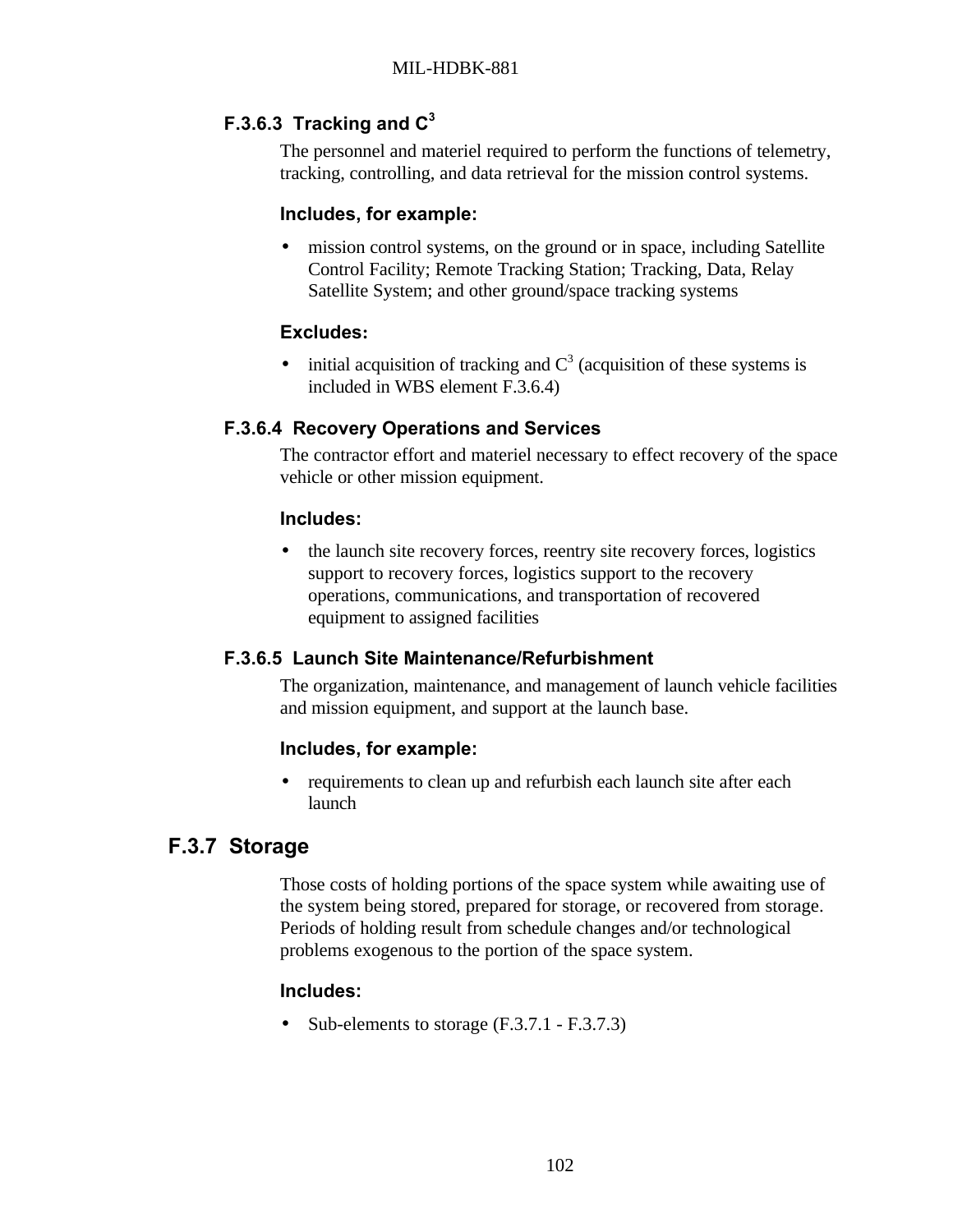#### **F.3.7.1 Planning and Preparation**

The planning and preparation costs for storage of all systems/subsystems associated with the launch vehicle, orbital transfer vehicle, and space vehicle equipment.

#### **Includes, for example:**

• generation of any storage or maintenance instructions and documents necessary for repairable systems or subsystems

#### **F.3.7.2 Storage**

The cost incurred while the systems or subsystems of the launch vehicle, orbital transfer vehicle, and space vehicle equipment are in storage.

#### **F.3.7.3 Transfer and Transportation**

The transfer and storage costs incurred when the systems/subsystems of the launch vehicle, orbital transfer vehicle, and space vehicle equipment are moved from one location to another.

#### **Includes, for example:**

• costs of relocation necessitated by mission requirements

#### **F.3.8 WBS Common Elements**

Definitions for common WBS elements applicable to the space system and all other defense materiel items are in Appendix H: Work Breakdown Structure Definitions, Common Elements.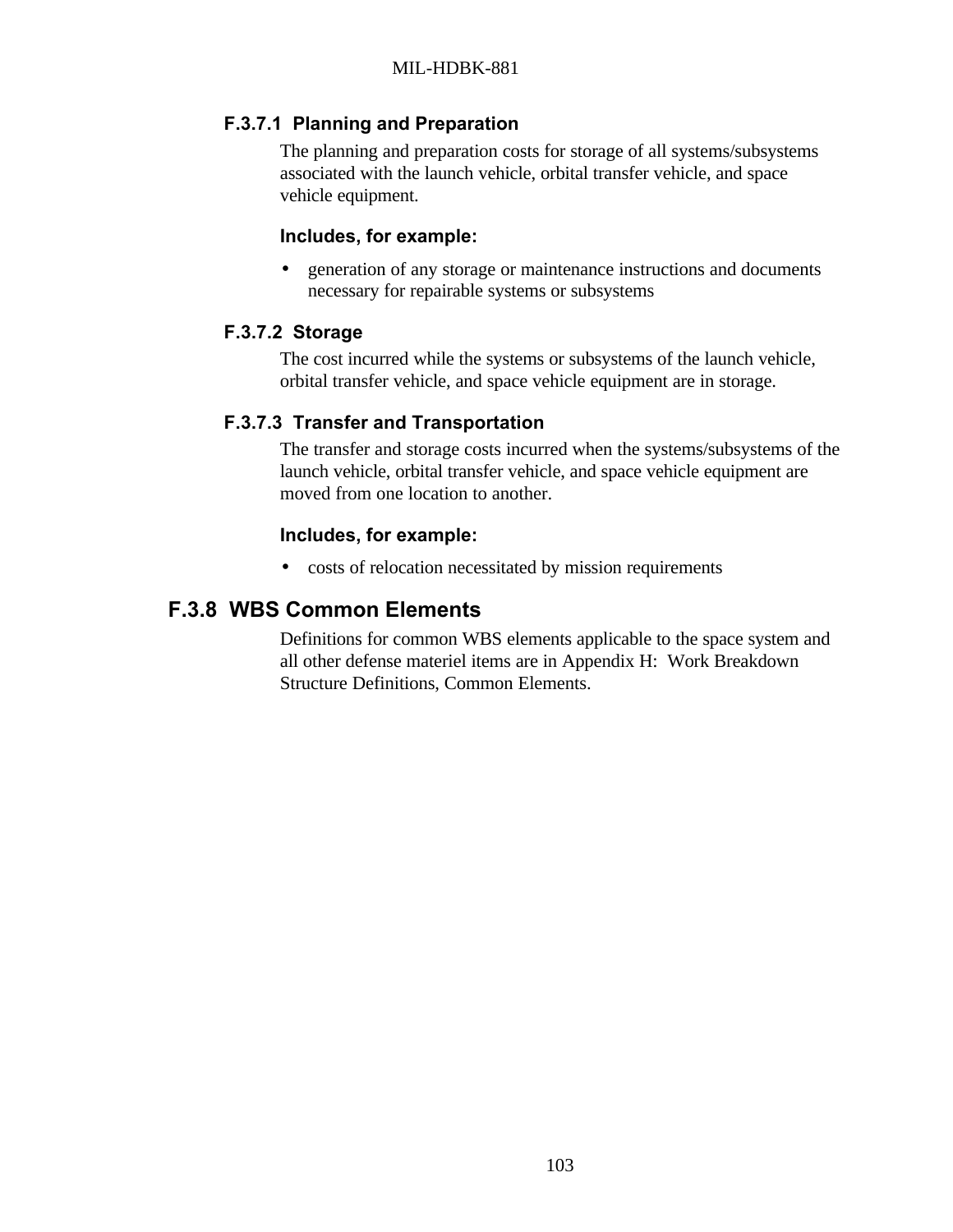(THIS PAGE LEFT INTENTIONALLY BLANK)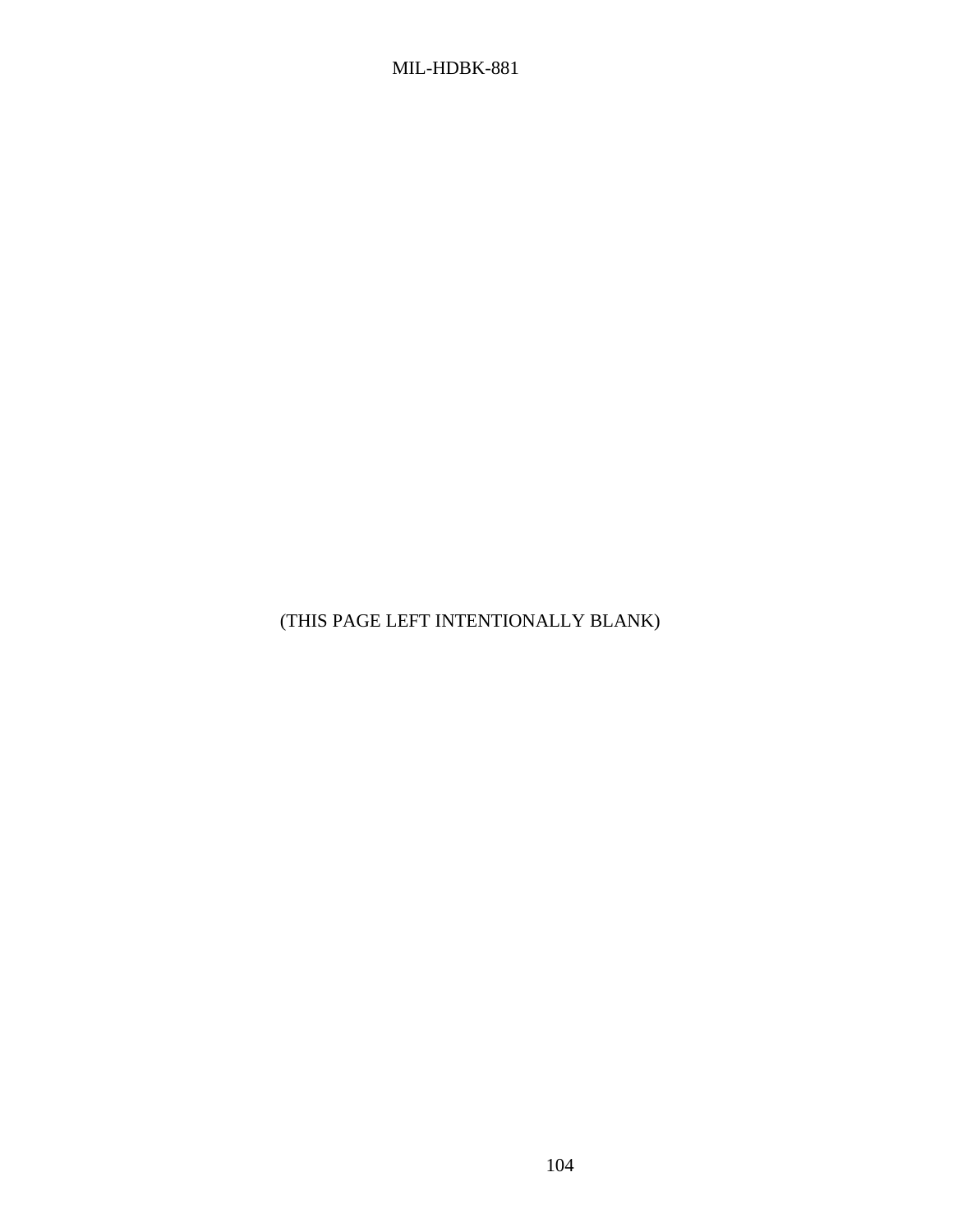# **APPENDIX G: SURFACE VEHICLE SYSTEMS**

# **WORK BREAKDOWN STRUCTURE AND DEFINITIONS**

# **G.1 SCOPE**

This appendix provides the surface vehicle system work breakdown structure. Definitions for the primary vehicle and secondary vehicle are provided in this appendix. Definitions for WBS elements common to the surface vehicle and all other defense materiel items are given in Appendix H: Work Breakdown Structure Definitions, Common Elements.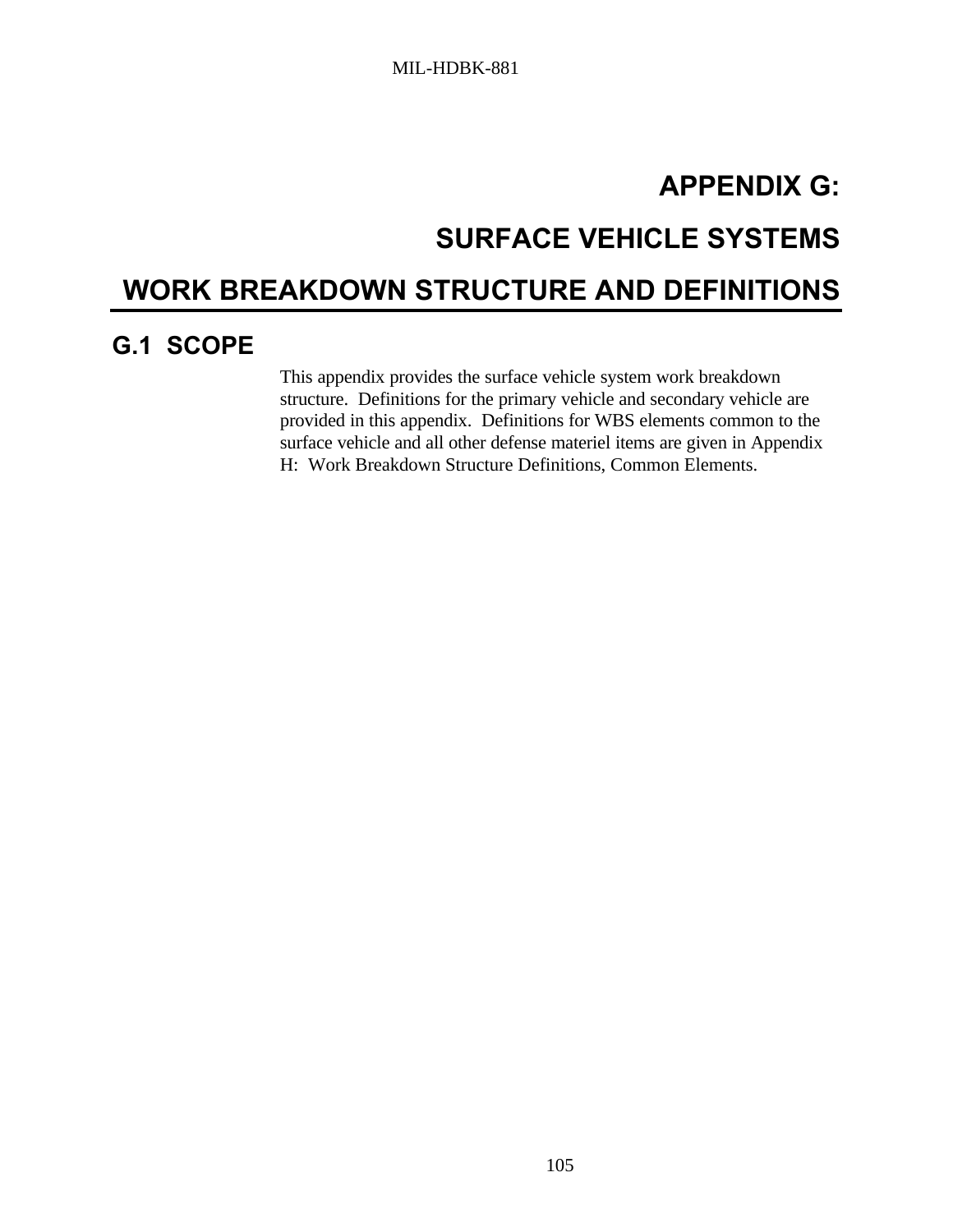# **G.2 WORK BREAKDOWN STRUCTURE LEVELS**

| Level 1                | Level <sub>2</sub>                         | Level 3                                                                                                                                                                          |
|------------------------|--------------------------------------------|----------------------------------------------------------------------------------------------------------------------------------------------------------------------------------|
| Surface Vehicle System |                                            |                                                                                                                                                                                  |
|                        | <b>Primary Vehicle</b>                     | Hull/Frame<br>Suspension/Steering<br>Power Package/Drive Train<br><b>Auxiliary Automotive</b><br><b>Turret Assembly</b><br><b>Fire Control</b><br>Armament<br>Body/Cab           |
|                        | Secondary Vehicle                          | Automatic Loading<br>Automatic/Remote Piloting<br>Nuclear, Biological, Chemical<br>Special Equipment<br>Navigation<br>Communications<br>Integration, Assembly, Test and Checkout |
|                        |                                            | (Same as Primary Vehicle)                                                                                                                                                        |
|                        | Systems Engineering/ Program<br>Management |                                                                                                                                                                                  |
|                        | System Test and Evaluation                 | Development Test and Evaluation<br>Operational Test and Evaluation<br>Mock-ups<br><b>Test and Evaluation Support</b>                                                             |
|                        | Training                                   | <b>Test Facilities</b>                                                                                                                                                           |
|                        |                                            | Equipment<br>Services<br><b>Facilities</b>                                                                                                                                       |
|                        | Data                                       |                                                                                                                                                                                  |
|                        |                                            | <b>Technical Publications</b><br><b>Engineering Data</b><br>Management Data<br><b>Support Data</b><br>Data Depository                                                            |
|                        | Peculiar Support Equipment                 |                                                                                                                                                                                  |
|                        |                                            | Test and Measurement Equipment<br>Support and Handling Equipment                                                                                                                 |
|                        | Common Support Equipment                   | Test and Measurement Equipment                                                                                                                                                   |
|                        | Operational/Site Activation                | Support and Handling Equipment<br>System Assembly, Installation and Checkout on<br>Site                                                                                          |
|                        |                                            | <b>Contractor Technical Support</b><br><b>Site Construction</b><br>Site/Ship/Vehicle Conversion                                                                                  |
|                        | <b>Industrial Facilities</b>               | Construction/Conversion/Expansion<br>Equipment Acquisition or Modernization<br>Maintenance (Industrial Facilities)                                                               |
|                        | Initial Spares and Repair Parts            |                                                                                                                                                                                  |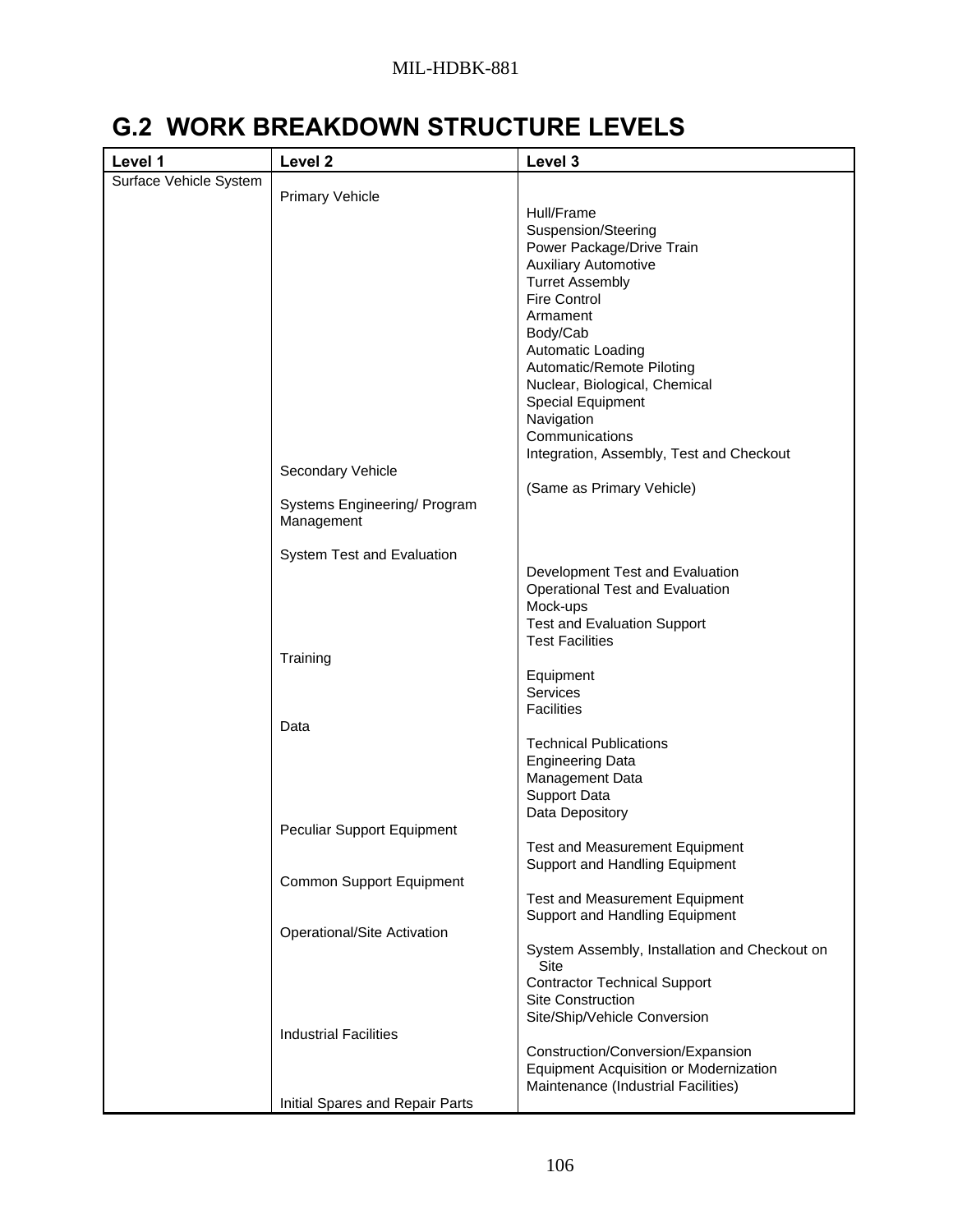# **G.3 DEFINITIONS**

# **G.3.1 Surface Vehicle System**

The complex of equipment, data, services, and facilities required to develop and produce a vehicle system with the capability to navigate over the surface. Surface vehicle category includes vehicles primarily intended for general purpose applications and those intended for mating with specialized payloads.

#### **Includes:**

- cargo and logistics vehicles, mobile work units and combat vehicles
- combat vehicles serving as armored weapons platforms, reconnaissance vehicles, and amphibians

# **G.3.2 Primary Vehicle**

The mobile element of the system embodying means for performing operational missions.

#### **Includes:**

- means of propulsion and structure for adaptation of mission equipment or accommodations for disposable loads
- design, development, and production of complete units (i.e., prototype or operationally configured units which satisfy the requirements of their applicable specifications, regardless of end use)
- Sub-elements to the primary vehicle  $(G.3.2.1 G.3.2.15)$

**NOTE: All effort directly associated with the remaining level 3 WBS elements and the integration, assembly, test, and checkout of these elements into the primary vehicle is excluded.**

#### **G.3.2.1 Hull/Frame**

The vehicle's primary load bearing component which provides the structural integrity to withstand the operational loading stresses generated while traversing various terrain profiles.

#### **Includes, for example:**

• simple wheeled vehicle frame or combat vehicle hull which satisfies the structural requirements and also provides armor protection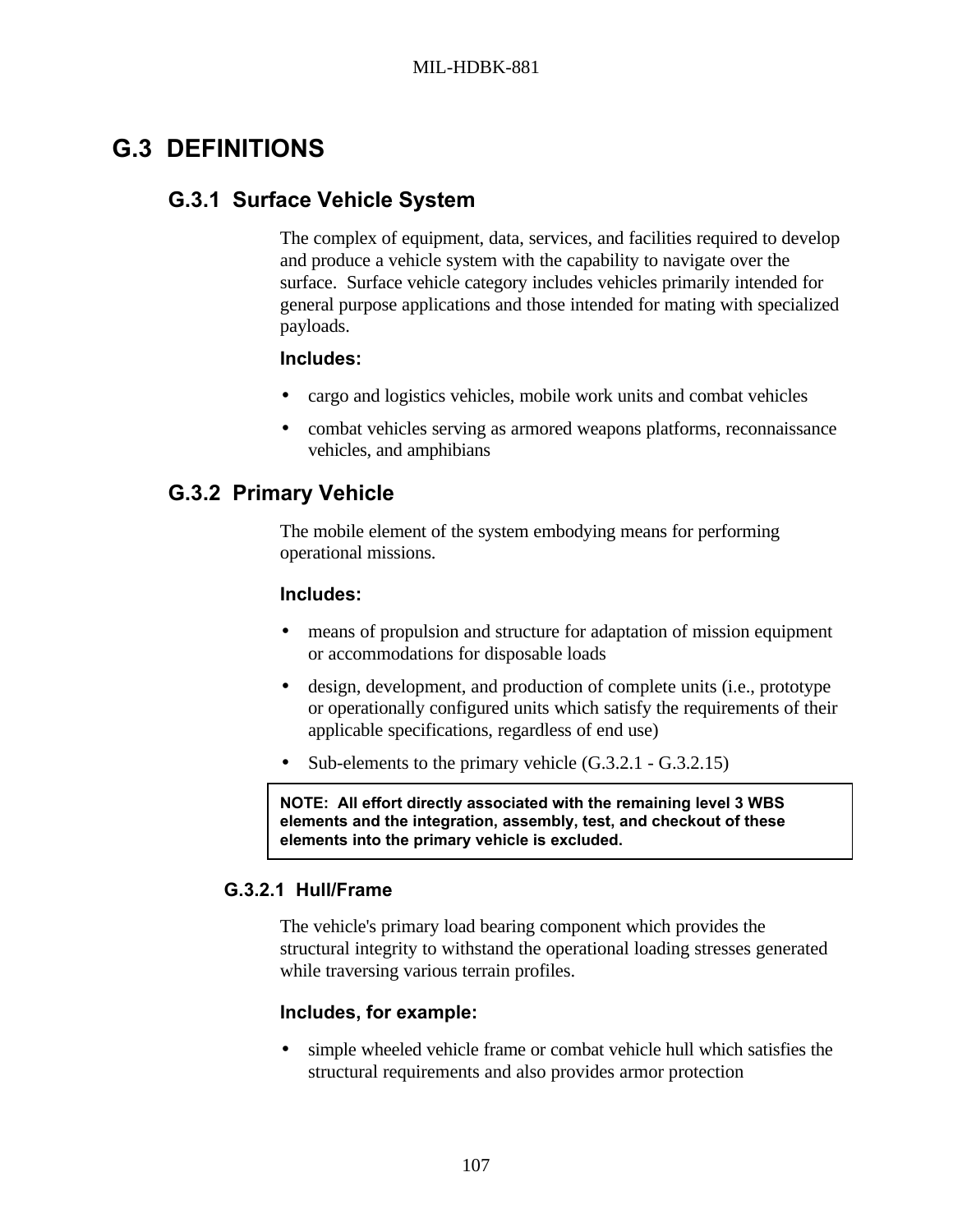- structural subassemblies and appendages which attach directly to the primary structure
- towing and lifting fittings, bumpers, hatches, and grilles
- provision to accommodate other subsystems such as mountings for suspension, weapons, turret, truck body, cab, special equipment loads, etc.

**NOTE: All effort directly associated with the remaining level 3 WBS elements and the integration, assembly, test, and checkout of these elements into the primary vehicle is excluded.**

#### **G.3.2.2 Suspension/Steering**

The means for generating tractive efforts, thrust, lift, and steering forces generally at or near the earth's surface and adapting the vehicle to the irregularities of the surface.

#### **Includes, for example:**

- wheels, tracks, brakes, and steering gears for traction and control functions
- rudder thrust devices and trim vanes for amphibians
- springs, shock absorbers, skirts, and other suspension members

**NOTE: All effort directly associated with the remaining level 3 WBS elements and the integration, assembly, test, and checkout of these elements into the primary vehicle is excluded.**

#### **G.3.2.3 Power Package/Drive Train**

The means for generating and delivering power in the required quantities and driving rates to the driving member.

#### **Includes, for example:**

- engine-mounted auxiliaries such as air ducting and manifolds, controls and instrumentation, exhaust systems, and cooling means
- power transport components as clutches, transmission, shafting assemblies, torque converters, differentials, final drivers, and power takeoffs
- brakes and steering when integral to power transmission rather than in the suspension/steering element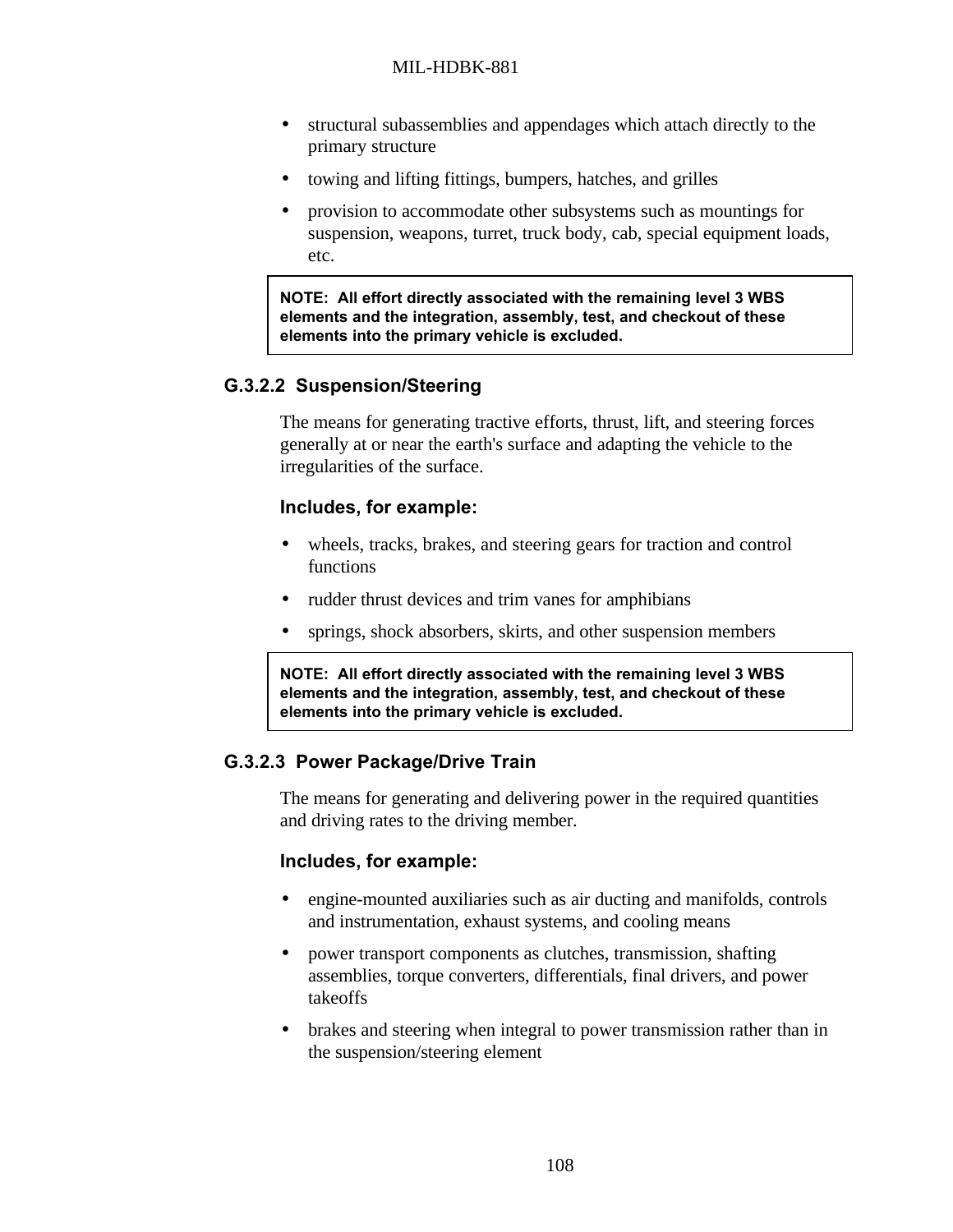**NOTE: All effort directly associated with the remaining level 3 WBS elements and the integration, assembly, test, and checkout of these elements into the primary vehicle is excluded.**

#### **G.3.2.4 Auxiliary Automotive**

The group of hardware and software subsystems which provide services to all of the primary vehicle subsystems (as distinguished from the special equipment subsystems) and which outfit the chassis.

#### **Includes, for example:**

- the vehicle electrical or electronics system, on-board diagnostics/ prognostics system, fire extinguisher system and controls, chassis mounted accessories
- the winch and power take-off, tools and on-vehicle equipment
- crew accommodations (when otherwise not provided for)

**NOTE: All effort directly associated with the remaining level 3 WBS elements and the integration, assembly, test, and checkout of these elements into the primary vehicle is excluded.**

#### **G.3.2.5 Turret Assembly**

The structure and equipment installations required to provide the fighting compartment element of combatant vehicles.

#### **Includes, for example:**

- turret armor and radiological shielding, turret rings, slip rings
- attachments and appendages such as hatches and cupolas
- accommodations for personnel, weapons, and command and control

#### **Excludes:**

• fire control and stabilization system

**NOTE: All effort directly associated with the remaining level 3 WBS elements and the integration, assembly, test, and checkout of these elements into the primary vehicle is excluded.**

#### **G.3.2.6 Fire Control**

The equipment (hardware and software) installed in the vehicle which provides intelligence necessary for weapons delivery such as launching and firing.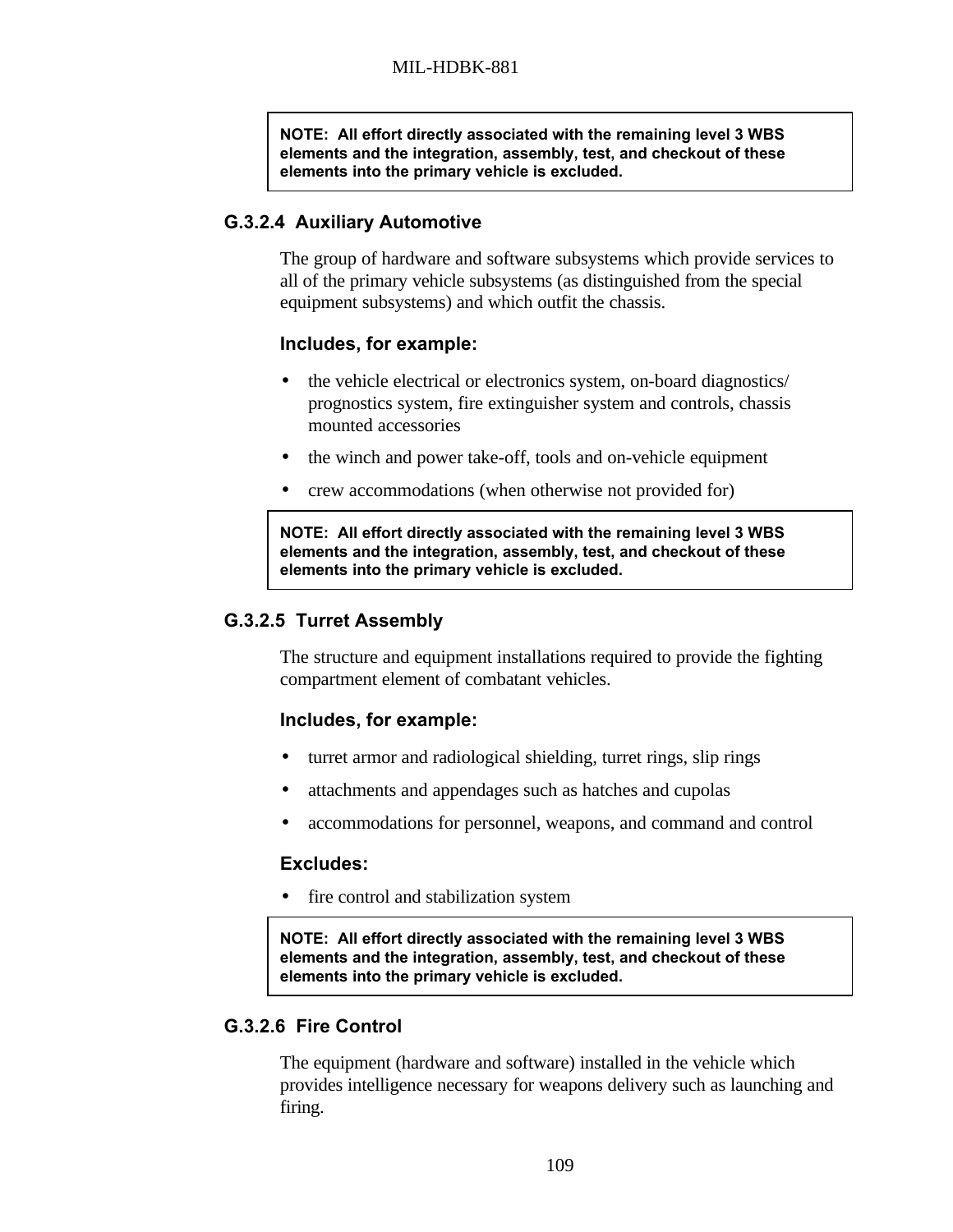- radars and other sensors necessary for search, recognition and/or tracking
- controls and displays
- sights or scopes
- range finders, computers, computer programs, turret and gun drives, and stabilization systems

**NOTE: All effort directly associated with the remaining level 3 WBS elements and the integration, assembly, test, and checkout of these elements into the primary vehicle is excluded.**

#### **G.3.2.7 Armament**

The means for combatant vehicles to deliver fire on hostile targets and for logistics and other vehicles to exercise self-defense.

#### **Includes, for example:**

• main gun, launchers, and secondary armament

#### **Excludes:**

• Fire control systems

**NOTE: All effort directly associated with the remaining level 3 WBS elements and the integration, assembly, test, and checkout of these elements into the primary vehicle is excluded.**

#### **G.3.2.8 Body/Cab**

The major component to be mated to a chassis to provide a complete vehicle having a defined mission capability.

#### **Includes, for example:**

• accommodations for personnel, cargo, and such subsystems as need to be placed in proximity to operators

**NOTE: All effort directly associated with the remaining level 3 WBS elements and the integration, assembly, test, and checkout of these elements into the primary vehicle is excluded.**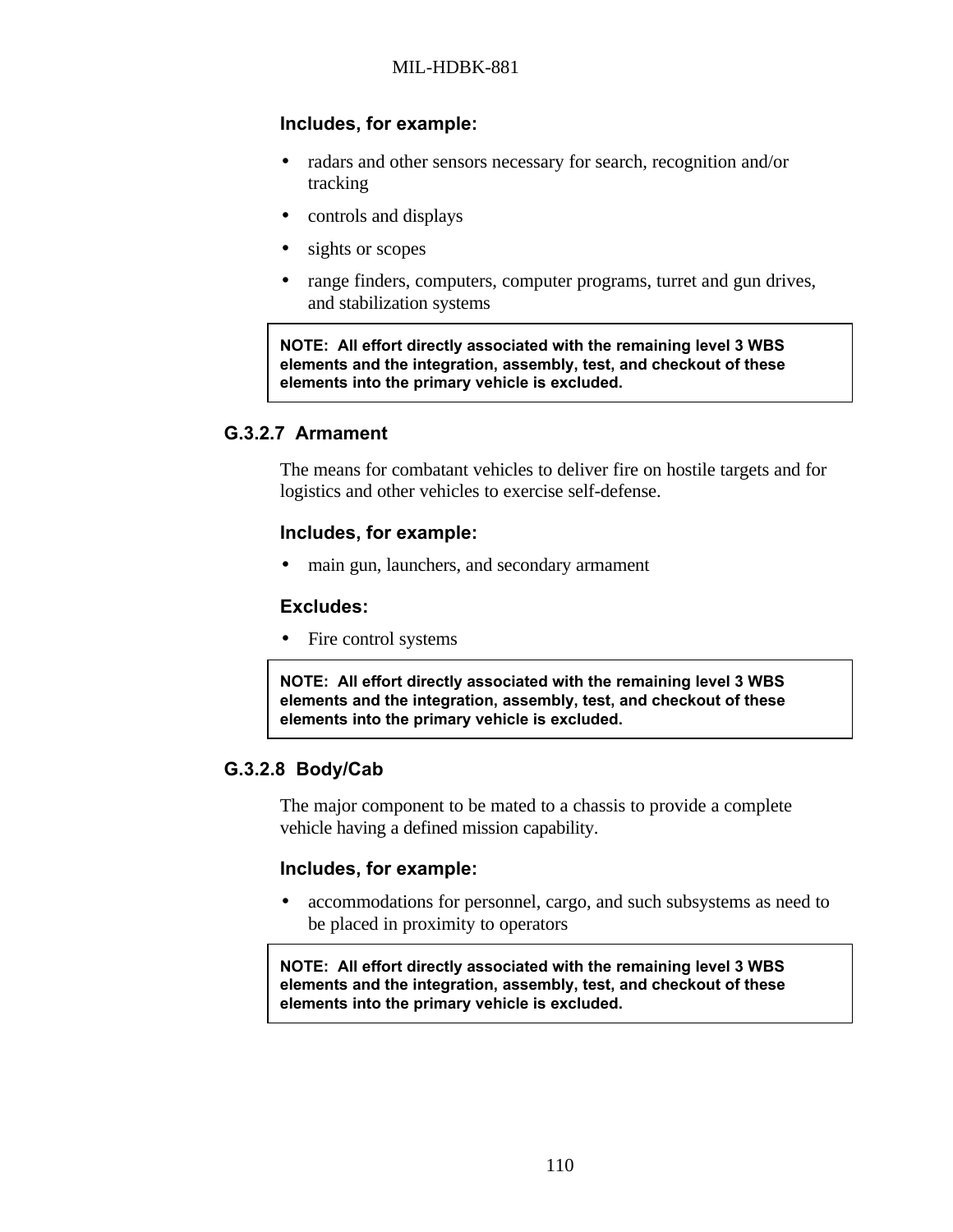#### **G.3.2.9 Automatic Loading**

The equipment (hardware and software) for selecting ammunition from a stored position in the vehicle, transferring it, and loading the armament system.

#### **Includes, for example:**

- the means to eject spent cases and misfired rounds
- ammunition storage racks, transfer/lift mechanisms, ramming and ejecting mechanisms, as well as specialized hydraulic and electrical controls

**NOTE: All effort directly associated with the remaining level 3 WBS elements and the integration, assembly, test, and checkout of these elements into the primary vehicle is excluded.**

#### **G.3.2.10 Automatic/Remote Piloting**

The equipment (hardware and software) installed in the vehicle used to plan and control vehicle speed and direction either autonomously or via tele-operation.

#### **Includes, for example:**

- equipment which senses, processes and displays imagery data—stereo vision systems; laser scanners; multiple sensor-fusion algorithms and processors; image-enhancement algorithms and processors, etc.
- equipment which performs intelligence analysis and planning functions—automated route planners; image-understanding algorithms and processors; computer-aided-driving algorithms and processors, etc.

**NOTE: All effort directly associated with the remaining level 3 WBS elements and the integration, assembly, test, and checkout of these elements into the primary vehicle is excluded.**

#### **G.3.2.11 Nuclear, Biological, Chemical**

The subassemblies or components which provide nuclear, biological, chemical protection and survivability to the vehicle crew, either individually or collectively, during a nuclear, biological, chemical attack.

#### **Includes, for example:**

• a positive pressure system; micro-climate cooling; air conditioning and purification system; ventilated face piece (mask); nuclear, biological,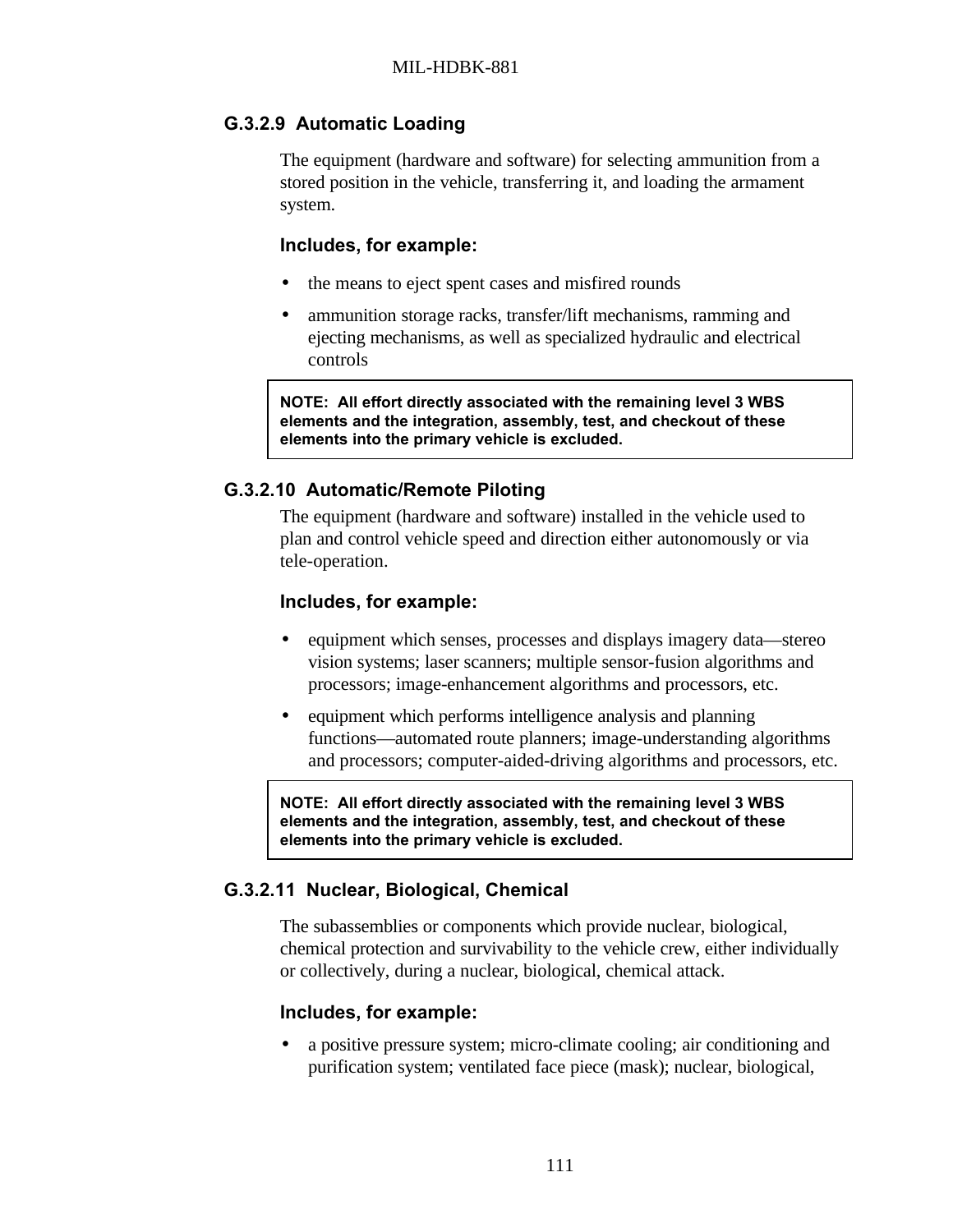#### MIL-HDBK-881

chemical detection and warning devices; decontamination kits; and chemical resistant coatings

**NOTE: All effort directly associated with the remaining level 3 WBS elements and the integration, assembly, test, and checkout of these elements into the primary vehicle is excluded.**

#### **G.3.2.12 Special Equipment**

The special equipment (hardware and software) to be mated to a chassis or a chassis/body/cab assembly to achieve a special mission capability.

#### **Includes, for example:**

- all items required to convert basic vehicle configurations to specialpurpose configurations
- blades, booms, winches, robotic arms or manipulators, etc., to equip wreckers, recovery vehicles, supply vehicles and other field work units
- furnishings and equipment for command, shop, medical and other special-purpose vehicles

**NOTE: All effort directly associated with the remaining level 3 WBS elements and the integration, assembly, test, and checkout of these elements into the primary vehicle is excluded.**

#### **G.3.2.13 Navigation**

The equipment (hardware and software) installed in the vehicle which permits the crew to determine vehicle location and to plot the course of the vehicle.

#### **Includes, for example:**

- navigation systems such as dead reckoning, inertial, and global positioning systems
- landmark recognition algorithms and processors

**NOTE: All effort directly associated with the remaining level 3 WBS elements and the integration, assembly, test, and checkout of these elements into the primary vehicle is excluded.**

#### **G.3.2.14 Communications**

The equipment (hardware and software) within the system for commanding, controlling, and transmitting information to vehicle crews and other personnel exterior to operating vehicles.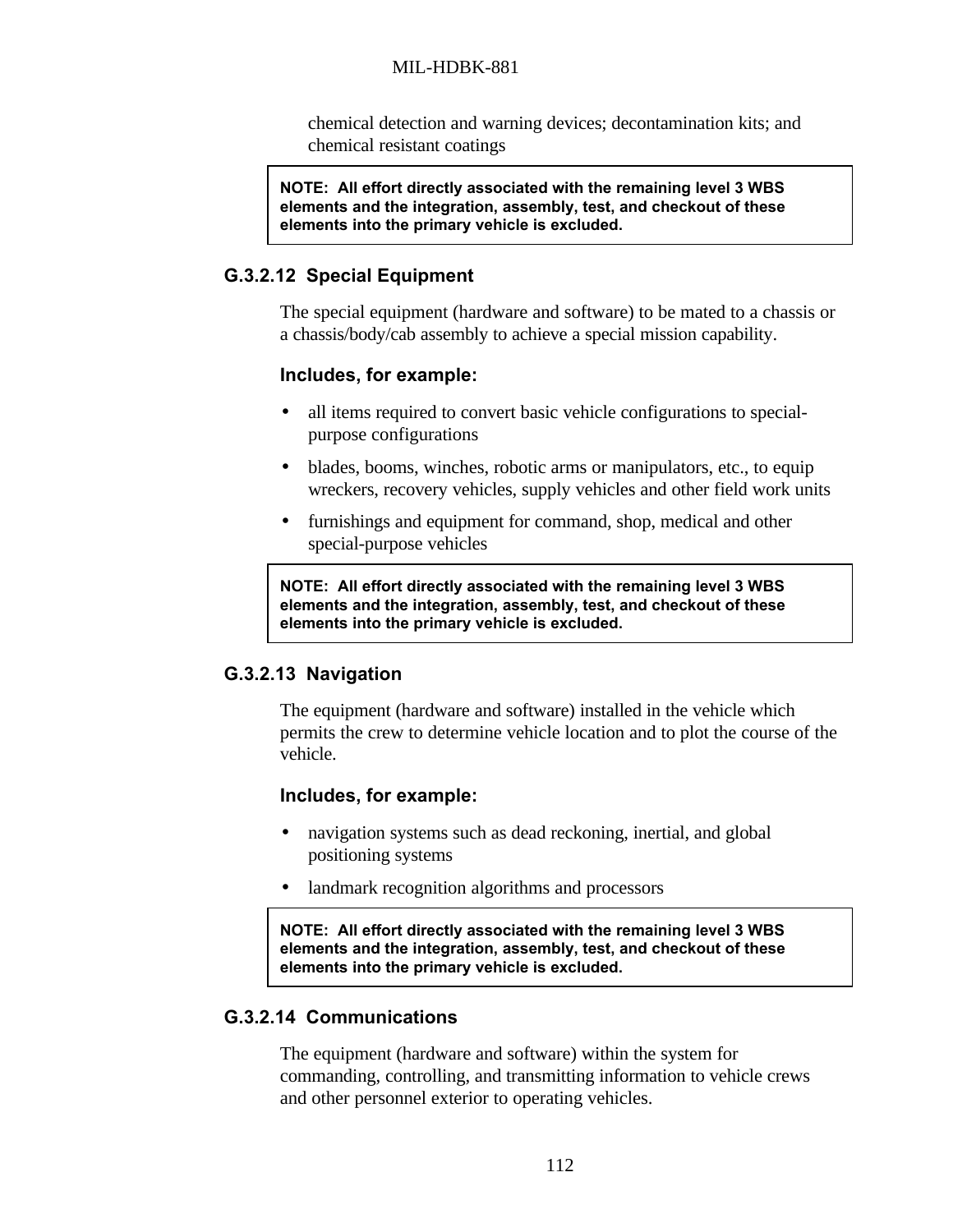- radio frequency equipment, microwave and fiber optic communication links, networking equipment for multiple vehicle control, and intercom and external phone systems
- means for supplementary communication like visual signaling devices
- Navigation system and data displays not integral to crew stations in the turret assembly or the driver's automotive display in the cab.

**NOTE: All effort directly associated with the remaining level 3 WBS elements and the integration, assembly, test, and checkout of these elements into the primary vehicle is excluded.**

#### **G.3.2.15 Integration, Assembly, Test, and Checkout**

The integration, assembly, test, and checkout element includes all efforts as identified in Appendix H: Work Breakdown Structure Definitions, Common Elements, to provide a complete surface vehicle.

# **G.3.3 Secondary Vehicle**

The vehicles required to supplement, expand, or otherwise contribute to the capabilities of primary vehicles to provide the vehicle system with the required operational characteristics.

Secondary vehicles are not necessarily self-contained operational units capable of operating outside the system.

#### **Includes:**

- cargo and tank trainers of truck-trailers systems; carriers and tanker units of articulated train-type systems; and transporters as employed in systems when the primary vehicle has limited roadability
- the design, development, and production of complete units (i.e., prototype or operationally configured units which satisfy the requirements of their applicable specification(s), regardless of end use)

**NOTE: Work breakdown structure and definitions for Secondary Vehicle are the same as those for the primary vehicle.**

# **G.3.4 WBS Common Elements**

Definitions for common WBS elements applicable to the surface vehicle and all other defense materiel items are in Appendix H: Work Breakdown Structure Definitions, Common Elements.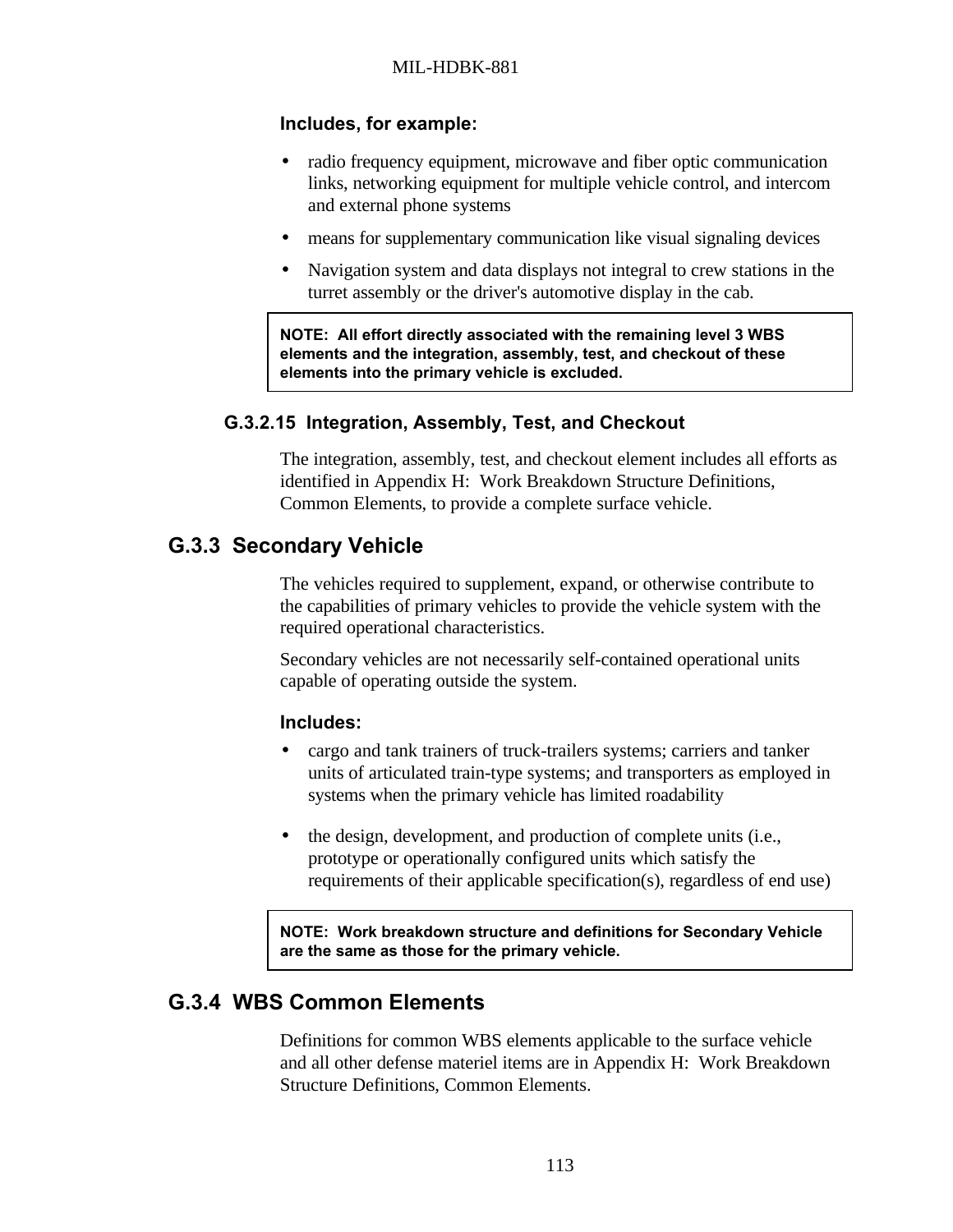(THIS PAGE LEFT INTENTIONALLY BLANK)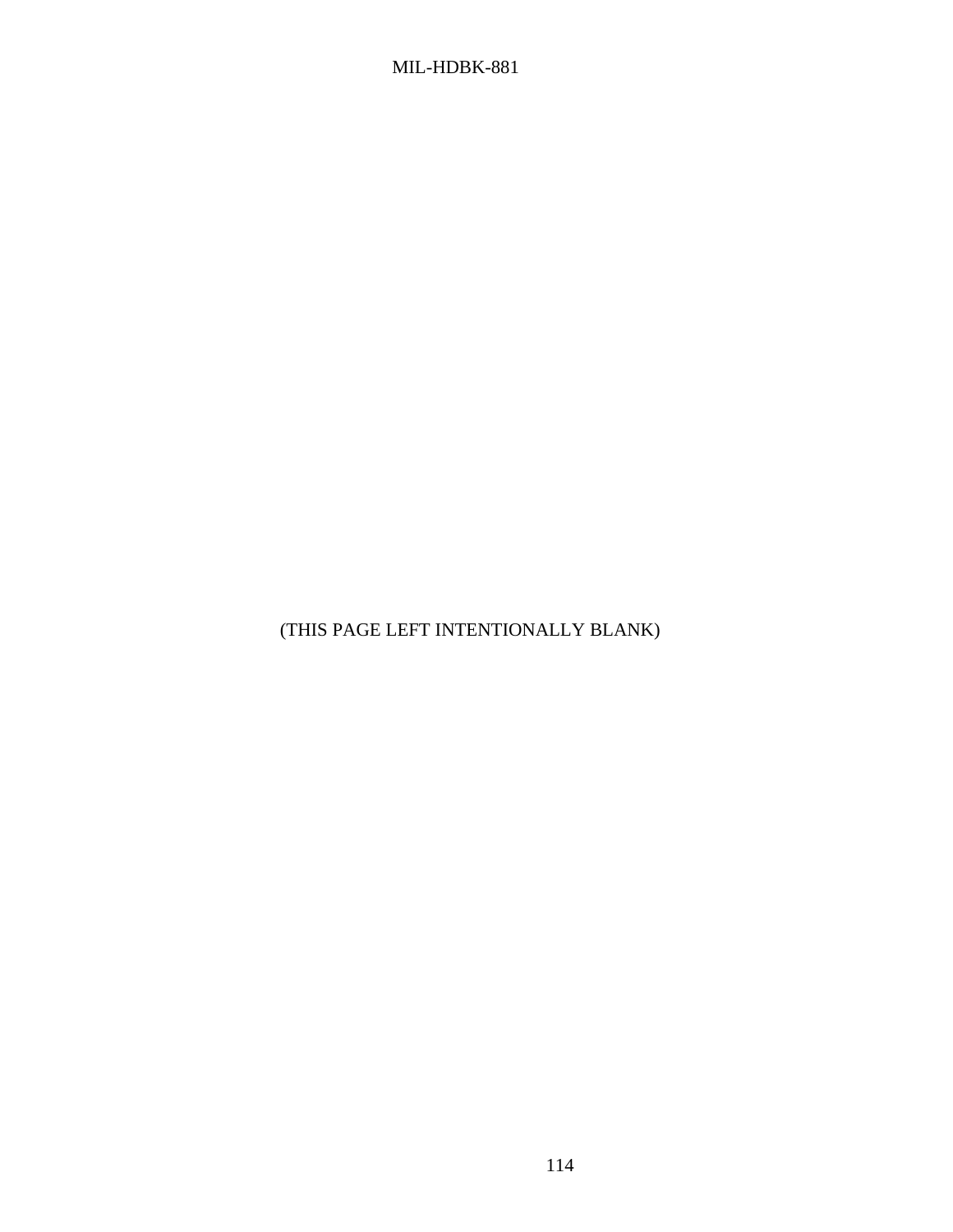# **APPENDIX H:**

# **COMMON ELEMENTS**

# **WORK BREAKDOWN STRUCTURE AND DEFINITIONS**

# **H.1 SCOPE**

This appendix provides the WBS elements common to all types of systems. Applicable government and non-government documents are listed. Definitions for the common WBS elements are provided in this appendix.

# **H.2 APPLICABLE DOCUMENTS**

The following standards form a part of this document to the extent specified herein. Unless otherwise specified, the issues of these documents are those listed in the issue of the Department of Defense Index of Specifications (DODISS) and supplement thereto, cited in the solicitation.

#### **STANDARDS**

ML-STD-1464, *Army Nomenclature System* MIL-STD-1661*, Mark and Mod Nomenclature System* MIL-STD-1812, *Type Designation, Assignment and Method for Obtaining*

The following other government documents, drawings, and publications form a part of this document to the extent specified herein. Unless otherwise specified, the issues are those cited in the solicitation.

DOD 5010.12-L, *Acquisition Management Systems and Data Requirements Control List (AMSDL)*

Unless otherwise indicated, copies of federal and military specifications, standards, and handbooks are available from the:

> Standardization Documents Order Desk 700 Robbins Avenue Building #4, Section D Philadelphia, PA 19111-5094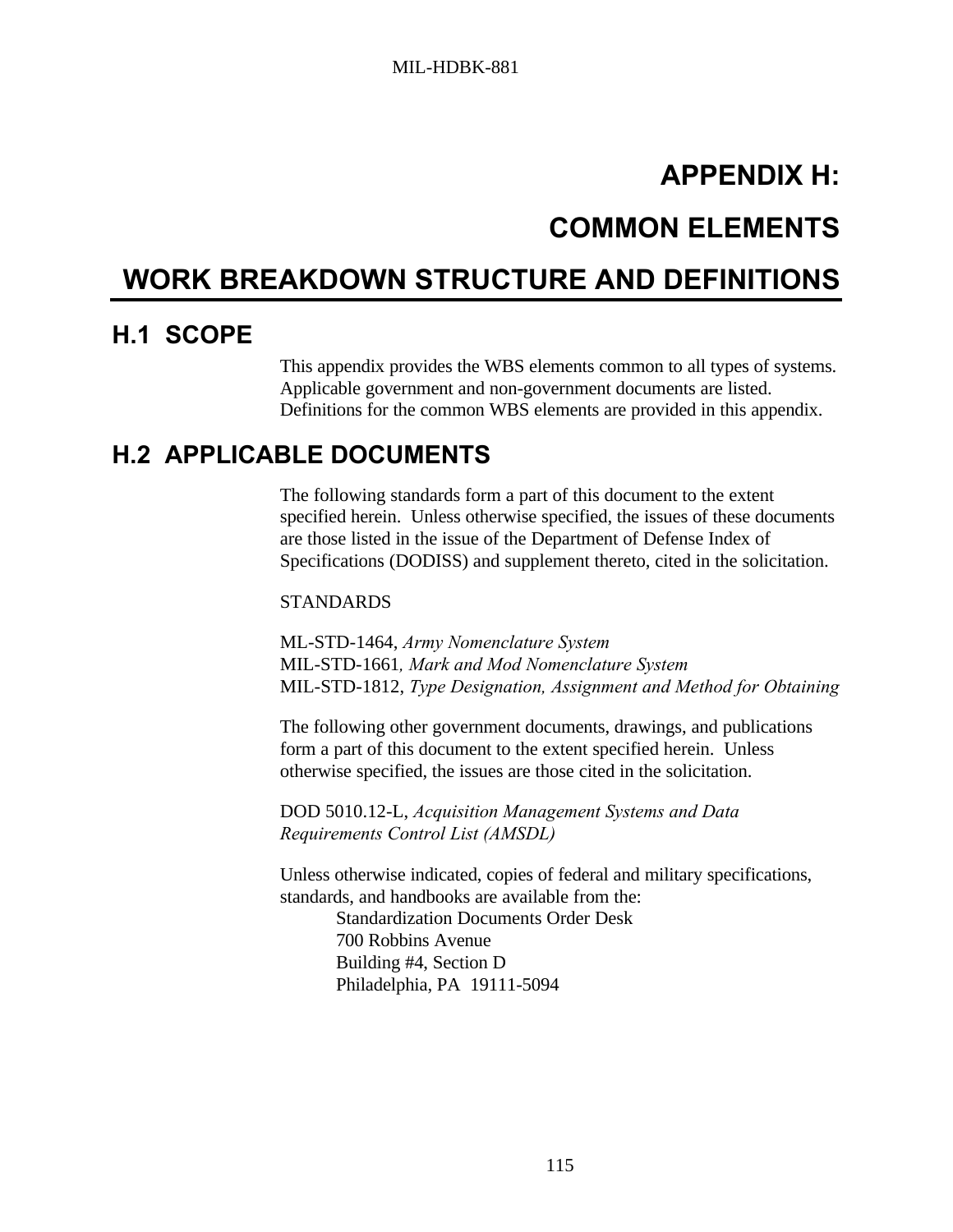# **H.3 DEFINITIONS**

### **H.3.1 Integration, Assembly, Test, and Checkout**

In those instances in which an integration, assembly, test, and checkout element is used (Appendices A through G), this element includes all effort of technical and functional activities associated with the design, development, and production of mating surfaces, structures, equipment, parts, materials, and software required to assemble the level 3 equipment (hardware/software) elements into a level 2 mission equipment (hardware/ software) as a whole and not directly part of any other individual level 3 element.

#### **Includes:**

- the development of engineering layouts, determination of overall design characteristics, and determination of requirements of design review
- the set up, conduct, and review of testing assembled components or subsystems prior to installation
- the detailed production design, producibility engineering planning (PEP), and manufacturing process capability, including the process design development and demonstration effort to achieve compatibility with engineering requirements and the ability to produce economically and consistent quality
- inspection activities related to receiving, factory and vendor liaison
- design maintenance effort
- quality planning and control
- tooling (initial production facilities, factory support equipment) including planning, design, and fabrication
- administrative engineering
- the joining or mating and final assembly of level 3 equipment elements to form a complete prime mission equipment when the effort is performed at the manufacturing facility
- integration of software (including loading and verification of firmware)
- conduct of production acceptance testing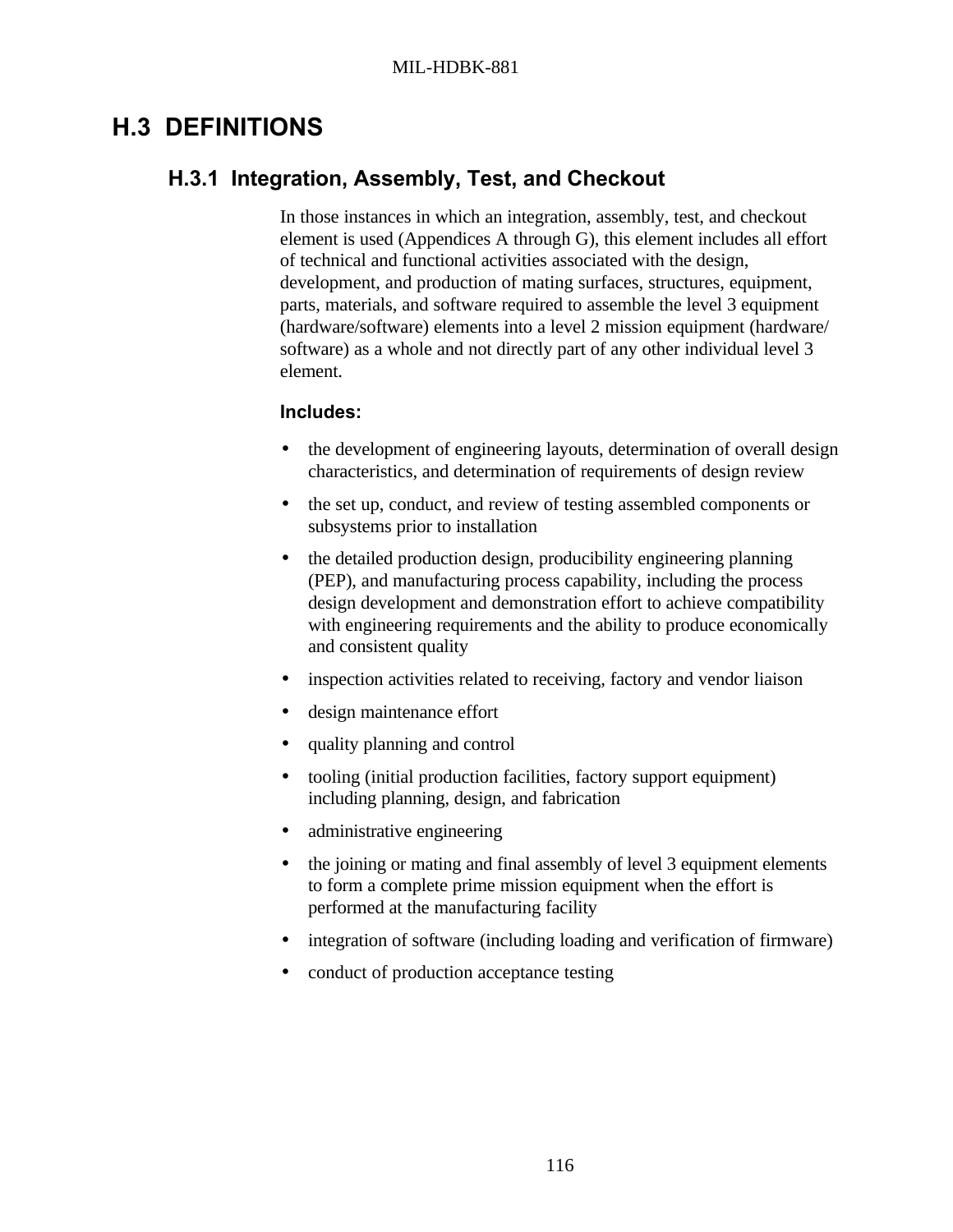#### **Excludes:**

• all systems engineering/program management and system test and evaluation which are associated with the overall system

**NOTE: When an integration, assembly, test, and checkout element is utilized at lower levels of the contract work breakdown structure, it will be summarized into the next higher level equipment (hardware/software) work breakdown structure element and should never be summarized directly into a level 3 integration, assembly, test, and checkout element.**

# **H.3.2 Systems Engineering/Program Management**

The systems engineering and technical control as well as the business management of particular systems and programs. Systems engineering/ program management elements to be reported and their levels will be specified by the requiring activity.

#### **Includes:**

• the overall planning, directing, and controlling of the definition, development, and production of a system or program including supportability and acquisition logistics, e.g., maintenance support, facilities, personnel, training, testing, and activation of a system

#### **Excludes:**

• systems engineering/program management effort that can be associated specifically with the equipment (hardware/software) element

#### **Systems Engineering**

The technical and management efforts of directing and controlling a totally integrated engineering effort of a system or program.

#### **Includes but not limited to:**

- effort to define the system and the integrated planning and control of the technical program efforts of design engineering, specialty engineering, production engineering, and integrated test planning
- effort to transform an operational need or statement of deficiency into a description of system requirements and a preferred system configuration
- technical planning and control effort for planning, monitoring, measuring, evaluating, directing, and replanning the management of the technical program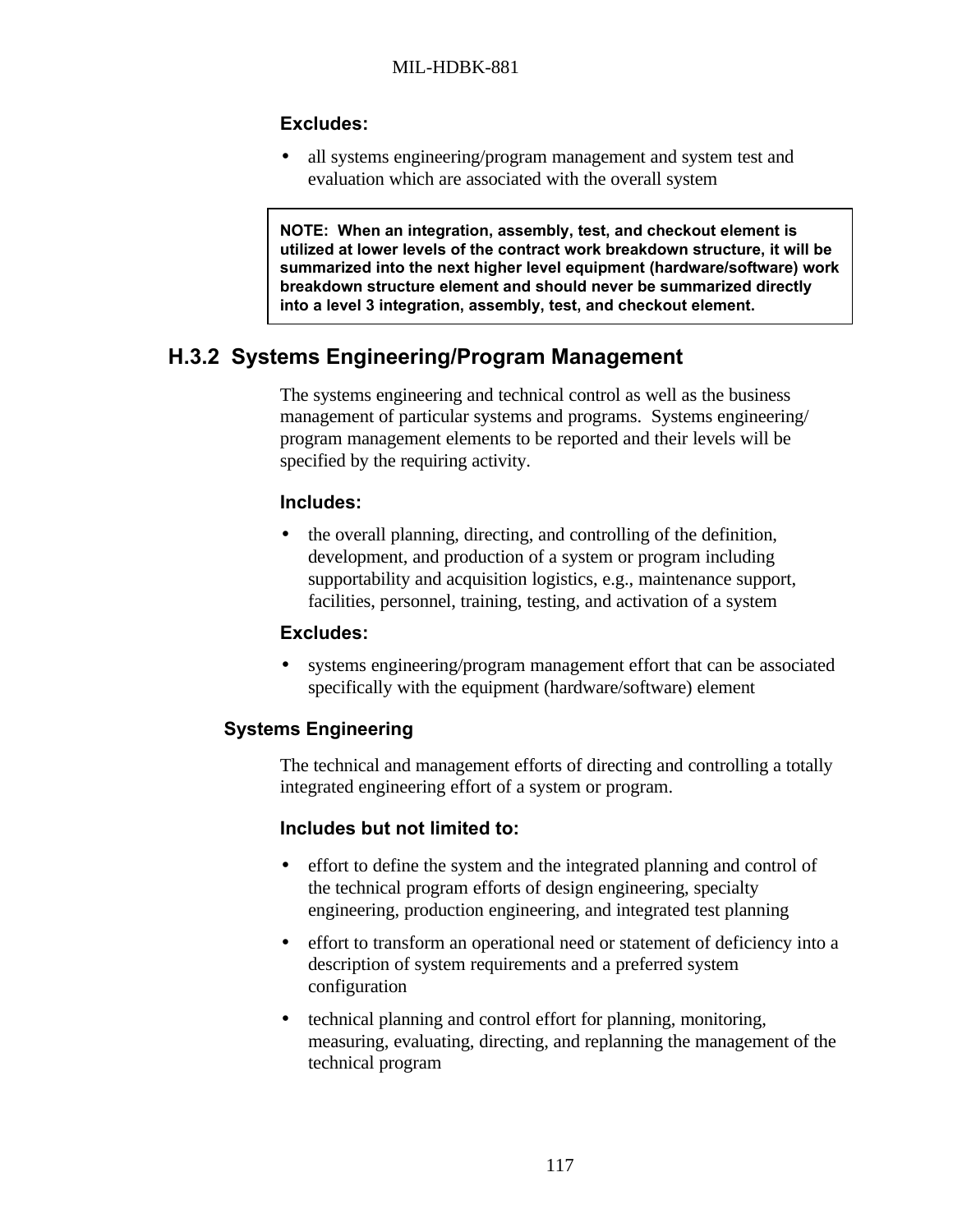#### MIL-HDBK-881

- (all programs, where applicable) value engineering, configuration management, human factors, maintainability, reliability, survivability/ vulnerability, system safety, environmental protection, standardization, system analysis, logistic support analysis, etc.
- (for ships) the extended Ship Work Breakdown Structure (ESWBS), Configuration Management (811), Human Factors (892), Standardization (893), Value Engineering (894), and Reliability and Maintainability (895) elements

#### **Excludes**:

• actual design engineering and the production engineering directly related to the WBS element with which it is associated

Examples of systems engineering efforts are:

1) System definition, overall system design, design integrity analysis, system optimization, system/cost effectiveness analysis, and intra-system and inter-system compatibility assurance, etc.; the integration and balancing of reliability, maintainability, producibility, safety, human health, environmental protection, and survivability; security requirements, configuration management and configuration control; quality assurance program, value engineering, preparation of equipment and component performance specifications, design of test and demonstration plans; determination of software development or software test facility/ environment requirements.

2) Preparation of the Systems Engineering Management Plan (SEMP), specification tree, program risk analysis, system planning, decision control process, technical performance measurement, technical reviews, subcontractor and vendor reviews, work authorization, and technical documentation control.

3) Reliability engineering—the engineering process and series of tasks required to examine the probability of a device or system performing its mission adequately for the period of time intended under the operating conditions expected to be encountered.

4) Maintainability engineering—the engineering process and series of tasks required to measure the ability of an item or system to be retained in or restored to a specified condition of readiness, skill levels, etc., using prescribed procedures and resources at specific levels of maintenance and repair.

5) Human factors engineering—the engineering process and the series of tasks required to define, as a comprehensive technical and engineering effort, the integration of doctrine, manpower, and personnel integration, materiel development, operational effectiveness, human characteristics, skill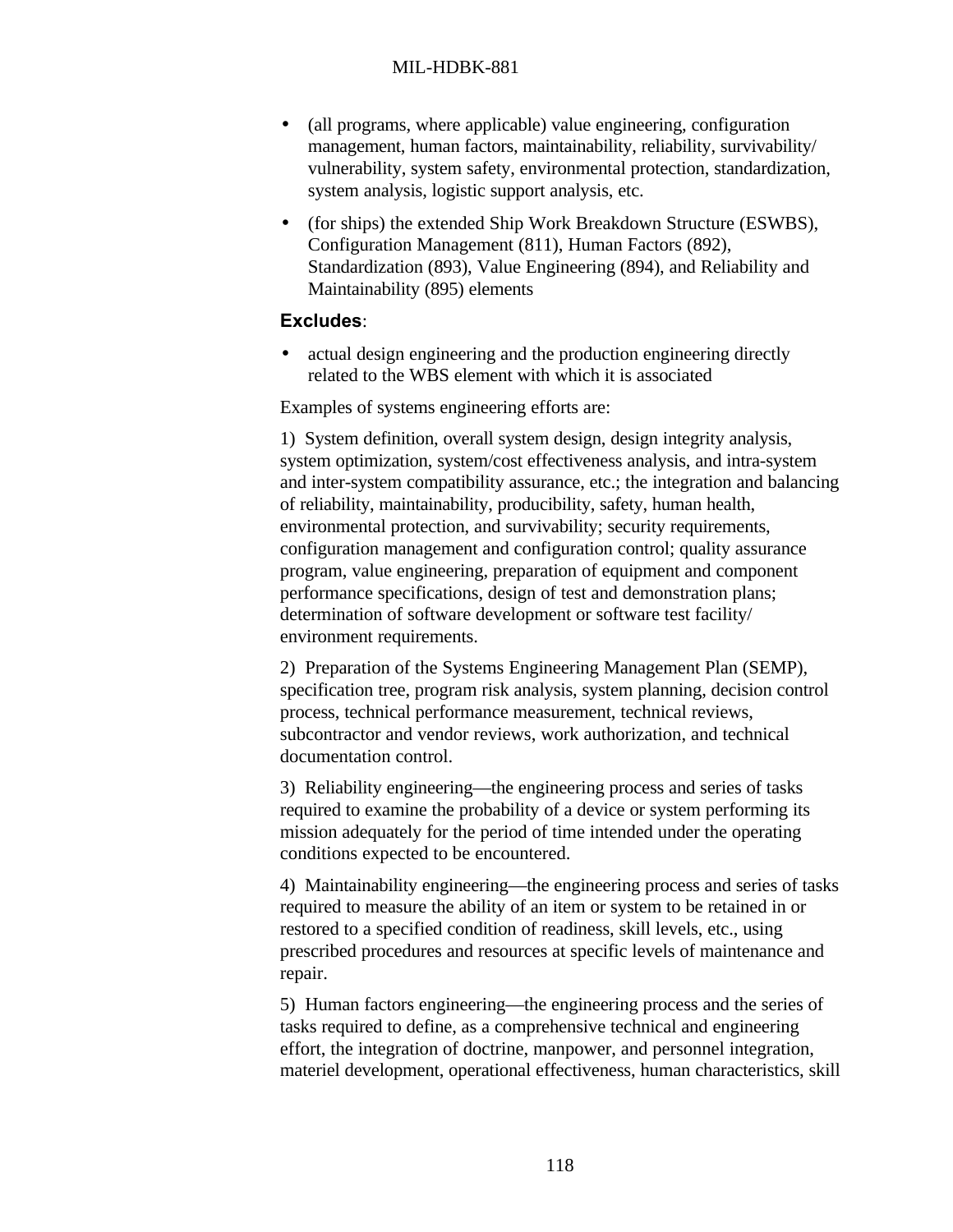#### MIL-HDBK-881

capabilities, training, manning implication, and other related elements into a comprehensive effort.

6) Supportability analyses—an integral part of the systems engineering process beginning at program initiation and continuing throughout program development. Supportability analyses form the basis for related design requirements included in the system specification and for subsequent decisions concerning how to most cost effectively support the system over its entire life cycle. Programs allow contractors the maximum flexibility in proposing the most appropriate supportability analyses.

#### **Program Management**

The business and administrative planning, organizing, directing, coordinating, controlling, and approval actions designated to accomplish overall program objectives which are not associated with specific hardware elements and are not included in systems engineering.

#### **Includes for example:**

- cost, schedule, performance measurement management, warranty administration, contract management, data management, vendor liaison, subcontract management, etc.
- support element management, defined as the logistics tasks management effort and technical control, and the business management of the support elements. The logistics management function encompasses the support evaluation and supportability assurance required to produce an affordable and supportable defense materiel system
- planning and management of all the functions of logistics. Examples are:
	- − maintenance support planning and support facilities planning; other support requirements determination; support equipment; supply support; packaging, handling, storage, and transportation; provisioning requirements determination and planning; training system requirements determination; computer resource determination; organizational, intermediate, and depot maintenance determination management; and data management
- (for ships) the Extended Ship Work Breakdown Structure (ESWBS), Project Management (897); Data Management (896); and Supply Support (853) elements.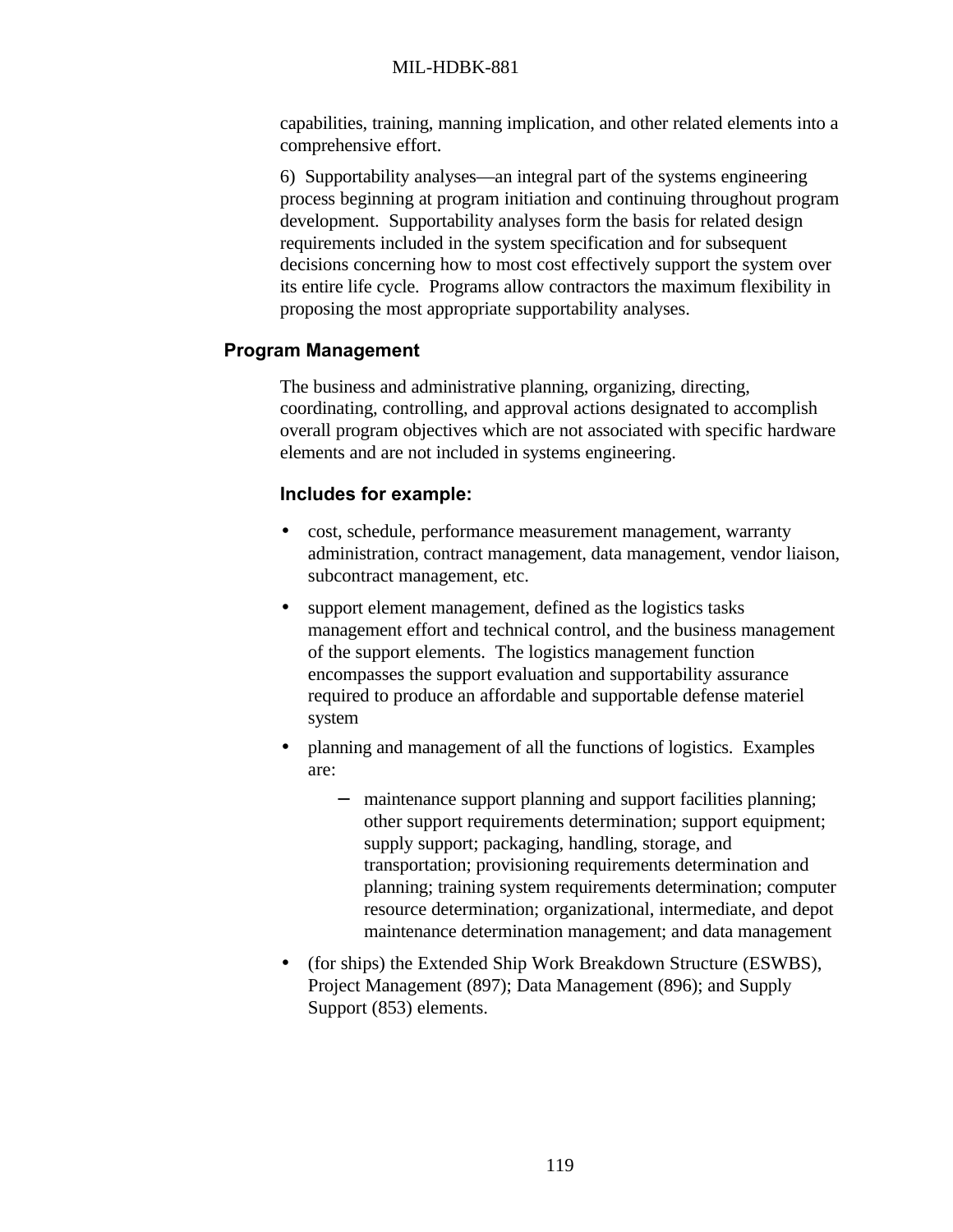# **H.3.3 System Test and Evaluation**

The use of prototype, production, or specifically fabricated hardware/ software to obtain or validate engineering data on the performance of the system during the development phase (normally funded from RDT&E) of the program.

#### **Includes:**

- detailed planning, conduct, support, data reduction and reports (excluding the Contract Data Requirements List data) from such testing, and all hardware/software items which are consumed or planned to be consumed in the conduct of such testing
- all effort associated with the design and production of models, specimens, fixtures, and instrumentation in support of the system level test program

**NOTE: Test articles which are complete units (i.e., functionally configured as required by specifications) are excluded from this work breakdown structure element.**

#### **Excludes:**

- all formal and informal testing up through the subsystem level which can be associated with the hardware/software element
- acceptance testing

**NOTE: These excluded efforts are to be included with the appropriate hardware or software elements.**

#### **H.3.3.1 Development Test and Evaluation**

This effort is planned, conducted and monitored by the developing agency of the DoD component. It includes test and evaluation conducted to:

- demonstrate that the engineering design and development process is complete.
- demonstrate that the design risks have been minimized.
- demonstrate that the system will meet specifications.
- estimate the system's military utility when introduced.
- determine whether the engineering design is supportable (practical, maintainable, safe, etc.) for operational use.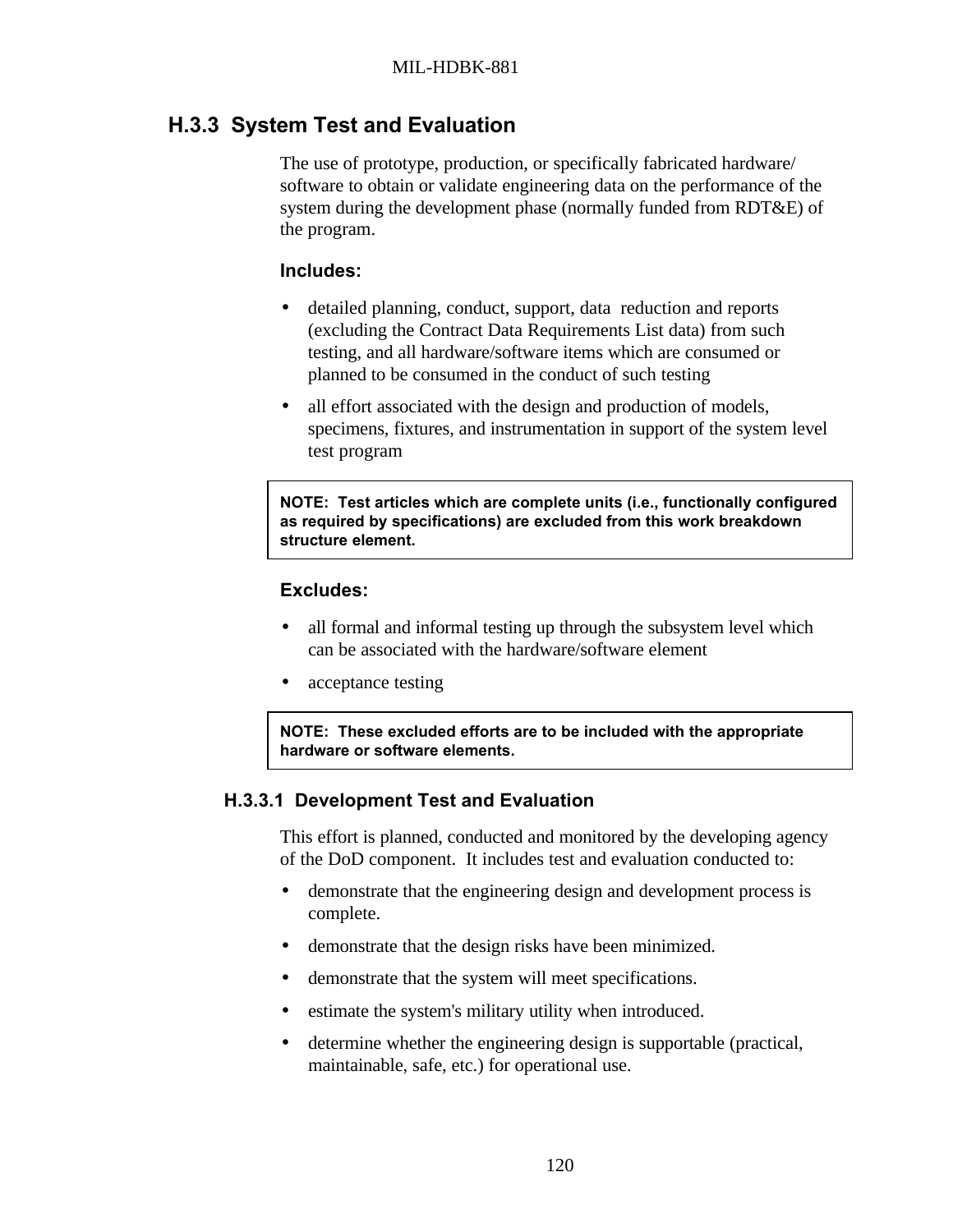- provide test data with which to examine and evaluate trade-offs against specification requirements, life cycle cost, and schedule.
- perform the logistics testing efforts to evaluate the achievement of supportability goals, the adequacy of the support package for the system, (e.g., deliverable maintenance tools, test equipment, technical publications, maintenance instructions, and personnel skills and training requirements, etc.).

- all contractor in-house effort
- (all programs, where applicable) models, tests and associated simulations such as wind tunnel, static, drop, and fatigue; integration ground tests; test bed aircraft and associated support; qualification test and evaluation, development flight test, test instrumentation, environmental tests, ballistics, radiological, range and accuracy demonstrations, test facility operations, test equipment (including its support equipment), chase and calibrated pacer aircraft and support thereto, and logistics testing
- (for aircraft) avionics integration test composed of the following:
	- − test bench/laboratory, including design, acquisition, and installation of basic computers and test equipments which will provide an ability to simulate in the laboratory the operational environment of the avionics system/subsystem
	- − air vehicle equipment, consisting of the avionics and/or other air vehicle subsystem modules which are required by the bench/lab or flying test bed in order to provide a compatible airframe avionics system/subsystem for evaluation purposes
	- − flying test bed, including requirements analysis, design of modifications, lease or purchase of test bed aircraft, modification of aircraft, installation of avionics equipment and instrumentation, and checkout of an existing aircraft used essentially as a flying avionics laboratory
	- avionics test program, consisting of the effort required to develop test plans/procedures, conduct tests, and analyze hardware and software test results to verify the avionics equipments' operational capability and compatibility as an integrated air vehicle subsystem
	- software, referring to the effort required to design, code, debug, and document software programs necessary to direct the avionics integration test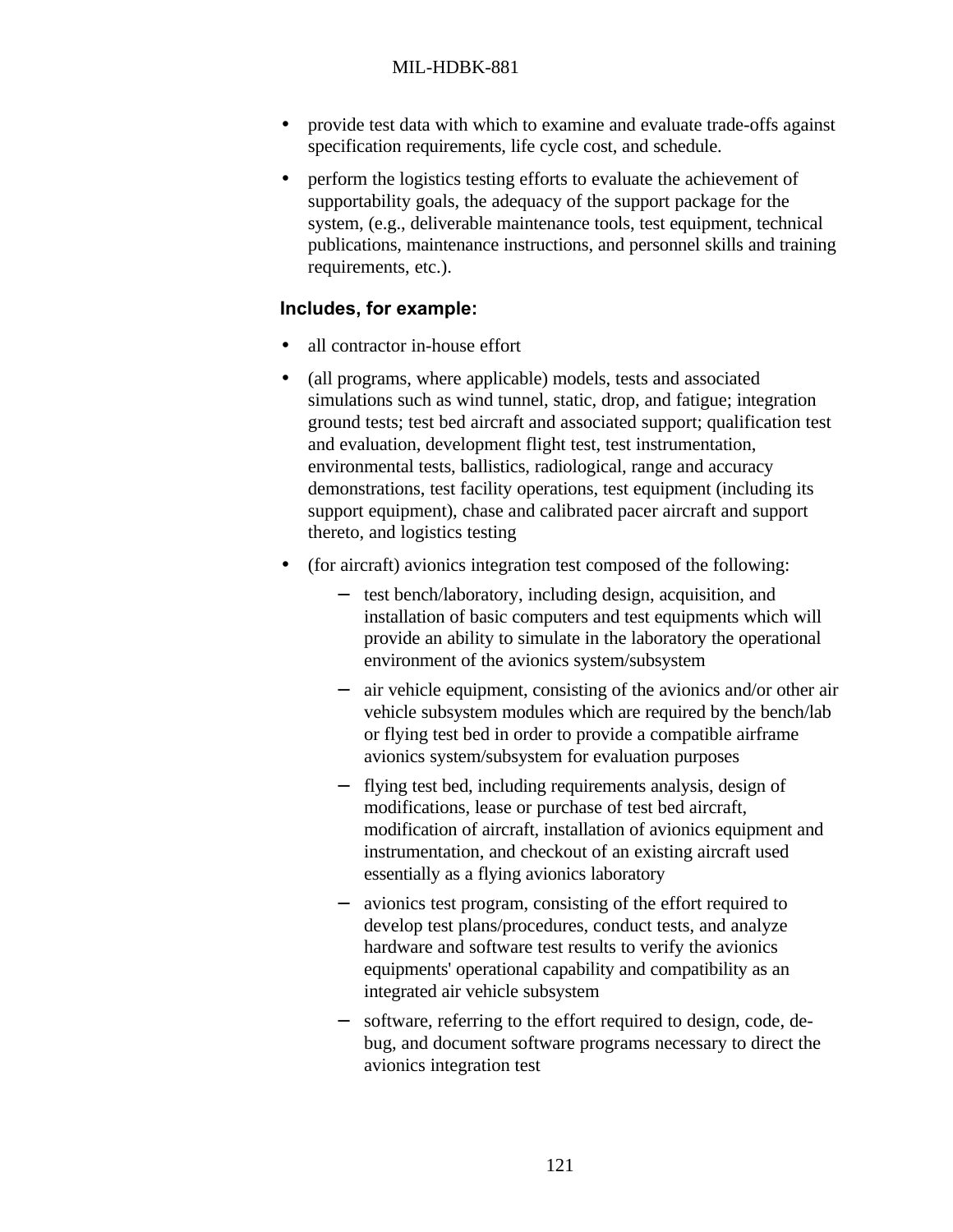- (for engines) engine military qualification tests and engine preliminary flight rating tests
- (for ships) model basin, hydrostatic, fatigue, shock, special sea tests and trials, etc., including the Extended Ship Work Breakdown Structure (ESWBS), Trials Agenda Preparation, Data Collection & Analysis (842); Dock and Sea Trials (9823); and Hull Vibration Survey (9825) elements

#### **H.3.3.2 Operational Test and Evaluation**

The test and evaluation conducted by agencies other than the developing command to assess the prospective system's military utility, operational effectiveness, operational suitability, logistics supportability (including compatibility, inter-operability, reliability, maintainability, logistic requirements, etc.), cost of ownership, and need for any modifications.

#### **Includes, for example:**

- Initial operational test and evaluation conducted during the development of a weapon system
- such tests as system demonstration, flight tests, sea trials, mobility demonstrations, on-orbit tests, spin demonstration, stability tests, qualification operational test and evaluation , etc., and support thereto, required to prove the operational capability of the deliverable system
- contractor support (e.g., technical assistance, maintenance, labor, material, etc.) consumed during this phase of testing
- logistics testing efforts to evaluate the achievement of supportability goals and the adequacy of the support for the system (e.g., deliverable maintenance tools, test equipment, technical publications, maintenance instructions, personnel skills and training requirements, and software support facility/environment elements)

#### **H.3.3.3 Mock-ups**

The design engineering and production of system or subsystem mock-ups which have special contractual or engineering significance, or which are not required solely for the conduct of one of the above elements of testing.

#### **H.3.3.4 Test and Evaluation Support**

The support elements necessary to operate and maintain, during test and evaluation, systems and subsystems which are not consumed during the testing phase and are not allocated to a specific phase of testing.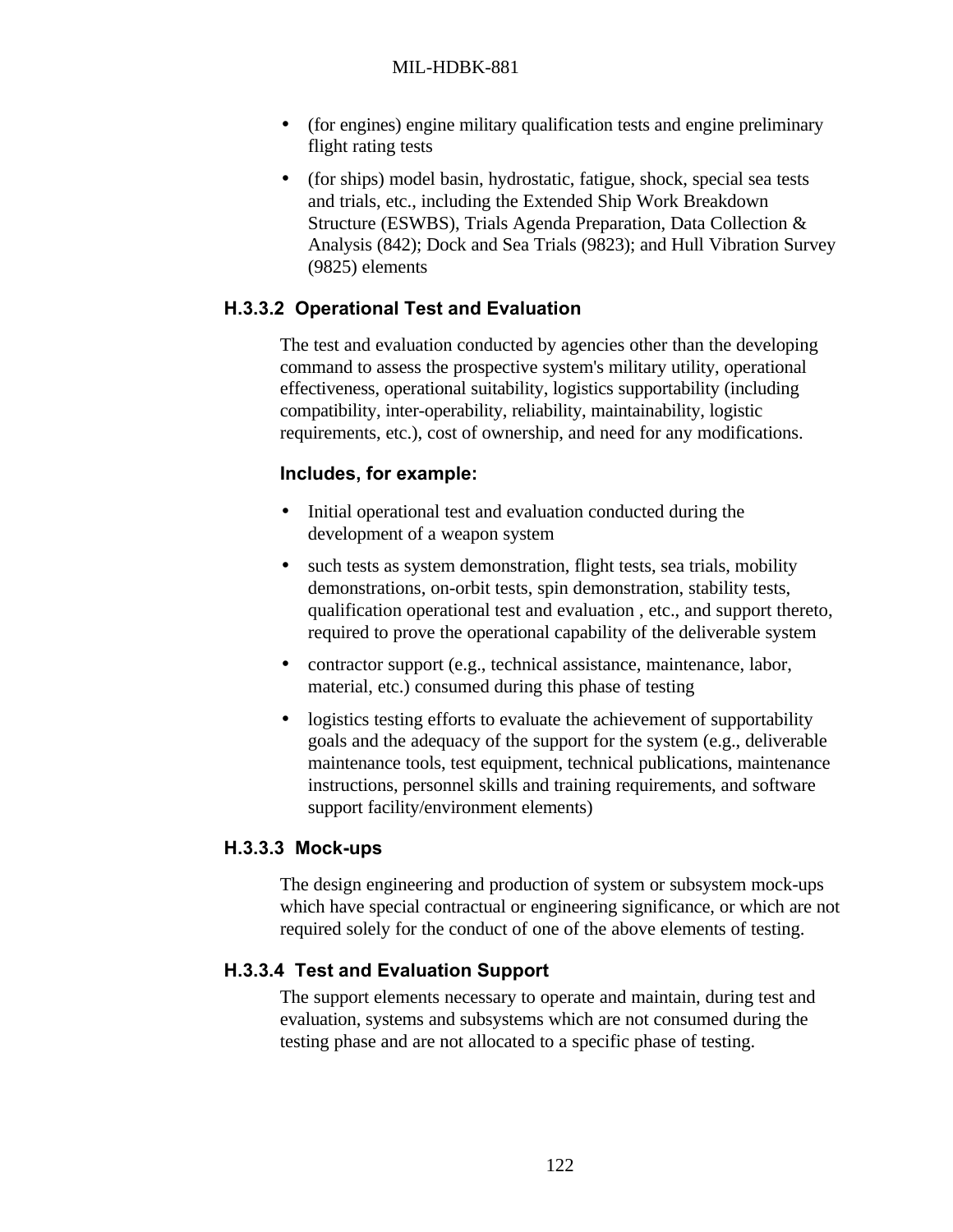• repairable spares, repair of reparables, repair parts, warehousing and distribution of spares and repair parts, test and support equipment, test bed vehicles, drones, surveillance aircraft, tracking vessels, contractor technical support, etc.

#### **Excludes:**

• operational and maintenance personnel, consumables, special fixtures, special instrumentation, etc., which are utilized and/or consumed in a single element of testing and which should be included under that element of testing

#### **H.3.3.5 Test Facilities**

The special test facilities required for performance of the various developmental tests necessary to prove the design and reliability of the system or subsystem.

#### **Includes, for example:**

• test tank test fixtures, propulsion test fixtures, white rooms, test chambers, etc.

#### **Excludes:**

• brick and mortar-type facilities identified as industrial facilities

# **H.3.4 Training**

Deliverable training services, devices, accessories, aids, equipment, and parts used to facilitate instruction through which personnel will learn to operate and maintain the system with maximum efficiency.

#### **Includes:**

• all effort associated with the design, development, and production of deliverable training equipment as well as the execution of training services

#### **Excludes:**

• overall planning, management, and task analysis function inherent in the WBS element Systems Engineering/Program Management

#### **H.3.4.1 Equipment**

Distinctive deliverable end items of training equipment, assigned by either a contractor or military service, required to meet specific training objectives.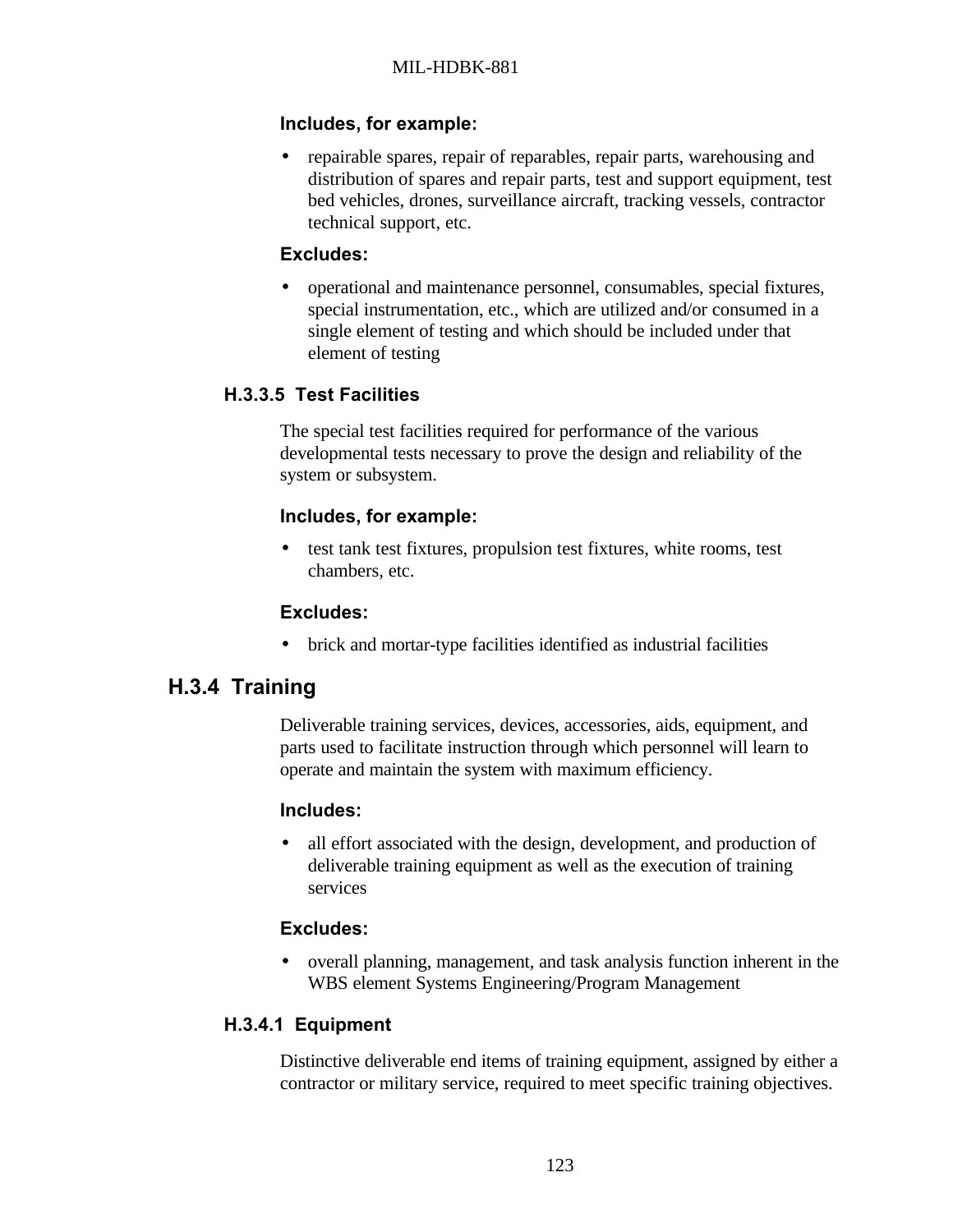• operational trainers, maintenance trainers, and other items such as cutaways, mock-ups, and models

#### **H.3.4.2 Services**

Deliverable services, accessories, and aids necessary to accomplish the objectives of training.

#### **Includes:**

- training course materials; contractor-conducted training (in-plant and service training); and the materials and curriculum required to design, execute, and produce a contractor developed training program
- materiel, courses, and associated documentation (primarily the computer software, courses and training aids)

#### **Excludes:**

• deliverable training data associated with the WBS element Support Data

#### **H.3.4.3 Facilities**

The special construction necessary to accomplish training objectives.

#### **Includes, for example:**

• modification or rehabilitation of existing facilities used to accomplish training objectives

#### **Excludes:**

- installed equipment used to acquaint the trainee with the system or establish trainee proficiency
- the brick and mortar-type facilities identified as industrial facilities

#### **H.3.5 Data**

The deliverable data required to be listed on a Contract Data Requirements List, DD Form 1423.

#### **Includes:**

• only such effort that can be reduced or avoided if the data item is eliminated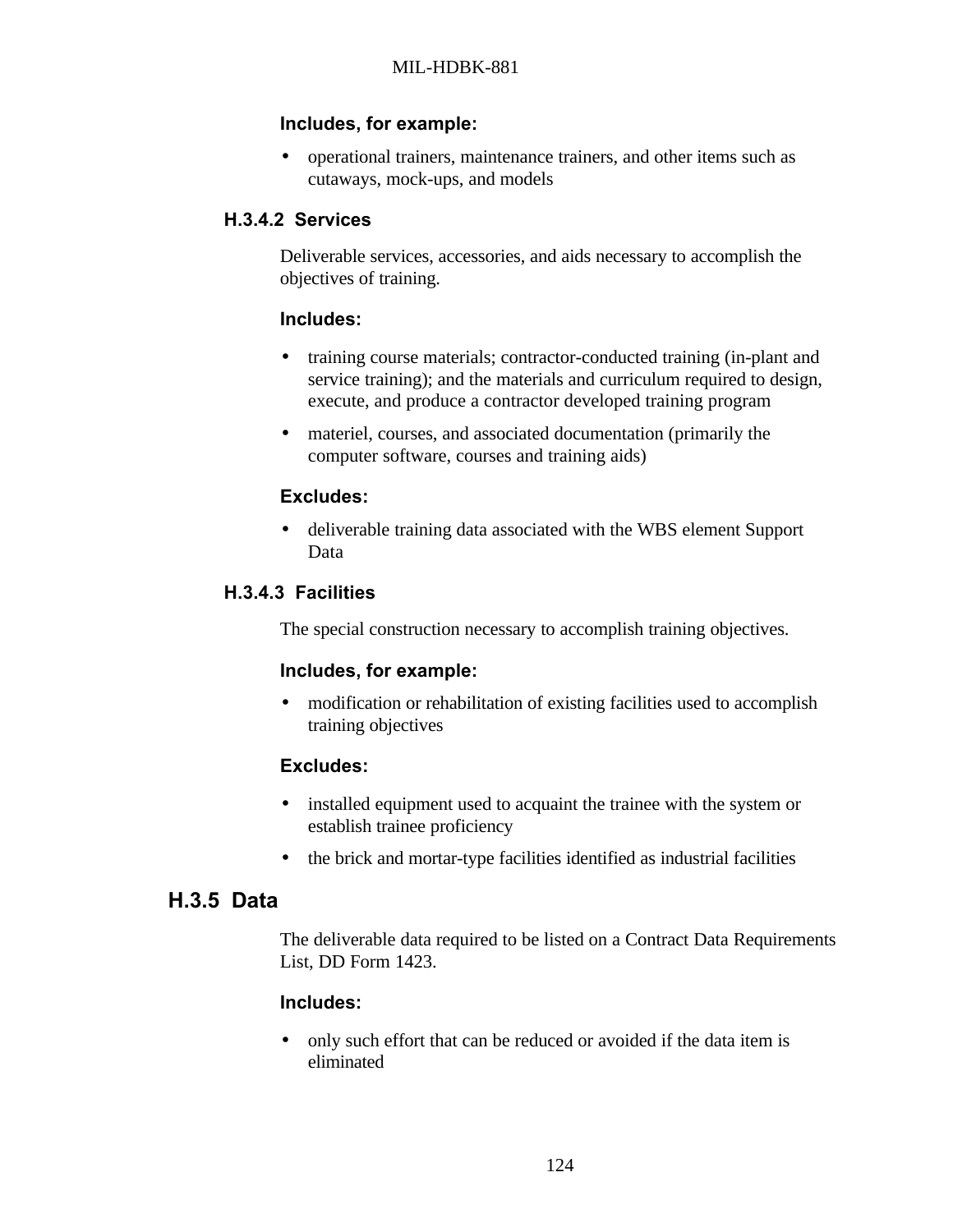- (government-peculiar data) acquiring, writing, assembling, reproducing, packaging and shipping the data
- transforming into government format, reproducing and shipping data identical to that used by the contractor but in a different format

### **H.3.5.1 Technical Publications**

Technical data, providing instructions for installation, operation, maintenance, training, and support, formatted into a technical manual. Data may be presented in any form (regardless of the form or method of recording). Technical orders that meet the criteria of this definition may also be classified as technical manuals.

#### **Includes, for example:**

- operation and maintenance instructions, parts lists or parts breakdown, and related technical information or procedures exclusive of administrative procedures
- data item descriptions set forth in categories selected from the Acquisition Management Systems and Data Requirements Control List (DoD 5010.12-L)
- (for ships) Extended Ship Work Breakdown Structure (ESWBS), Technical Manuals and Other Data (856) element

# **H.3.5.2 Engineering Data**

Recorded scientific or technical information (regardless of the form or method of recording) including computer software documentation. Engineering data defines and documents an engineering design or product configuration (sufficient to allow duplication of the original items) and is used to support production, engineering and logistics activities.

#### **Includes, for example:**

- all final plans, procedures, reports, and documentation pertaining to systems, subsystems, computer and computer resource programs, component engineering, operational testing, human factors, reliability, availability, and maintainability, and other engineering analysis, etc.
- Technical data package (reprocurement package) which includes all engineering drawings, associated lists, process descriptions, and other documents defining physical geometry, material composition, and performance procedures
- (for ships) Extended Ship Work Breakdown Structure (ESWBS), Design Support, Ship's Selected Records (8302); Design Support,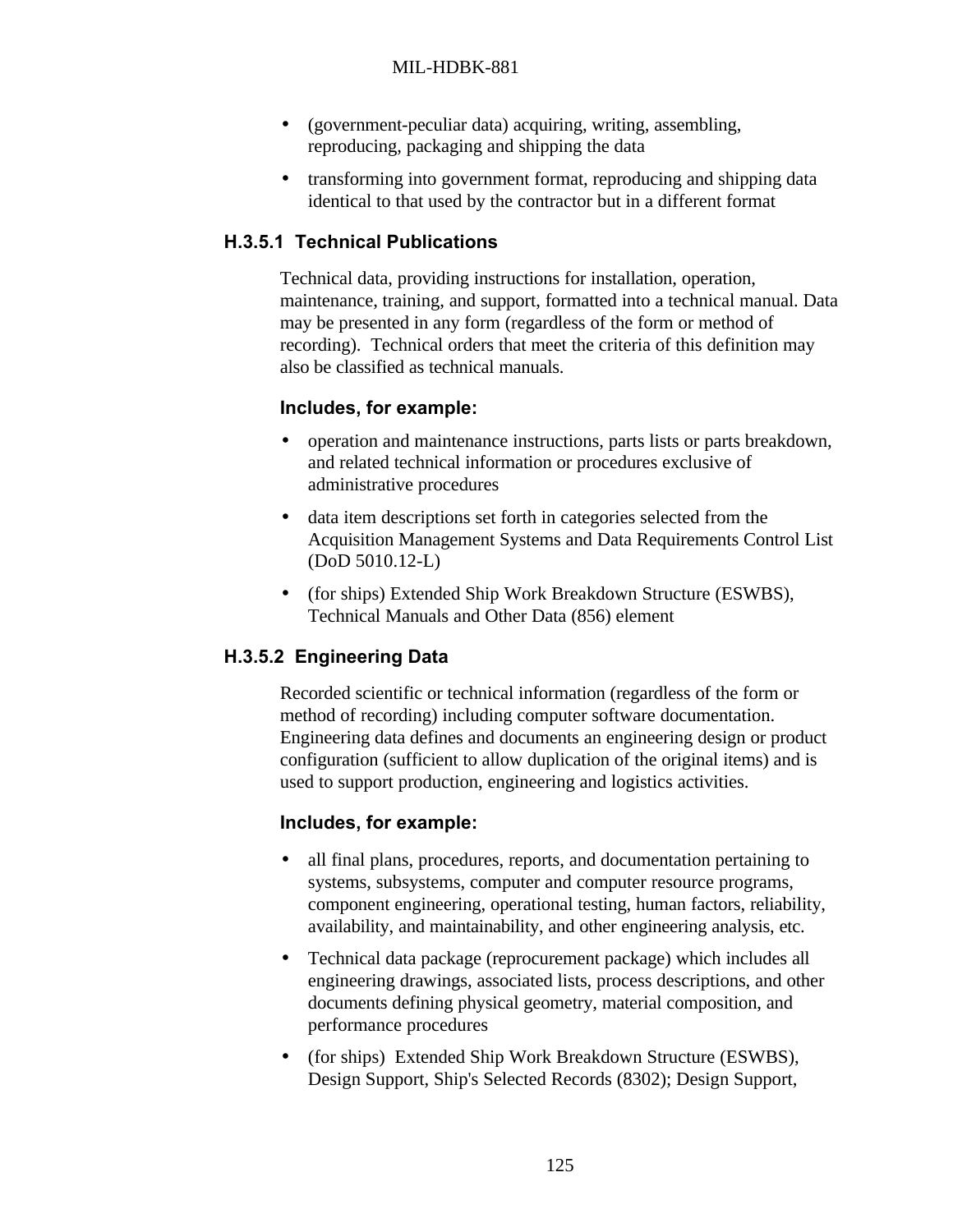#### MIL-HDBK-881

Services, Reproduction (8303); and Engineering Drawings and Specifications (855) elements

#### **Excludes:**

• computer software or financial, administrative, cost or pricing, or management data or other information incidental to contract administration

#### **H.3.5.3 Management Data**

The data items necessary for configuration management, cost, schedule, contractual data management, program management, etc., required by the government in accordance with functional categories selected from the DODISS and DoD 5010.12-L.

#### **Includes, for example:**

- contractor cost reports, cost performance reports, contract funds status reports, schedules, milestones, networks, integrated support plans, etc.
- (for ships) Extended Ship Work Breakdown Structure (ESWBS), Contract Data Requirements (988) element

#### **H.3.5.4 Support Data**

The data items designed to document support planning in accordance with functional categories selected from DoD 5010.12-L.

#### **Includes, for example:**

• supply; general maintenance plans and reports; training data; transportation, handling, storage, and packaging information; facilities data; data to support the provisioning process and all other support data; and software supportability planning and software support transition planning documents.

#### **H.3.5.5 Data Depository**

The facility designated to act as custodian to maintain a master engineering specification and establish a drawing depository service for government approved documents that are the property of the U.S. Government. As custodian for the government, the depository, authorized by approved change orders, maintains these master documents at the latest approved revision level. This facility is a distinct entity.

#### **Includes, for example:**

• all drafting and clerical effort necessary to maintain documents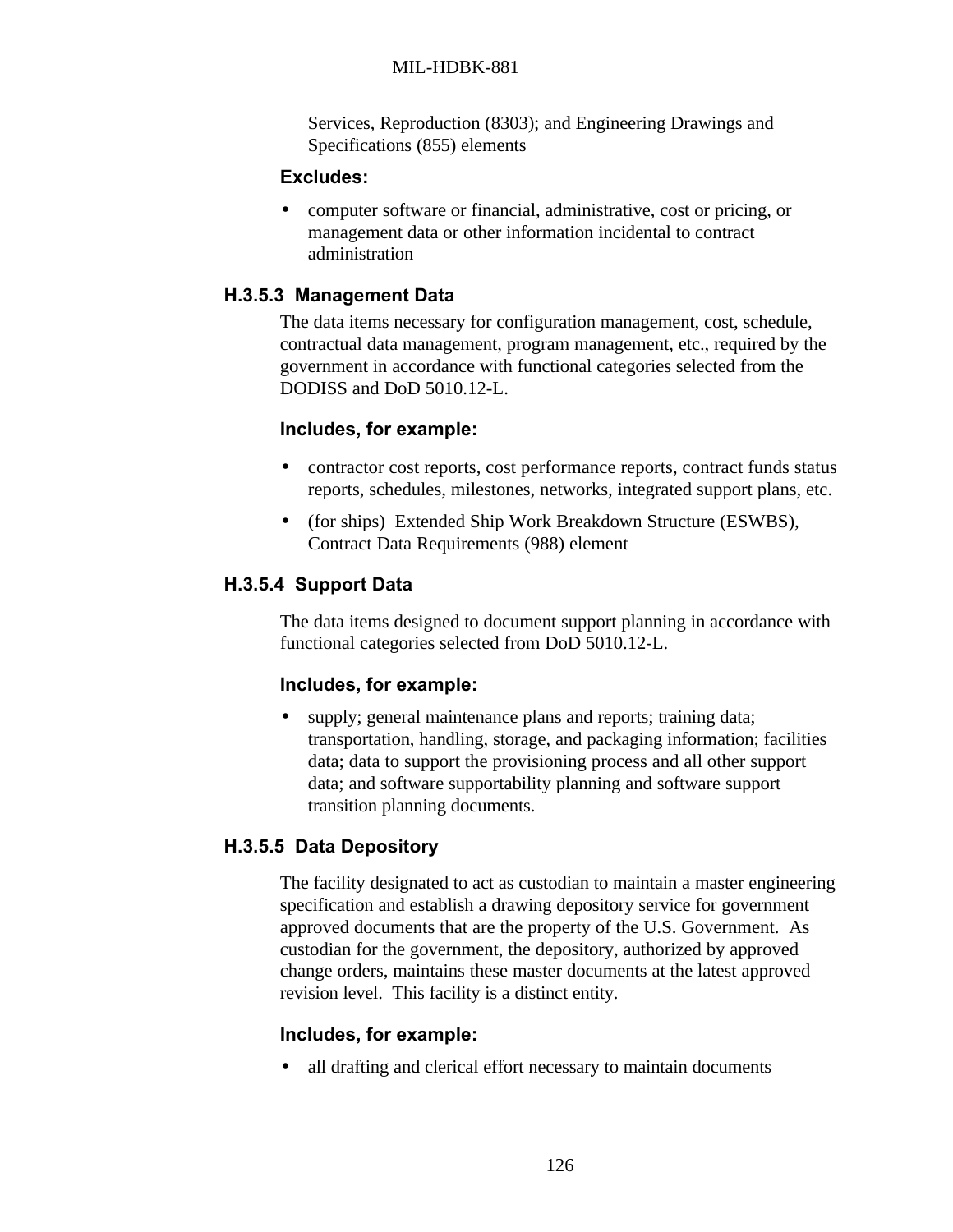#### **Excludes:**

• all similar effort for facility's specification and drawing control system, in support of its engineering and production activities.

**NOTE: When documentation is called for on a given item of data retained in the depository, the charges (if charged as direct) will be to the appropriate data element.**

# **H.3.6 Peculiar Support Equipment**

The design, development, and production of those deliverable items and associated software required to support and maintain the system or portions of the system while the system is not directly engaged in the performance of its mission, and which are not common support equipment (See H.3.7 below).

#### **Includes:**

- vehicles, equipment, tools, etc., used to fuel, service, transport, hoist, repair, overhaul, assemble, disassemble, test, inspect, or otherwise maintain mission equipment
- any production of duplicate or modified factory test or tooling equipment delivered to the government for use in maintaining the system. (Factory test and tooling equipment initially used by the contractor in the production process but subsequently delivered to the government will be included as cost of the item produced.)
- any additional equipment or software required to maintain or modify the software portions of the system

#### **Excludes:**

- overall planning, management and task analysis functions inherent in the work breakdown structure element, Systems Engineering/Program Management
- common support equipment, presently in the DoD inventory or commercially available, bought by the using command, not by the acquiring command

#### **H.3.6.1 Test and Measurement Equipment**

The peculiar or unique testing and measurement equipment which allows an operator or maintenance function to evaluate operational conditions of a system or equipment by performing specific diagnostics, screening or quality assurance effort at an organizational, intermediate, or depot level of equipment support.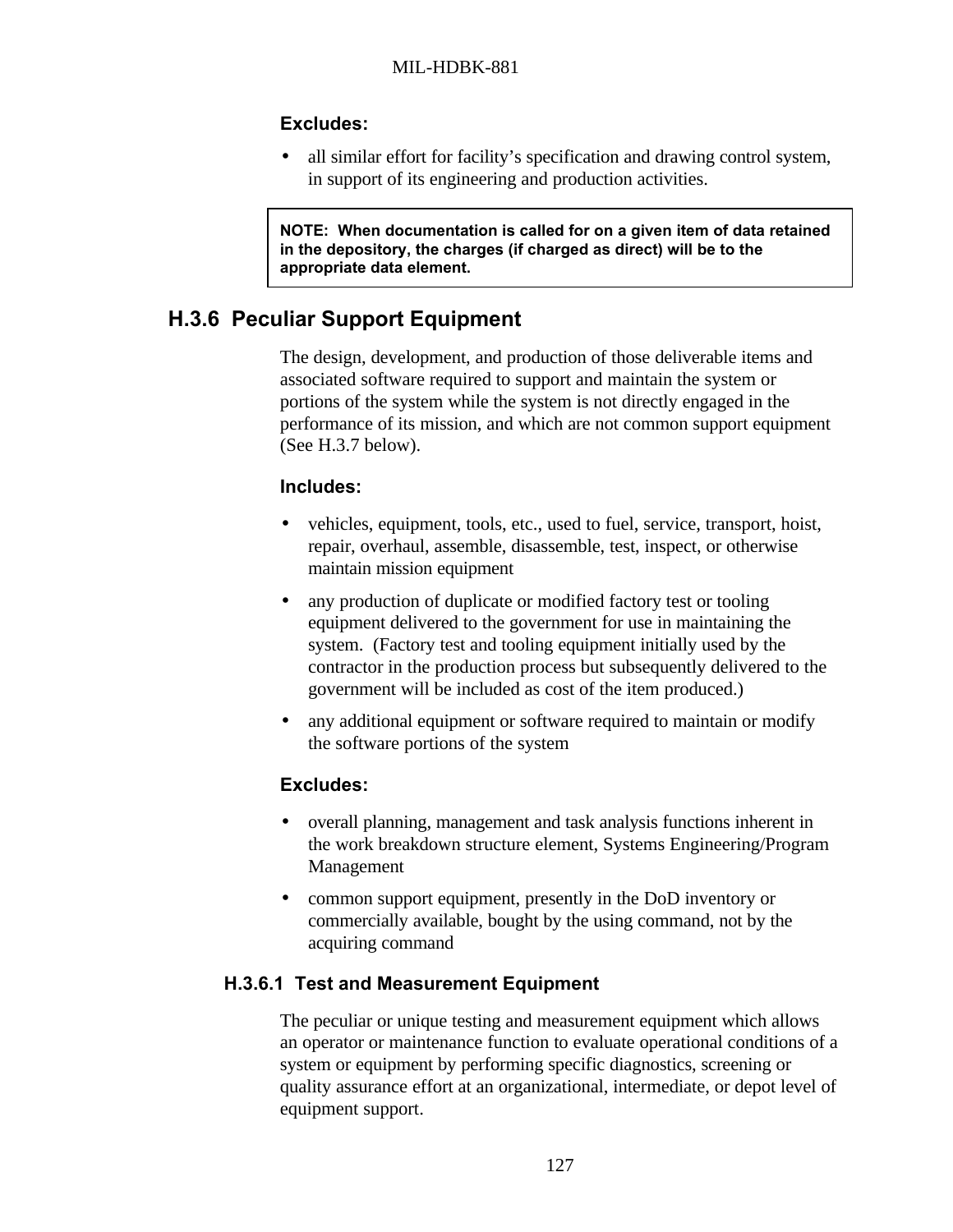- test measurement and diagnostic equipment, precision measuring equipment, automatic test equipment, manual test equipment, automatic test systems, test program sets, appropriate interconnect devices, automated load modules, taps, and related software, firmware and support hardware (power supply equipment, etc.) used at all levels of maintenance
- packages which enable line or shop replaceable units, printed circuit boards, or similar items to be diagnosed using automatic test equipment

#### **H.3.6.2 Support and Handling Equipment**

The deliverable tools and handling equipment used for support of the mission system.

#### **Includes, for example:**

• ground support equipment, vehicular support equipment, powered support equipment, nonpowered support equipment, munitions material handling equipment, materiel handling equipment, and software support equipment (hardware and software)

# **H.3.7 Common Support Equipment**

The items required to support and maintain the system or portions of the system while not directly engaged in the performance of its mission, and which are presently in the DoD inventory for support of other systems.

#### **Includes:**

- acquisition of additional quantities of this equipment needed to support the item
- all efforts required to assure the availability of this equipment to support the item

#### **H.3.7.1 Test and Measurement Equipment**

The common testing and measurement equipment which allows an operator or maintenance function to evaluate operational conditions of a system or equipment by performing specific diagnostics, screening or quality assurance effort at an organizational, intermediate, or depot level of equipment support.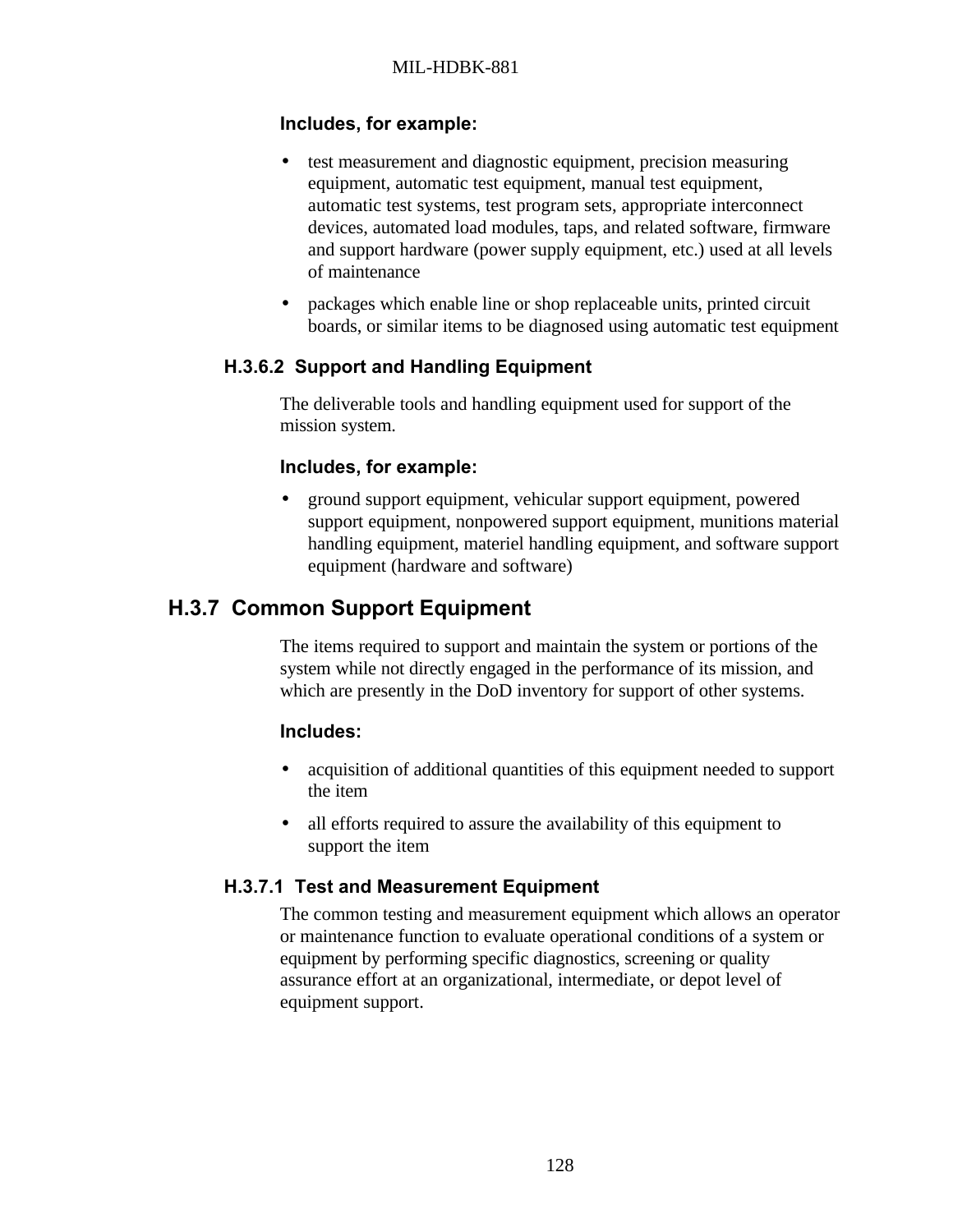- test measurement and diagnostic equipment, precision measuring equipment, automatic test equipment, manual test equipment, automatic test systems, test program sets, appropriate interconnect devices, automated load modules, taps, and related software, firmware and support hardware (power supply equipment, etc.) used at all levels of maintenance
- packages which enable line or shop replaceable units, printed circuit boards, or similar items to be diagnosed using automatic test equipment

#### **H.3.7.2 Support and Handling Equipment**

The deliverable tools and handling equipment used for support of the mission system.

#### **Includes, for example:**

• ground support equipment, vehicular support equipment, powered support equipment, nonpowered support equipment, munitions material handling equipment, materiel handling equipment, and software support equipment (hardware/software)

# **H.3.8 Operational/Site Activation**

The real estate, construction, conversion, utilities, and equipment to provide all facilities required to house, service, and launch prime mission equipment at the organizational and intermediate level.

#### **Includes:**

- conversion of site, ship, or vehicle
- system assembly, checkout, and installation (of mission and support equipment) into site facility or ship to achieve operational status
- contractor support in relation to operational/site activation

#### **H.3.8.1 System Assembly, Installation, and Checkout on Site**

The materials and services involved in the assembly of mission equipment at the site.

#### **Includes, for example:**

• installation of mission and support equipment in the operations or support facilities and complete system checkout or shakedown to ensure operational status. **(**Where appropriate, specify by site, ship or vehicle.)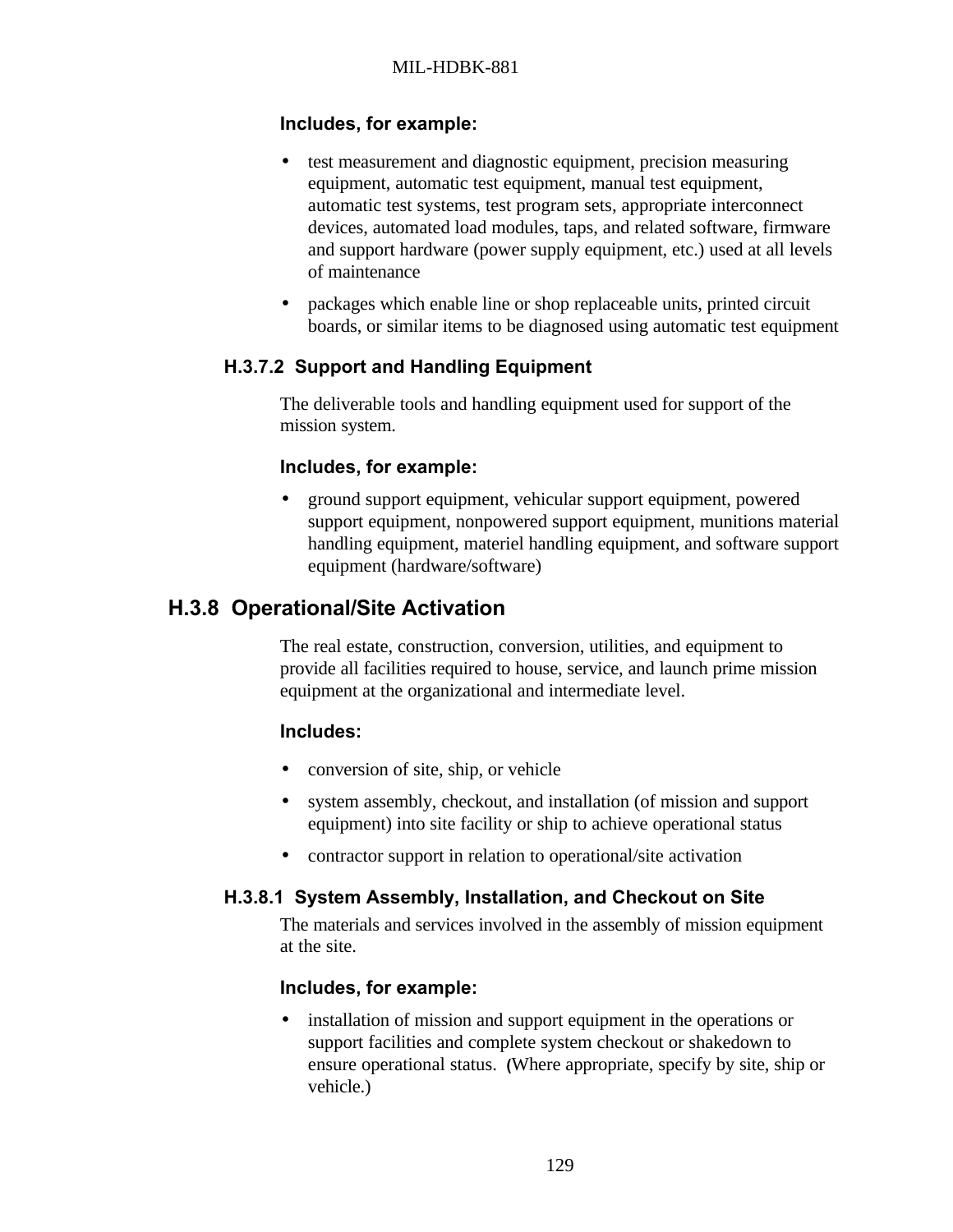#### **H.3.8.2 Contractor Technical Support**

The materials and services provided by the contractor related to activation.

#### **Includes, for example:**

• repair of reparables, standby services, final turnover, etc.

#### **H.3.8.3 Site Construction**

Real estate, site planning and preparation, construction, and other specialpurpose facilities necessary to achieve system operational status.

#### **Includes, for example:**

• construction of utilities, roads, and interconnecting cabling

#### **H.3.8.4 Site/Ship/Vehicle Conversion**

The materials and services required to convert existing sites, ships, or vehicles to accommodate the mission equipment and selected support equipment directly related to the specific system.

#### **Includes, for example:**

• operations, support, and other special purpose (e.g., launch) facilities conversion necessary to achieve system operational status. (Where appropriate, specify by site, ship or vehicle.)

# **H.3.9 Industrial Facilities**

The construction, conversion, or expansion of industrial facilities for production, inventory, and contractor depot maintenance required when that service is for the specific system.

#### **Includes:**

- equipment acquisition or modernization, where applicable
- maintenance of these facilities or equipment
- industrial facilities for hazardous waste management to satisfy environmental standards

#### **H.3.9.1 Construction/Conversion/Expansion**

The real estate and preparation of system peculiar industrial facilities for production, inventory, depot maintenance, and other related activities.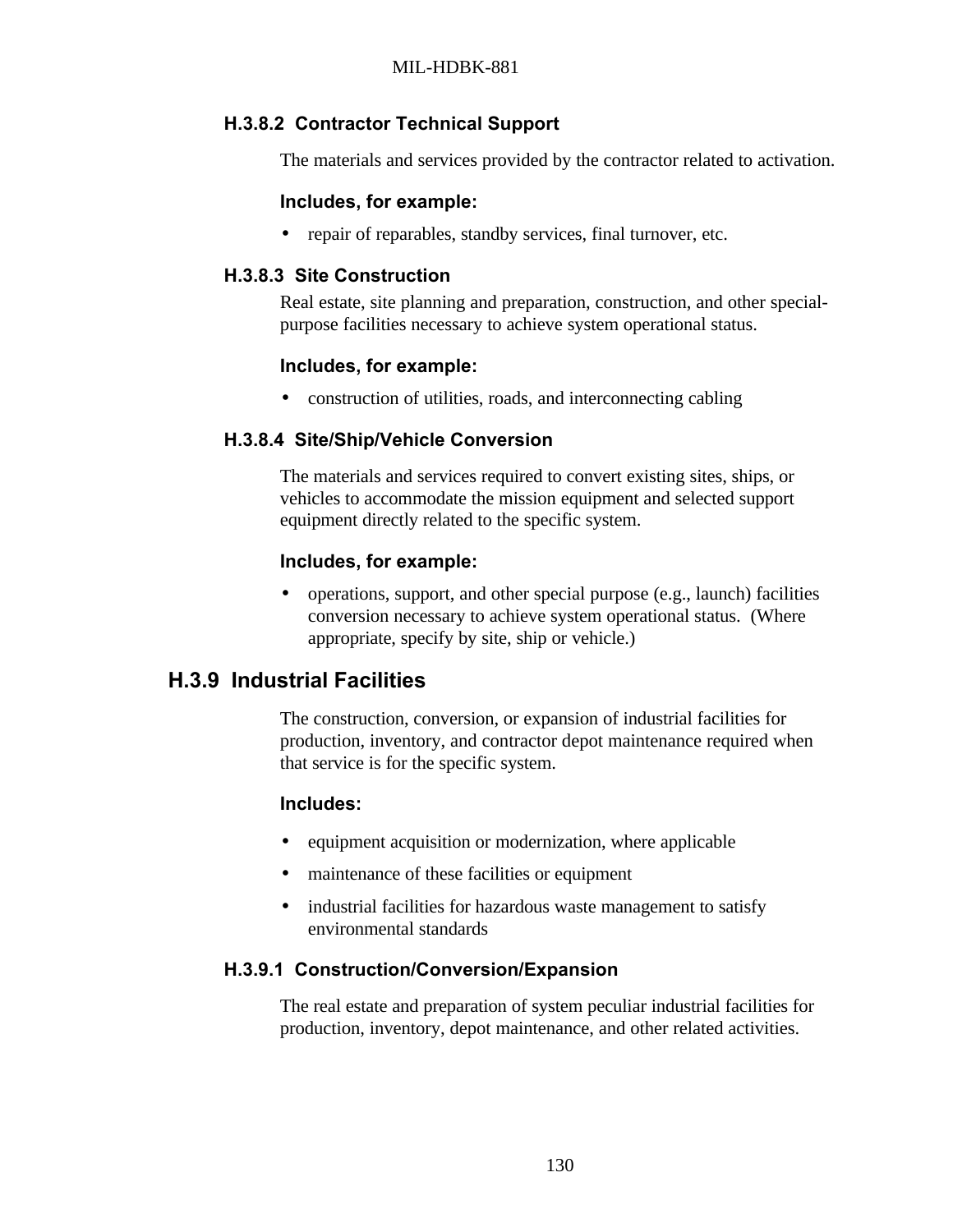#### **H.3.9.2 Equipment Acquisition or Modernization**

The production equipment acquisition, modernization, or transferal of equipment for the particular system. (Pertains to government owned and leased equipment under facilities contract.)

#### **H.3.9.3 Maintenance (Industrial Facilities)**

The maintenance, preservation, and repair of industrial facilities and equipment.

# **H.3.10 Initial Spares and Repair Parts**

The deliverable spare components, assemblies and subassemblies used for initial replacement purposes in the materiel system equipment end item.

#### **Includes:**

• repairable spares and repair parts required as initial stockage to support and maintain newly fielded systems or subsystems during the initial phase of service, including pipeline and war reserve quantities, at all levels of maintenance and support

#### **Excludes:**

• development test spares and spares provided specifically for use during installation, assembly, and checkout on site. Lower level WBS breakouts should be by subsystem.